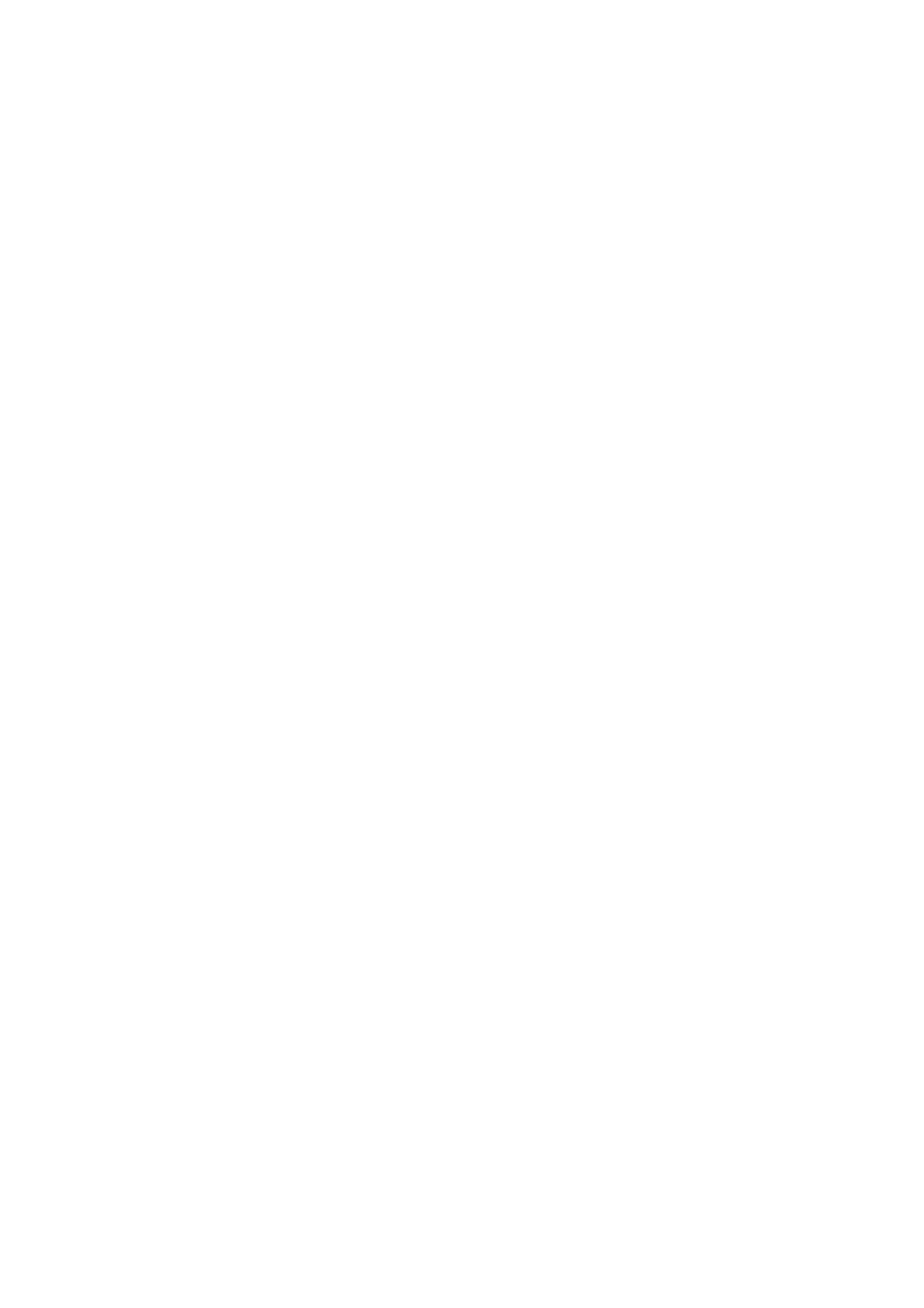# **Útdráttur**

Í þessari ritgerð er eins og yfirskrift hennar ber með sér fjallað um jafnræði hluthafa og vernd minnihlutaeigenda í einkahlutafélögum. Hlutafélög eru mikilvægt félagsform sem stuðlar að þátttöku borgaranna í atvinnurekstri og nýsköpun án þess að þeir þurfi að hætta til þess öllum eigum sínum. Hinn takmarkaða ábyrgð í hlutafélögum og einkahlutafélögum hefur mikilvæg jákvæð áhrif á atvinnu- og verðmætasköpun og þar með hagsæld í þjóðfélaginu.

Hlutafélög eru af ýmsum stærðum og gerðum. Hlutafélagaformið hentar vel stærri félögum, en getur verið íþyngjandi og stirt fyrir minni félög. Með einfaldari löggjöf fyrir minni félög – einkahlutafélög var leitast við að örva efnahagslegan vöxt með hentugu félagsformi fyrir lítil fyrirtæki. Löggjöf um einkahlutafélög er sprottin úr löggjöf um hlutafélög. Fyrirmynd að lagasetningu hér á landi er sótt til Norðurlandanna og Evrópu, en þar eru fordæmi fyrir aðgreindum lagabálkum fyrir misstór félög. Í lögum um hlutafélög er hugað að rétti minnihlutaeigenda til að tryggja að jafnræði sé milli hluthafa og að beir standi sem jafnast að vígi að teknu tilliti til hlutafiáreignar. Með einfaldara formi einkahlutafélaga skapast nýjar hættur í þessu efni sem huga verður að þannig að jafnræði verði með hluthöfum og gætt sé hagsmuna þeirra allra jafnt við rekstur félagsins og með því að vernda rétt minnihlutahópa.

Ritgerðin hefst á að lýst er einkennum einkahlutafélaga og stjórnskipulagi þeirra. Fjallað er um jafnræði hluthafa og tilgang bess. Lýst er þróun hugmynda um jafnræði hluthafa og núgildandi reglum svo og að hin takmarkaða ábyrgð þarf að vera studd lagaumgjörð og regluverki sem stuðlar að trausti og tiltrú almennings og fjárfesta. Fjallað er um bann við ótilhlýðilegum ákvörðunum og ráðstöfunum. Lýst er einstaklingsbundnum hluthafarétti og upplýsingarétti hluthafa. Að lokum er fjallað um lagaleg úrræði minnihlutaeigenda ef þeir telja á sér brotið.

Höfundur komst að því að réttur minnihluta í einkahlutafélögum er nokkuð sterkur á Íslandi og staða hans er almennt ekki lakari en á hinum Norðurlöndunum. Einnig að ýmis lagaákvæði veita hverjum og einum hluthafa ýmis réttindi og úrræði sem hann getur beitt einn.

Höfundur komst að bví að lagaraminn tekur tillit til mismunandi stöðu hluthafa, veitir minnihlutavernd og að löggjafinn gerir sér grein fyrir að minnihlutinn getur átt í vök að verjast og að hætt er við að réttur hans sé sniðgenginn ef ekki er sterk minnihlutavernd. Höfundur komst einnig að því að innan lagarammans eru úrræði fyrir minnihluta sé á honum brotið og að minnihlutavernd hefur styrkst talsvert á síðustu árum. 

Lokaniðurstaða höfundar er að mikilvægt sé að lagaumgjörðin veiti minni hluthöfum vernd gegn ráðandi hluthöfum, en á sama tíma má réttur hans ekki vera of rúmur, því það getur leitt til misnotkunar.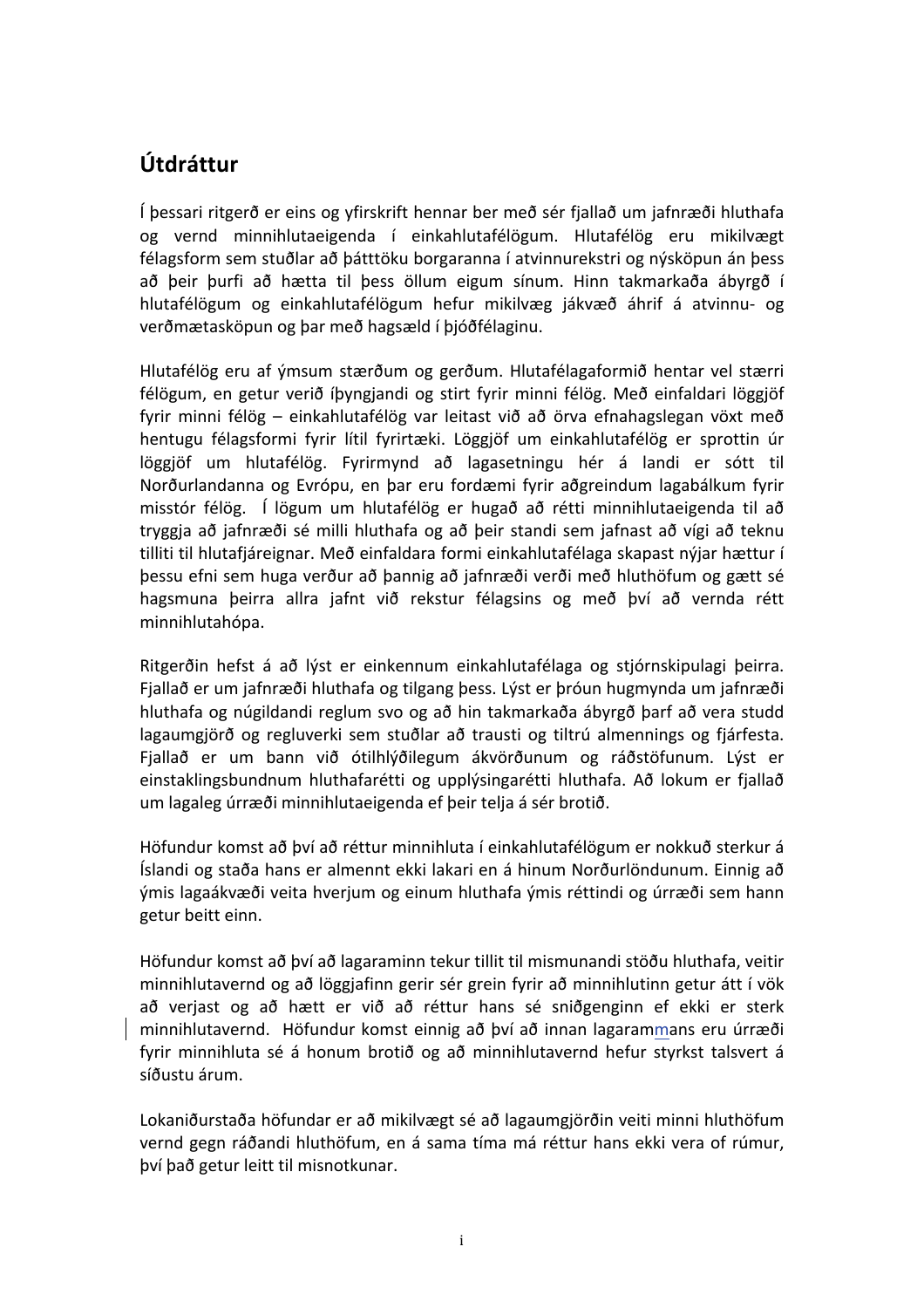# **Abstract**

The subject of this thesis is the equality among shareholder in private limited companies and the protection of the interest of minority shareholders in limited liability company. Liability companies are an important type of business entity which benefits the society through a participation of the citizens in business and innovations and through that the prosperity of the society, without risking all their personal assets. The limited liability in private limited companies have a significant positive effect on employment and capital growth and through that the prosperity in the society.

Limited companies are of different size and nature. The legal framework of limited liabilities companies fits very well for relatively big companies, but can be heavy and rigid for small businesses. The intention by creating a new legal framework for private limited companies  $-$  small businesses  $-$  was to stimulate economic growth suitable structure for small businesses. The legislation for private limited companies sprout from the general legislation for limited companies. The model for the private limited companies comes from the Scandinavia and Europe, but there are precedents for different legalisation for companies of various sizes.

In the general legislation for limited companies an attention is payed to the protection of the interest of the minority owners to ensure equal treatment of all shareholders with respect to their share in the total equity. The simplified legal framework, for the private limited companies, creates new risks, which must be taken into consideration, with the intention of ensure the equality between shareholders and the interest to ensure the interest of each of them will be guarded equally. This is done by protecting the interest of minority groups.

The thesis begins by a description of the characteristics of private limited companies and their administrative structure. The equality among shareholders is discussed as well as its purpose. The development of ideas regarding equal rights of shareholders is discussed, contemporary rules, and the importance of supporting the limited liability by legal framework furthering the confidence among the public and the investors. As well the prohibition of indecent decisions and deployments. The legal framework for personal right of shareholders is discussed. At last the legal resources for minority shareholders believing their rights have been broken.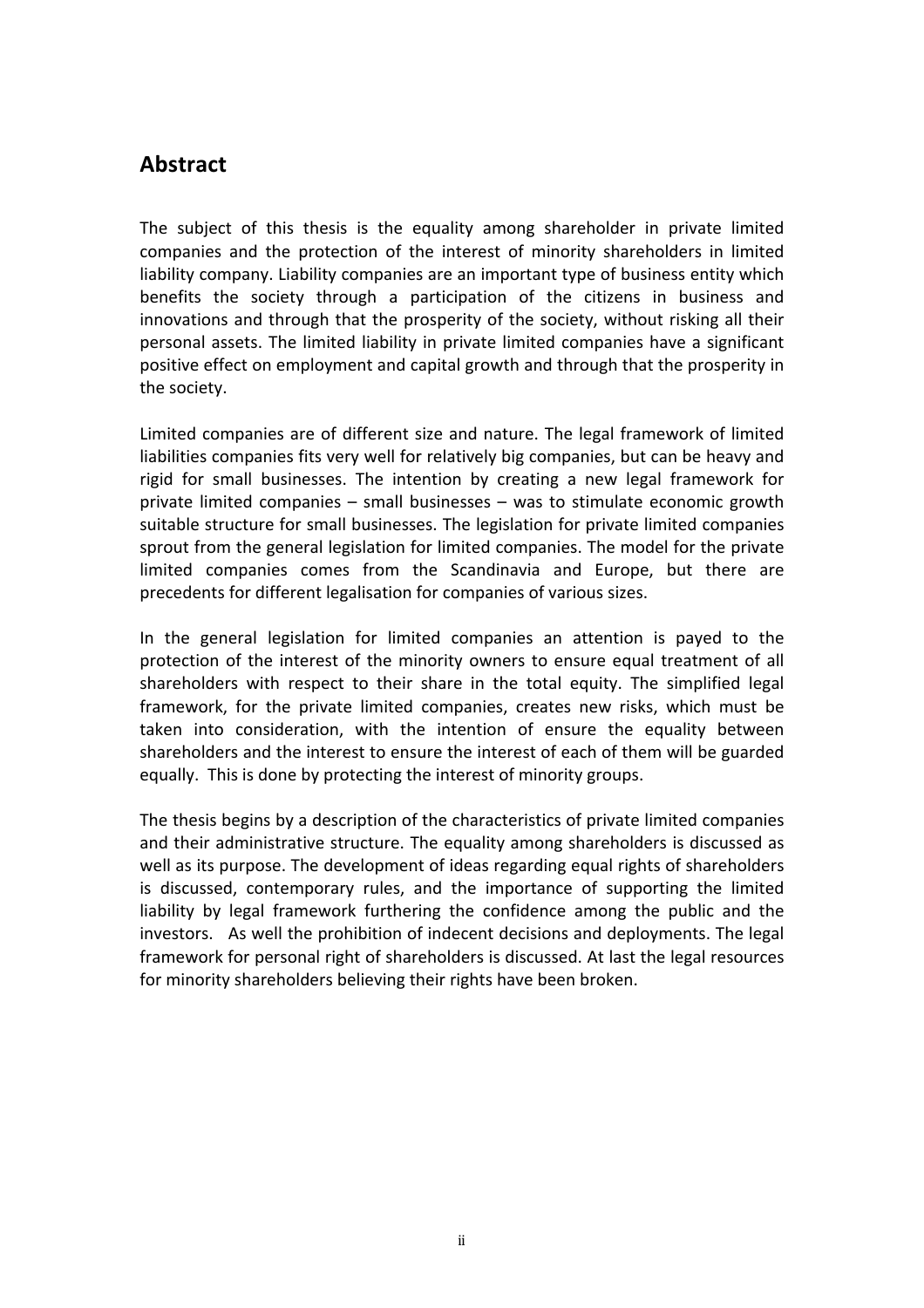# Efnisyfirlit

| 2. Einkenni einkahlutafélaga og stjórnskipulag                               |  |
|------------------------------------------------------------------------------|--|
|                                                                              |  |
|                                                                              |  |
|                                                                              |  |
|                                                                              |  |
|                                                                              |  |
|                                                                              |  |
|                                                                              |  |
|                                                                              |  |
|                                                                              |  |
|                                                                              |  |
|                                                                              |  |
|                                                                              |  |
|                                                                              |  |
|                                                                              |  |
|                                                                              |  |
|                                                                              |  |
|                                                                              |  |
|                                                                              |  |
|                                                                              |  |
|                                                                              |  |
|                                                                              |  |
|                                                                              |  |
|                                                                              |  |
|                                                                              |  |
|                                                                              |  |
|                                                                              |  |
|                                                                              |  |
|                                                                              |  |
|                                                                              |  |
| 5.4.2. Krafa um frestun ákvörðunar um staðfestingu ársreiknings og ráðstöfun |  |
|                                                                              |  |
|                                                                              |  |
|                                                                              |  |
|                                                                              |  |
|                                                                              |  |
|                                                                              |  |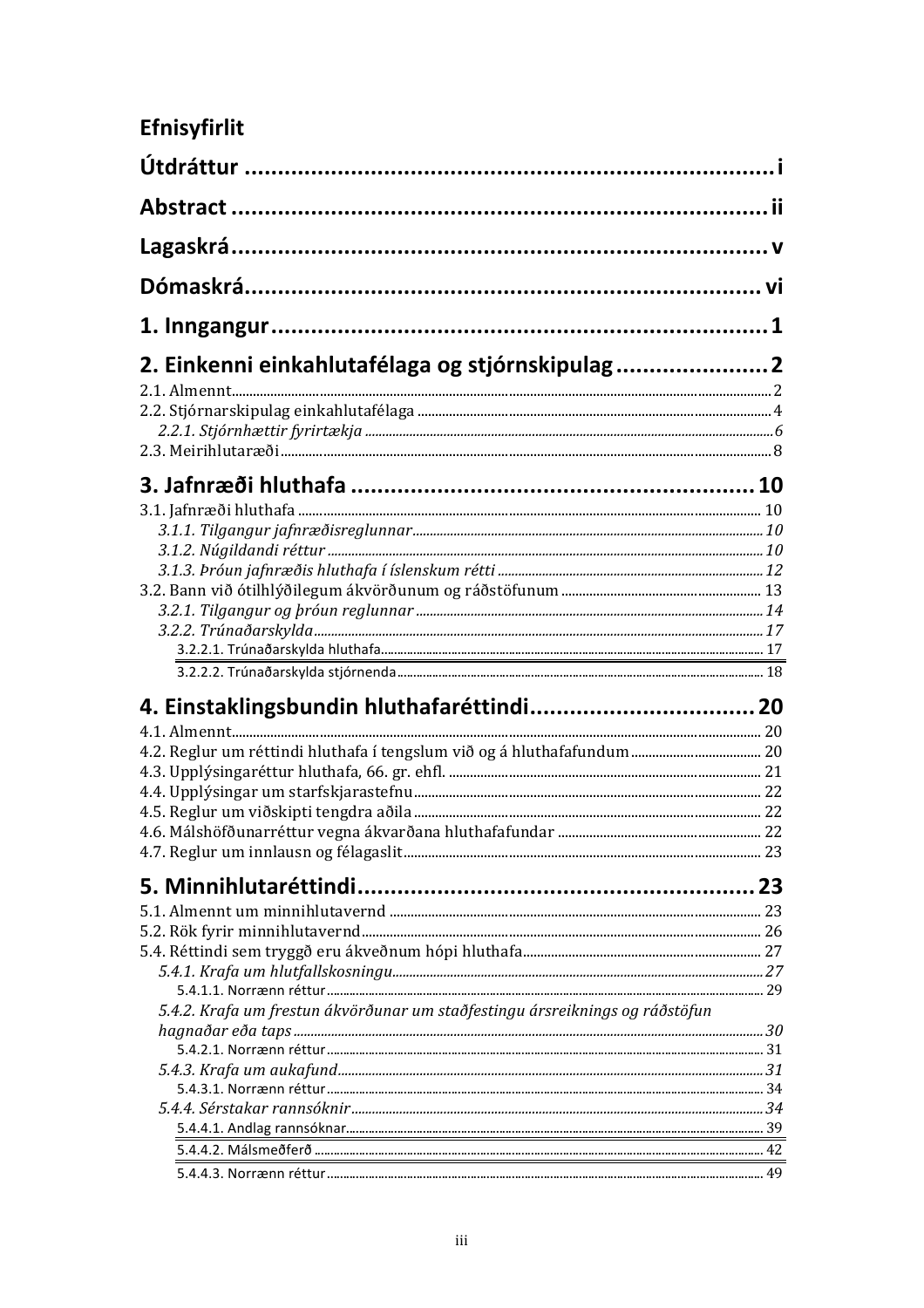| 5.5. Hugsanleg misnotkun á minnihlutavernd og minnihlutaréttindum  65 |    |
|-----------------------------------------------------------------------|----|
|                                                                       | 64 |
|                                                                       |    |
|                                                                       |    |
|                                                                       | 63 |
|                                                                       |    |
|                                                                       |    |
|                                                                       | 56 |
|                                                                       | 54 |
|                                                                       |    |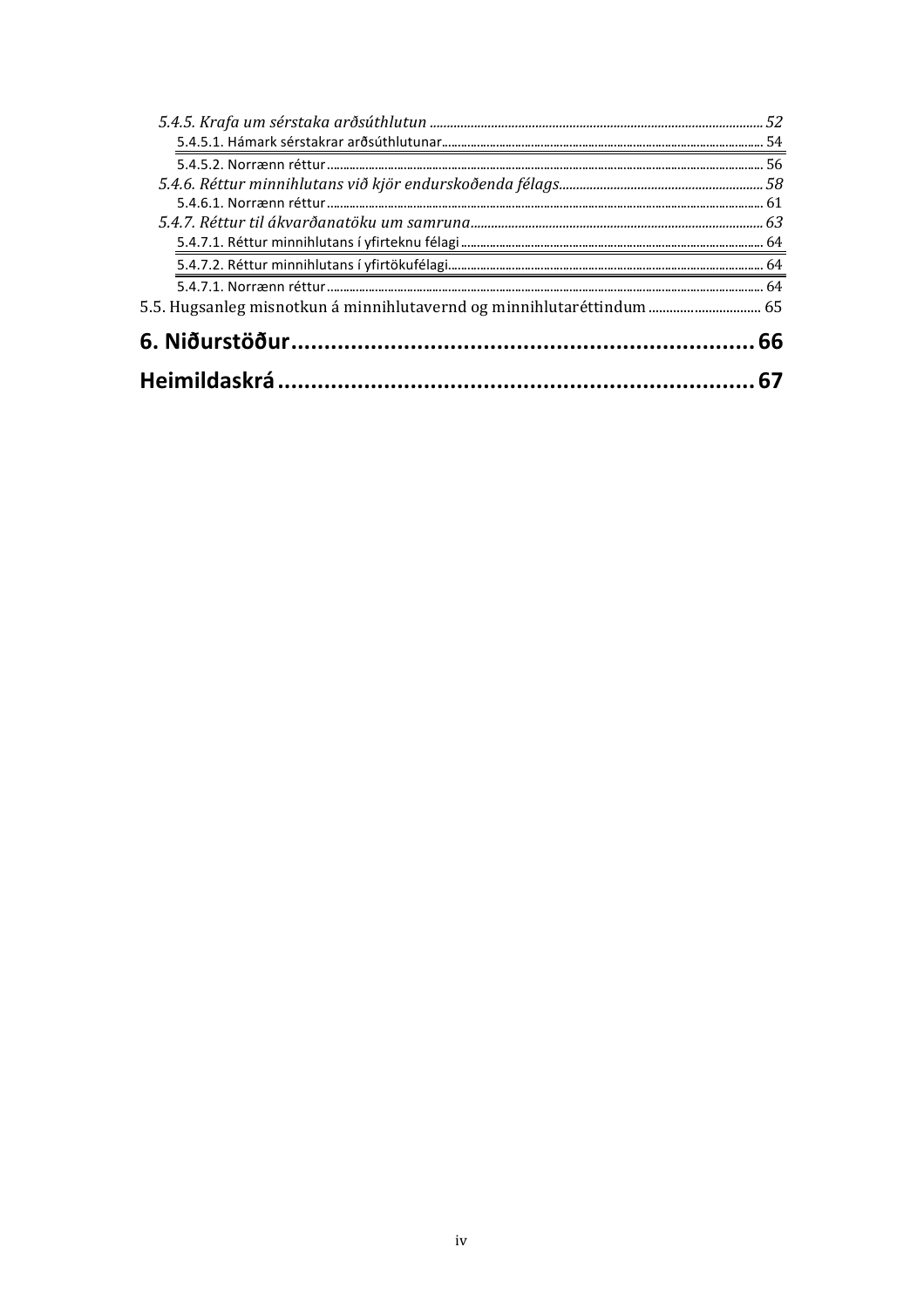# **Lagaskrá**

## *Alþingistíðindi*

Albt. 1921, A-deild

Alþt. 1977-1978, A-deild, þskj. 51 - 49 mál

Alþt. 1988-1989, A-deild, þskj. 121 - 115. mál

Alþt. 1994-1995, A-deild, þskj. 99 - 96. mál

Alþt. 1994, A-deild, þskj. 100 - 97 mál

Alþt. 2003-2004, A-deild, þskj. 1308 - 851. mál

#### *Lög*

Lög nr. 2/1993 um Evrópska efnahagssvæðið

Lög nr. 41/2015 um ívilnanir til nýfjárfestinga á Ísland

Lög nr. 2/1995 um hlutafélög

Lög nr. 138/1994 um einkahlutafélög

Lög nr. 77/1921 um hlutafélög

Lög nr. 9/1984 um frádrátt frá skattskyldum tekjum vegna fjárfestingar manna í

atvinnurekstri

Lög nr. 32/1978 um hlutafélög

Lög nr. 159/1994 um evrópsk fjárhagsleg hagsmunafélög

Lög nr. 68/2010 um breytingu á lögum um hlutafélög, lögum um einkahlutafélög og

lögum um ársreikninga

Lög nr. 69/1989 um breyting á lögum nr. 32 12. maí 1978, um hlutafélög

Lög nr. 77/1921 um hlutafélög (samþykkt 27. júní 1921, tóku gildi 1. janúar 1922)

Stjtíð. A, 306

Lög nr. 91/1991 um meðferð einkamála

Stjórnsýslulög nr. 37/1993

Lög nr. 79/2008 um endurskoðendur

lög nr. 17/2003 um fyrirtækjaskrá

Lög nr. 3/2006 um ársreikninga

Lög nr. 144/1994 um ársreikninga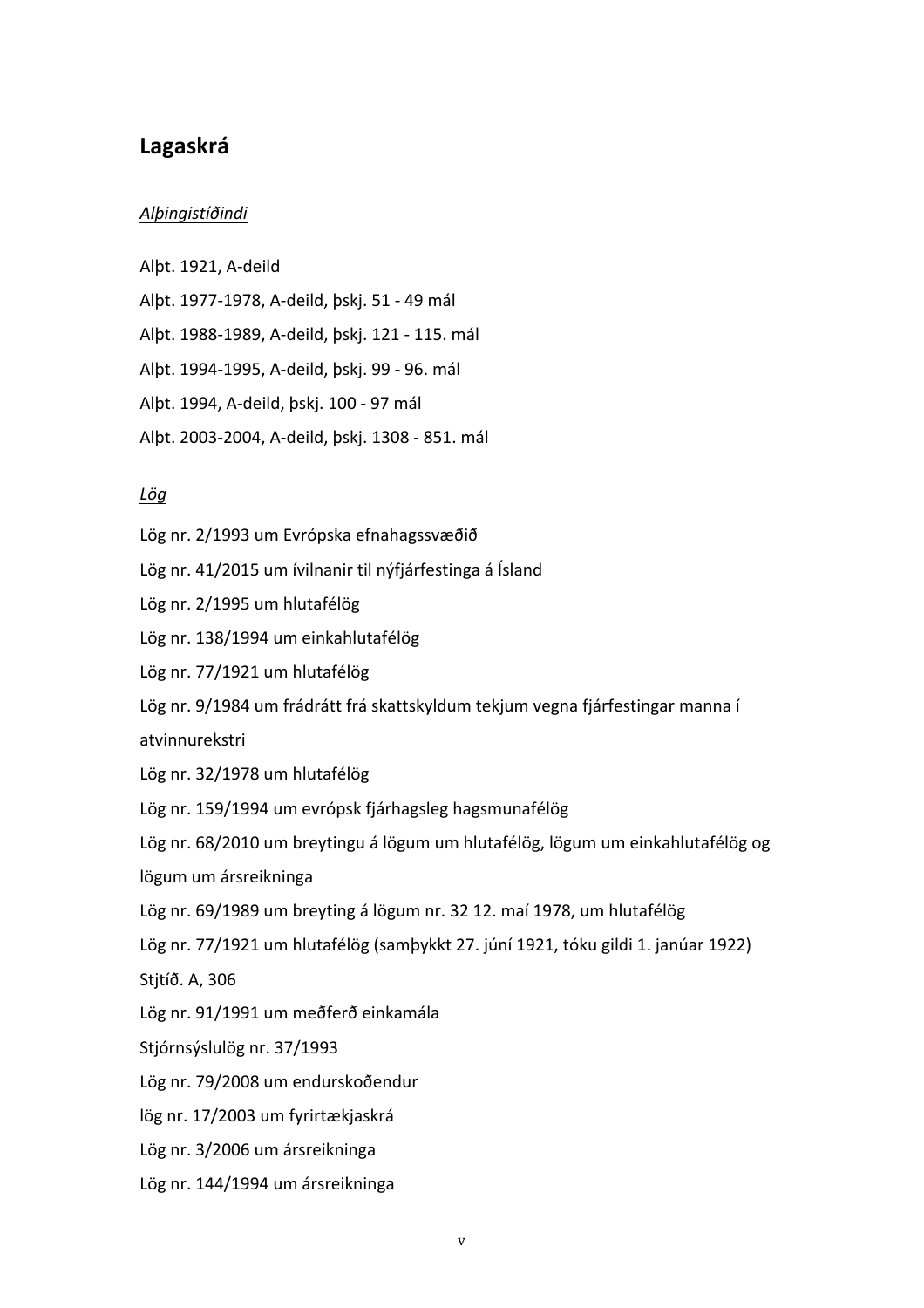Lög nr. 14/2013 um breytingu á lögum nr. 3/2006, um ársreikninga

# *Erlend lög*

Norsku ehfl. Dönsku hlutafélagalögin Sænsku ehfl. (Aktiebolagslag)

# *Evróputilskipanir og –reglugerðir*

Tólfta tilskipun ráðsins nr. 89/667/EBE, 21. desember 1989 um einkahlutafélög eins aðila (tólfta félagaréttartilskipunin). Second Council Directive nr. 77/91/EEC, 13. desember 1976, on coordination of safeguards ..

# **Dómaskrá**

# *Úrskurðir og ákvarðanir*

Álit umboðsmanns Alþingis 16. desember 2009 í máli nr. 5617/2009

Álit umboðsmanns Alþingis 14. júlí 2011 í máli nr. 6182/2010

Logaland ehf. g. Ríkiskaupum, úrskurður kærunefndar útboðsmála 17. október 2011 í máli nr. 22/2011

# *Héraðsdómar*

Ásbjörn Arnarsson og Erla Birgisdóttir g. HH byggingum ehf., dómur Héraðsdóms Reykjavíkur 10. febrúar 2016 í máli nr. E-2807/2016

PriceWaterhouseCoopers hf. g. ND á Íslandi ehf., Dómur Héraðsdóms Reykjavíkur 27. nóvember í máli nr. E-11642/2008

# *Hæstaréttardómar*

Andri hf. o.fl g. Dekkjahúsinu hf. o.fl., Hrd. 15. september 1994 í máli nr. 315/1994.

Andri hf. o.fl g. Jóhannesi Torfasyni, Hrd. 15. september 1994 í máli nr. 325/1994.

Lárus L. Blöndal o.fl. g. Jóhanni Óla Guðmundssyni, Hrd. 10. júlí 2001 í máli nr.

256/2001.

Kristján Sveinn Kristjánsson g. Parketi og gólfi ehf., Hrd. 23. október 2003 í máli nr. 81/2003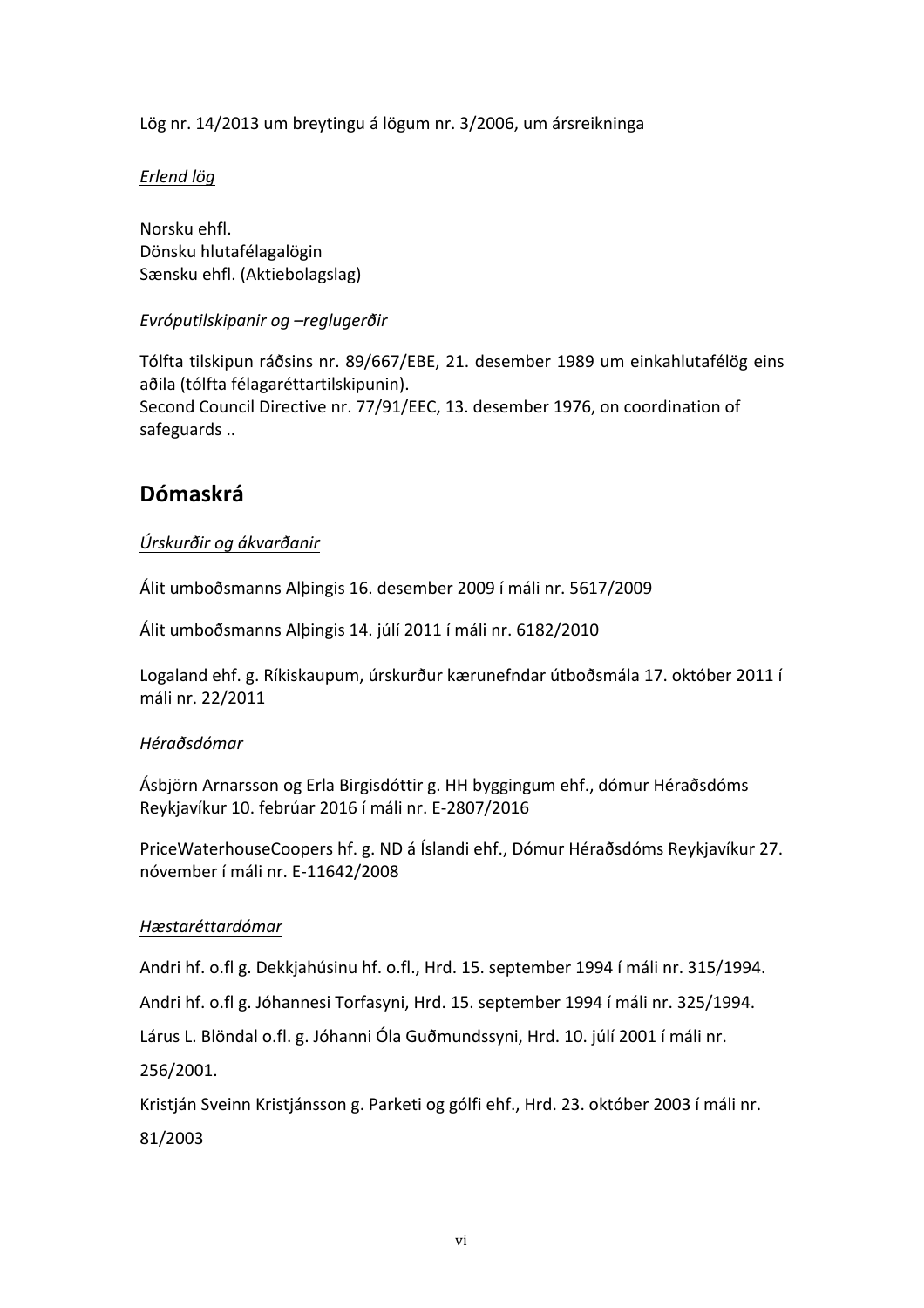# *Erlendir dómar*

UfR 1942, bls. 403Ø

U1989.647Ø

U1985.536H

UfR 2007, bls. 1151Ø

UfR 1959.506 H

TOBYF-2011-113304

HR-2003-266-1-Rt-2003-335

HR-2005-662-A-Rt-2005-539

U1985.183H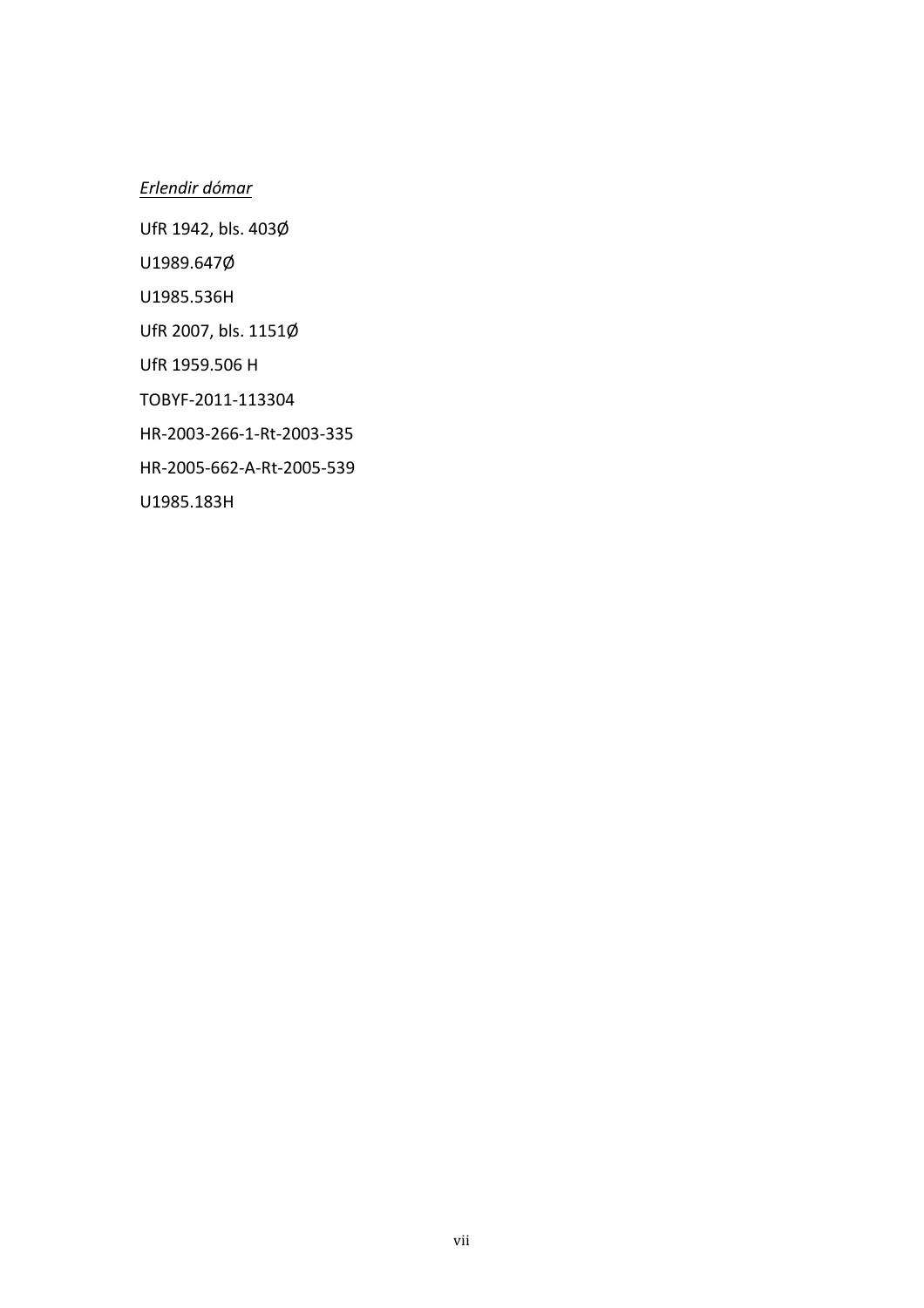# 1. Inngangur

Löggjöf um einkahlutafélög er sprottin upp úr löggjöf um hlutafélög, enda segir í athugasemdum með frumvarpi því sem varð að lögum nr. 138/1994 um einkahlutafélög<sup>1</sup> að sum ákvæði frumvarpsins byggi á fyrirhuguðum breytingum á lögum um hlutafélög.<sup>2,3</sup> Þegar umfjöllun um hvert ákvæði fyrir sig er skoðað sést þó að þetta á við vel flest þeirra. Þar er iðulega vísað beint til umfjöllunar um samsvarandi ákvæði í þá fyrirliggjandi frumvarpi til breytinga á hlutafélagalögum eða nefnt að það sé í meginatriðum eins og tiltekið ákvæði í því frumvarpi og útlistað í hverju munurinn felst. Af þessum sökum eiga sömu sjónarmið oftar en ekki við um mál er varða einkahlutafélög og hlutafélög. Því verða reifaðir eða vísað til nokkurra dóma sem fallið hafa í tengslum við minnihlutavernd í hlutafélögum. Á stöku stað verður jafnframt fjallað um ákvæði laga um hlutafélög eða vísað til umræðu um frumvörp, til ákvæða eða fræðilegrar umfjöllunar í tengslum við reglur er varða hlutafélög. Þetta verður þó einungis gert ef sömu sjónarmið eiga við og í reglum um einkahlutafélög eða til að skýra frá þróun reglna.

Í ritgerð þessari verður fjallað um jafnræði hluthafa og minnihlutavernd í einkahlutafélögum og leitast við að svara því til hvort jafnræði sé ríkjandi í lagaumhverfi slíkra félaga og hvort minnihlutavernd í íslenskum rétti sé nægjanleg. Það er ætlunin að greina hér það réttarástand sem minni hluthafar í smáum og meðalstórum einkahlutafélögum búa við og tekur umfjöllunin mið af því. Þó hefst hún á stuttri umfjöllun um einkenni einkahlutafélaga, þar sem einnig verður tæpt á ástæðum þess að reglum um einkahlutafélög var tileinkaður sér lagabálkur, en þær er að finna í samspili íslensks réttar við Evrópurétt. Í frumvarpi með ehfl. segir að gerð þess sé "þáttur í aðlögun Íslands að ákvæðum samningsins um Evrópska efnahagsvæðið"<sup>4, 5</sup> Jafnframt er í sama kafla fjallað um stjórnskipulag einkahlutafélaga og lítillega um góða stjórnhætti fyrirtækja. Þá verður kafli tileinkaður umfjöllun um jafnræði hluthafa, banni við ótilhlýðilegum ákvörðunum og trúnaðarskyldum. Umfjöllun um minnihlutavernd er skipt í tvo kafla. Skiptingin byggir á því að tiltekin réttindi eru einstaklingsbundin og óháð hlutafjáreign hvers hluthafa, en önnur

 $1$  Hér eftir nefnd ehfl.

<sup>&</sup>lt;sup>2</sup> Þ.e. þá fyrirhuguðum breytingum. Frumvarpið varð að lögum nr. 2/1995 um hlutafélög (hér eftir nefnd hfl.).<br><sup>3</sup> Alþt. 1994-1995, A-deild, þskj. 100 - 97. mál, Helstu breytingar á lögunum um hlutafélög.<br><sup>4</sup> Innsláttarvi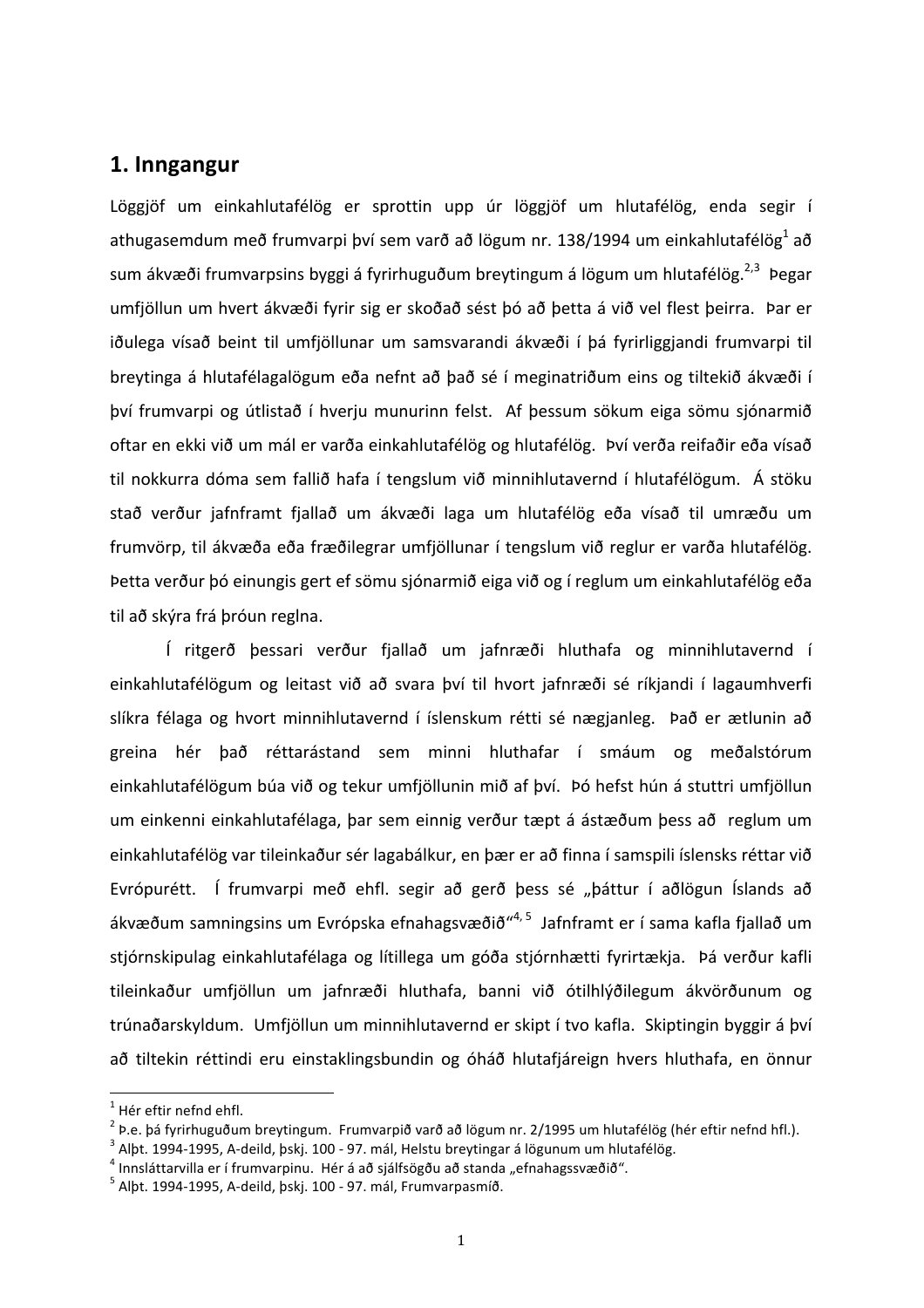réttindi eða úrræði, sem kalla mætti minnihlutaréttindi, eru tryggð ákveðnum hópi hluthafa og beiting þeirra háð samanlagðri hlutafjáreign hópsins eða samanlögðum atkvæðarétti á hluthafafundi. Fyrri kaflinn af þessum tveimur er tileinkaður einstaklingsbundnum hluthafaréttindum og verður aðeins tæpt lítillega á þeim atriðum. Síðari kaflinn fjallar um það sem mætti kalla hrein minnihlutaréttindi og er aðaláherslan í ritgerð þessari lögð á umfjöllun um ákvæði sem kveða á um slíkan rétt. Að endingu verður farið yfir niðurstöður og ályktanir dregnar út frá umfjöllun í ritgerðinni.

Í kaflanum um minnihlutaréttindi verður íslenskur réttur borinn saman við rétt Danmerkur, Svíþjóðar og Noregs. Til hægðarauka er vísað til þeirra sem "hinna Norðurlandanna" og er Finnland þá undanskilið.

# **2. Einkenni einkahlutafélaga og stjórnskipulag**

## **2.1. Almennt**

Þrátt fyrir almenna skýringu á orðinu félag, sem þýðir í raun samband manna á milli eða félagsskapur, getur einn aðili stofnað einkahlutafélag,  $6$  sbr. 1. mgr. 3. gr. ehfl. Eins getur það haldist í eigu eins aðila, sbr. 12. gr. ehfl. Við stofnun einkahlutafélags verður til nýr lögaðili<sup>/</sup> og er félagið skráningarskylt, sbr. 1. mgr. 9. gr. ehfl.

Það má greina fjögur megineinkenni einkahlutafélagaformsins. Í fyrsta lagi er einkahlutafélag fjárhagslegt félag.<sup>8</sup> Þau eru almennt stofnuð með fjárhagslegan ávinning að leiðarljósi.<sup>9</sup> Þetta er þó ekki skilyrði að lögum og má því stofna einkahlutafélag í hvaða löglega tilgangi sem er.<sup>10</sup> Í annan stað er það fjármagnsfélag með tiltekið hlutafé, sem stofnendur eða hluthafar greiða til félagsins, þannig að það sameinast félaginu.<sup>11</sup> Sá sem leggur félaginu til fé með þessum hætti fær í stað hlutdeild í félaginu, ákvörðunarvald í samræmi við hlutafjáreign sína og hlutdeild í hugsanlegum hagnaði í formi útgreidds arðs. Hann missir jafnframt eignarhald sitt á þeim fjármunum sem hann lagði félaginu til.<sup>12</sup> Hlutaféð gegnir í raun því hlutverki að tryggja að félagið búi yfir fjárhagslegum verðmætum, meðal annars til að hægt sé að leita fullnustu í bví og kemur bað að vissu marki í stað hinnar

<sup>&</sup>lt;sup>6</sup> Bernhard Gomard, *Aktieselskaber og anpartsselskaber* (5. útg., Jurist- og Økonomforbundets Forlag 2006) 23.<br><sup>7</sup> sama heimild 25.

 $8$  sama heimild 66.

<sup>&</sup>lt;sup>9</sup> Áslaug Björgvinsdóttir, *Félagaréttur* (3. útg., Bókaútgáfan CODEX 1999) 49.<br><sup>10</sup> Stefán Már Stefánsson, *Hlutafélagaréttur* (Hið íslenska bókmenntafélag 2013) 45.<br><sup>11</sup> Gomard (n. 6) 66.<br><sup>12</sup> Áslaug Biörgvinsdóttir (n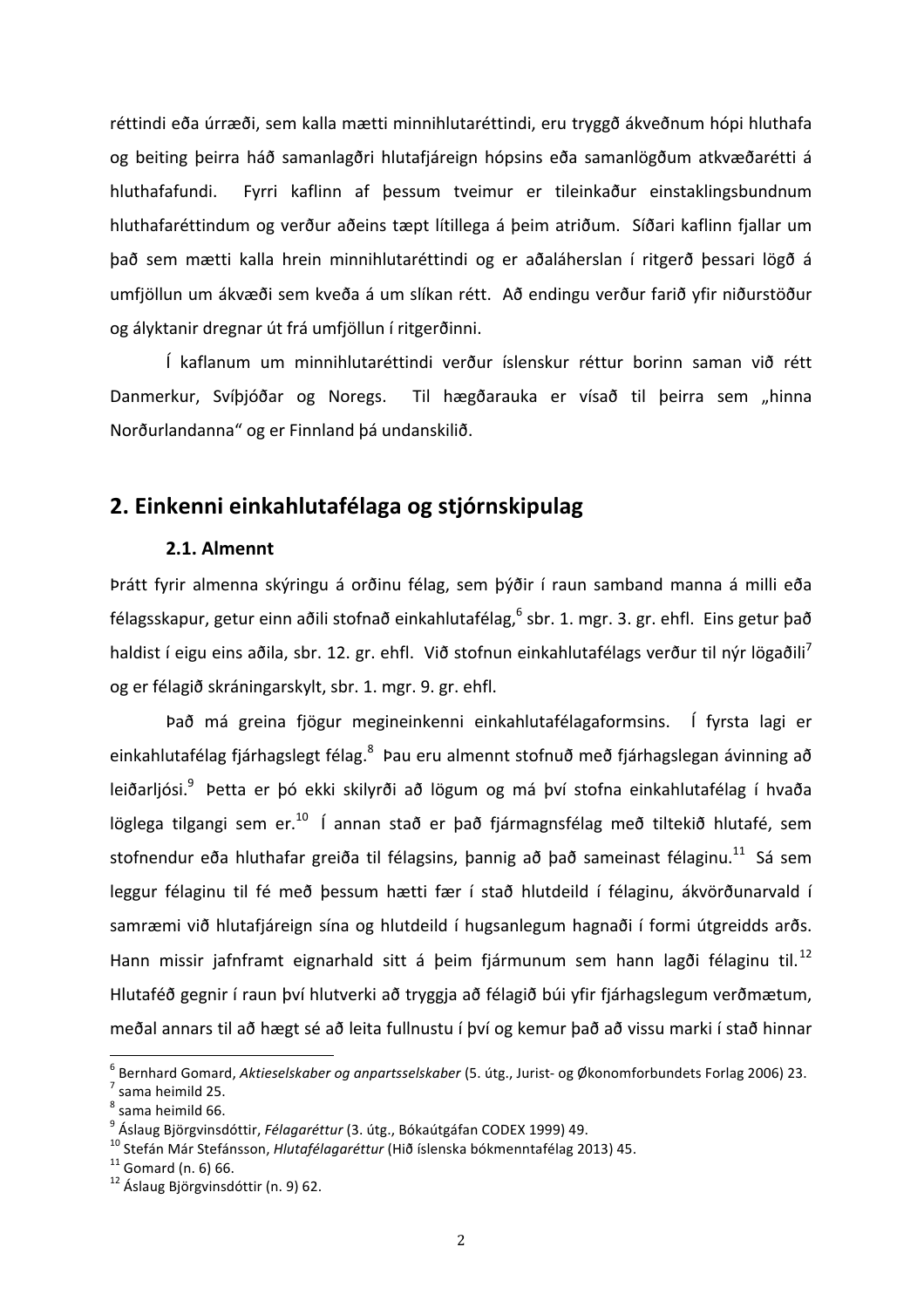takmörkuðu ábyrgðar hluthafa. Í því skyni kveða lögin á um tiltekið lágmarkshlutafé, sbr. 2. mgr. 1. gr. ehfl. Í þriðja lagi er félagið sjálft ábyrgt með öllum sínum eigum fyrir fjárskuldbindingum sínum, enda er hér um sjálfstæða lögpersónu að ræða. Í fjórða lagi takmarkast fjárhagsleg skylda hluthafa gagnvart félaginu við greiðslu hlutafjárins miðað við hlutdeild sína í félaginu,<sup>13</sup> sbr. 1. mgr. 1. gr. ehfl. Það er þó ekki svo að hluthafar í einkahlutafélagi geti ekki gengist í persónulega ábyrgð fyrir félagið. Ábyrgðin þyrfti þó að vera sérgreind og myndi allsherjarábyrgð hluthafa á öllum skuldbindingum félagsins vera ósamrýmanleg ehfl. $^{14}$ 

Segja má að hin takmarkaða ábyrgð sé einn af mikilvægum hvötum fyrir almenning og aðra aðila til að fjárfesta í hlutum í einkahlutafélögum eða hlutabréfum í hlutafélögum. Þær fjárfestingar eru í raun það sem drífur áfram verðmætasköpun í einkageiranum. Löggjafinn var meðvitaður um mikilvægi hinnar takmörkuðu ábyrgðar fyrir hagkerfið þegar við setningu laga nr. 77/1921 um hlutafélög, eftir ummælum í athugasemdum með frumvarpi að lögunum að dæma. Þar segir um efnið:

Þetta er auðvitað mjög mikill kostur frá sjónarmiði hluttakenda (hluthafa). Og frá sjónarmiði almennings má einnig telja það mikinn kost, því að fyrir þetta skipulag verður oft kleift að koma á fót þarflegum fyrirtækjum, einkum stórfyrirtækjum, sem illkleift og oft ókleift væri að fá einstaka menn til að ráðast í, ef þeir ættu að ábyrgjast skuldir fyrirtækisins með öllum eignum  $s$ ínum  $15$ 

Ástæður þess að félagaforminu einkahlutafélag var tileinkaður sér lagabálkur eru tíundaðar í athugasemdum með frumvarpi ehfl. Þar segir að innan  $EB^{16}$  sé í félagarétti megináhersla lögð á að samræma reglur um stærri hlutafélög og því spáð að það sama muni verða uppi á teningnum með reglur innan Evrópska efnahagssvæðisins og að það muni leiða til örra breytinga á löggjöf hvað þau varðar. Framlagning frumvarpsins byggðist á því að talið var að einfaldari löggjöf myndi henta minni félögum betur og eins að óhentugt væri fyrir stjórnendur þeirra að þurfa að meta hvaða lagagreinar ættu við þau. Jafnframt er tekið fram

 $^{13}$  Gomard (n. 6) 66–68; Alþt. 1977-1978, A-deild, þskj. 51 - 49. mál, Athugasemdir við lagafrumvarp þetta., mgr. 10.<br><sup>14</sup> Stefán Már Stefánsson, *Hlutafélagaréttur* (n. 10) 34.<br><sup>15</sup> Alþt. 1921, A-deild, 1.<br><sup>16</sup> Þá Evrópubandalagið, sem nú heitir Evrópusambandið (ESB).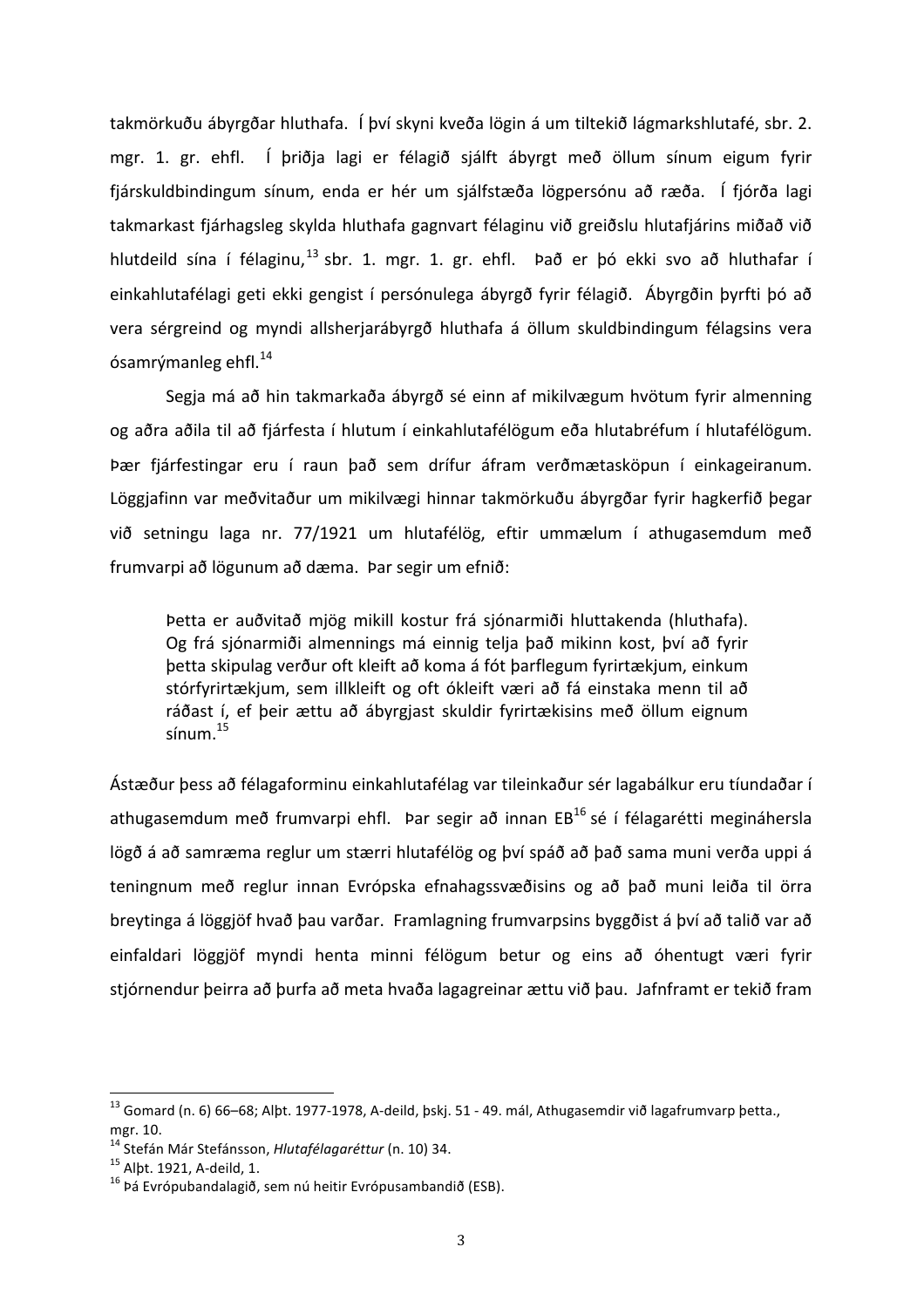í frumvarpinu að fordæmi séu fyrir aðgreindum lagabálkum fyrir misstór félög, í Danmörku og öðrum ríkjum ESB.<sup>17, 18</sup>

Tólfta félagaréttartilskipunin, <sup>19</sup> sem er hluti af XXII. viðauka, kveður á um að aðildarríkjum sé skylt að heimila stofnun einkahlutafélags þar sem aðeins einn aðili getur átt öll hlutabréf, hvort sem hann hefur verið eini hluthafinn frá stofnun eða öll hlutabréf komist í hans eigu síðar, sbr. 1. mgr. 2. gr. tilskipunarinnar. Fyrir gildistöku EES. hafði íslenskur réttur ekki gert ráð fyrir að einn aðili gæti verið stofnandi og eða eigandi allra hluta í hlutafélagi. Lengst af þurftu að vera að lágmarki fimm stofnendur, allt frá setningu fyrstu hlutafélagalaganna, sbr. 2. mgr. 4. gr. laga nr. 77/1921, $^{20}$  bar til 1. mars 1990 þegar lágmark hluthafa var fært niður í tvo með a-lið 2. gr. laga nr. 69/1989 til breytinga á þágildandi hlutafélagalögum nr. 32/1978.

## **2.2. Stjórnarskipulag einkahlutafélaga**

Ábyrgðar- og valdsvið einkahlutafélags er þríþætt og skiptist á milli hluthafafundar, stjórnar og framkvæmdastjóra.<sup>21</sup> Hluthafafundur fer með æðsta vald í málefnum félags, sbr. 1. mgr. 55. gr. ehfl., en það er vettvangur hluthafa til að fara með ákvörðunarvald sitt í málefnum félagsins, sbr. 2. mgr. sömu greinar. Hluthafi í eins manns félagi er þó undanþeginn skyldunni um aðalfund, en skráir þess í stað ákvarðanir sínar í gerðabók, sbr. niðurlag greinarinnar. Hann er þá staðgengill hluthafafundar, enda fer hann einn með ákvörðunarvald sem eigandi allra hluta félagsins.<sup>22</sup> Hluthafafundur getur tekið ákvarðanir, eftir leiksins reglum, um öll stærri málefni félagsins, nema þau séu sérstaklega undanskilin eða takmörkuð í ehfl.<sup>23</sup> Ýmsar ákvarðanir verða til að mynda ekki teknar á hluthafafundi nema að tillögu stjórnar eða með sambykki hennar.<sup>24</sup> Mál sem hluthafafundur hefur ekki fullt forræði yfir geta til dæmis varðað minnihlutavernd eða ákvarðanir sem hafa áhrif á

<sup>&</sup>lt;sup>17</sup> Alþt. 1994-1995, A-deild, þskj. 100 - 97. mál, Frumvarpasmíð.<br><sup>18</sup> Ennfremur er sú ástæða lögð til grundvallar aðgreindum lagabálki að samkvæmt annarri félagaréttartilskipun skyldi lágmarkshlutafé í hlutafélögum vera margfalt hærra en íslensk lög kváðu þá á um, en það skyldi fara úr 400.000 króna í 2.1 millión króna, á bess tíma gengi. Tólfta félagaréttartilskipunin gerði aftur á móti ekki kröfu um lágmark hlutafjár í einkahlutafélögum., sbr. umfjöllun í;; Alþt. 1994-1995, A-deild, þski. 100 - 97. mál, Félagaréttarákvæði EES-Samningsins, mgr. 8.<br><sup>19</sup> Tólfta tilskipun ráðsins nr. 89/667/EBE, 21. desember 1989 um einkahlutafélög eins aðila (tólfta

félagaréttartilskipunin).<br><sup>20</sup> Lög nr. 77/1921 um hlutafélög (samþykkt 27. júní 1921, tóku gildi 1. janúar 1922) Stjtíð. A, 306, 307.

<sup>&</sup>lt;sup>21</sup> Viðskiptaráð Íslands, Nasdaq Iceland, Samtök atvinnulífsins, "Stjórnarhættir fyrirtækja, leiðbeiningar" (maí 2015) ISBN 978-9935-9135-4-8 8.<br><sup>22</sup> Alþt. 1994-1995, A-deild, þskj. 100 - 97. mál, Um X. kafla.<br><sup>23</sup> Alþt. 1977-1978, A-deild, þskj. 51 - 49. mál, Um 60. gr. <sup>24</sup> Gomard (n. 6) 285.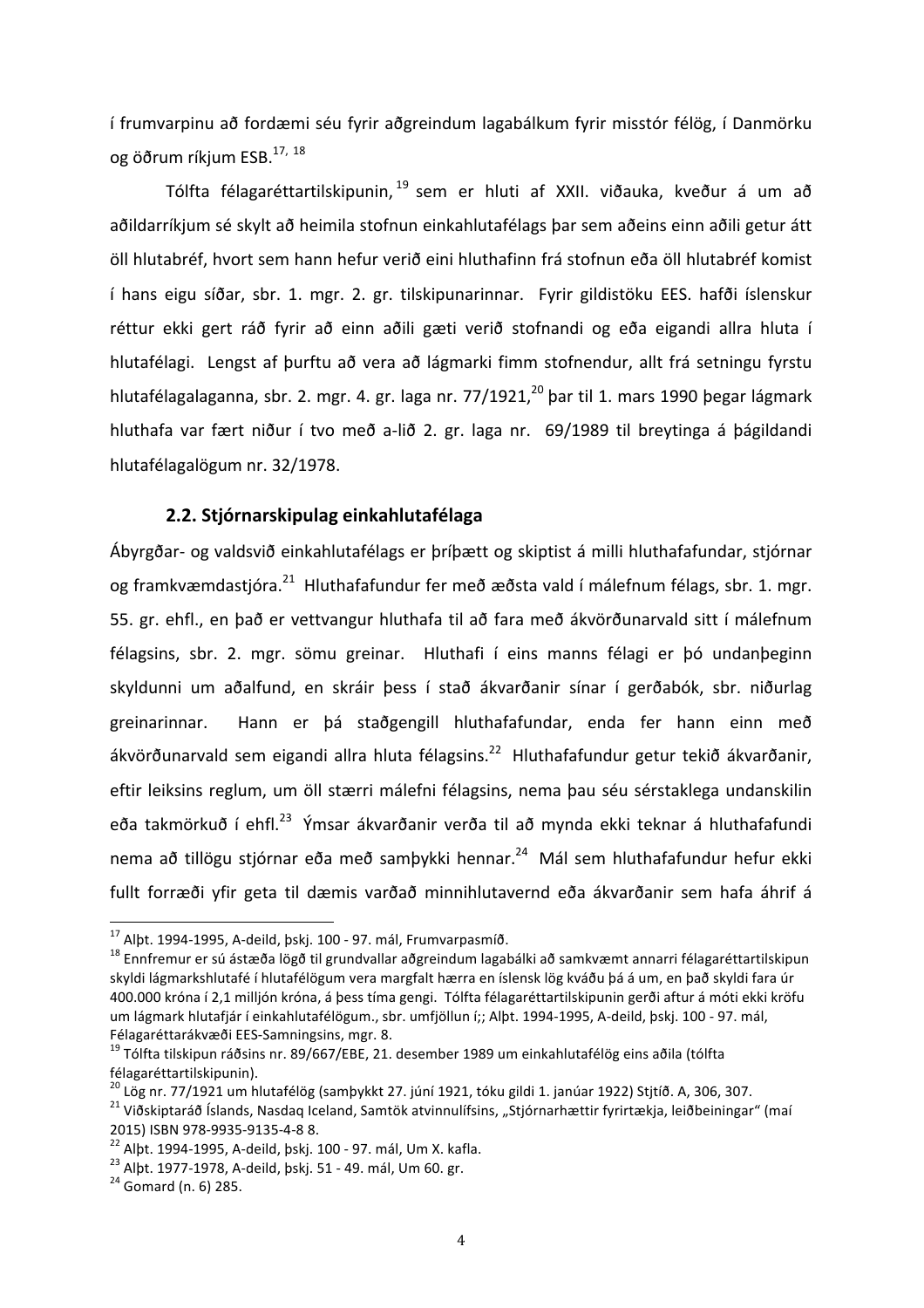eiginfjárstöðu félagsins og miða takmarkanir þá ýmist að því að vernda minnihlutann eða viðhalda lágmarkshlutafé. <sup>25</sup> Dæmi um reglu sem er ætlað að vernda hlutafé einkahlutafélagsins er takmörkunarheimild stjórnar við ákvörðun á arðsúthlutun. Í 1. mgr. 76. gr. ehfl. segir að ekki megi ákveða að úthluta meiri arði en félagsstjórn leggur til eða samþykkir. 

Þrátt fyrir ákvörðunarvald sitt, bera hluthafar engar sérstakar skyldur gagnvart félaginu. Þeir bera ekki ábyrgð á daglegum rekstri félagsins. Vald þeirra einskorðast við ákveðin grundvallarmál. Félagi verður ekki stjórnað með kosningu hjá hluthöfum um ákvarðanir í daglegum rekstri.<sup>26</sup> Hluthafafundur er því eini lögformlegi vettvangurinn fyrir afskipti þeirra af félaginu og hafa þeir ekki lagalegan rétt til að gefa stjórnendum fyrirmæli þess fyrir utan.<sup>27</sup> Það ber þó að hafa í huga að þrátt fyrir að flest ákvæði ehfl. eigi sér hliðstæð ákvæði í hfl., bera önnur þess merki að einkahlutafélög geta verið mun einfaldari í sniðum en hlutafélög.<sup>28</sup> Auk bess sem áður var nefnt í sambandi við ákvarðanatöku í eins manns félagi, má nefna að við boðun hluthafafundar er hægt að falla frá formreglum ef allir hluthafar mæta og eru sammála um það, sbr. 5. mgr. 63. gr. ehfl. $^{29}$ 

Þegar hluthafar beita ákvörðunarvaldi sínu er gerður greinarmunur á greiddum atkvæðum eftir atkvæðarétti og fylgis sem tillaga hlýtur af heildarhlutafé félags. Til beitingar ýmsum úrræðum minnihlutan, svo dæmi sé tekið, þarf fylgi þeirra sem ráða yfir tilteknu hlutfalli af heildarhlutafé.<sup>30</sup> Þegar ákvæði kveða á um slíkt er ekki litið til þess hvernig atkvæðarétti á milli hlutaflokka er háttað.<sup>31</sup>

Stjórnin sækir aftur vald sitt til hluthafafundar þar sem hún er kosin, en þó mögulega tilnefnd að hluta, sbr. 2. mgr. 39. gr. ehfl. Hún fer ásamt framkvæmdastjóra með stjórn félagsins, sbr. 1. mgr. 44. gr. ehfl. Stjórninni ber í þeim efnum að fara að gildum ákvörðunum hluthafafundar, enda fer hann með æðsta vald í málefnum félags. Það er þó

<sup>&</sup>lt;sup>25</sup> sama heimild 286–287.<br><sup>26</sup> sama heimild 69.<br><sup>27</sup> Alþt. 1977-1978, A-deild, þskj. 51 - 49. mál, Um 60. gr.<br><sup>27</sup> Alþt. 1994-1995, A-deild, þskj. 100 - 97. mál, Mismunandi reglur um hlutafélög og einkahlutafélög.<br><sup>29</sup> s framkvæmdastjóra og fulltrúanefnd.

 $30$  Eftirleiðis kann hugtakið hlutafjárafl verða notað um tiltekið hlutfall alls hlutafjár félags, sem hluthafi eða hópur hluthafa þarf að ráða yfir og veita ákvörðun, ráðstöfun eða beitingu tiltekins úrræðis jáyrði sitt til að hún teliist gild.

<sup>&</sup>lt;sup>31</sup> Peer Schaumburg-Müller, *Werlauffs kommenterede Aktieselskabslov* (3. útg., Jurist- og Økonomforbundets Forlag 2008) 430; Stefán Már Stefánsson, *Hlutafélög, einkahlutafélög og fjármálamarkaðir* (2. útg., Hið íslenska bókmenntafélag 2006) 313.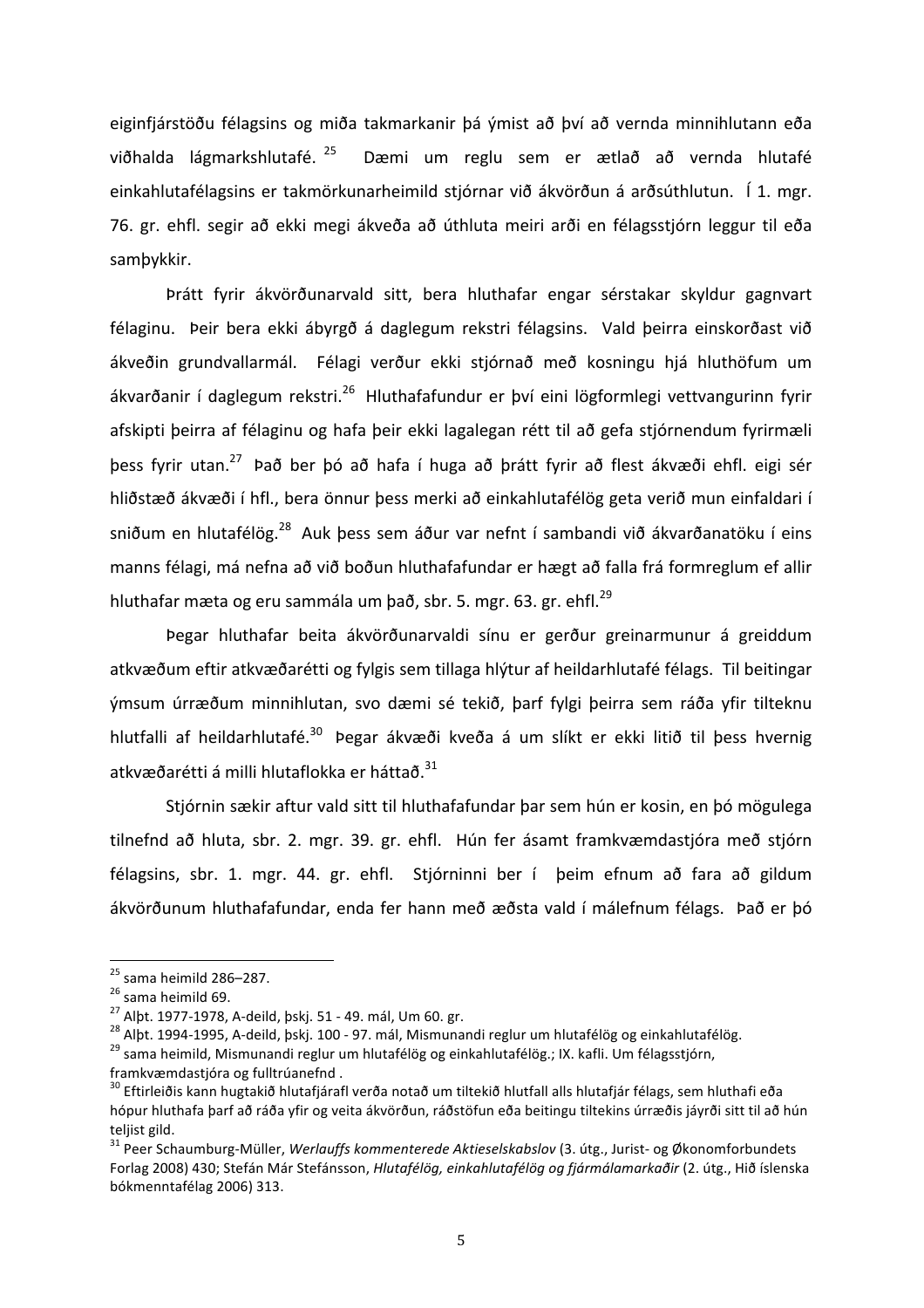stjórnin sem vinnur að stefnumörkun og hefur eftirlit með að skipulag og starfsemi félagsins sé í góðu horfi.<sup>32</sup> Annað dæmi um meiri einfaldleika í ákvæðum ehfl. en hfl. hvað stjórnarskipulag varðar, er að í einkahlutafélagi þar sem hluthafar eru færri en fjórir dugir að hafa einn eða tvo menn í stjórn, sbr. 1. mgr. 39. gr. ehfl. Ef einn maður skipar stjórn getur hann enn fremur samtímis verið framkvæmdastjóri félagsins, líkt og annar stjórnarmanna í tveggja manna stjórn, sbr. 3. mgr. 41. gr. ehfl. Í hfl. kveður á um að meirihluti stjórnar skuli samanstanda af mönnum sem ekki eru framkvæmdastjórar í félaginu, sbr. 2. mgr. 65. gr. laganna. Sama regla gildir í einkahlutafélögum þar sem stjórnarmenn eru þrír eða fleiri, sbr. 2. mgr. 41. gr. ehfl.

Framkvæmdastjóri, eða eftir atvikum -stjórar, er þriðji valdapóllinn í stjórnskipulagi einkahlutafélaga og má líkja stöðu hans í félaginu við stöðu framkvæmdavalds í stjórnskipaninni. Hann sinnir daglegum rekstri og eftirliti. Honum ber að fara að fyrirmælum stjórnar í þeim efnum og vinna eftir stefnu sem hún markar félaginu, <sup>33</sup> sbr. 2. mgr. 44. gr. ehfl.

Það er mikilvægt að valdajafnvægi haldist í réttu horfi á milli hinna þriggja valdastólpa sem félag samanstendur af; hluthafa, stjórnar og framkvæmdastjóra. Eftirláti hluthafar stjórnendum félags stærri ákvarðanir getur það leitt til aðskilnaðar eignarhalds og valds.<sup>34</sup> Slíkt skapar hættu á alvarlegum hagsmunaárekstrum og gefur stjórnendum færi á að misnota aðstöðu sína til að efla eigin hagsmuni á kostnað félagsins og hluthafa.<sup>35</sup> Stjórnendum sem er fengið ákvörðunarvald sem réttilega tilheyrir hluthöfum hættir til að fara að haga sér sem eigendur félagsins og getur það til að mynda haft áhrif á ákvörðun launa þeim til handa og starfsloka- og kaupréttarsamninga.

#### **2.2.1. Stjórnhættir fyrirtækja**

Hér að ofan var minnst á áhrif hinnar takmörkuðu ábyrgðar í hlutafélögum og einkahlutafélögum á atvinnu- og verðmætasköpun og þar með hagsæld í þjóðfélaginu. Til þess að hún þjóni hlutverki sínu sem hvatning til fjárfestinga, verður takmörkuð ábyrgð að vera studd lagaumgjörð og regluverki sem stuðlar að trausti og tiltrú almennings og fjárfesta. Þar er sterk minnihlutavernd einna mikilvægust. Það er ekki síður mikilvægt að

<sup>&</sup>lt;sup>32</sup> Viðskiptaráð Íslands, Nasdaq Iceland, Samtök atvinnulífsins (n. 21) 8.<br><sup>33</sup> sama heimild.<br><sup>34</sup> Berle, Adolf A. o.fl., *The Modern Corporation and Private Property* (2. útg., Transaction Publishers 1991) 6.<br><sup>35</sup> Áslau 89.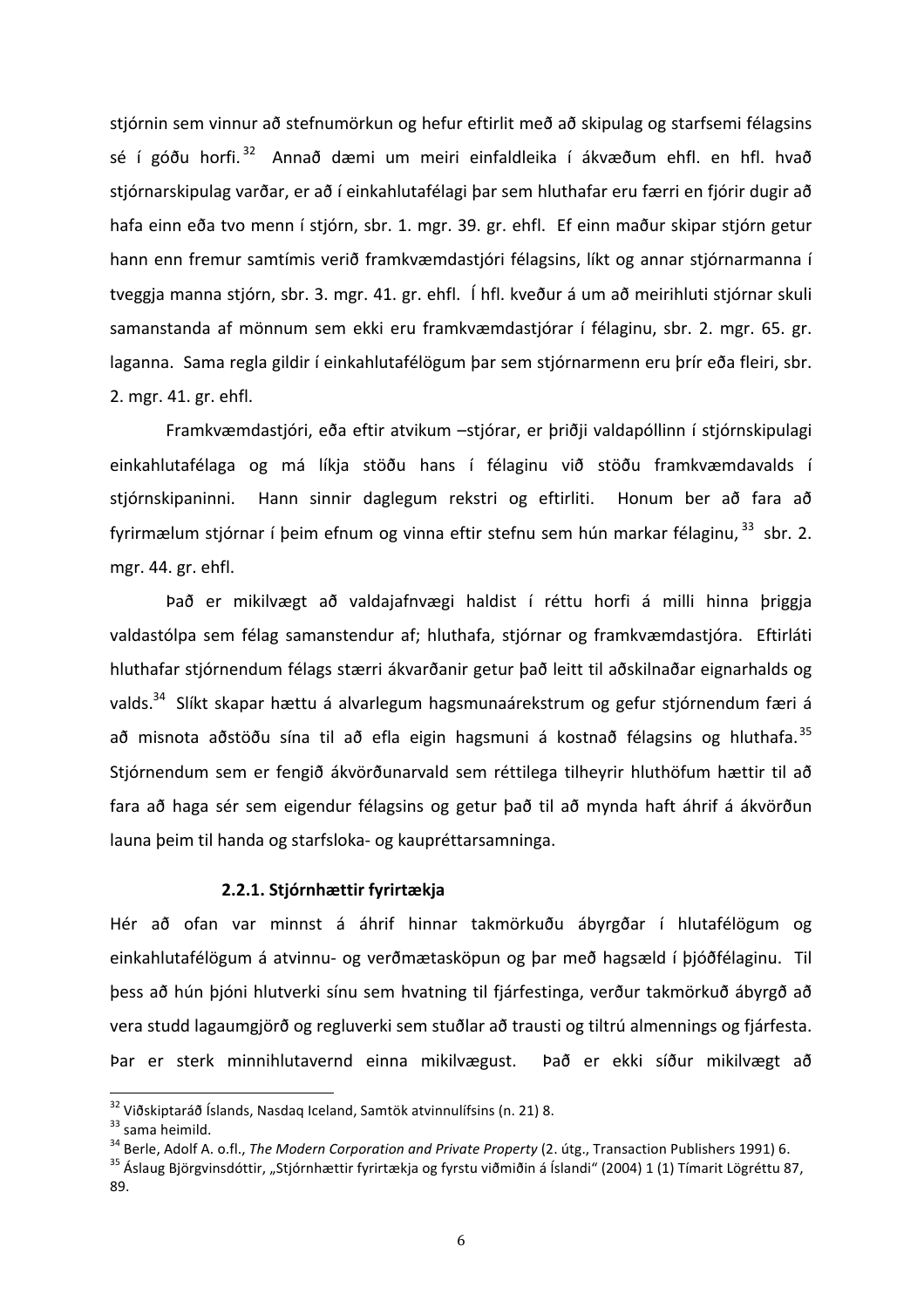hagsmunaaðilar á markaðinum og stjórnendur finni hjá sér frumkvæði til að stuðla að bættum stjórnháttum félaga. <sup>36</sup> Verslunarráð Íslands, Kauphöll Íslands og Samtök atvinnulífsins sýndu viðleitni í þá veru og tóku höndum saman og gáfu út viðmið og leiðbeiningar um stjórnhætti félaga, í fyrsta sinn árið 2004. Endurskoðaðar og bættar leiðbeiningar hafa frá þeim tíma verið gefnar út reglulega af sömu aðilum og í maí 2015 kom fimmta útgáfan út.<sup>37</sup> Leiðbeiningar af þessu tagi eiga sér þó lengri sögu erlendis. Útgáfa þeirra, jafnt hérlendis sem erlendis, hefur jafnan verið á höndum hagsmunaaðila og ekki bindandi<sup>38</sup> nema að bví marki sem kauphallir setja sem skilyrði fyrir markaðsviðskiptum. Þrátt fyrir að yfirvöld hafi að vissu leyti staðið á hliðarlínunni þegar kemur að setningu reglna á bessu sviði, hefur alþjóðasamstarf ríkisstjórna í gegnum OECD<sup>39</sup> fætt af sér viðmið og leiðbeiningar um góða stjórnhætti. Í inngangsorðum leiðbeininga OECD um góða stiórnhætti segir meðal annars: 40

Gæði stjórnhátta hafa áhrif á fjármagnskostnað fyrirtækja til vaxtar og aðgengi þeirra að rekstrarfé og einnig á tiltrú fjárfesta, að þeir geti beint eða óbeint tekið þátt í verðmætasköpun á sanngjarnan og réttlátan hátt. Góðir stjórnhættir brúa því bilið á milli sparifjáreigenda og fjármagnsþörf í hagkerfinu. Af því leiðir að góðir stjórnhættir fullvissa hluthafa og aðra sem eiga hagsmuna að gæta um réttindi þeirra séu varin annarsvegar og hins vegar draga þeir úr fjármagnskostnaði fyrirtækja og auka aðgengi þeirra að fjármagni.

Þrátt fyrir að löggjafinn hafi ekki hafi sett eða hlutast til um að settar yrðu bindandi leiðbeiningar og viðmið fyrir góða stjórnhætti fyrirtækja hefur umræðan um þá haft ýmis áhrif á lagasetningu og í raun ýmsar reglur úr viðmiðum ratað í lög. Þær breytingar sem

<sup>&</sup>lt;sup>36</sup> Verslunarráð Íslands, Kauphöll Íslands, Samtök atvinnulífsins, "Stjórnarhættir fyrirtækja - leiðbeiningar" (2004) 6–7.<br> $37$  Viðskiptaráð Íslands, Nasdaq Iceland, Samtök atvinnulífsins (n. 21) 3;

http://vi.is/%C3%BAtg%C3%A1fa/sk%C3%BDrslur/leidbeiningar\_um\_stjornarhaetti\_fyrirtaekja.pdf.

<sup>&</sup>lt;sup>38</sup> Alpt. 2003-2004, A-deild, pskj. 1308 - 851. mál, mgr. 3.<br><sup>39</sup> Organisation for Economic Co-operation and Development (ísl. Efnahags- og framfarastofnunin).<br><sup>40</sup> OECD Publishing, "G20/OECD Principles of Corporate Gove <http://dx.doi.org/10.1787/9789264236882-en>; Íslensk þýðing er höfundar, á ensku er textinn svona: "The quality of corporate governance affects the cost for corporations to access capital for growth and the confidence with which those that provide capital - directly or indirectly - can participate and share in their value-creation on fair and equitable terms. Together, the body of corporate governance rules and practices therefore provides a framework that helps to brideg the gap between household savings and inverstment in the real economy. As a consequence, good corporate governance will reassure shareholders and others stakeholders that their rights are protected and make it possible for corporations to decrease the cost of capital and to facilitate their access to the capital market.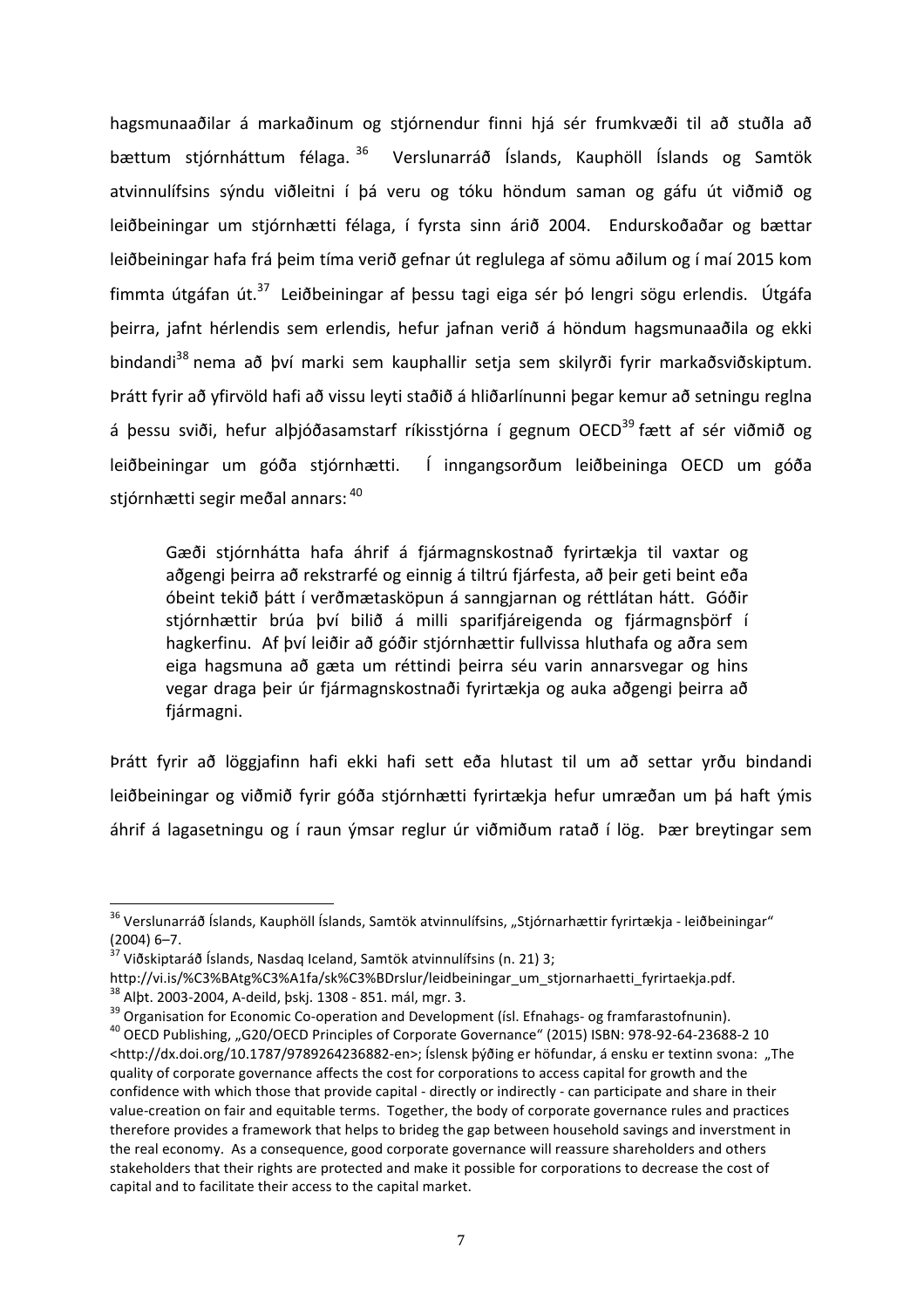gerðar voru með breytingalögum nr. 93/2006<sup>41</sup> voru til að mynda með sérstakri áherslu á bætta stjórnhætti og var frumvarpið<sup>42</sup> unnið eftir tillögum í nefndarskýrslu sem iðnaðar- og viðskiptaráðuneytið gaf út árið 2004 um íslenskt viðskiptaumhverfi.<sup>43</sup>

Megintilgangur og markmið einkahlutafélaga er almennt að skapa verðmæti fyrir eigendur bess.<sup>44</sup> Góðir stjórnhættir og arðsemi helst í hendur til lengri tíma litið og er sterk minnihlutavernd talin draga úr líkum á misferli stjórnenda og ráðandi hluthafa, auk þess að gefa minnihlutanum tækifæri á að bregðast við ef hann rennir í grun að eitthvað slíkt eigi sér stað. Athugasemdir úr frumvarpi sem var lagt fram samhliða frumvarpi að ofannefndum breytingalögum nr. 93/2006, nánar tiltekið lög nr. 68/2006 til breytinga á hfl. lýsir þessu sambandi ágætlega:<sup>45</sup>

Hluthafar eru eigendur hlutafélaga og ágæti stjórnhátta félaganna hlýtur, þegar upp er staðið, að vera metið eftir því hve miklum verðmætum fyrirtækin skila þessum eigendum sínum og jafnframt verður að líta til annarra haghafa. Eitt af því sem góðir stjórnhættir fela í sér eru ákveðin réttindi og vernd fyrir hluthafa til að draga úr hættu á því að stjórnendur taki eigin hagsmuni fram yfir hagsmuni félagsins og hluthafa þess eða sumir hluthafar hagnist á kostnað annarra hluthafa. Núgildandi hlutafélagalög tryggja hluthöfum mikilvæg réttindi og vernd en þó eru í frumvarpinu lagðar fram tillögur sem ætlað er að auka réttindi hluthafa enn frekar.

# **2.3. Meirihlutaræði**

Meirihlutinn ræður. Það er ein af grundvallarreglum félagaréttar og er hún kölluð reglan um meirihlutaræði. Hún á þó ekki við um öll félagaform, en er fullgild í einkahlutafélögum.<sup>46</sup> Í reglunni felst að ákvörðun eða ráðstöfun sem einfaldur meirihluti hlutafjárafls geldur jákvæðri á hluthafafundi telst gild, nema lög eða samþykktir kveði á um annað.<sup>47</sup> Þetta er eðlilegt í ljósi sanngirnis- og lýðræðissjónarmiða. Jafnræðisreglan stendur ekki í vegi fyrir meirihlutaræði, enda fjallar hún almennt um hlutfallslegt jafnræði hluthafa, sem samræmist

<sup>&</sup>lt;sup>41</sup> Lög nr. 93/2006 um breytingu á lögum nr. 138/1994 um einkahlutafélög.<br><sup>42</sup> Frumvarp var lagt samhliða fram til breytinga á hfl. með svipuðum breytingum og varð það að lögum nr. 89/2006. Vísast til umfjöllunarí athugasemdum með því frumvarpi hvað þetta atriði varðar; Alþt. 2005-2006, þskj. 666 - 444. mál.<br><sup>43</sup> Bls. 26-29, https://www.atvinnuvegaraduneyti.is/media/Acrobat/Islenskt\_vidskiptaumhverfi2004.pdf.<br><sup>44</sup> Þetta er vissulega ekki sá tilgangur sem samþykktirnar lýsa, en þar er jafnan tilgreint sem

konar starfsemi er ætluð félaginu að stunda. Í félögum sem rekin eru á hagnaðargrundvelli hlýtur það engu að síður að vera meðalið en ekki tilgangurinn.

<sup>&</sup>lt;sup>45</sup> Alþt. 2005-2006, þskj. 666 - 444. mál, Athugasemdir við frumvarp þetta; stjórnhættir fyrirtækja, mgr. 7.<br><sup>46</sup> Áslaug Björgvinsdóttir (n. 9) 23.<br><sup>47</sup> Lagastofnun Háskóla Íslands, "Skýrsla lagastofnunar um minnihlutaver

einkahlutafélögum" (30. september 2009) 9.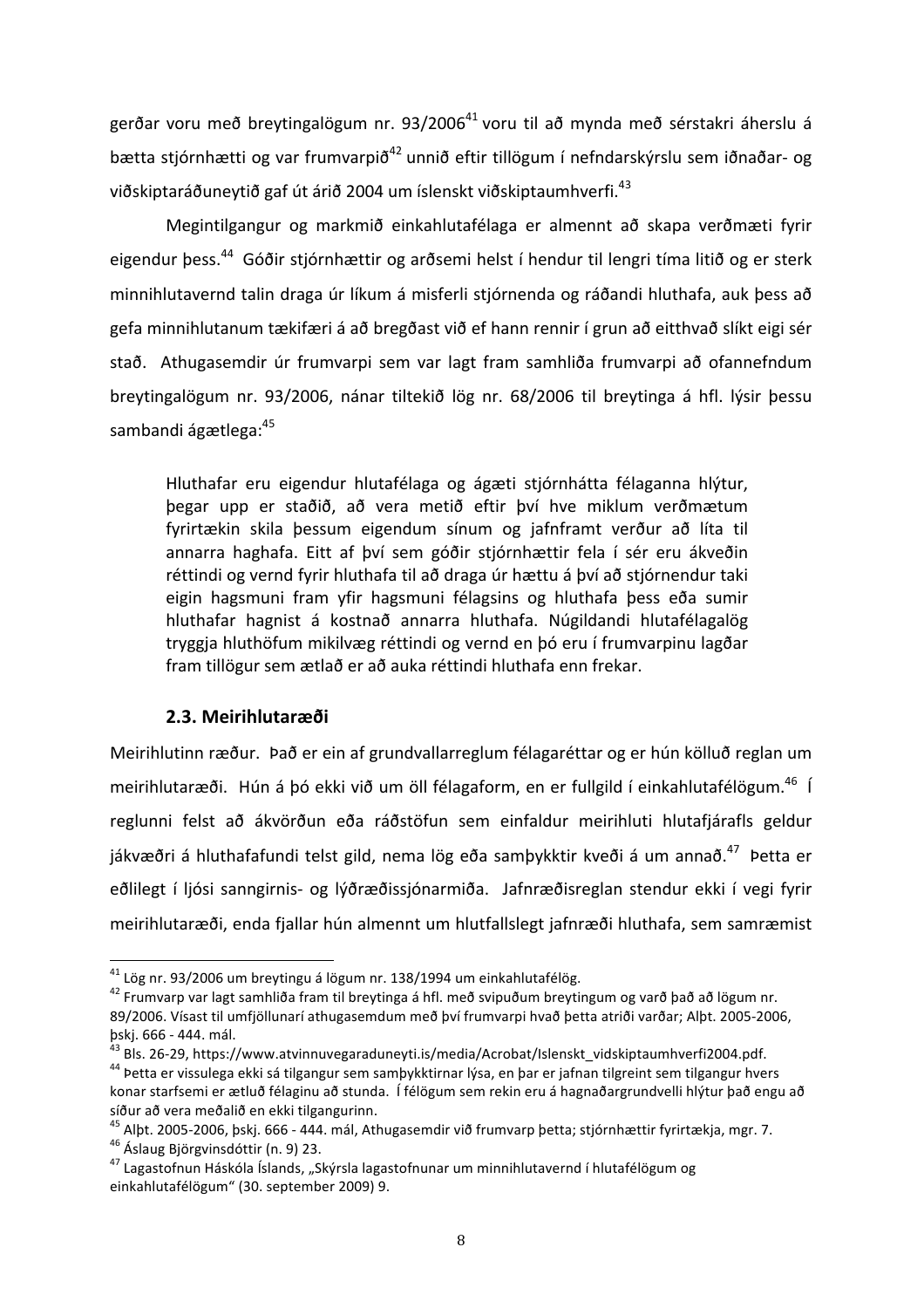þeim rökum sem viðhöfð hafa verið fyrir meirihlutaræði; að best sé að hafa sem mesta fylgni á milli fjárhagslegrar ábyrgðar og ákvarðanatöku í félagi.<sup>48</sup> Reglan um meirihlutaræði er lögfest í 67. gr. ehfl. Ákvæðið kveður einnig á um að hlutkesti skuli ráða úrslitum ef atkvæði standa jöfn við kosningar, nema annað sé ákveðið í félagssamþykktum, sbr. niðurlag þess.

Það er ljóst að ákvarðanir sem meirihlutinn tekur eftir leiksins reglum, skulu almennt taldar gildar. Honum eru þó ýmsar skorður settar og hann má ekki taka á óréttmætan hátt hagsmuni sumra hluthafa fram fyrir hagsmuni annarra hluthafa.<sup>49</sup> Af þeirri ástæðu er í ýmsum ákvæðum ehfl. vikið frá reglunni um meirihlutaræði, bæði á þann hátt að fyrir ýmsum ákvörðunum og ráðstöfunum þarf aukinn meirihluta atkvæða og að fyrir beitingu ýmissa úrræða þarf ekki nema tiltekið hlutafjárafl eða jafnvel einn einasta hluthafa. Ennfremur kveða sum ákvæði ehfl. á um að tiltekið hlutafjárafl geti staðið í vegi fyrir tilteknum ákvörðunum.<sup>50</sup> Krafa um aukinn meirihluta atkvæða eða einróma samþykki gefur í raun tilgreindum minnihluta eða eftir atvikum hverjum og einum hluthafa neitunarvald og forræði á málum þar sem slíkar kröfur eru fyrir samþykki ákvarðana.<sup>51</sup>

Þó hér að ofan sé vísað til meirihlutans í eintölu getur hann samanstaðið af fleiri hluthöfum sem hafa sameiginlega yfirráð yfir félagi. Jafnframt getur hluthafi eða hluthafar talist hafa yfirráð yfir félagi þó að þeir ráði ekki yfir helmings atkvæðamagni. Sú staða getur sérstaklega komið upp þegar eignarhald er mjög dreift, hluthafar mæta jafnvel illa á hluthafafundi og stjórnendur búa sjálfir yfir góðum skerf hlutafjárafls. Af erlendum vettvangi má nefna sem dæmi að Rockefeller fjölskyldan var talin vegna samlegðaráhrifa 14,5% hlutafjáreignar og stjórnunarstaða fjölskyldumeðlima hafa yfirráð í félaginu Standard Oil Company of Indiana.<sup>52</sup> Ámóta staða er vissulega líklegri til að koma upp í stærri hlutafélögum, þar sem eignarhald er jafnan dreifðara.

<sup>&</sup>lt;sup>48</sup> Stefán Már Stefánsson, *Hlutafélagaréttur* (n. 10) 259–260.<br><sup>49</sup> Søren Friis Hansen, *Dansk selskabsret 1: inledning til selskabsretten* (2., Thomson 2006) 60–61.<br><sup>50</sup> Stefán Már Stefánsson, *Hlutafélagaréttur* (n. 1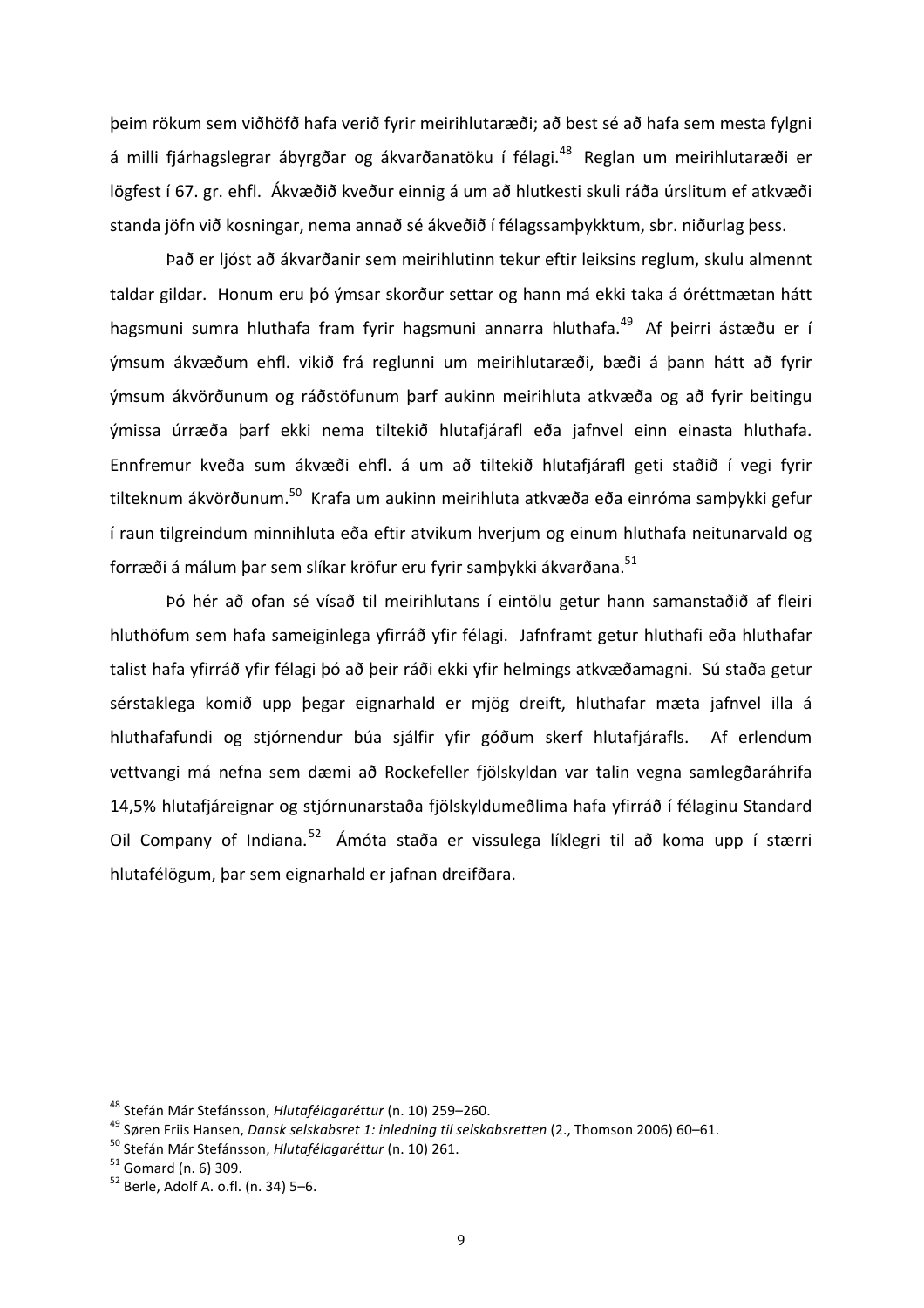# **3. Jafnræði hluthafa**

# **3.1. Jafnræði hluthafa**

Ein af grundvallarreglum félagaréttar er jafnræðisreglan. Inntak hennar er að ekki má mismuna félagsmönnum nema á grundvelli málefnalegra sjónarmiða og þá aðeins að fyrir bví sé sérstök heimild,<sup>53</sup> þá í lögum eða á grundvelli samnings eða samkomulags. Meginregla þessi er lögfest í ehfl., þar sem hennar gætir víða. Reglan er oft nefnd jafnræði hluthafa begar um hlutafélög og einkahlutafélög ræðir. Heitið kann eftir orðanna hljóðan að gefa til kynna að hluthafar hafi jafnan rétt eða jafnt atkvæðavægi óháð hlutafjáreign, en almennt kveður hún í raun á um jafnræði á grundvelli hlutfallslegrar hlutafjáreignar. Tiltekin réttindi í löggjöfinni eru þó áskilin öllum hluthöfum jafnt, óháð hlutafjáreign eða atkvæðaafli.<sup>54</sup> Fjallað verður um þau hér að neðan í kaflanum um einstaklingsbundin hluthafaréttindi.

# **3.1.1. Tilgangur jafnræðisreglunnar**

Jafnræðisreglan er nátengd trúnaðarskyldu stjórnenda félags gagnvart félaginu og hluthöfum og trúnaðarskyldu hluthafa hvers gagnvart öðrum. Í raun er um víxlverkun að ræða, þar sem jafnræðisreglan á rætur sínar að rekja til trúnaðarskyldu, en jafnframt skýtur trúnaðarskylda stjórnenda og hluthafa styrkari stoðum undir jafnræðisregluna.<sup>55</sup> Tilgangur jafnræðisreglunnar er öðru fremur að vernda hagsmuni hvers einstaks hluthafa og auka gagnsæi. Á hana reynir þó fremur þegar kemur að minnihluta hluthafa, af þeirri ástæðu að ráðandi hluthafar eru þeir sem í krafti meirihlutaræðis standa alla jafnan á bak við ákvarðanir um rekstur félags.<sup>56</sup> Það eru vissulega undantekningar á því, eins og úrræði tengd minnihlutavernd bera vitni um.

# **3.1.2. Núgildandi réttur**

Helsta stoð jafnræðisreglunnar í ehfl. er í 12. gr. laganna, en þar segir að séu hlutir fleiri en einn skuli þeir allir hafa jafnan rétt miðað við fjárhæð nema annað sé ákveðið í samþykktum félagsins og þar megi jafnvel kveða á um hlutaflokka án atkvæðisréttar. Eðli málsins samkvæmt kemur jafnræðisreglan ekki til skoðunar ef aðeins er einn hlutur í einkafélagi, líkt

<sup>&</sup>lt;sup>53</sup> Áslaug Björgvinsdóttir (n. 9) 23.<br><sup>54</sup> Lagastofnun Háskóla Íslands (n. 47) 10.<br><sup>55</sup> OECD Publishing (n. 40) 46.<br><sup>56</sup> Eva Dís Pálmadóttir og Tómas Eiríksson, "Minnihlutavernd í hlutafélögum" (2001) 54 (4) Úlfljótur 54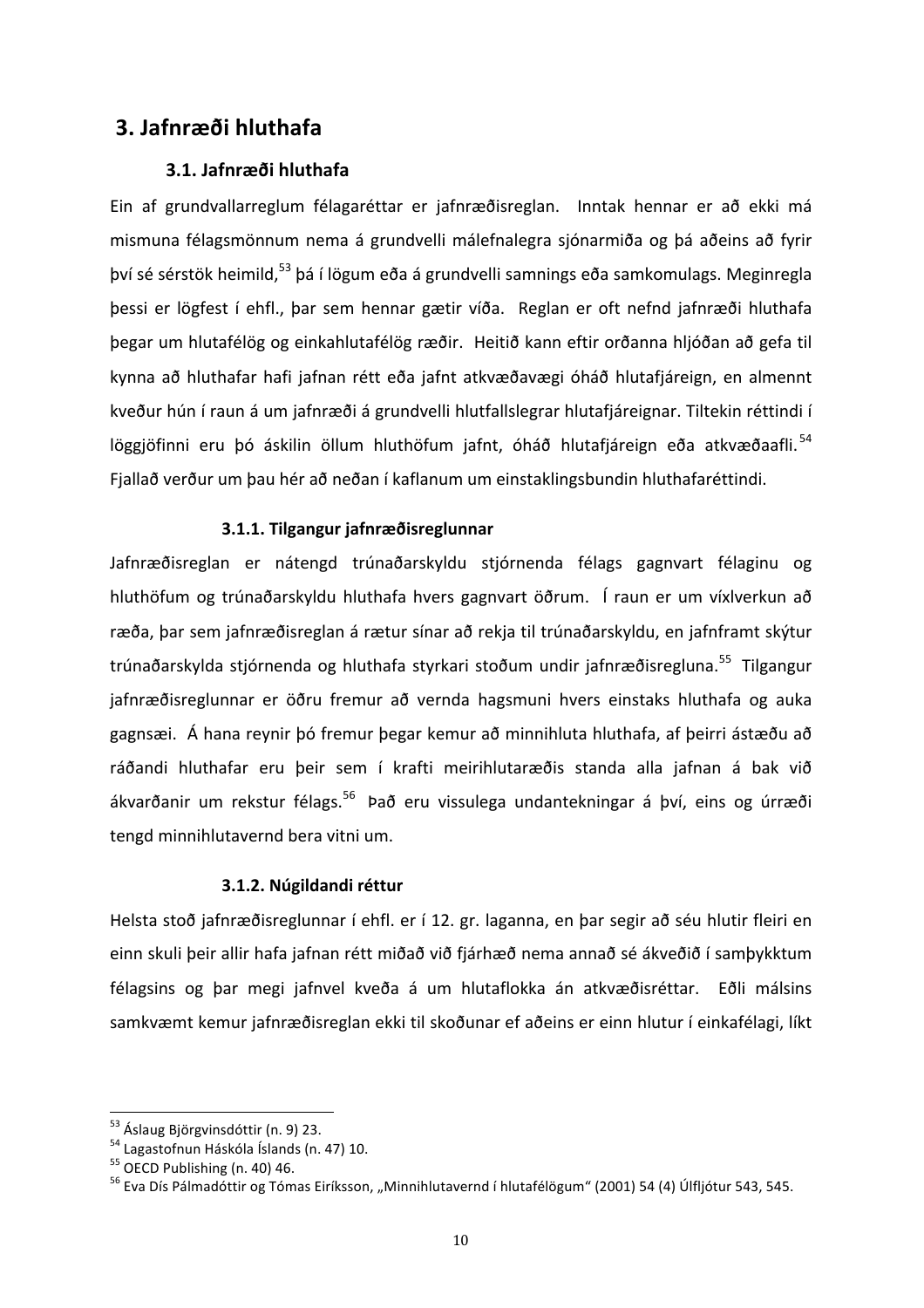og lögin heimila, sbr. 1. málsl. sömu greinar. Það er að vísu ekkert sem bannar að tveir eða fleiri séu skráðir fyrir sama hlutnum, en þá verða þeir að beita rétti sínum í sameiningu.

Fjallað er um vægi atkvæða í 57. gr. ehfl., þar sem segir í fyrri málsl. 1. mgr. að hver hlutur skuli veita atkvæðisrétt, án þess að tiltekið sé að hann skuli vera jafn. Hins vegar segir í seinni málslið greinarinnar að í félagssamþykktum megi ákveða að tilteknir hlutir skuli hafa aukið atkvæðagildi og að hlutir megi jafnvel vera án atkvæðisréttar. Af því má ráða að atkvæðavægi sé að öðrum kosti jafnt á milli hluta. Jafnræðisreglan er samkvæmt þessu ekki ófrávíkjanleg regla í ehfl., en það verður líkt og áður segir að vera heimild fyrir frávikum frá henni. Hvað atkvæðavægi varðar verður sú heimild að vera skýrt útlistuð í samþykktum félags, ýmist frá stofnun félags eða með breytingum á samþykktum síðar. Samþykki allra hlutafa er áskilið hvort heldur sem er. Allir stofnendur, einn eða fleiri, skulu undirrita stofnsamning eða stofnskrá og skulu þar meðal annars vera drög að samþykktum, sbr. 1. mgr. 3. gr. ehfl., þar sem sérstaklega skal tilgreina ef einhverjir stofnendur eða aðrir skuli njóta sérstakra réttinda í félaginu, sbr. 3. tölul. 1. mgr. 5. gr. ehfl. Með undirritun sinni samþykkja stofnendur þá tilhögun atkvæðavægis sem stofnsamningurinn<sup>57</sup> segir til um. Breyting á samþykktum síðar á þann veg að réttarsamband á milli hluthafa raskast, þarfnast samþykkis allra þeirra hluthafa sem sæta eiga réttarskerðingu, sbr. fyrri málsl. 3. mgr. 69. gr. ehfl. Þetta gildir þó ekki ef hlutafé er skipt í hlutaflokka og breytingin raskar réttarsambandi á milli hlutaflokka. Þá þarf ekki nema samþykki þeirra sem ráða yfir 9/10 hlutafjár þess hlutaflokks sem sæta á skerðingu og greiðir atkvæði á fundi og meira en helming hlutafjárafls þess flokks í heild, til að breytingin gildi, sbr. seinni málsliður sömu greinar. Síðarnefnda reglan kom fyrst í löggjöf um hlutafélög með setningu laga nr. 32/1978 um hlutafélög, sbr. 77. gr.<sup>58</sup> þeirra. Í athugasemdum með frumvarpi að þeim lögum er engan rökstuðning að finna fyrir reglunni þrátt fyrir að ákvarðanir í þessa veru geti raskað mjög jafnræði milli hluthafa og ekki er heldur fjallað um tilgang hennar og það þrátt fyrir að í frumvarpinu sé jafnræðisreglan sögð grundvallarregla.<sup>59</sup> Rökstuðning er heldur ekki að finna í frumvarpi að hfl. eða ehfl. Hin almenna regla er að hluthafi einn getur afsalað sér

<sup>&</sup>lt;sup>57</sup> Nánar tiltekið drögin í stofnsamningi að samþykktum.<br><sup>58</sup> Í upphaflega frumvarpinu var greinin nr. 74, en eftir meðför þingsins og við gildistöku laganna var hún nr. 77.<br><sup>59</sup> Albt. 1977-1978. A-deild. bski. 51 - 49. m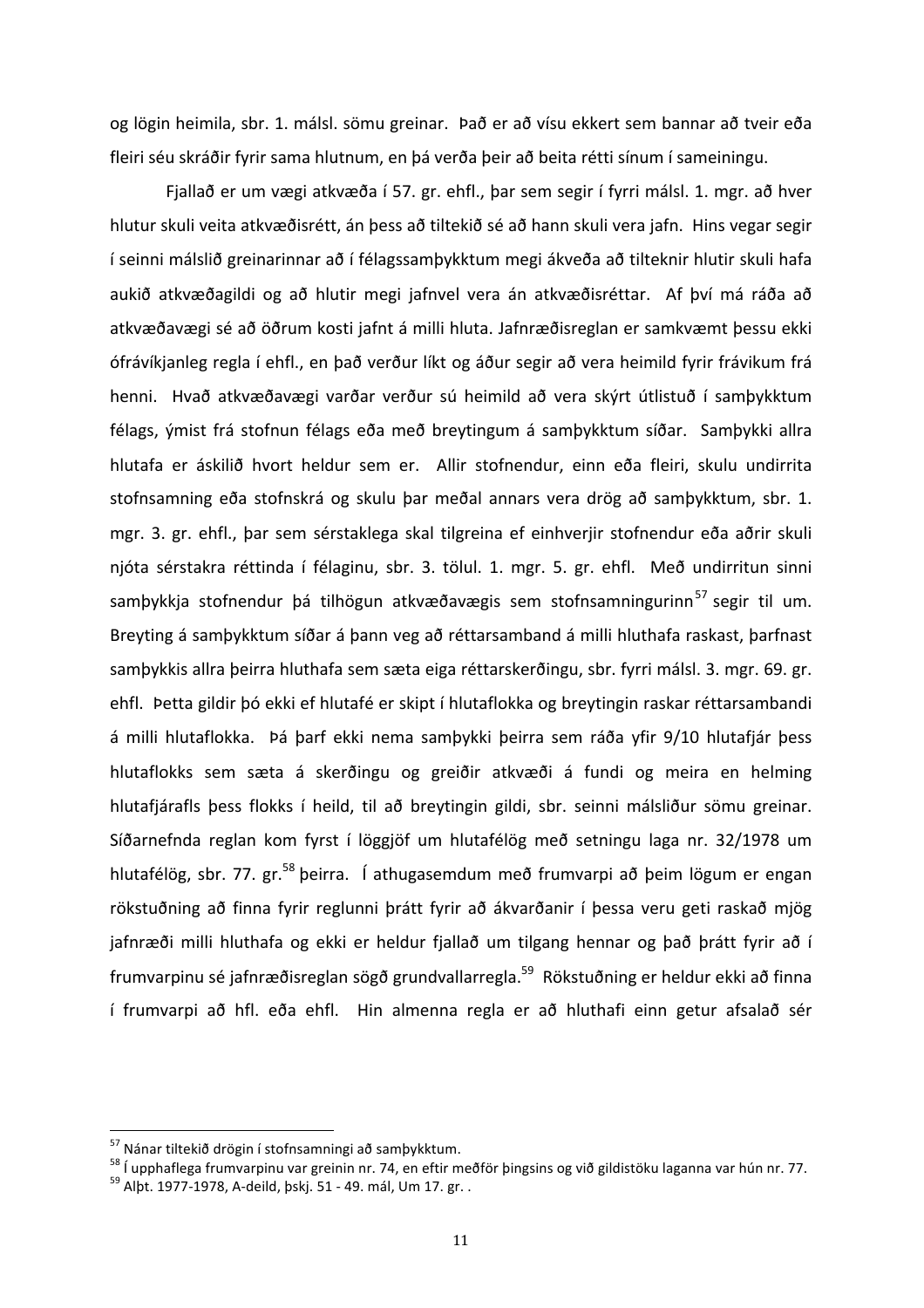einstaklingsbundnum hluthafaréttindum<sup>60</sup> og hlýtur þetta að teljast verulegt frávik frá henni.<sup>61</sup>

#### 3.1.3. Þróun jafnræðis hluthafa í íslenskum rétti

Allt frá setningu laga nr. 77/1921 um hlutafélög gilti meginreglan um jafnræði hluthafa. Hún er sögð hafa verið óskráð fram að lögfestingu með 1. mgr. 65. gr. laga nr. 32/1978 um hlutafélög. Hana má þó lesa úr 2. mgr. 31. gr. laga nr. 77/1921 um hlutafélög, þó vissulega hafi hún ekki verið orðuð eða sett fram jafn skýrt og síðar.<sup>62</sup> Í ákvæðinu er fjallað um atkvæðavægi á hluthafafundum og hvaða ákvarðanir þurfi samþykki allra hluthafa við. Meðal þeirra eru breytingar á "jafnrjetti" hluthafa sín á milli í samþykktum, þ.e. ef ekki var kveðið á um sérréttindi í samþykktum þá þegar, sbr. f-lið greinarinnar. Af því má ráða að almenna reglan væri jafnræði. Þó ber að athuga að hver hluthafi gat að hámarki farið með 1/5 samanlagðra atkvæða í félagi, sbr. 2. mgr. 31. gr. laganna. Að því leytinu til raskaðist jafnræði á milli hluthafa; að þeir sem áttu meira en fimmtung í félagi nutu ekki atkvæðaréttar í samræmi við hlutafjáreign sína. Í gildandi hlutafélagalögum er afl atkvæða í réttu hlutfalli við hlutafjáreign, að því gefnu að því sé ekki skipað á annan hátt í félagssamþykktum eftir hlutaflokkum.<sup>63</sup> Sama regla gildir í einkahlutafélögum, sbr. 1. mgr. 57. gr. ehfl., en þar nægir þó að kveða á um frávik frá jöfnu atkvæðavægi eftir hlutum í samþykktum. Eins er heimilt að kveða á um það í samþykktum að enginn geti farið með nema takmarkaðan hluta samanlagðra atkvæða í félaginu, sbr. 2. mgr. 57. gr. ehfl.

Verði f-liður 2. mgr. 31. gr. laga nr. 77/1921 um hlutafélög ekki talinn hafa falið í sér meginregluna um jafnræði hluthafa verður þó að álykta að hún hafi verið talin til staðar, fyrst sérstakra breytinga var þörf til að koma í veg fyrir jafnræði milli hluthafa. Það er í það minnsta ljóst að hún sveif yfir vötnum í ákvæðum laganna. Víða er í þeim tiltekið að greina þurfi sérstaklega ef einhver "forrjettindi" eða "sjerrjettindi" fylgi ákveðnum hlutum, t.d. í stofnsamningi, sbr. 5. tölul. 3. gr., í tilkynningu til lögreglustjóra, <sup>64</sup> sbr. 12. tölul. 2. mgr. 12. gr., við útgáfu hlutabréfa, sbr. 3. tölul. 2. mgr. 22. gr. og í samþykktum, sbr. 3. tölul. 36. gr.

<sup>&</sup>lt;sup>60</sup> Jan Schans Christensen, *Kapitalselskaber: aktie- og anpartsselskabsret* (2. útg., Thomson 2007) 134.<br><sup>61</sup> Ályktun höfundar.<br><sup>62</sup> Lagastofnun Háskóla Íslands (n. 47) 9.<br><sup>63</sup> Sbr. 1. mgr. 82. gr. hfl.<br><sup>64</sup> Lögreglusti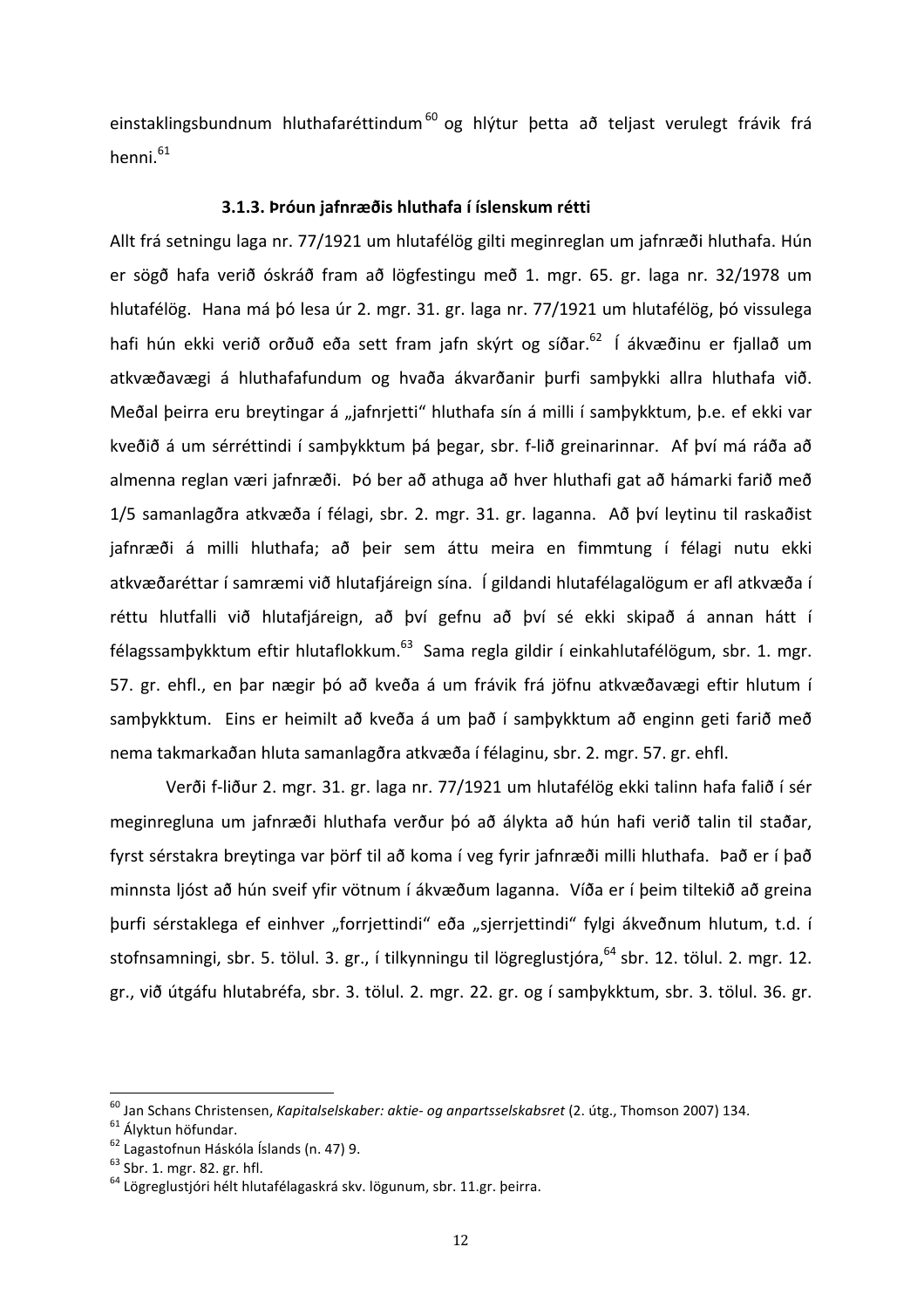## 3.2. Bann við ótilhlýðilegum ákvörðunum og ráðstöfunum

Bann við ótilhlýðilegum ákvörðunum og ráðstöfunum er meginregla í félagarétti og er lögfest í ehfl., annarsvegar gagnvart stjórnendum félags í 1. og 2. mgr. 51. gr. laganna og hins vegar gagnvart hluthöfum í 70. gr. þeirra. Í 1. mgr. 51. gr. ehfl. segir að félagsstjórn, framkvæmdastjóri og aðrir þeir sem hafa heimild til að koma fram fyrir hönd félagsins megi ekki gera nokkrar þær ráðstafanir sem séu til þess fallnar að afla ákveðnum hluthöfum eða öðrum ótilhlýðilegra hagsmuna á kostnað annarra hluthafa eða félagsins. Í 70. gr. laganna segir að hluthafafundur<sup>65</sup> megi ekki taka ákvörðun sem sé til þess fallin að afla ákveðnum hluthöfum eða öðrum ótilhlýðilegra hagsmuna á kostnað annarra hluthafa eða félagsins. Athygli skal vakin á því að í ákvæðinu sem snýr að stjórnendum nær bannið yfir ráðstafanir, en í ákvæðinu sem snýr að hluthöfum nær það yfir ákvarðanir. Þetta er eðlilegt í ljósi þess að bað er hluthafafundur sem tekur ákvarðanir í málefnum félagsins, sbr. 2. mgr. 55. gr. ehfl., en stjórnendur sem framfylgja beim ákvörðunum og sinna daglegum rekstri,<sup>66</sup> sbr. umfjöllun hér að neðan. Ákvarðanir á hluthafafundum eru þrátt fyrir framangreint almennt teknar um tillögur stjórnar, en hluthafar hafa vissulega rétt til að fá ákveðið mál tekið til meðferðar á hluthafafundi, sbr. 61. gr. ehfl.

Umrædd meginregla á rætur að rekia til trúnaðarskyldu stiórnenda og hluthafa.<sup>67</sup> Trúnaðarskylda stjórnenda annars vegar og hins vegar hluthafa byggir þó á ólíkum grunni. Stjórnendur eru bundnir trúnaðarskyldu á grundvelli ráðningarsamnings, tilnefningar eða kosningar og fá beir greiðslur fyrir störf sín, sbr. 54. gr. ehfl.<sup>68</sup> Hluthafar bera aftur á móti engar skyldur eftir ákvæðum ehfl. til sérstakra athafna, <sup>69</sup> að greiðslu hlutafjárins undanskilinni,<sup>70</sup> hvorki gagnvart félaginu né öðrum hluthöfum, enda fá þeir ekki sérstaka greiðslu fyrir það eitt að vera hluthafar aðra en mögulega ávöxtun fjár síns. Mætti því segja

 $65$  Í ehfl. begar talað er um ákvarðanir hluthafafundar er að sjálfsögðu um að ræða ákvarðanir hluthafa, enda er hluthafafundur samkoma hluthafa sem þar taka ákvarðanir.

 $^{66}$  Að vísu er við einstaka gerðir ákvarðana samþykki félagsstjórnar ýmist áskilið eða að hún verður að hafa lagt tillöguna fram á hluthafafundi. Þetta á til dæmis við um lækkun hlutafjár í þeim tilvikum sem greinir í 3. mgr. 34. gr. ehfl. og ákvörðun um útgreiðslu arðs, sbr. 1. mgr. 76. gr., með þeim undantekningum sem af ákvæðum um minnihlutavernd leiðir, sbr. síðari umfjöllun.<br><sup>67</sup> Áslaug Björgvinsdóttir (n. 9) 23.<br><sup>68</sup> Stefán Már Stefánsson, *Hlutafélög, einkahlutafélög og fjármálamarkaðir* (n. 31) 256, 273–275.<br><sup>69</sup> Lagastofnun Háskóla Íslands

að fullu greitt, sbr. 2. mgr. 9. gr. ehfl., en það nægir fyrir skráningu hlutafélags að helmingur stofnfjár sé greitt, sbr. 2. mgr. 14. gr. hfl. Það sama gildir þegar um er að ræða hlutafjáraukningu í einkahlutafélögum; að hækkunin fæst ekki skráð í hlutafélagaskrá fyrr en allt hlutaféð hefur verið greitt, sbr. 28. gr. ehfl. Af þessu leiðir að hlutaféð hlýtur, hvað einkahlutafélög varðar, alltaf að vera þegar greitt þegar aðili verður hluthafi og hefur hann samkvæmt því þá þegar uppfyllt skyldur sínar um greiðslu hlutafjárins.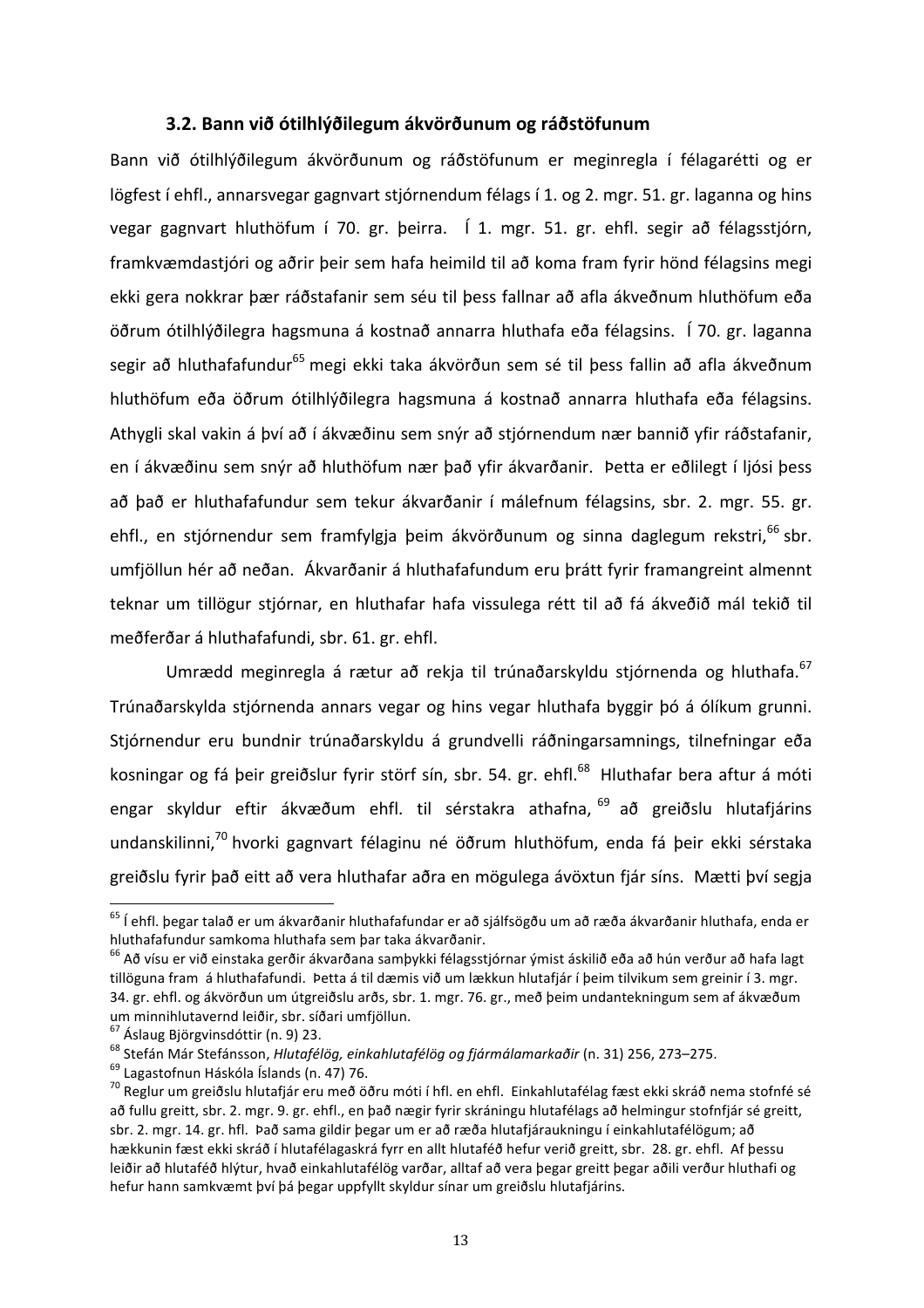að trúnaðarskylda þeirra byggist öllu heldur á skyldu til athafnaleysis, þ.e. að þeir geri ekki eða stuðli ekki að því að ótilhlýðilegar ákvarðanir séu teknar og í framhaldinu ráðstafanir gerðar. Samhengisins vegna verður hér fjallað um hvað felst í trúnaðarskyldu hluthafa annars vegar og stjórnenda félags hins vegar, áður en til frekari umfjöllunar um regluna um bann við ótihlýðilegum ráðstöfunum kemur.

#### **3.2.1. Tilgangur og þróun reglunnar**

Meginreglan um bann við ótilhlýðilegum ákvörðunum og ráðstöfunum var fyrst lögfest við setningu laga nr. 32/1978 um hlutafélög. Þau lög voru að miklu leyti afrakstur þátttöku Íslands í norrænni samvinnu á sviði félagaréttar sem hófst árið 1961 fyrir tilstuðlan Norðurlandaráðs og miðaði að samræmdri hlutafélagalöggjöf Norðurlandanna. Þrátt fyrir að það markmið hafi ekki náðst leiddi samstarfið til mikilla breytinga á löggjöf landanna á þessu sviði.<sup>71</sup> Á áttunda áratug síðustu aldar voru til að mynda á öllum Norðurlöndunum lögfestar almennar bannreglur við öflun ótilhlýðilegra hagsmuna.  $^{72}$  Af athugasemdum með frumvarpinu frá 1978, um ákvæðið sem snýr að ráðstöfunum stjórnenda, má ráða að löggjafinn taldi regluna þá þegar gilda og aðeins væri um að ræða lögfestingu óskráðrar meginreglu.<sup>73</sup> Umfjöllunin um regluna sem snýr að hluthöfum og ákvörðunum þeirra ber það hins vegar með sér að meginreglan hvað þá varðar hafi ekki verið talin hafa verið til staðar fyrir lögfestingu, enda er þar sagt að lagt sé til að settar verði reglur um meðferð og takmörkun valds hluthafafundar og ekki minnst á að um sé að ræða óskráða reglu. Hins vegar er tiltekið í umfjöllun um ákvæðið sem snýr að stjórnendum að telja megi að "meginreglu um þetta sé unnt að leiða af almennum grundvallarreglum félagaréttar ...". Þar virðist sem átt sé við bæði ákvæðin. Í umfjöllun um hvort ákvæðið fyrir sig er vísað til hins ákvæðisins og sagt að um hliðstæða reglu sé að ræða.<sup>74</sup> Í fræðilegri umfjöllun er þessum reglum almennt skeytt saman og rætt um sem eina og sömu regluna, enda hafa þær sama tilgang og tengjast innbyrðis. Til að mynda er í 2. mgr. 51. gr. ehfl. lagt bann við því að stjórnendur framfylgi ógildum ákvörðunum hluthafafundar, sem brjóta í bága við lög eða félagssamþykktir. Brjóti ákvarðanir hluthafafundar í bága við 70. gr. ehfl. eru þær einmitt

<sup>&</sup>lt;sup>71</sup> Alþt. 1977-1978, A-deild, þskj. 51 - 49. mál, Athugasemdir við lagafrumvarp þetta, mgr. 7-9.<br><sup>72</sup> Lagastofnun Háskóla Íslands (n. 47) 12.<br><sup>73</sup> Alþt. 1977-1978, A-deild, þskj. 51 - 49. mál, Um 57. gr .<br><sup>74</sup> sama heimi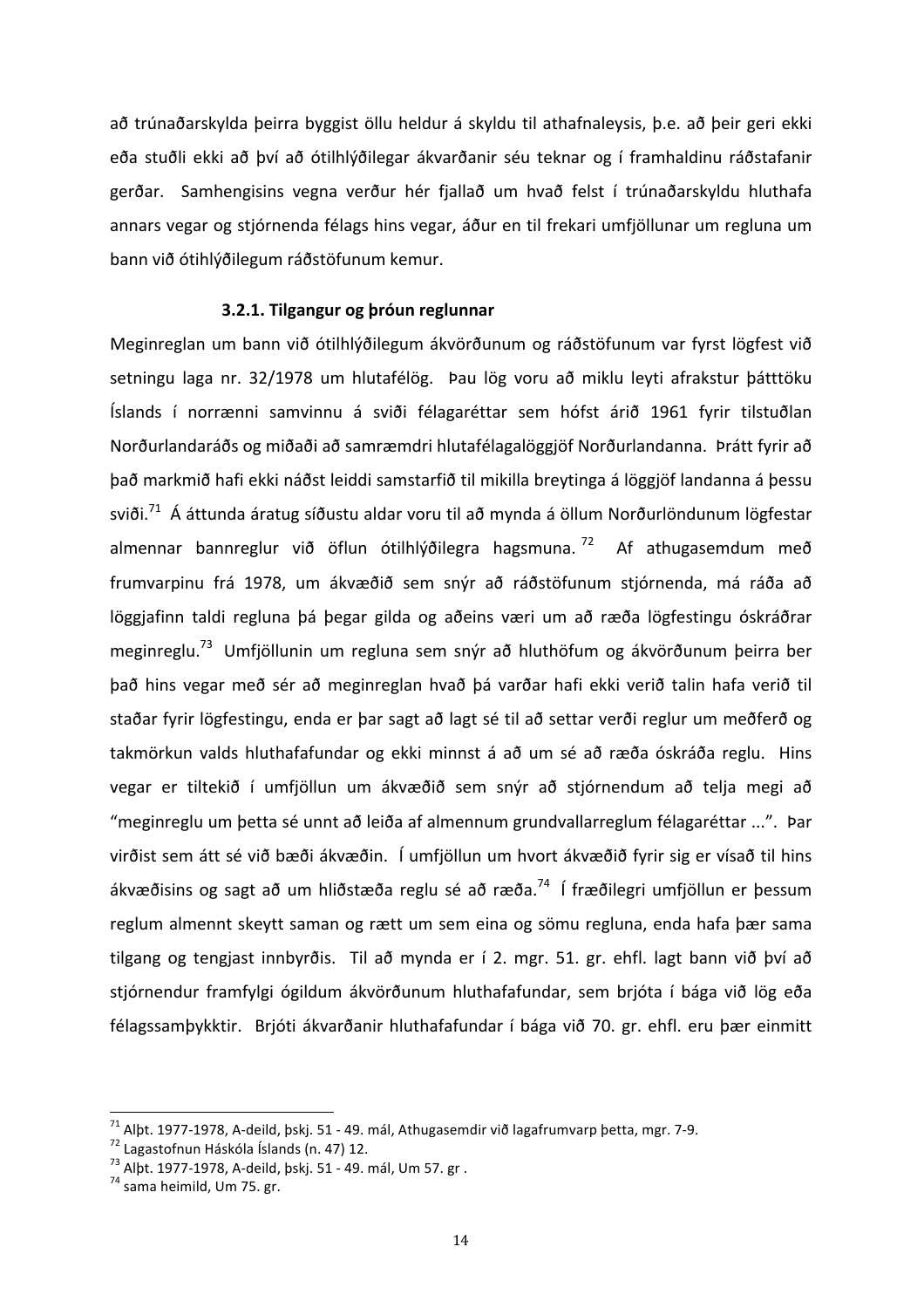ógildar,<sup>75</sup> en ráðstafanir stjórnenda á grundvelli slíkra ákvarðana myndu vissulega einnig falla undir 1. mgr. 51. gr. ehfl. Bannregla 2. mgr. er víðtækari að þessu leyti, því ekki þarf að koma til að hin ógilda ákvörðun sé brot á 70. gr. ehfl.

Samkvæmt umfjöllun í frumvarpi að lögum nr. 32/1978 um greinina sem kveður á um bann við ótilhlýðilegum ráðstöfunum stjórnenda, fjallar ákvæðið um skyldu þartilgreindra stjórnenda til að gæta hagsmuna allra hluthafa viðkomandi félags innan marka laganna.<sup>76</sup> Þar eru hagsmunir félagsins ekki nefndir, en augljóst er af orðalagi ákvæðisins að það fjallar einnig um hagsmuni þess. Í umfjöllun frumvarpsins um greinina sem kveður á um bann við ótilhlýðilegum ákvörðunum hluthafafundar segir að hún sé ásamt ýmsum öðrum ákvæðum frumvarpsins liður í að veita einstökum hluthöfum eða minnihlutanum vernd. Jafnframt segir að meginregla þessi hafi fyrst og fremst sjálfstætt gildi í tilvikum þar sem ekki sé að finna sérreglur um þá tegund ákvörðunar sem um ræðir og þegar ákvarðanir eru teknar um valdsvið hluthafafundar sem þarfnist samþykkis meirihluta hlutafjárafls.<sup>77</sup> Um hvoruga greinina er fjallað sérstaklega í frumvörpum til ehfl. og hfl., enda voru þær teknar upp óbreyttar $^{78}$  úr lögum nr. 32/1978.

Orðalagi beggja ákvæðanna var breytt með breytingalögum nr. 68/2010. Fyrir setningu þeirra var skilyrðið fyrir beitingu þeirra þyngra en nú og þurfti ákvörðunin að vera bersýnilega til þess fallin að afla ótilhlýðilegra hagsmuna. Breytingin fólst í því að orðið "bersýnilega" var fellt á brott, sbr. 20. og 25. gr. laganna. Breytingar þessar voru gerðar í kjölfar skýrslugerðar Lagastofnunar Háskóla Íslands árið 2009 um minnihlutavernd í hlutafélögum og einkahlutafélögum. Skýrslan var samin að beiðni viðskiptaráðherra, en þar voru settar fram ýmsar tillögur sem miðuðu að því að bæta minnihlutavernd í fyrrnefndum tegundum félaga.<sup>79</sup> Tillagan um orðalagsbreytingu í 51. og 70. gr. var rökstudd með því að skilyrðið fyrir beitingu reglunnar væri of strangt og sönnunarfærsla að sama skapi torfær. Til þess að falla undir ákvæðið fyrir orðalagsbreytingu mátti það ekki vera nokkrum vafa undirorpið að ákvörðun væri til bess fallin að afla ótilhlýðilegra hagsmuna. Orðalagið veitti að því er skýrsluhöfundar töldu lítið svigrúm til mats á því hvort svo væri. Af umfjöllun í

<sup>&</sup>lt;sup>75</sup> Stefán Már Stefánsson, *Hlutafélög, einkahlutafélög og fjármálamarkaðir* (n. 31) 317.<br><sup>76</sup> Alþt. 1977-1978, A-deild, þskj. 51 - 49. mál, Um 57. gr.<br><sup>77</sup> sama heimild, Um 75. gr.<br><sup>78</sup> í ehfl. bættist að vísu við málsg einkahlutafélags eins manns og eiganda félagsins. Þar tekið mið af 5. gr. 12. félagaréttartilskipunarinnar. Málsgrein þessi hefur ekki áhrif á gildi eða túlkun meginreglunnar.

 $^{79}$  Albt. 2009-2010, A-deild, þskj. 960 - 569. mál, Athugasemdir við lagafrumvarp þetta.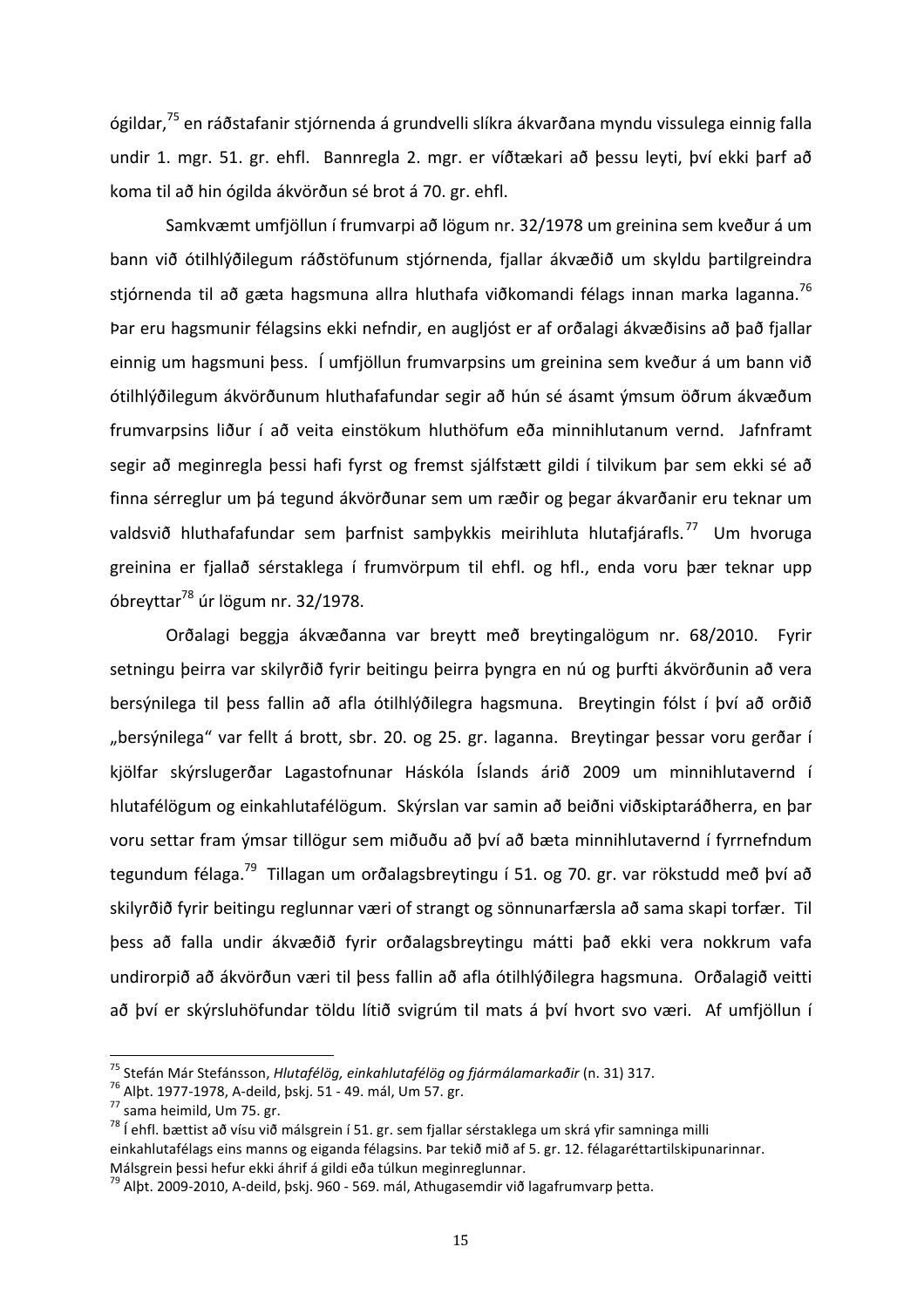skýrslunni má ráða að breytingunum á orðalagi ákvæðanna hafi verið ætlað að víkka gildissvið reglunnar og auðvelda sönnunarfærslu við beitingu hennar. Talið var jafnframt að auðveldari sönnunarfærsla myndi styrkja minnihlutavernd. Breytingin var til samræmis við samsvarandi ákvæði í norskum og sænskum rétti.<sup>80</sup>

Fátt er um skilgreiningar á hugtakinu ótilhlýðilegir hagsmunir. Í frumvarpi því sem varð að lögum nr. 32/1978 kemur einungis fram í athugasemdum með 78. gr. laganna<sup>81</sup> að lögfesting reglunnar sé ásamt fleiri greinum frumvarpsins liður í því að takmarka vald hluthafafundar og í ljósi þess að ómögulegt sé að setja tæmandi reglur um slíkt, sé lagt til að tekin verði upp almenn regla sem lýsi þær ákvarðanir hluthafafundar óheimilar sem bersýnilega séu til þess fallnar að afla ákveðnum hluthöfum eða öðrum ótilhlýðilegra hagsmuna á kostnað félagsins eða annarra hluthafa. <sup>82</sup> Í Íslenskri orðabók er orðið ótilhlýðilegur ekki að finna, en þar segir að tilhlýðilegur merki hæfilegur, viðurkvæmilegur, sem tilheyrir.<sup>83</sup> Andstæða þess myndi þá vera óhæfilegur, sem aftur þýðir óhóflegur.<sup>84</sup> Höfundur leyfir sér með hliðsjón af framangreindu að skilgreina hugtakið ótilhlýðilegir hagsmunir á þann hátt að um sé að ræða fengna hagsmuni hluthafa eða annarra sem séu ekki í hlutfallslegu samhengi við hlutafjáreign viðkomandi í félaginu eða í eðlilegum tengslum við framlagða vinnu eða verðmæti til handa félaginu.

Til þess að ákvörðun eða ráðstöfun falli undir regluna þarf hún að uppfylla þrjú skilyrði. Í fyrsta lagi þarf hún að vera til þess fallin að afla hluthöfum eða öðrum hagsmuna. Hér er um að ræða skilyrði um mögulegt orsakasamhengi á milli þeirrar ákvörðunar sem um ræðir og þeirra hagsmuna sem tilteknir hluthafar eða aðrir kynnu að hljóta. Í öðru lagi þurfa þeir hagsmunir að vera ótilhlýðilegir og vísast til skilgreiningar hér að ofan í því sambandi. Ákvæðið setur ekki sem skilyrði að mögulega fengnir hagsmunir séu fjárhagslegs eðlis og því getur verið um hvers kyns hagsmuni að ræða.<sup>85</sup> Í þriðja lagi þurfa hagsmunirnir að fást á kostnað annarra hluthafa eða félagsins sjálfs. Verndarandlag beggja ákvæðanna er því

<sup>&</sup>lt;sup>80</sup> Lagastofnun Háskóla Íslands (n. 47) 13–15.<br><sup>81</sup> Greinin var nr. 75 í frumvarpinu, en varð að grein nr. 78 í meðförum Alþingis.<br><sup>82</sup> Alþt. 1977-1978, A-deild, þskj. 51 - 49. mál, Um 75. gr.<br><sup>83</sup> Árni Böðvarsson, Mörðu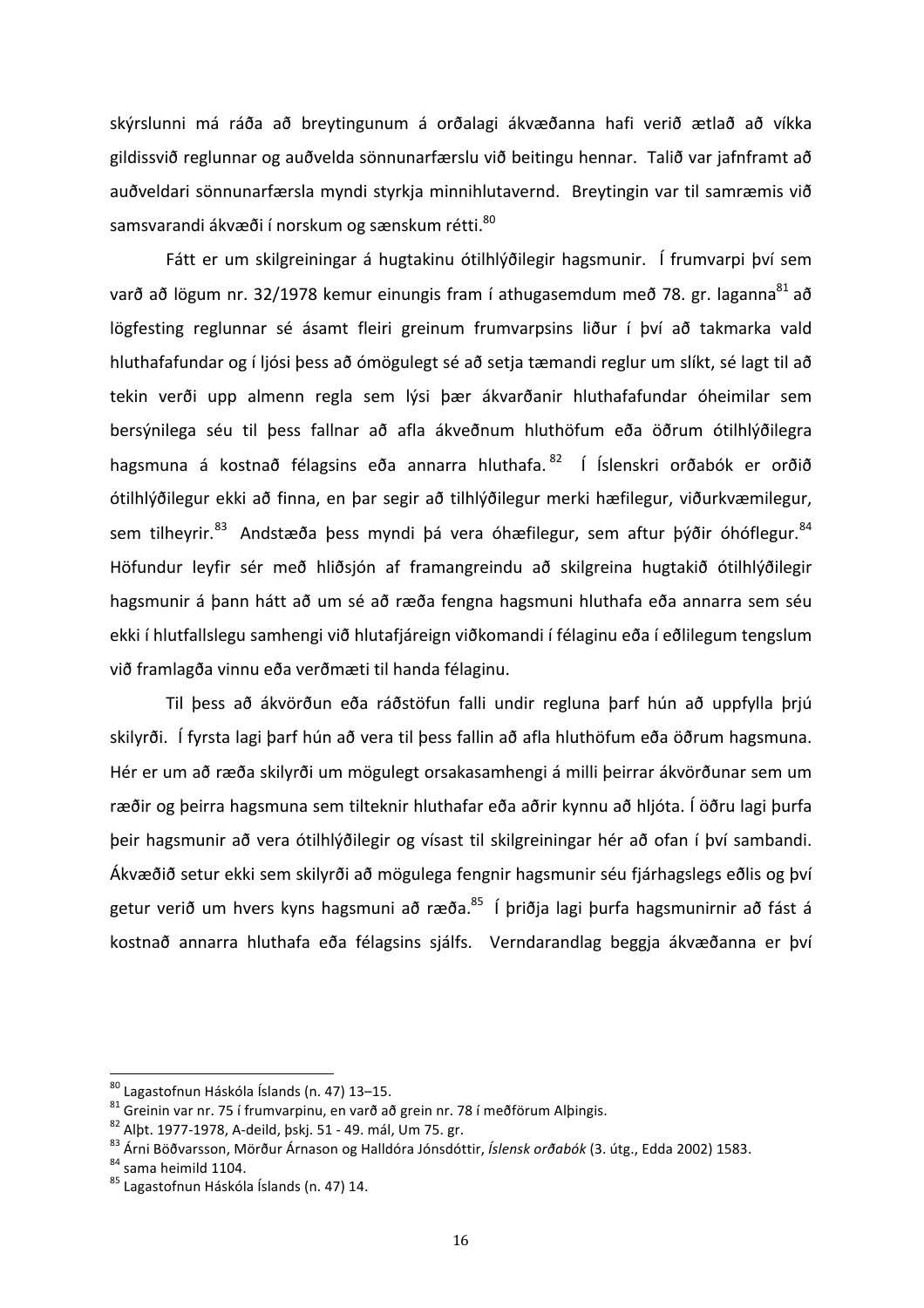félagið annars vegar og hluthafar hins vegar.<sup>86</sup> Ennfremur hlýtur ákvæðið að fela í sér það óorðaða skilyrði að ákvarðanir hluthafafundar séu byggðar á málefnalegum sjónarmiðum.<sup>87</sup>

Eðli málsins samkvæmt eru það minni hluthafar sem ákvæði 70. gr. ehfl. verndar, þar sem slíkar ákvarðanir sem greinin fjallar um verða ekki teknar án samþykkis meirihluta hlutafjárafls. Af ofangreindri umfjöllun má ráða að tilgangur meginreglunnar um bann við ótilhlýðilegum ákvörðunum og ráðstöfunum er að þjóna annars vegar sem minnihlutavernd og hins vegar að halda verndiskildi yfir fjármunum félagsins og gæta þar með hagsmuna þeirra sem félagið er skuldbundið. Af þessum sökum er reglan ófrávíkjanleg,<sup>88</sup> því slík vernd sem ehfl. veitir er einungis hægt að auka en ekki draga úr í samþykktum félagsins. Reglunni hefur einnig verið lýst sem meginreglu um minnihlutavernd og að hún hafi á þann hátt hlutverk sem skýringarregla við túlkun annarra ákvæða sem fela í sér minnihlutavernd.<sup>89</sup>

#### **3.2.2. Trúnaðarskylda**

Í réttarsamböndum hvílir almennt á aðilum trúnaðarskylda að einhverju marki. Hún byggir oft á tíðum á óskráðum reglum, en er engu að síður oft grundvöllur að mikilvægum reglum í löggjöf sem lýsir réttarsambandi á milli aðila. Í félagarétti er því svo farið. Almennt má lýsa trúnaðarskyldu sem ábyrgð á að varðveita og eða stuðla að eflingu ákveðins ástands eða hagsmuna. Trúnaðarskylda hluthafa og stjórnenda félags grundvallast á slíkum sjónarmiðum.<sup>90</sup>

#### *3.2.2.1. Trúnaðarskylda hluthafa*

Fræðimenn deilir á um þýðingu hins raunverulega útgangspunkts trúnaðarskyldu hluthafa hvers gagvart öðrum. Þrjú atriði koma helst til skoðunar í þeim efnum. Fyrst og fremst eiga félagsmenn sameiginlegra hagsmuna að gæta og ber í það minnsta skylda til að vinna ekki markvisst gegn þeim á vettvangi félagsins. Jafnframt hefur félagið ákveðinn tilgang og markmið, sem er þá sameiginlegur með félagsmönnum og ber þeim að forðast ráðstafanir á vettvangi félagsins sem vinna gegn tilgangi og markmiðum félagsins. Enn fremur getur

<sup>&</sup>lt;sup>86</sup> sama heimild 12.<br><sup>87</sup> sama heimild 14.<br><sup>88</sup> sama heimild 52.<br><sup>89</sup> Stefán Már Stefánsson, *Hlutafélög, einkahlutafélög og fjármálamarkaðir* (n. 31) 317; Lagastofnun Háskóla Íslands (n. 47) 15.

<sup>&</sup>lt;sup>90</sup> Karsten Schmidt, *Gesellschaftsrecht* (4. útg., Carl Heymanns Verlag 2002) 587–588.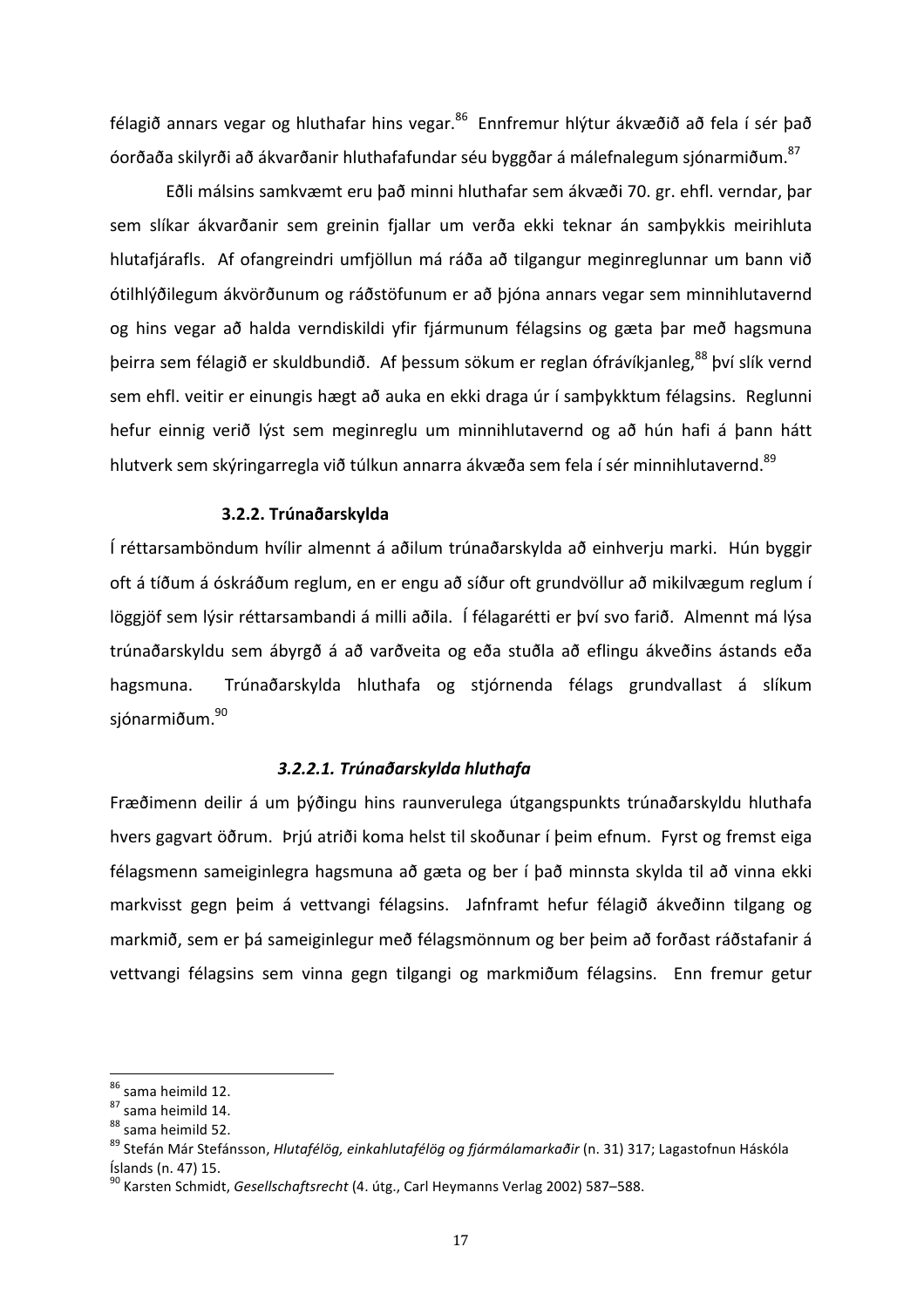trúnaðarskylda á milli hluthafa grundvallast á samspili valds og ábyrgðar.<sup>91</sup> Öllu valdi fylgir ábyrgð og hluthafar mega ekki misnota vald sitt gagnvart öðrum hluthöfum.

Trúnaðarskylda hluthafa hefur oft á tíðum verið talin verkfæri og réttur minnihlutans eingöngu eða í það minnsta að hann eigi meira tilkall til hennar. Það kann að virðast rökrétt ályktun við fyrstu sýn, í ljósi yfirburðarstöðu meirihlutans á grundvelli meirihlutaræðis. Það er þó fjarri því tilfellið, hún er ekki einvörðungu hugsuð eða ætluð minnihlutanum. Hún byggir miklu heldur á sjónarmiði um hlutfallslegt jafnvægi valds á milli hluthafa vegna sameiginlegra hagsmuna. Hluthafi má ekki nota vald sitt í vondri trú og þar með misnota það. Það á jafnt við um meirihlutavald og minnihlutaréttindi.<sup>92</sup> Að því sögðu ber þó að hafa í huga að reglan um bann við ótilhlýðilegum ákvörðunum hluthafafundar er hugsuð sem minnihlutavernd og til handa einstökum hluthöfum, líkt og fram kemur í athugasemdum frumvarpsins að lögum nr.  $32/1978.<sup>93</sup>$ 

Trúnaðarskylda hluthafa er á milli þeirra en ekki gagnvart félaginu sem slíku.<sup>94</sup> Jafnframt er hún einungis til staðar á vettvangi félagsins, þ.e. við beitingu atkvæðisréttar þeirra á hluthafafundum. Það felur í sér að hann er ekki bundinn félaginu eða öðrum hluthöfum þannig trúnaði að verði að sýna því eða þeim hollustu á öðrum vettvangi.<sup>95</sup> Hann getur því til að mynda farið í samkeppni við félagið án þess að um sé að ræða brot á trúnaðarskyldu hans. Honum er hins vegar óheimilt að nýta sér upplýsingar af hluthafafundum, sem leynt eiga að fara, sér til framdráttar.

### *3.2.2.2. Trúnaðarskylda stjórnenda*

Trúnaðarskylda stjórnenda er líkt og áður segir byggð á öðrum grunni en trúnaðarskylda hluthafa, bæði á samningi og lagaskyldum. Hún er enda mun víðtækari hjá stjórnendum. Lögfræðiorðabókin skilgreinir trúnaðarskyldu stjórnanda hlutafélags svo: "Sú skylda stjórnanda og framkvæmdastjóra hlutafélags að gæta hagsmuna félagsins og hluthafa þess. Þegar hagsmunir stjórnenda og félagsins sjálfs rekast á skulu hagsmunir stjórnenda víkja, sbr. til dæmis þegar um yfirtökutilboð er að ræða."<sup>96</sup>

<sup>&</sup>lt;sup>91</sup> sama heimild.<br><sup>92</sup> sama heimild 593.<br><sup>93</sup> Alþt. 1977-1978, A-deild, þskj. 51 - 49. mál, Um 75. gr.<br><sup>94</sup> Lagastofnun Háskóla Íslands (n. 47) 78.<br><sup>95</sup> sama heimild 12.<br><sup>95</sup> Barbara Björnsdóttir og Hulda Guðný Kjartansdó Bókaútgáfan Codex : Lagastofnun Háskóla Íslands 2008) 442.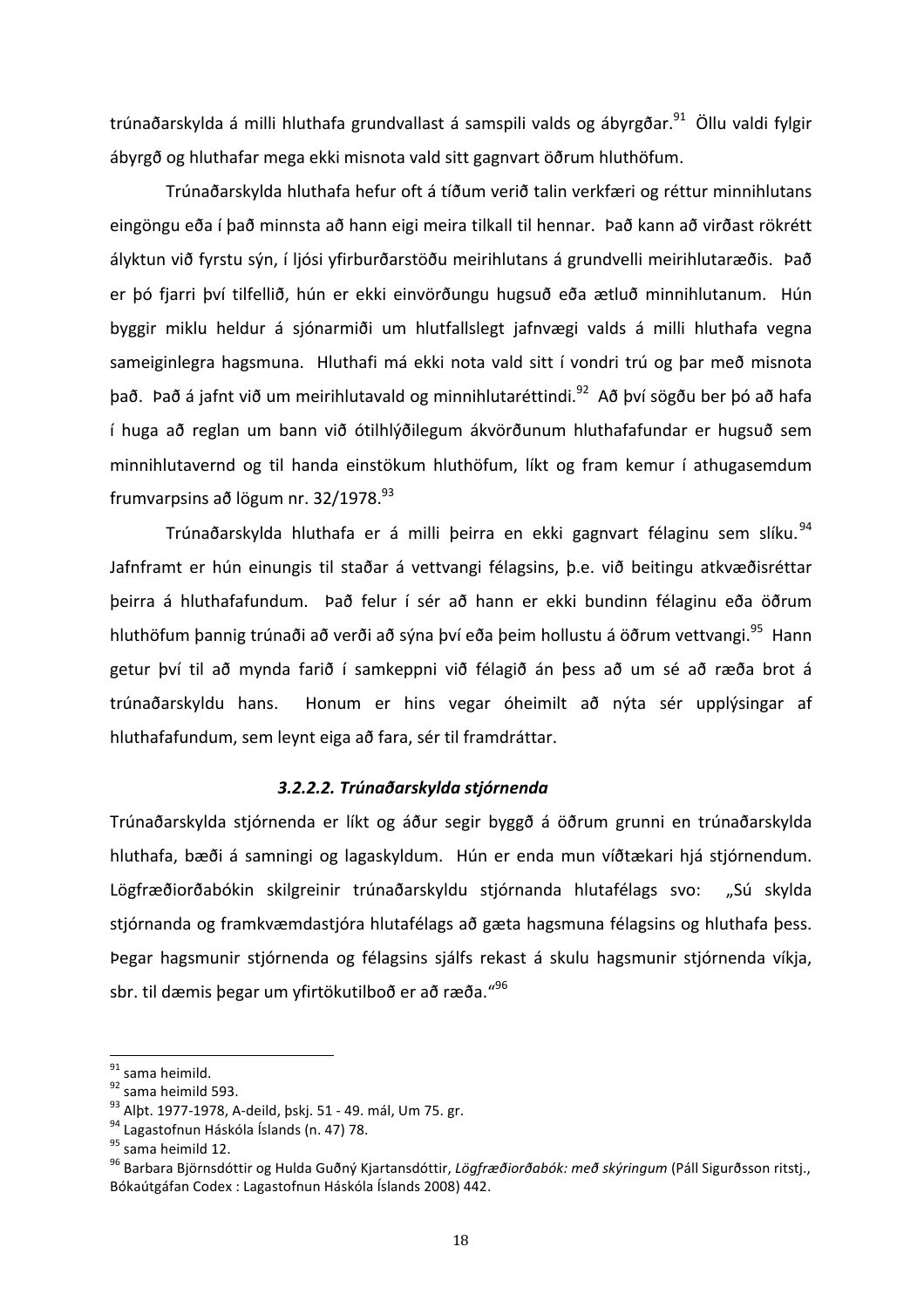Það er ekki kveðið skýrt á um trúnaðarskyldu framkvæmdastjóra og stjórnarmanna í ehfl. Ýmis ákvæði bera það þó með sér að gert sé ráð fyrir því að hún sé til staðar. Til að mynda er kveðið á um það í 1. mgr. 43. gr. laganna að þeir skuli upplýsa félagsstjórn um hlutaeign sína í félaginu og félögum innan sömu samstæðu og í 2. mgr. sömu greinar að þeir megi ekki misnota aðstöðu sína í viðskiptum með hluti í félaginu eða félögum innan sömu samstæðu. Í 48. gr. laganna má einnig greina trúnaðarskylduna, en þar er fjallað um að stjórnandi megi ekki taka þátt í meðferð máls sem hann er viðriðinn eða þar sem hann á hagsmuna að gæta og gætu stangast á við hagsmuni félagsins. Jafnframt er tiltekið að honum beri að upplýsa um slík atvik.

Framkvæmdastjóra $^{97}$  og stjórn ber að vinna að hagsmunum félagsins og efla þá. Eins ber þeim að gæta hagsmuna hluthafa, en félagið er þó í forgrunni.<sup>98</sup> Ástæða þess er að ehfl. verndar fleiri hagsmunaaðila en hluthafa og þá einkum lánadrottna og aðra kröfuhafa. Þegar ákvæði fjalla um hagsmuni félagsins eru það í raun þessir aðilar sem verndin snýr að. Það má segja að hin takmarkaða ábyrgð hluthafa sé því verði keypt að þegar kemur að ráðstöfun hlutafjár við slit félags eru þeir síðastir í röðinni, hvort sem félagsslit verða vegna gjaldþrots eða að kröfu ráðherra eða hluthafa, sbr. 2. mgr. 80. gr. og 3. mgr. 89. gr. ehfl. Tilgangur ýmissa ófrávíkjanlegra reglna ehfl. er að vernda lágmarkshlutafé og lögbundna sjóði, til að tryggja að eignir séu til staðar ef félaginu er slitið.<sup>99</sup> Lögin veita á þennan hátt öðrum hagsmunaaðilum en hluthöfum ákveðna vernd sem vegur að einhverju leyti upp á móti hinni takmörkuðu ábyrgð þeirra síðarnefndu.

Grundvöllur trúnaðarskyldu framkvæmdastjóra einkahlutafélags er ráðningarsamningur og þau ákvæði ehfl. sem um ábyrgð hans fjalla. Starfsskyldum hans og verksviði er í grunninn lýst í 44. gr. ehfl., þar sem meðal annars segir í 1. mgr. greinarinnar að hann fari með stjórn félags ásamt félagsstjórn og í 2. mgr. að hann fari með daglegan rekstur félagsins og skuli fara eftir þeirri stefnu og fyrirmælum sem félagsstjórn hefur gefið. Í 3. mgr. sömu greinar segir jafnframt að framkvæmdastjóri skuli sjá um að bókhald félagsins sé fært í samræmi við lög og venjur og meðferð eigna félagsins sé með tryggilegum hætti.

 $^{97}$  ... eða framkvæmdastjórum ef svo ber undir, en það er skv. 1. mgr. 41. gr. ehfl. leyfilegt að ráða fleiri en einn framkvæmdastjóra og í raun engar takmarkanir í lögunum á því hversu margir þeir geta verið. Eins er í ehfl. ekki gerð krafa til þess að framkvæmdastjóri sé ráðinn yfir höfuð, líkt og orðalag ákvæðisins ber með sér; "Stjórn félags getur ráðið ... ". Orðalag í 1. mgr. 44. gr. ehfl., sem fjallar um starfsskyldur stjórnenda, staðfestir þennan skilning: "Sé framkvæmdastjóri ráðinn ...".

<sup>&</sup>lt;sup>98</sup> Stefán Már Stefánsson, *Hlutafélög, einkahlutafélög og fjármálamarkaðir* (n. 31) 273.<br><sup>99</sup> Gösta Kedner, *Aktiebolagslagen* (5. útg., Fritze 1995) 310.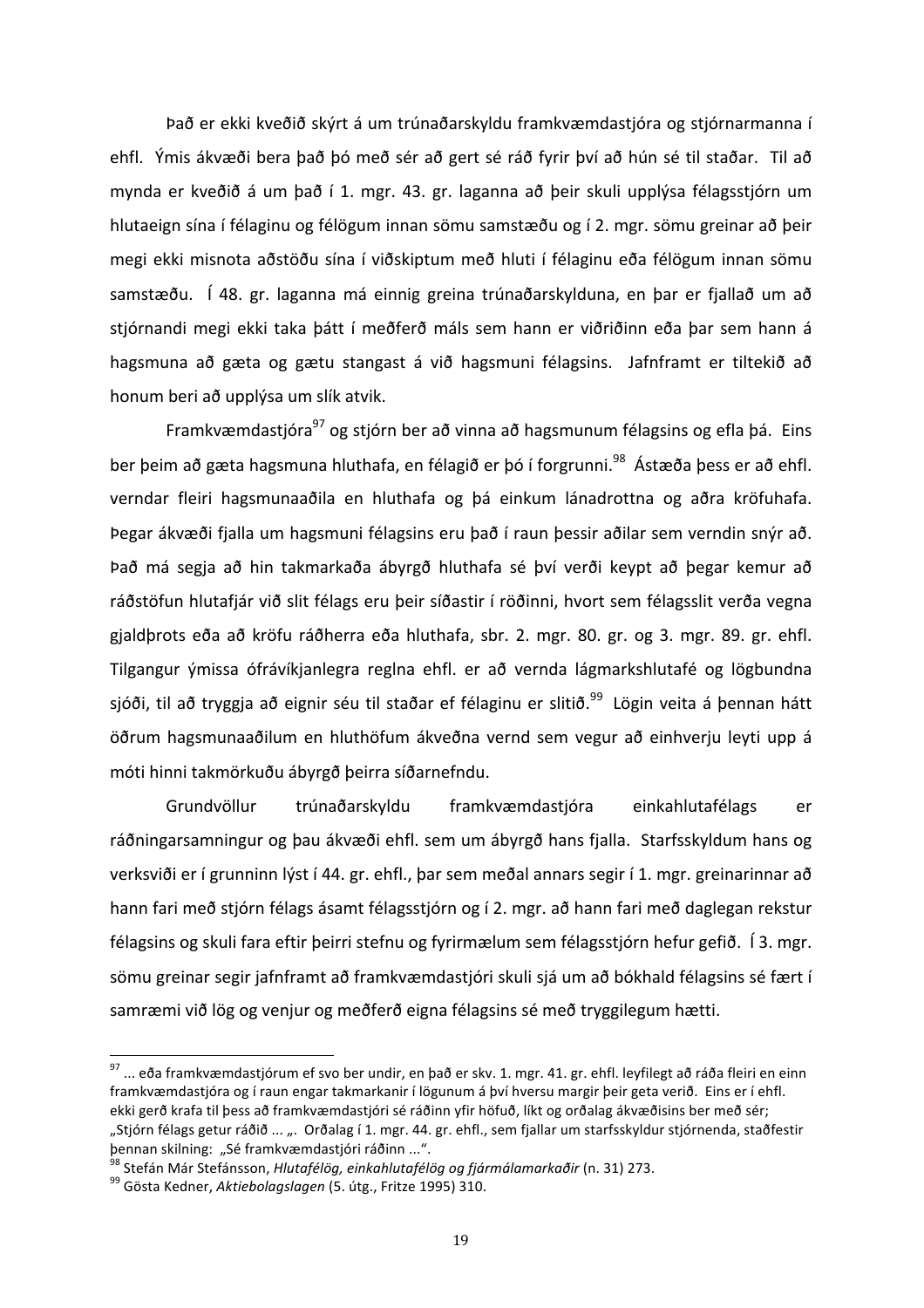Trúnaðarskylda stjórnarmanna byggir á tilnefningu eða kosningu, sbr. 2. mgr. 39. gr. ehfl. Starfsskyldum þeirra er einnig lýst í grunninn í 44. gr. laganna. Þar segir í 1. mgr. að félagsstjórn fari með málefni félagsins og skuli annast um að skipulag félags og starfsemi sé jafnan í réttu og góðu horfi og að þeir fari ásamt framkvæmdastjóra með stjórn félagsins. Félagsstjórn skal jafnframt hafa eftirlit með bókhaldi og meðferð fjármuna félagsins, sbr. 3. mgr. ehfl.

Af ofangreindri umfjöllun má sjá að starfsskyldur bæði framkvæmdastjóra og stjórnarmanna eru veigamiklar og á þeim hvílir mikil ábyrgð. Þeir þiggja á móti laun fyrir störf sín. Meginreglan um bann við ótilhlýðilegum ráðstöfunum er svo punkturinn yfir i-ið í ákvæðum sem byggja á eða lýsa trúnaðarskyldu stjórnenda. Það er almennt orðað ákvæði, sem tekur þannig á ýmsum tilfellum sem geta verið ófyrirséð og ekki hægt að gera tæmandi talningu á.

# **4. Einstaklingsbundin hluthafaréttindi**

#### **4.1. Almennt**

Einstaklingsbundin hluthafaréttindi eru tryggð öllum hluthöfum jafnt á grundvelli jafnræðisreglunnar. Það er hins vegar frekar minnihlutinn sem á í vök að verjast og hann sem stendur frekar frammi fyrir því að hagsmunir hans fari forgörðum vegna stöðu sinnar.<sup>100</sup> Hluthafar í minnihluta þurfa því frekar að beita fyrir sig ákvæðum sem hér verður tæpt á. Eðli málsins samkvæmt þarf sá sem býr yfir ráðandi hlut síður að nýta sér ákvæði sem fela í sér tiltekna vernd og síður að bera fyrir sig tiltekin réttindi.

## **4.2. Reglur um réttindi hluthafa í tengslum við og á hluthafafundum**

Það er forsenda þess að hluthafi geti beitt ákvörðunarvaldi sínu að hann hafi rétt til þess að mæta á hluthafafundi þar sem ákvarðanir skulu teknar skv. 1. mgr. 55. gr. ehfl.<sup>101</sup> og skal boða til hans eftir reglum 63. gr. ehfl. Af þeim sökum kveður 3. mgr. sömu greinar sérstaklega á um að öllum hluhöfum sé heimilt að sækja hluthafafundi. Málsgreinin tiltekur einnig að þar sé þeim að sama skapi heimilt að taka til máls. Í því felst einnig að þeim er frjáls að inna stjórnina og framkvæmdastjóra félagsins eftir svörum við málefnum félagsins.

<sup>&</sup>lt;sup>100</sup> Lagastofnun Háskóla Íslands (n. 47) 5.<br><sup>101</sup> Stefán Már Stefánsson, *Hlutafélagaréttur* (n. 10) 250–251.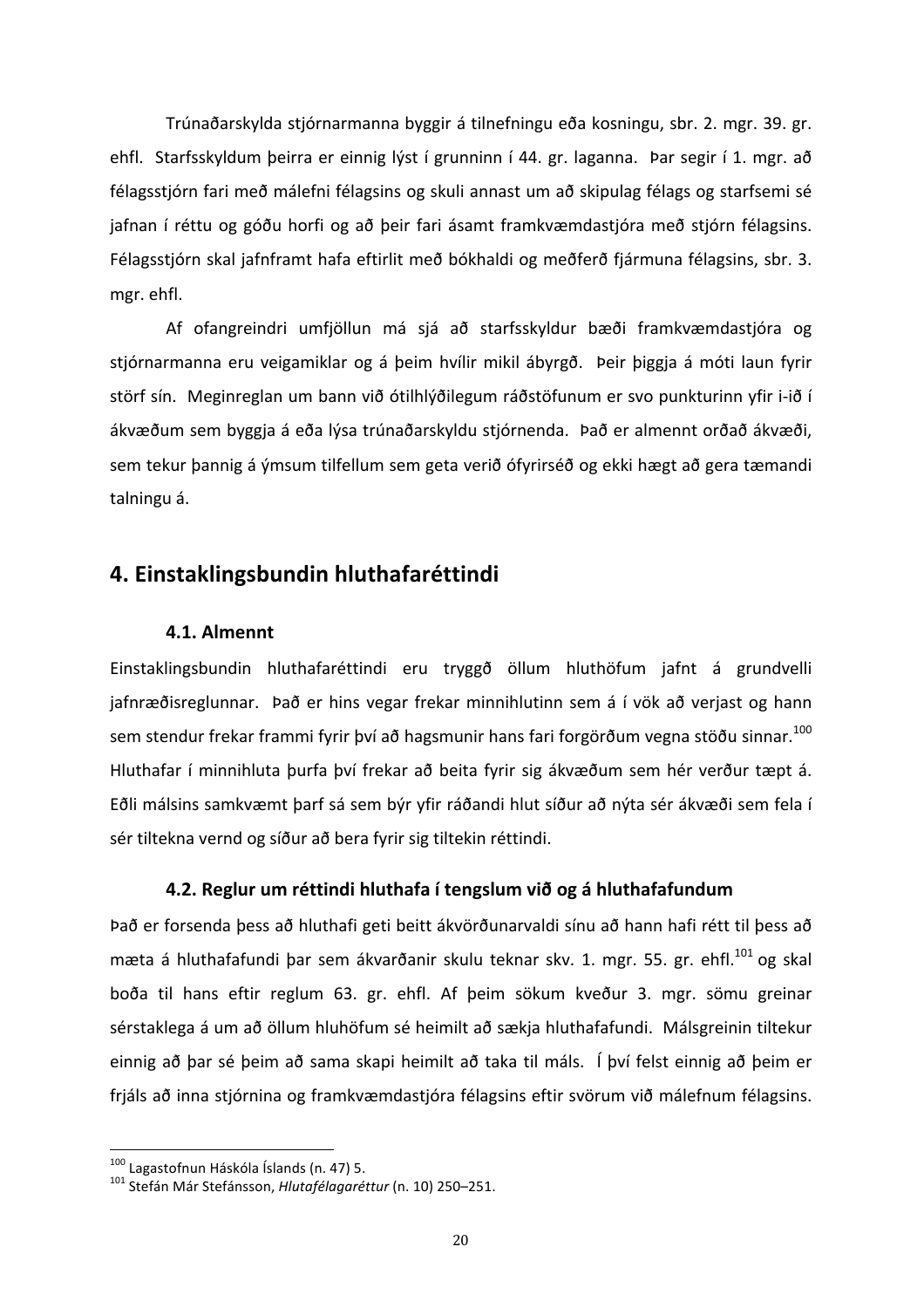Þeim ber þá skylda til að svara, að því gefnu að um réttmætar spurningar sé að ræða.<sup>102</sup> Auk þess hefur hver hluthafi tillögurétt um fundarefni. Hann þarf þá að gæta þess að uppfylla skilyrði 61. gr. ehfl. um að gera kröfu um það skriflega með hæfilegum fyrirvara til að setja megi málið á dagskrá fundarins.

Hluthafi getur með skriflegu umboði veitt öðrum aðila heimild til að mæta fyrir sína hönd á hluthafafund, sbr. 1. og 2. mgr. 56. gr. ehfl. og gildir umboðið til eins árs í senn. Ákvæðið setur engar takmarkanir á það hver getur mætt sem umboðsmaður hluthafa og því verður að telja að umboðið geti verið stílað á handhafa.<sup>103</sup> Í 1. mgr. greinarinnar er einnig kveðið á um að hluthafi geti notið atbeina ráðgjafa á hluthafafundi, en sá hefur hins vegar rétt á að taka til máls eða bera upp tillögur, líkt og umboðsmaðurinn hefur. Sá síðarnefndi er enda í umboði hluthafans, en ekki ráðgjafinn.

## **4.3. Upplýsingaréttur hluthafa, 66. gr. ehfl.**

Hver hluthafi hefur rétt á tilteknum upplýsingum frá stjórnendum félagsins, sbr. 1. mgr. 66. gr. ehfl. Ákveðin skilyrði þurfa að vera uppfyllt til að þetta eigi við. Í fyrsta lagi þurfa upplýsingarnar samkvæmt ákvæðinu að skipta máli varðandi málefni félagsins og upplýsingagjöfin má ekki valda félaginu verulegu tjóni. Hluthafi á til að mynda ekki tilkall til þess að viðskiptaleyndarmál félagsins verði upplýst á grundvelli ákvæðisins. Að uppfylltum skilyrðum ber stjórnendum að svara munnlegum spurningum á hluthafafundi hafi þeir upplýsingarnar tiltækar.<sup>104</sup> Að öðrum kosti skulu hluthafar innan fjórtán daga frá fundinum eiga aðgang að skriflegum upplýsingum hjá félaginu, sbr. 2. mgr. 66. gr. ehfl. Jafnframt skulu beir hluthafar sem bess óska eiga kost á því að fá sendar til sín upplýsingarnar. Svo kann að vera að upplýsingarnar séu mikilvægar til að halda megi umræðum á fundinum áfram á upplýstum grundvelli og geta jafnvel verið forsenda fyrir því að hluthafi veiti atkvæði sínu á tiltekinn veg. Í slíkum tilfellum kemur það í hlut fundarstjóra að ákveða hvort fundi skuli slitið og framhaldið eftir að umbeðnar upplýsingar liggja fyrir.<sup>105</sup>

<sup>&</sup>lt;sup>102</sup> Lagastofnun Háskóla Íslands (n. 47) 39.<br><sup>103</sup> sama heimild 31.<br><sup>104</sup> Schaumburg-Müller (n. 31) 391.<br><sup>105</sup> Christensen (n. 60) 446.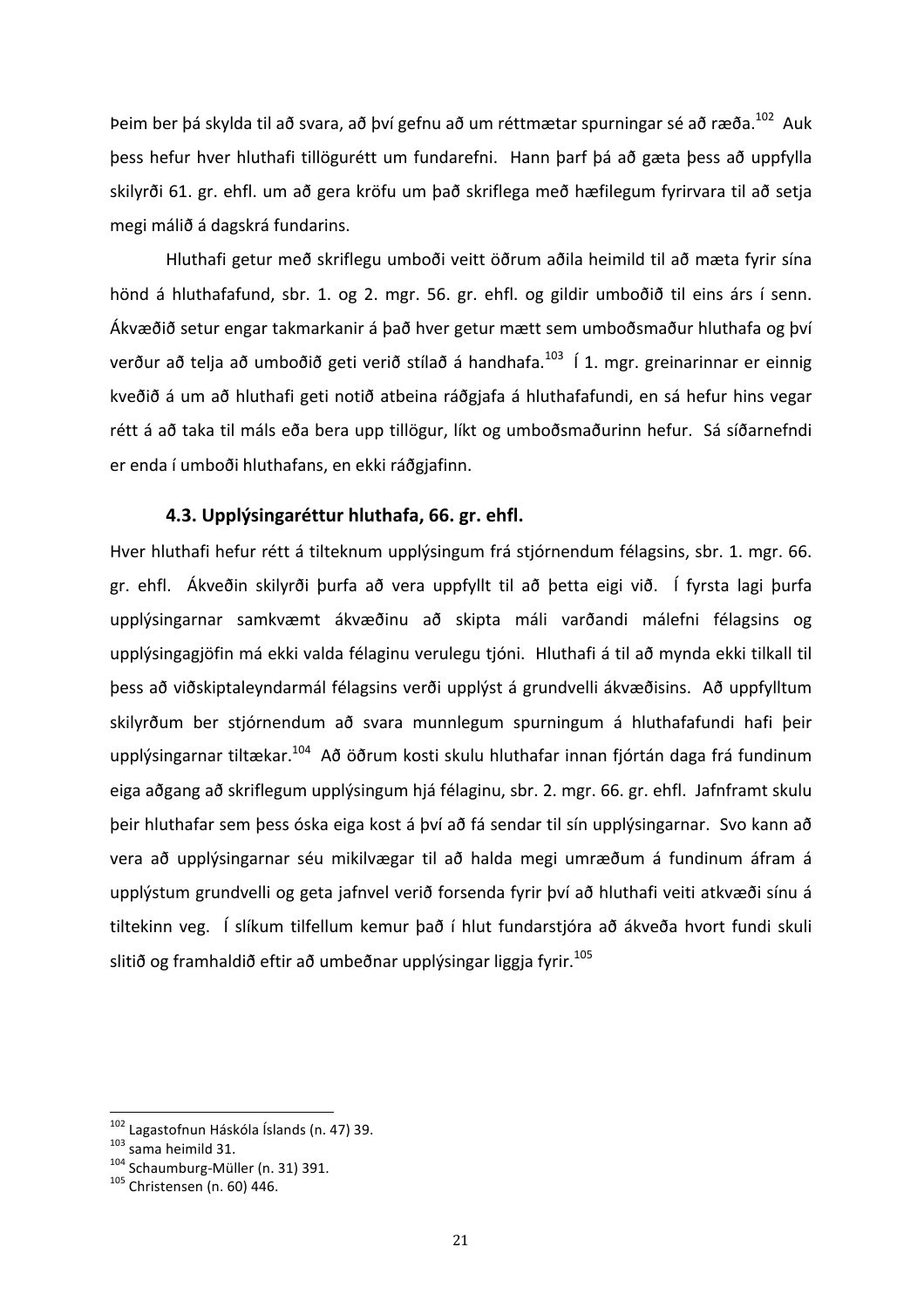### **4.4. Upplýsingar um starfskjarastefnu**

Stjórn einkahlutafélags sem ber eftir ákvæðum 1. til 3. mgr. 98. laga nr. 3/2006 um ársreikninga skylda til að kjósa félaginu endurskoðanda, ber að samþykkja starfskjarastefnu félagsins begar kemur að launum og öðrum greiðslum til æðstu stjórnenda félagsins, sbr. 54. gr. a. ehfl. Reglunni er ætlað að auka gagnsæi, sem er mikilvægur liður í minnihlutavernd.<sup>106</sup> Ákvörðun heyrir undir aðalfund, sbr. c-lið 2. mgr. 59. gr. ehfl.

#### **4.5. Reglur um viðskipti tengdra aðila**

Reglum ehfl. um viðskipti tengdra aðila er ætlað að auka gagnsæi, til að koma í veg fyrir að ráðandi hluthafar, stjórnendur og aðilar þeim tengdir hagnist á óréttmætan hátt á kostnað hluthafa og félagsins. Þessar reglur koma til viðbótar við og styðjast við bann við ótillhlýðilegum ákvörðunum og ráðstöfunum<sup>107</sup> og er að finna í 70. gr. a. ehfl. Um er að ræða tiltölulega nýjar reglur, en þær voru settar með breytingalögum nr. 68/2010, sbr. 26. gr. Í 1. og 4. mgr. 70. gr. a. er kveðið á um að samningur milli félagsins og ýmissa tilgreindra aðila félaginu tengdu, bindi félagið ekki ef hann er að raunvirði 1/10 eða meira af heildarhlutafé félagsins, ef ekki liggur fyrir samþykki hluthafafundar. Miðað er við þann tímapunkt sem samningurinn er undirritaður. Í greininni eru taldar upp undantekningar, sem varða til dæmis launakjör æðstu stjórnenda og samninga þar sem raunvirðið er undir almennu lágmarki hlutafjár í einkahlutafélögum. Greiðslur skulu ganga til baka ef skilyrði ákvæðisins fyrir samningsgerðinni eru ekki uppfyllt, sbr. 3. mgr. greinarinnnar.

#### **4.6. Málshöfðunarréttur vegna ákvarðana hluthafafundar**

Telji hluthafi, stjórnarmaður eða framkvæmdastjóri félags að ákvörðun hluthafafundar sé tekin með ólögmætum hætti eða að hún brjóti í bága við ákvæði ehf. eða samþykktir félagsins, getur hann freistað þess að fá hana ógilda eða breytt, sbr. 1. og 3. mgr. 71. gr. ehfl. Málið skal hann höfða innan þriggja mánaða frá því að ákvörðun var tekin, sbr. 2. mgr. sömu greinar. Að öðrum kosti telst hún gild, nema ef hún er ólögleg, tilskilið fylgi stóð ekki á bak við hana eða þegar boðun til hluthafafundar þar sem ákvörðunin var tekin var ólögmæt, sbr. a til c liði 3. mgr. sömu greinar. Þrátt fyrir að þriggja mánaða málshöfðunarfresturinn sé liðinn getur hluthafi innan tveggja ára fra því að ákvörðun var tekin höfðað mál, hafi hann haft frambærilega ástæðu til að draga málsóknina, sbr. c-lið. 3. mgr. 71. gr. ehfl.

<sup>&</sup>lt;sup>106</sup> Lagastofnun Háskóla Íslands (n. 47) 43–44.<br><sup>107</sup> sama heimild 46–47.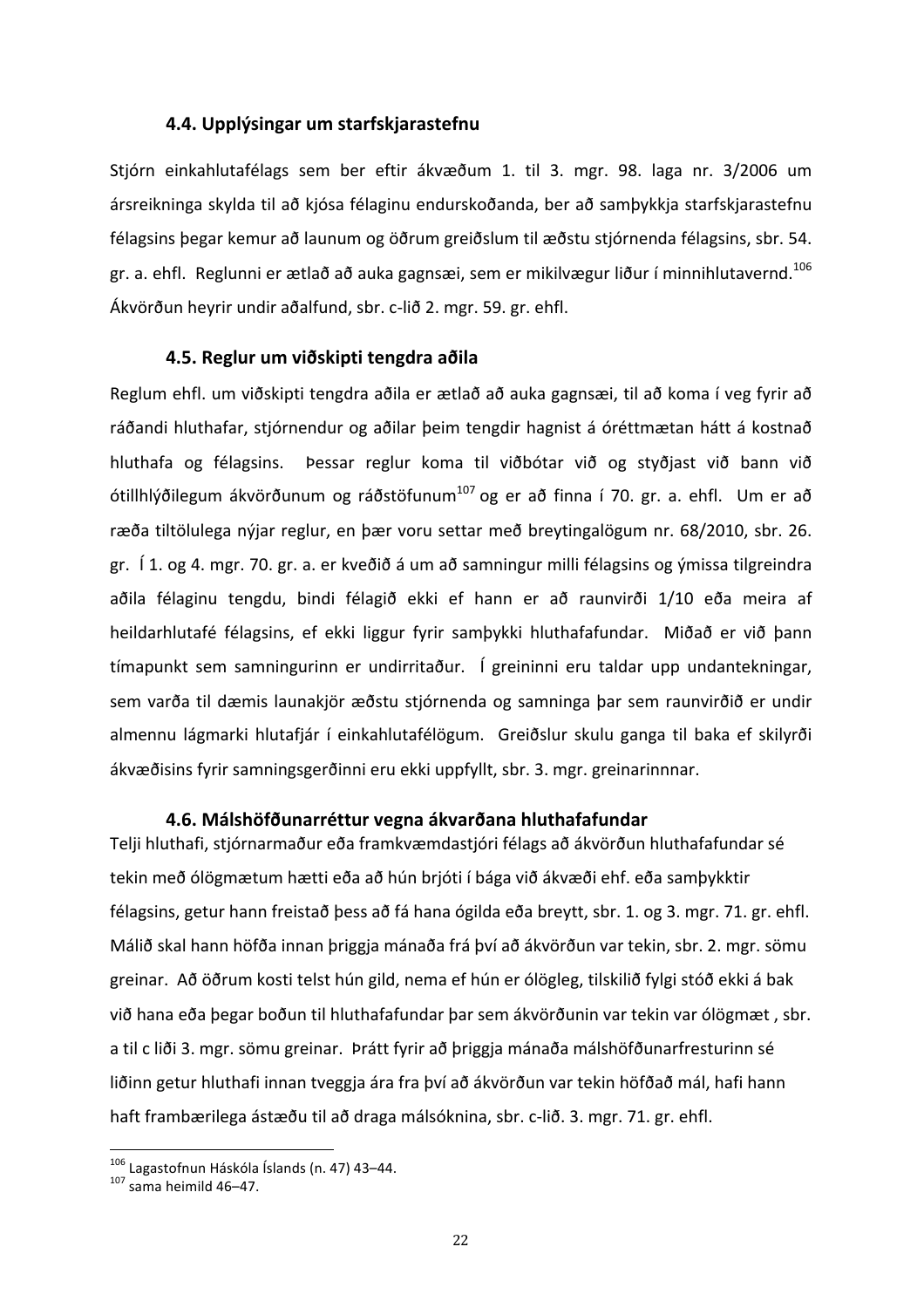## **4.7. Reglur um innlausn og félagaslit**

Hluthafi hefur í afmörkuðum tilvikum rétt til þess að krefjast þess að ýmist félagið eða aðrir hluthafar leysi til sín hluti hans. Það getur til að mynda verið staðan þegar samþykktir kveða á um að samþykki stjórnar skuli liggja fyrir til að hluthafi geti komið hlutum sínum í verð eða framselt þá með einhverjum hætti og stjórnin hafnar beiðninni, sbr. 3. mgr. 15. gr. ehfl. eða þegar hluhafi á meira en 9/10 hlutafjár félagsins og ræður yfir samsvarandi atkvæðamagni, sbr. 18. gr. ehfl. Náist ekki samkomulag um verð fyrir hlutina, skal dómkveða matsmenn. Reglunum er ætlað að verja minnihlutann, því hann getur verið settur í slæma stöðu ef hann er innlyksa með eign sína í félaginu.<sup>108</sup>

# **5. Minnihlutaréttindi**

## **5.1. Almennt um minnihlutavernd**

Þegar kemur að því að afmarka hugtakið minnihlutavernd má segja að heiti þess feli í raun í sér skilgreiningu á því. Hver hluthafi á í réttu hlutfalli við eignarhlut sinn tiltekið tilkall til félagsins. Hann á því heimtingu á að stjórnendur stýri félaginu á ábyrgan hátt með jafnræðisregluna að leiðarljósi, að þeir veiti upplýsingar um rekstur félagsins og að hann fái eðlilega hlutdeild í verðmætasköpun félagsins. Misnotkun stjórnenda á valdi sínu eða meirihluta hluthafa á ráðandi stöðu sinni er brot á rétti minnihlutans til hlutdeildar sinnar.<sup>109</sup> Minnihlutavernd er hugtak yfir lagareglur og réttarúrræði sem er ætlað að veita hluthöfum sem eru í minnihluta vernd gagnvart óréttmætum ráðstöfunum stjórnenda og ákvörðunum meirihluta hluthafa sem teknar eru á grundvelli meginreglunnar um meirihlutaræði.<sup>110</sup>

Ákvæði ehfl. sem fela í sér minnihlutavernd eru ófrávíkjanleg á þann hátt að ekki er heimilt að skerða minnihlutaréttindi sem í þeim felast. Þó má í félagssamþykktum kveða á um aukinn rétt minnihlutans til að beita tilteknum úrræðum, til að mynda með því að lækka kröfu frá því sem segir í ehfl. um hlutfall þess hlutafjár sem þeir hluthafar sem krefjast tiltekins úrræðis þurfa að ráða yfir.<sup>111</sup> Minnihlutavernd er þrátt fyrir þetta ekki nefnd á nafn í ehfl. og þaðan af síður skilgreind. Í lögskýringargögnum er þó oft á tíðum fjallað með

<sup>&</sup>lt;sup>108</sup> sama heimild 16–17.<br><sup>109</sup> Gomard (n. 6) 313.<br><sup>110</sup> Christensen (n. 60) 459.<br><sup>111</sup> Stefán Már Stefánsson, *Hlutafélög, einkahlutafélög og fjármálamarkaðir* (n. 31) 294–296.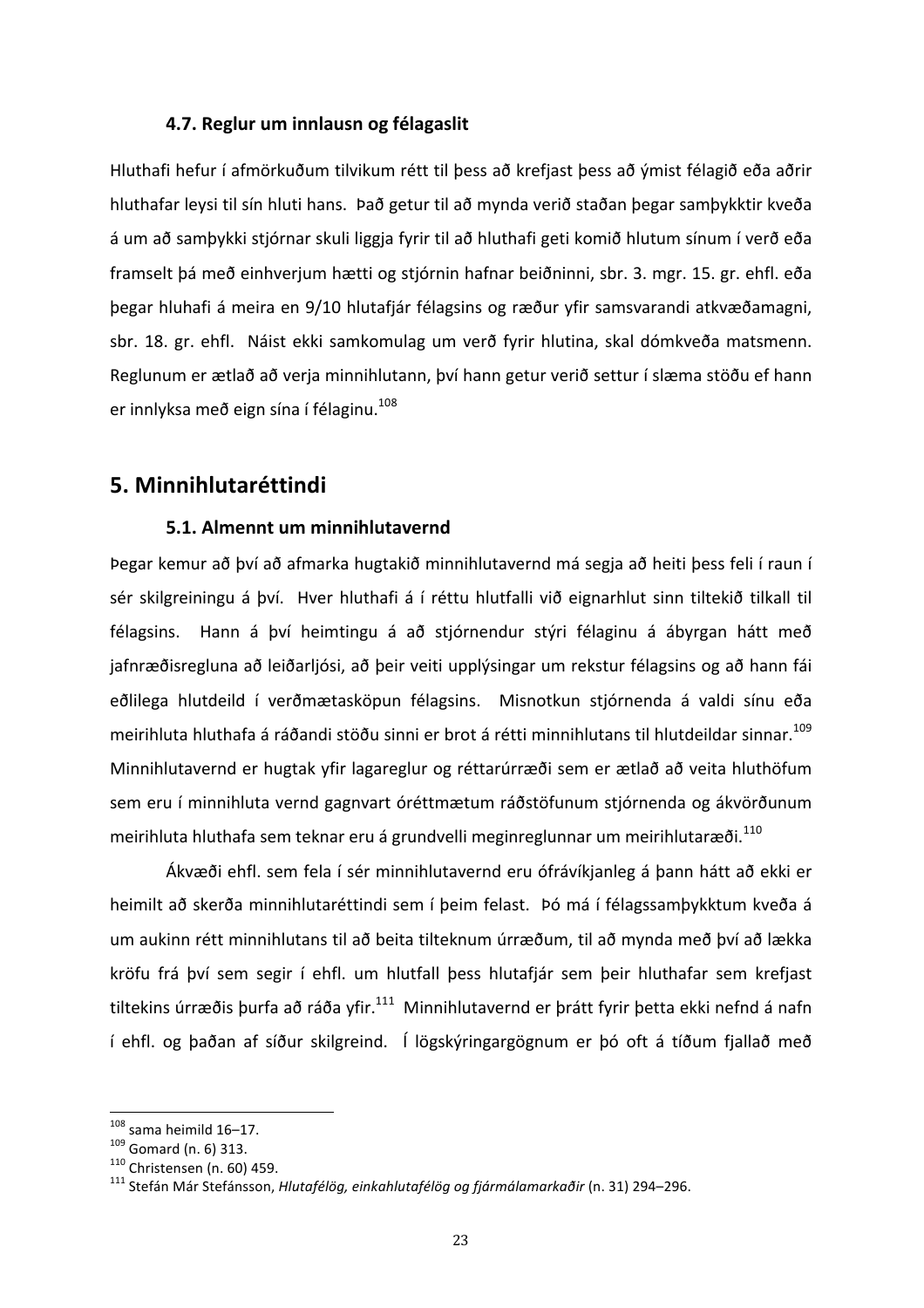beinum hætti um hana, sérstaklega í seinni tíð. Það er því engum vafa undirorpið að ýmis ákvæði ehfl. byggja á sjónarmiðum um minnihlutavernd.

Ýmis réttindi sem má flokka undir eða eru mikilvæg til að tryggja minnihlutavernd eru einstaklingsbundin réttindi til handa öllum hluthöfum, þ.e. sem hver og einn þeirra getur nýtt án aðkomu annarra hluthafa og óháð eignarhluta, líkt og áður var tæpt á. Aftur á móti eru aðrar reglur sem veita svokölluð minnihlutaréttindi og mætti orða það svo að þær feli í sér hreina minnihlutavernd.<sup>112</sup> Þá er um að ræða réttindi sem tryggð eru tilteknum hópi hluthafa. Með tilteknum hópi hluthafa er átt við að til þess að rétturinn virkist þarf hópurinn tilgreint hlutafjárafl til að nýta sér réttinn í sameiningu. Í sjálfu sér getur verið um einn hluthafa að ræða, búi hann yfir tilskildu hlutafjárafli. Áskilið hlutafjárafl í ákvæðum ehfl. er mishátt eftir því hvaða úrræði er um að ræða og er að jafnaði því hærra sem úrræðið er líklegra að hafa meiri röskun og kostnað í för með sér fyrir félagið og aðra hluthafa.<sup>113</sup> Aðgreining á milli hluthafaréttinda og minnihlutaréttinda er þekkt í norrænum rétti, en bæði fela þó í sér minnihlutavernd. Auk þessa felst ákveðin minnihlutavernd í ýmsum ákvæðum ehfl. <sup>114</sup> og meginreglum félagaréttar án þess að hægt sé að heimfæra þau undir framangreinda flokka. Þar má nefna bann við ótilhlýðilegum ráðstöfunum, áskilnað einstaka ákvæða ehfl. um aukinn meirihluta atkvæða við samþykkt tiltekinna ráðstafana og nýlegar reglur um viðskipti tengdra aðila. Minnihlutavernd getur því falist bæði í úrræðum sem lögin veita minnihlutanum og eins banni við tilteknum ákvörðunum og ráðstöfunum annarra hluthafa og félagsstjórnar.

Í ljósi þess hve mikilvægur þáttur hlutafélaga- og nú einkahlutafélagaformið er fyrir hagsæld þjóðarinnar, er mikilvægt að lög og regluverk sem varða stofnun og rekstur þess háttar félaga sé með þeim hætti að það stuðli að tiltrú almennings og hvetji til fjárfestinga. Þetta sjónarmið kemur skýrt fram í athugasemdum í frumvarpi því sem varð að lögum nr. 32/1978 um hlutafélög, en þar segir um hlutafélög:

... hefur þetta félagaform haft mikla þýðingu fyrir atvinnurekstur okkar og hefur enn í dag. Er því nauðsynlegt að tryggja heilbrigðan rekstur þeirra, eftir því sem unnt er. Í hlutafélagalöggjöf þarf að tryggja á annan veg hag hluthafanna og á hinn hag viðskiptaaðilja. Í langflestum íslenskum hlutafélögum eru hluthafar örfáir. Almenningur leggur ekki fé sitt í

<sup>&</sup>lt;sup>112</sup> Karsten Schmidt notar hugtakið hrein minnihlutaréttindi (þ. reines Minderheitenschutzrecht)í bók sinni Gesellschaftsrecht, sjá bls. 593.

<sup>&</sup>lt;sup>113</sup> Stefán Már Stefánsson, *Hlutafélög, einkahlutafélög og fjármálamarkaðir* (n. 31) 295.<br><sup>114</sup> sama heimild.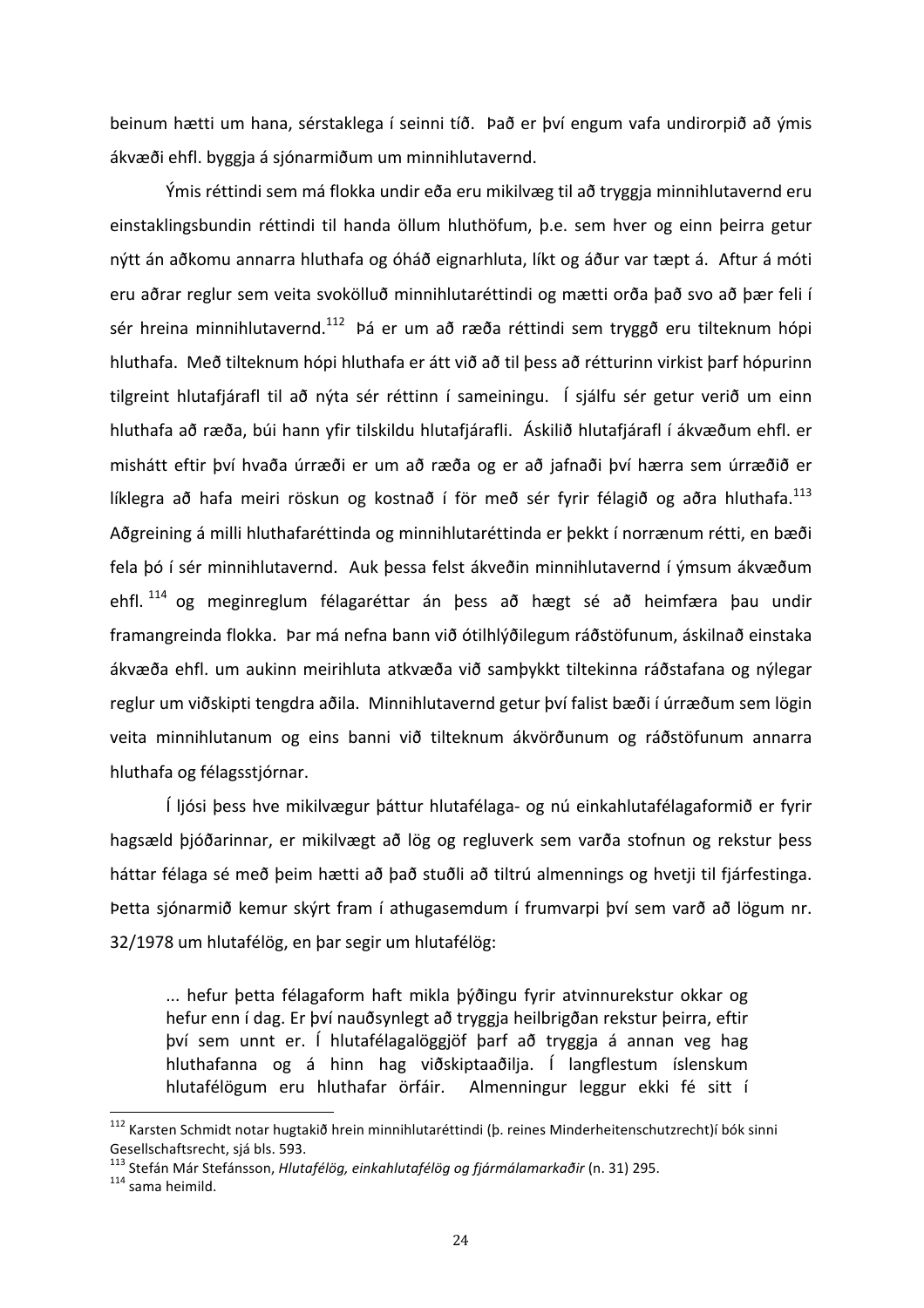hlutaféllög, þ.e. kaupir ekki hlutabréf. Þessu þarf að breyta og að því er revnt að stuðla með frumvarpi bessu.<sup>115</sup>

Löggjafinn hefur samkvæmt bessu gert sér grein fyrir því annars vegar að það hefði jákvæð áhrif á atvinnu- og verðmætasköpun í þjóðfélaginu að gera almenningi og öðrum aðilum kleift að fjárfesta í atvinnurekstri með takmarkaðri ábyrgð og hins vegar að til þess að stuðla að slíkum fjárfestingum yrðu lög að vera til þess fallin að auka tiltrú og veita ákveðna vernd til handa minni fjárfestum. Það er á slíkum sjónarmiðum sem minnihlutavernd byggir. Tilgangur og markmið minnihlutaverndar er í raun að stuðla að því að minni hluthafar njóti réttmætrar hlutdeildar í verðmætasköpun innan félagsins, með fyrirsjáanleika og raunhæfum réttarúrræðum. Það er enda svo að öflug minnihlutavernd eykur möguleika félaga á að fá sparifjáreigendur til að leggja fé í reksturinn með kaupum á hlutabréfum. Minnihlutavernd er því ekki aðeins til hagsbóta fyrir minni hluthafa, heldur einnig hlutafélögin sjálf og efnahagskerfið í heild sinni og bar með hagsæld bjóðarinnar.<sup>116</sup> Reglur og lagarammi utan um stofnun og rekstur hlutafélaga og einkahlutafélaga, þar með talin minnihlutavernd, eru því mun mikilvægari en margur gerir sér grein fyrir.

Þrátt fyrir að í ákvæðum fyrstu íslensku hlutafélagalöggjöfinni hafi löggjafinn ekki sett skýrar reglur um minnihlutavernd, b.e. lögum nr. 77/1921 um hlutafélög<sup>117</sup> er auglióst af athugasemdum með frumvarpi til laganna að réttur og vernd minnihlutans var talinn mikilvægur þáttur við setningu laganna. Þar segir um stjórnunarleg atriði í framhaldi af umræðu um sjálfræði félaga: "Þó verða hjer að vera nokkur skilyrðislaust bindandi ákvæði, til tryggingar bæði hluthöfum (minni hlutanum) og lánardrottnum fjelagsins ...".<sup>118</sup> Hér er minnihlutinn beinlínis nefndur á nafn. Jafnframt segir í umfjöllun um réttindi hluthafa skv. áðurnefndri 31. gr. laganna: "Öllum kemur saman um það, að hluthafi hver í fjelagi eigi ýms – ef svo mætti segja – grundvallarrjettindi, sem meiri hluti hluthafa getur ekki löglega skert, nema hluthafi samþykki beint eða óbeint."<sup>119</sup> Það var fyrst með setningu laga nr. 32/1978 að vernd minnihlutans var sett fram í lagaákvæðum og lögskýringargögnum með afgerandi hætti.120 

<sup>115</sup> Alþt. 1977-1978, A-deild, þskj. 51 - 49. mál.<br><sup>116</sup> Truyen, Filip, *Aksjonærenes myndighetsmisbruk: en studie av asl./asal. § 5-21 og uskrevne misbruksprinsipper* (Cappelen, akademisk forlag 2004) 64.<br><sup>117</sup> Lagastofnun Háskóla Íslands (n. 47) 7.<br><sup>118</sup> Alþt. 1921, A-deild, 1 24, Um V. kafla.<br><sup>119</sup> sama heimild, Um 31. gr. <sup>120</sup> Lagastofnun Háskóla Íslands (n. 47)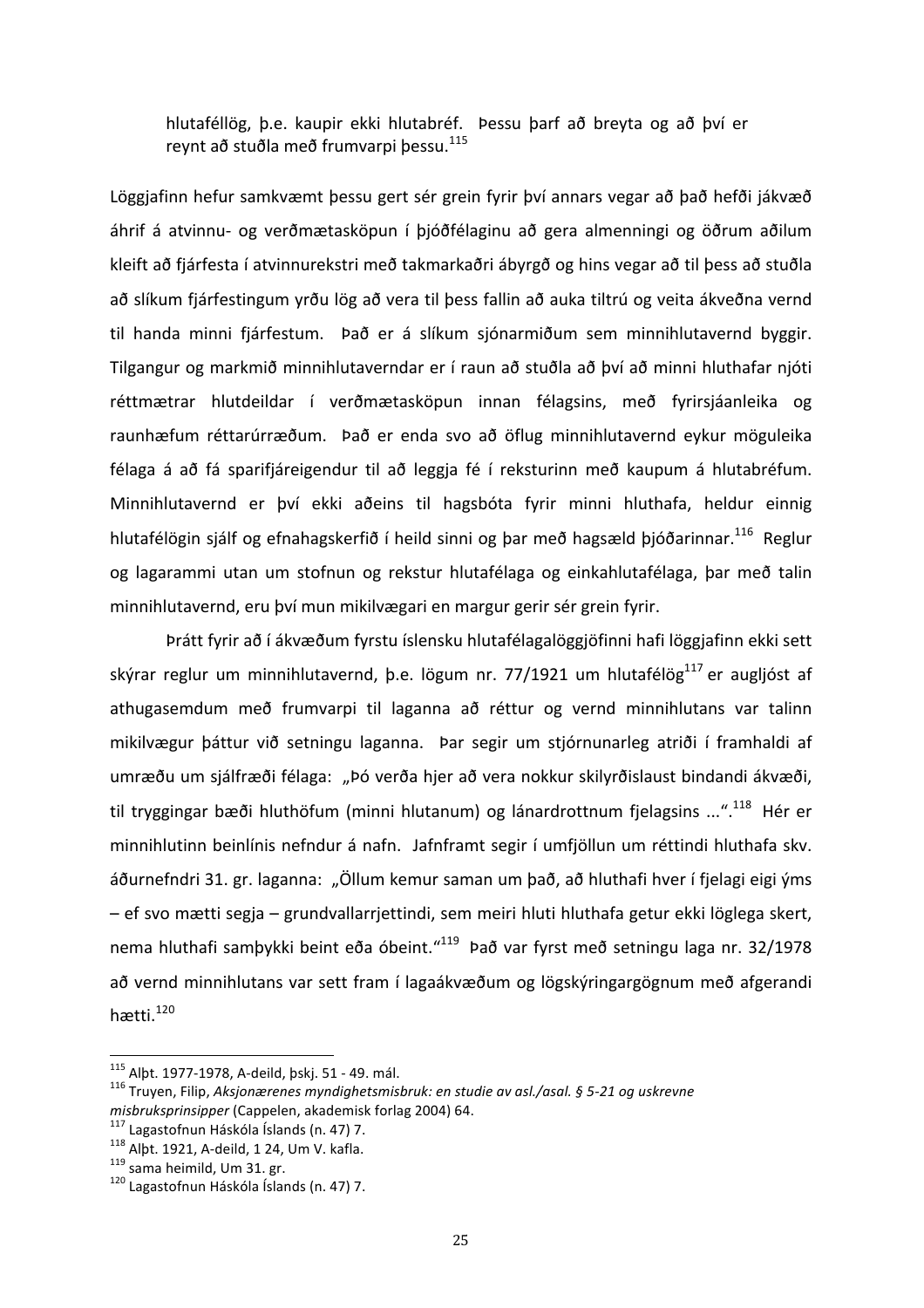#### **5.2. Rök fyrir minnihlutavernd**

Verðmætasköpun er hverju þjóðfélagi mikilvæg til að það njóti hagsældar og til að koma í veg fyrir stöðnun. Verðmætasköpun er drifin áfram annars vegar af atorku, hugviti og vinnuframlagi einstaklinga og hins vegar af fjármagni eða veraldlegum gæðum sem lögð eru starfseminni til. Það er þó svo að í allri atvinnustarfsemi og öllum rekstri eru ýmsir óvissuþættir og fé getur tapast, þótt stefnan sé sett á verðmætasköpun. Það er manninum eðlislægt að vilja lágmarka áhættu og halda að sér höndum ef áhættan er mikil. Líkt og komið hefur verið inn á áður er takmörkuð ábyrgð liður í því að hvetja til fjárfestinga. Með takmarkaðri ábyrgð hefur fjárfestir vissu fyrir því að ef illa fer í rekstri nemi tap hans ekki meira en því sem hann með frjálsum vilja lagði til. Takmörkuð ábyrgð ein og sér dugir þó ekki til ef stærri hluthafar hafa möguleika á því að soga til sín verðmætaaukningu félags umfram það sem eignarhlutur þeirra gefur tilefni til og skilja minni fjárfesta eftir með sárt ennið. Það er eðlilegt að óttast tap á fjárfestingu við að rekstur gangi ekki sem skyldi. Það verður hins vegar að teljast í hæsta máta óeðlilegt að þurfa vegna skorts á lagalegri vernd að óttast að tapa fjárfestingu eða að geta ekki innleyst eign sína jafnvel þó reksturinn gangi vel. Slíkt ástand er letjandi til fjárfestinga. Minnihlutavernd er, bæði vegna hagvaxtar og til verndar eignaréttinum, ætlað að koma í veg fyrir slíkar áhygggjur og veita úrræði ef sú staða kemur upp.

Í greinargerð Fjármála- og efnahagsráðuneytisins frá 2013 segir að greiður aðgangur að fiármagni sé nauðsynleg forsenda vaxtar fyrir frumkvöðla- og nýsköpunarfyrirtæki.<sup>121</sup> Íslensk stjórnvöld hafa á undanförnum áratugum farið út í ýmsar aðgerðir<sup>122</sup> til að fá einstaklinga til að fjárfesta í hlutabréfum, hafandi þau sjónarmið sem eru reifuð hér að ofan að leiðarljósi. Á sama tíma hefur minnihlutavernd verið aukin og hefur þeim umbótum löggjafans verið líkt við neytendavernd. <sup>123</sup> Stjórnvöld gera sér enda grein fyrir að einstaklingar stjórnast af hvötum og er fjárhagslegur ávinningur sérstaklega sterk hvöt, þar

<sup>&</sup>lt;sup>121</sup> Fiármála- og efnahagsráðuneytið, "Greinargerð starfshóps um skattívilnanir til einstaklinga vegna kaupa á hlutabréfum í litlum fyrirtækjum í vexti" (desember 2013) 11

<sup>&</sup>lt;https://www.fjarmalaraduneyti.is/media/utgafa/Greinargerd\_starfshops\_um\_skattaivilnanir\_des\_2013.pdf> skoðað 20. nóvember 2016 (Greinargerð um skattívilnanir).

<sup>&</sup>lt;sup>122</sup> Skattaívilnanir á níunda og tíunda áratug síðustu aldar vegna hlutabréfakaupa einstaklinga er dæmi um slíkar aðgerðir, sbr. lög nr. 9/1984 um frádrátt frá skattskyldum tekjum vegna fjárfestingar manna í atvinnurekstri. Á síðastliðnum árum hafa komið upp tillögur um að farið verði út í svipaðar aðgerðir aftur, sjá Greinargerð um skattívilnanir.

<sup>&</sup>lt;sup>123</sup> Jan Andersson, "Förmögenhetsrätten och bolagsrätten : några reflektioner kring juridisk analys, argumentation, rättsutveckling och politik", *Nybrott og odling : festskrift til Nils Nygaard på 70-årsdagen* (Fagbokforlaget 2002) 245.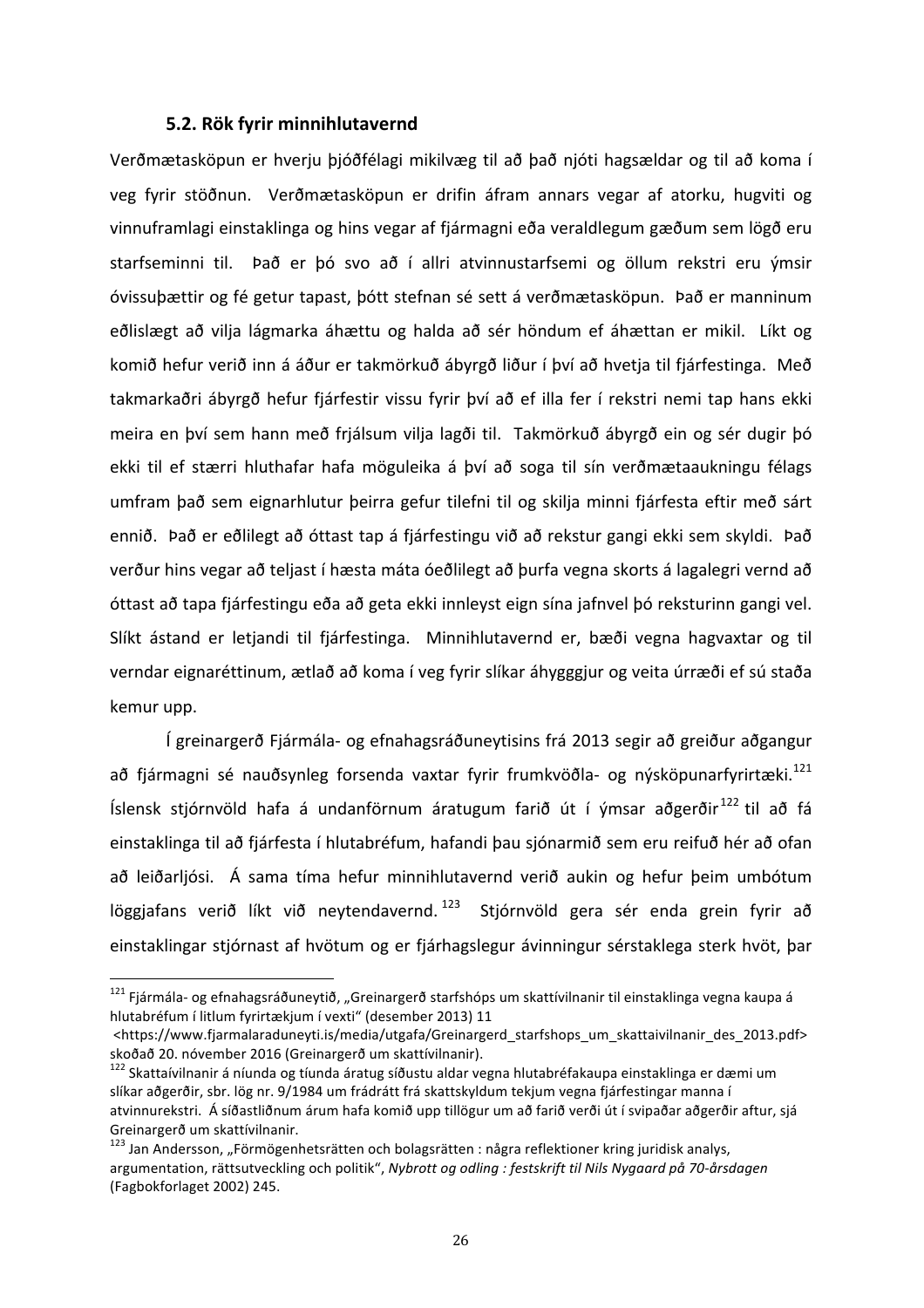sem lífsgæði okkar ráðast að miklu leyti á því hvernig til tekst á því sviði. Þessu sambandi er ágætlega lýst í skýrslu Viðskiptaráðs Íslands um fjármál hins opinbera:

Í flestum tilfellum vega einstaklingar og meta kostnað og ábata er þeir taka hagrænar ákvarðanir. Að því marki sem stefna stjórnvalda hefur áhrif á kostnað eða ábata eru stjórnvöld því óbeint að hvetja eða letja einstaklinga til ákveðinnar hegðunar.<sup>124</sup>

Svipuð sjónarmið um hvata eiga við fyrirtæki, enda standa einstaklingar á bak við þau. Stjórnvöld hafa einnig beint aðgerðum að þeim í viðleitni sinni til að auka atvinnu- og verðmætaskapandi fjárfestingar. Dæmi um það eru lög nr. 41/2015 um ívilnanir til nýfjárfestinga á Ísland. Að uppfylltum nánari skilyrðum laganna getur félag sem er sérstaklega stofnað um tiltekið verkefni fengið ívilnanir í ýmsu formi úr hendi hins opinbera, meðal annars með lækkun skatta og opinberra gjalda, sbr. 8. gr. laganna.

Þegar atriðin sem nefnd eru hér að ofan eru höfð í huga má sjá að minnihlutavernd byggir tilvist sína á bæði siðferðilegum og hagfræðilegum sjónarmiðum.<sup>125</sup> Þau siðferðilegu eru í hnotskurn að það væri ranglátt að fjárfestir nyti ekki réttmætra ávaxta fjárfestingar sinnar og þau hagfræðilegu eru að hún örvar hagvöxt og hagsæld í þjóðfélaginu. Allt þetta brölt stjórnvalda til að auka fjárfestingar einstaklinga og annarra aðila í hlutabréfum væri til dæmis líklegt til að fara fyrir ofan garð og neðan ef ekki væri fyrir minnihlutavernd.

# **5.4. Réttindi sem tryggð eru ákveðnum hópi hluthafa**

## **5.4.1. Krafa um hlutfallskosningu**

Af 4. og 5. mgr. 39. gr. ehfl. má ráða að aðalreglan við kosningu félagsstjórnar sé að fyrirkomulag kosningarinnar megi ákvarða í samþykktum félagsins eða að beita skuli meirihlutakosningu ef ekki er kveðið á um fyrirkomulag kosninga í félagssamþykktum.<sup>126</sup> Í 7. mgr. sömu greinar er þó kveðið á um rétt tiltekins minnihluta hluthafa til að krefjast hlutfallskosninga við kjör stjórnarmanna félags. Þeir sem þess krefjast þurfa nánar tilgreint að ráða yfir minnst 1/5 hlutafjárins. Þýðing þessarar reglu er að minnihluti hluthafa hefur við beitingu hennar möguleika á því að koma einum eða fleiri fulltrúum sínum að við kosningu stjórnar, allt eftir hlutafjárafli þess minnihluta og því hversu fjölskipuð stjórnin er.

 $124$  Viðskiptaráð Íslands. "Fjármál hins opinbera - aðrar leiðir færar" (desember 2009) 11 <http://vi.is/files/Fjarmal%20hins%20opinbera\_240079415.pdf> skoðað 20. nóvember 2016. <sup>125</sup> Lagastofnun Háskóla Íslands (n. 47) 5. <sup>126</sup> Stefán Már Stefánsson, *Hlutafélög, einkahlutafélög og fjármálamarkaðir* (n. 31) 240.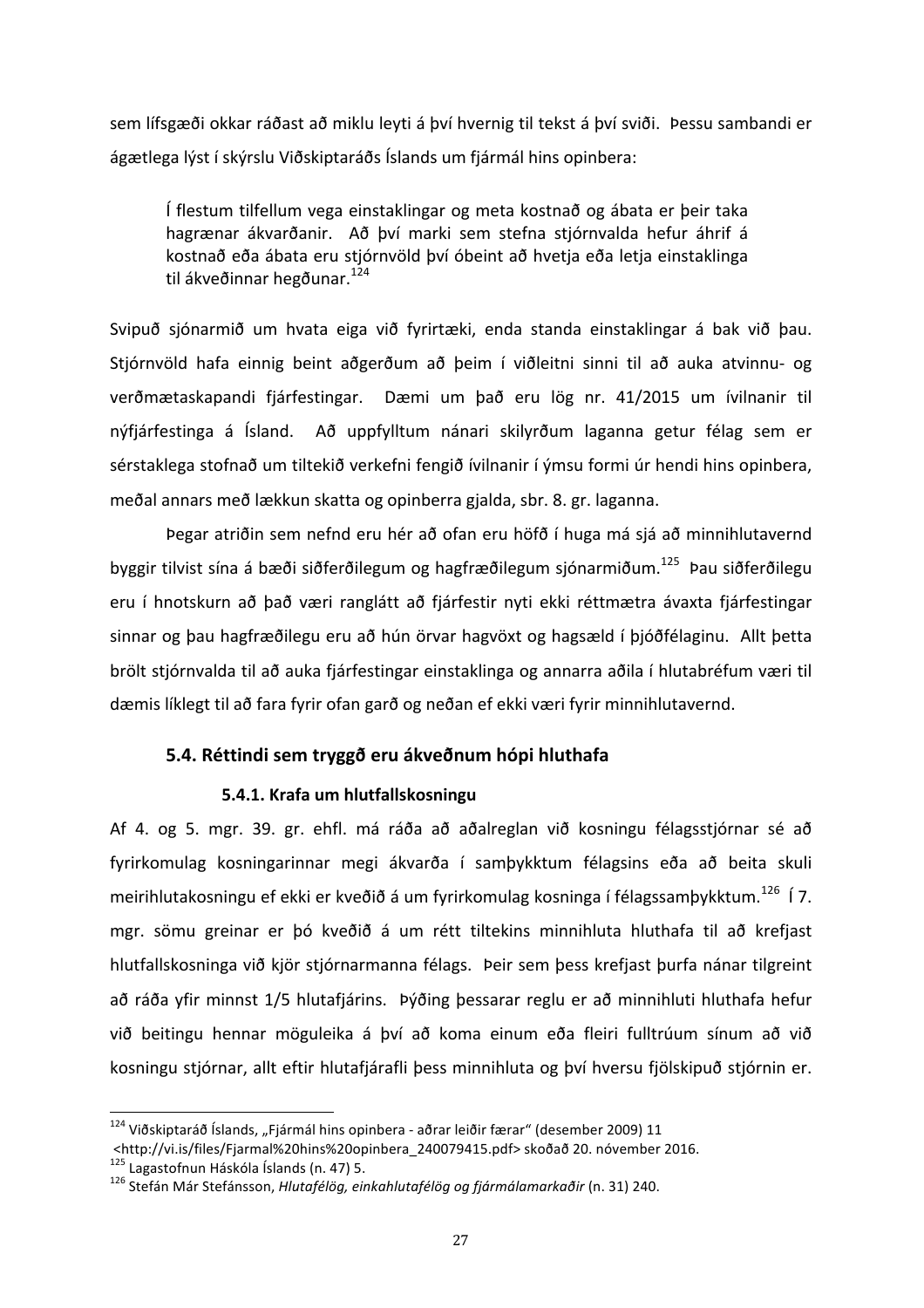Líkt og að framan greinir eru ákvæði ehfl. sem fela í sér minnihlutavernd ófrávíkjanleg og því víkja hugsanleg ákvæði samþykkta um fyrirkomulag kjörs stjórnarmanna fyrir umræddum rétti minnihlutans, að svo miklu leyti sem þau eru ósamrýmanleg. Það girðir þó ekki fyrir að félagssamþykktir kveði á um aukinn rétt minnihlutans til áhrifa við stjórnarkjör frá því sem 7. mgr. 39. gr. ehfl. kveður á um.<sup>127</sup> Sambærilegt ákvæði hfl. kveður ekki einvörðungu á um rétt minnihlutans til að krefjast hlutfallskosningar heldur einnig margfeldiskosningar. Það er ekki talið hafa mikla þýðingu fyrir vernd minnihlutans að sá kostur sé ekki til staðar fyrir minnihluta hluthafa í einkahlutafélögum,<sup>128</sup> því að með þeirri aðferð getur brugðið til beggja vona með hvort minnihlutinn nái inn manni með minna hlutafjárafli en þyrfti til í hlutfallskosningu eða að meirihlutinn næði stjórnarsætinu til sín með minna hlutafjárafli en hann þyrfti á þann hátt.

Til verndar ofangreindum rétti er vikið frá þeirri meginreglu sem fram kemur í 1. mgr. 40. gr. ehfl. um að sá sem tilnefnt hefur stjórnarmann geti vikið honum frá, á þann hátt að hafi kjör hans farið fram með hlutfallskosningu telst brottvikning aðeins gild ef tillaga um hana hlýtur það atkvæðamagn sem tilgreint er í sömu málsgrein. Tilskilið atkvæðamagn er mismunandi eftir því hversu fjölskipuð stjórnin er. Þetta hefur í för með sér að tillaga um brottvikningu telst felld ef hluthafar sem ráða yfir því hlutafjárafli sem nægja myndi til kjörs stjórnarmannsins í hlutfallskosningu kjósa gegn henni. Með öðrum orðum getur meirihlutinn ekki vikið frá stjórnarmanni sem minnihlutinn hefur komið að með því að nýta sér rétt sinn til að krefjast hlutfallskosningar, að því gefnu að hann njóti enn stuðnings minnihlutans.<sup>129</sup> Til þess þyrfti að víkja stjórninni frá í heild sinni og láta stjórnarkjör fara fram að nýju, sbr. niðurlag 1. mgr. sömu greinar.

Hafi samþykktir að geyma fyrirmæli um að stjórnvöld eða aðrir hafi rétt til að tilnefna einn eða fleiri stjórnarmenn, líkt og 2. mgr. 39. gr. ehfl. heimilar að því gefnu að meirihluti stjórnarinnar sé kosinn af hluthafafundi, geta komið upp vandkvæði við að skýra þau með 7. gr. 39. gr. ehfl. Í lögskýringargögnum er ekki að finna svar við því hvernig farið skuli með ef aðrir en hluthafar tilnefna stjórnarmeðlimi eftir fyrrnefnda ákvæðinu. <sup>130</sup> Tilnefndir stjórnarmenn minnihlutans myndu hins vegar teljast kosnir af hluthafafundi ef ummæli í

<sup>&</sup>lt;sup>127</sup> sama heimild 241.<br><sup>128</sup> sama heimild 348.<br><sup>129</sup> sama heimild 245.<br><sup>130</sup> sama heimild 243–244.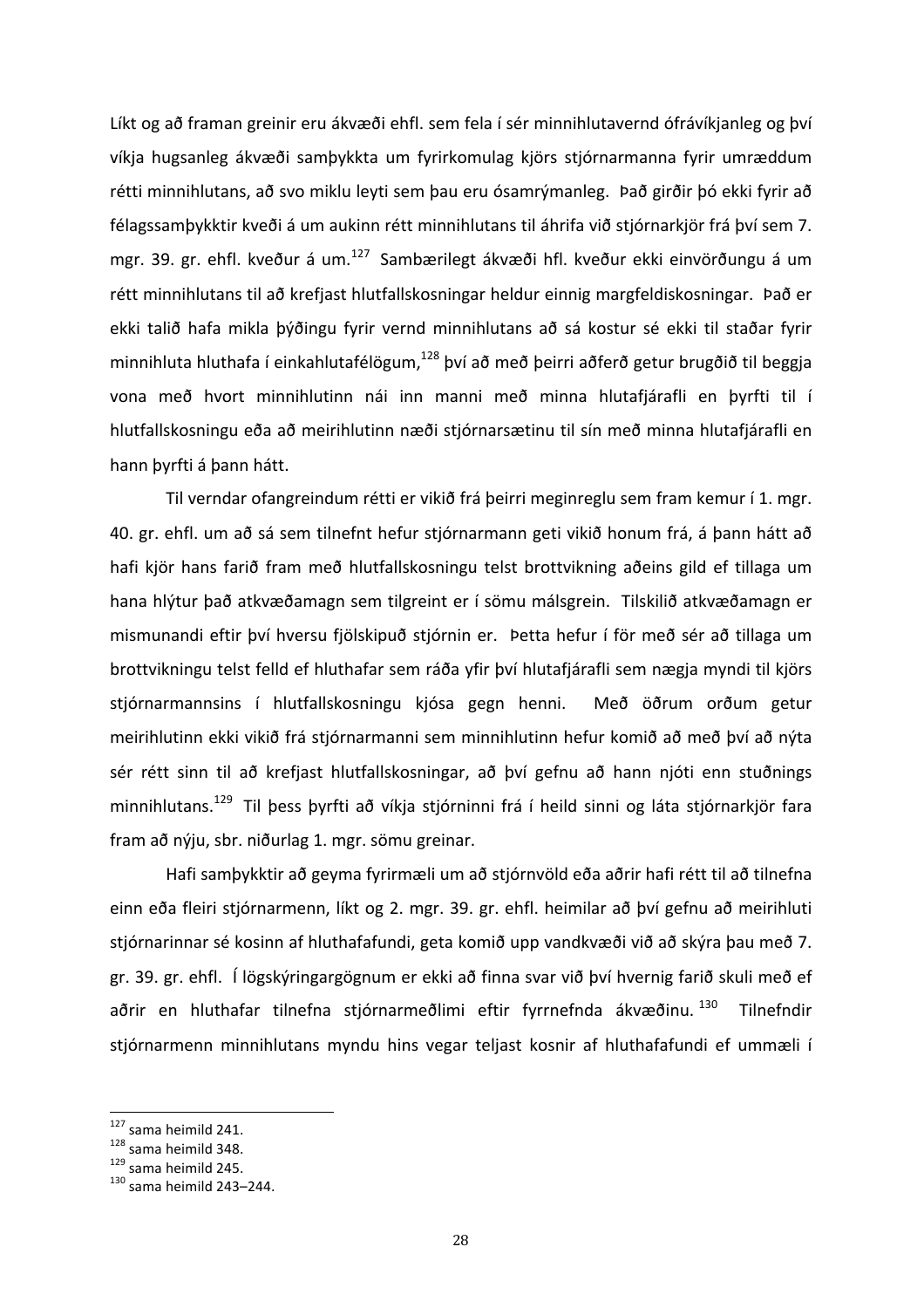frumvarpi að hlutafélagalögum nr. 32/1978 um fyrrnefndu málsgreinina eru höfð til hliðsjónar: $^{131}$ 

Til þess að tryggja framangreinda meginreglu um vald hluthafafundar til að ráða kjöri stjórnar og koma í veg fyrir, að það vald verði með ákvæðum samþykkta um of fært í hendur annarra aðila er sú takmörkun sett í greininni fyrir áðurnefndum frávikum, að meirihluti stjórnar skal ætíð kjörinn af hluthafafundi. Í þessu sambandi skal þess getið, að heimili samþykktir minnihlutahópi hluthafa að ráða kjöri eins eða fleiri stjórnarmanna skoðast þeir kjörnir af hluthafafundi.

Umræddur réttur minnihlutans veitir honum í raun ekki afgerandi vogarafl til ákvarðanatöku innan félagsstjórnarinnar, enda ræður einfaldur meirihluti í stjórn eftir sem áður kveði samþykktir ekki á um annað, sbr. 2. mgr. 47. gr. ehfl.<sup>132</sup> Hins vegar má leiða að því líkum að hann auki möguleika minnihlutans til að hafa eftirlit með stjórnun félagsins og veiti þannig ráðandi öflum þess ákveðið aðhald.<sup>133</sup> Upplýsingagjöf stjórnarmanna til hluthafa má þó ekki brjóta gegn trúnaðarskyldu þeirra gagnvart félaginu.<sup>134</sup> Einnig hefur verið á það bent að sjónarmið minnihlutans komist frekar til skila með þessum hætti og njóti þannig hlutfallslegs styrks meðal stjórnarmanna, sbr. ummæli Áslaugar Björgvinsdóttur í viðtali við Morgunblaðið:<sup>135</sup> "Hér á landi á minnihlutinn kost á að koma fulltrúa inn í stjórnina og þá er stjórnin ekki skipuð eingöngu af þeim sem ræður félaginu og fleiri sjónarmið ættu þar með að vera tryggð."

Reglan um rétt minnihlutans til að krefjast hlutfallskosningar kom fyrst inn í íslenskan félagarétt sem breytingartillaga<sup>136</sup> við frumvarp það sem varð að hlutafélagalögum nr. 32/1978. Í nefndaráliti fjárhags- og viðskiptanefndar Alþingis segir um tillöguna að hún sé lögð fram í því skyni að auka vernd minnihlutans.<sup>137</sup>

# *5.4.1.1. Norrænn réttur*

<sup>&</sup>lt;sup>131</sup> Alþt. 1977-1978, A-deild, þskj. 51 - 49. mál, Um 44. gr.<br><sup>132</sup> Lagastofnun Háskóla Íslands (n. 47) 56–57.<br><sup>133</sup> O. A. Borum o.fl, "Betænkning om revision af aktieselskabs lovgivningen" (Danska viðskiptaráðuneytið ágú 1964) 362/1964 136.<br><sup>134</sup> Lagastofnun Háskóla Íslands (n. 47) 57.

<sup>&</sup>lt;sup>135</sup> "Réttur minnihlutans til stiórnarþátttöku einstakur" *mbl.is* (Reykjavík, 4. desember 2003) <http://www.mbl.is/greinasafn/grein/767543/> skoðað 4. apríl 2017.<br><sup>136</sup> Albt. 1977-1978, A-deild, þskj. 477 - 49. mál.

<sup>137</sup> Albt. 1977-1978, A-deild, þskj. 476 - 49. mál, Við 44. gr.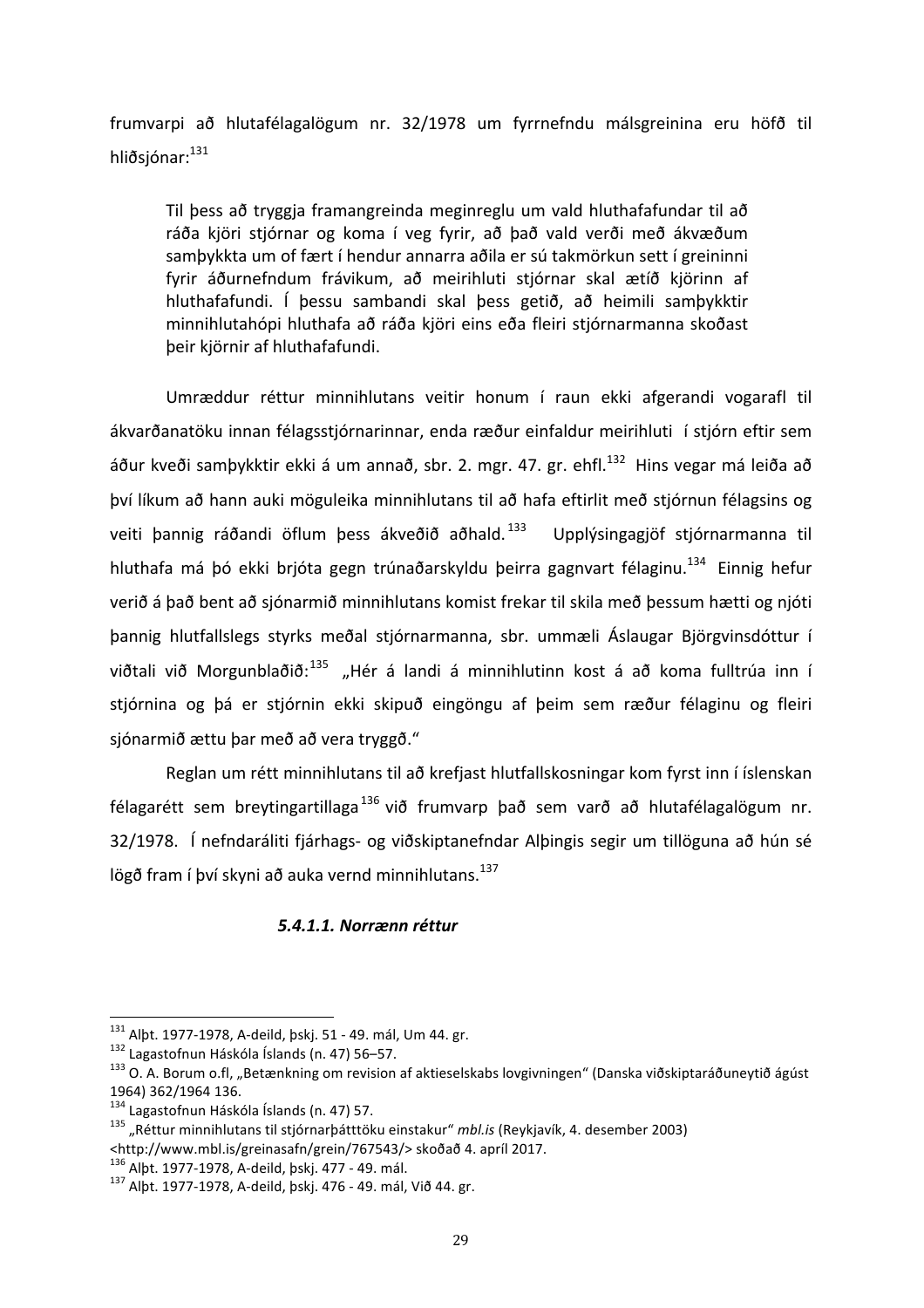Réttur minnihlutans til að krefja hlutfallskosningar er ekki til staðar í öðrum ríkjum Norðurlandanna en Íslandi. Það er fátítt um efnisreglur í félagarétti að svo sé og hefur reglan því nokkra sérstöðu að þessu leyti.<sup>138</sup> Á sjötta og sjöunda áratug síðustu aldar var að vísu talsvert rædd sú hugmynd, á vettvangi samstarfs Norðurlandanna á sviði félagaréttar, að innleiða í norræna löggjöf rétt minnihluta sem réði yfir þriðjungi hlutafjár til að velja sér fulltrúa í félagsstjórn.<sup>139</sup> Danska hlutafélaganefndin<sup>140</sup> setti fram slíka tillögu<sup>141</sup> til breytinga á dönskum rétti í skýrslu útgefinni árið 1964 og var tillögunni lýst sem skrefi í átt að auknu hluthafalýðræði sem myndi draga úr alræði meirihlutans og auka möguleika minnihlutans til að hafa eftirlit með fjármálastjórn félags sem þeir hafa ef til vill lagt umtalsvert fé til.<sup>142</sup> Hagsmunaaðilar lögðust mjög gegn tillögunni og töldu að lagabreytingin gæti auðveldað samkeppnisaðilum aðgengi að viðskiptaleyndarmálum. Hlutafélaganefndin dró tillöguna til baka í skýrslu útgefinni árið 1969 með vísan til þessara sjónarmiða og þeim rökum að reglan gæti valdið samstarfsörðugleikum í félagsstjórn. Jafnframt var vísað til þess að ekki hefði náðst samstaða um málið í samstarfi Norðurlandanna og að varasamt væri að hrófla við svo rótgróinni reglu sem meirihlutaræði við kjör stjórnar væri. Talið var að hagsmunir minnihlutans væru betur tryggðir með því að þróa reglur um rétt hans til að útnefna endurskoðanda eða skoðunarmann.<sup>143</sup>

### **5.4.2. Krafa um frestun ákvörðunar um staðfestingu ársreiknings og**

### **ráðstöfun hagnaðar eða taps**

Ákvæði þess efnis að hlutahafar með tiltekið hlutafjárafl á bak við sig geti á aðalfundi farið fram á að ákvörðun um staðfestingu ársreiknings og ráðstöfun hagnaðar eða taps félagsins kom fyrst inn í íslenskan félagarétt með setningu hlutafélagalaga nr. 32/1978. Í athugasemdum með frumvarpinu segir að ákvæðið sé liður í að auka vernd minnihluta í hlutafélögum, mál þau sem um ræðir séu mikilvæg og frestur kunni að vera nauðsynlegur til að fá þau betur upplýst.<sup>144</sup> Ákvæðið var tekið að mestu óbreytt upp í 3. mgr. 59. gr. ehfl., þó með hækkun á tilskildu hlutafjárafli sem þeir hluthafar þurfa að búa yfir sem kröfuna gera, til

<sup>&</sup>lt;sup>138</sup> Lagastofnun Háskóla Íslands (n. 47) 55.<br><sup>139</sup> O. A. Borum o.fl, "Betænkning om en fællesnordisk aktieselskabslovgivning" (Danska viðskiptaráðuneytið september 1969) 540/1969 99-100 <http://www.statensnet.dk/betaenkninger/0401-0600/0540-1969/0540-

<sup>1969</sup>\_pdf/searchable\_540-1969.pdf>.<br><sup>140</sup> d. Aktielovskommissionen.<br><sup>141</sup> O. A. Borum o.fl (n. 133) 35.<br><sup>142</sup> sama heimild 136.<br><sup>143</sup> O. A. Borum o.fl (n. 139) 99–100.<br><sup>144</sup> Albt. 1977-1978, A-deild, þskj. 51 - 49. mál, Um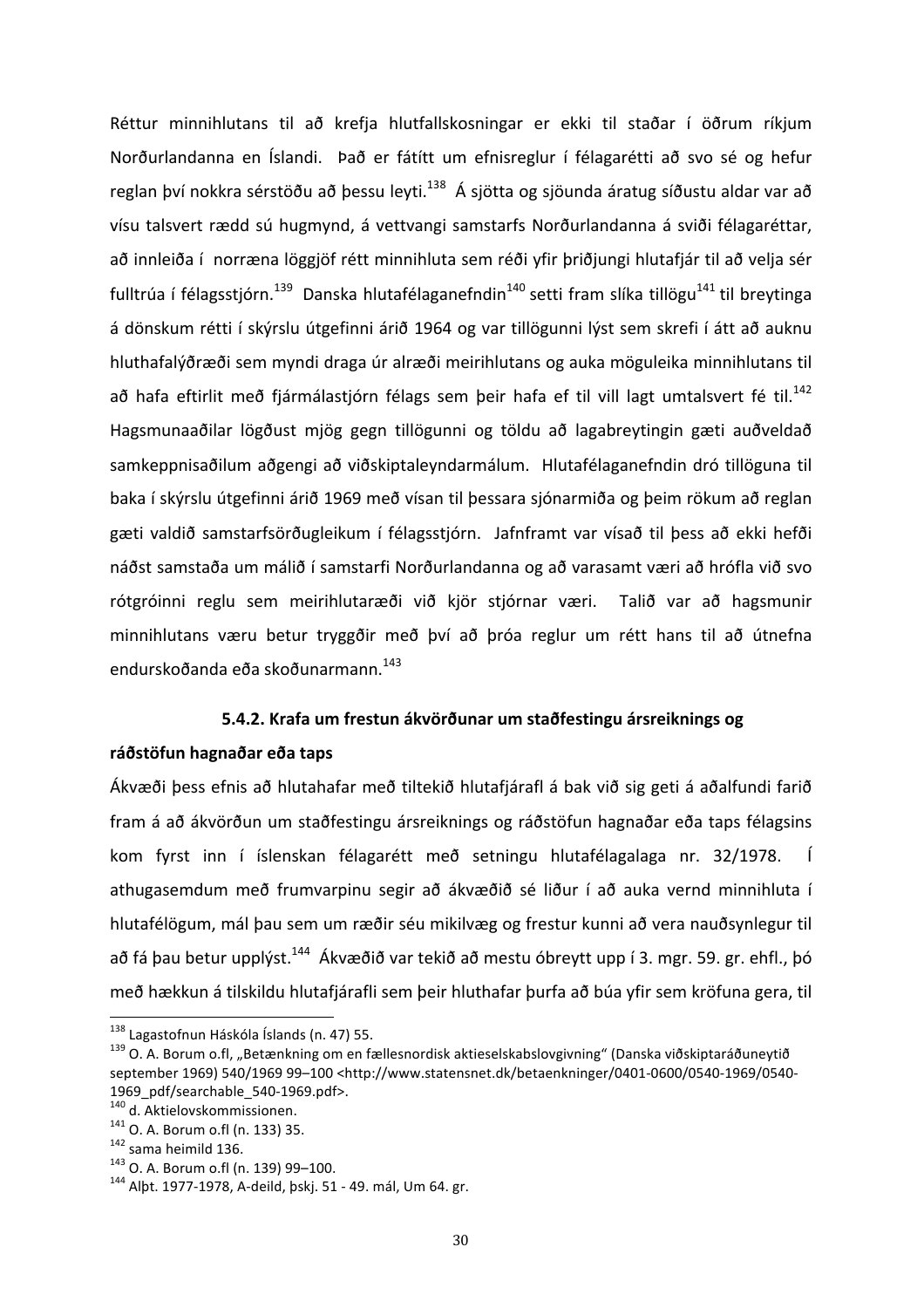að skylt sé að taka hana til greina. Markið var í hlutafélagalögum nr. 32/1978 fimmtungur atkvæða, sbr. 3. mgr. 67. gr. laganna, en er nú þriðjungur, bæði í hfl. og ehfl. Í ákvæðinu er jafnframt sett það skilyrði að krafan sé gerð skriflega. Þegar öll skilyrði ákvæðisins eru uppfyllt skal halda framhaldsaðalfund í fyrsta lagi einum mánuði og í síðasta lagi tveimur mánuðum eftir aðalfundinn. Á þeim fundi skulu ákvarðanir um málin teknar og segir í niðurlagi ákvæðisins að frekari frests sé ekki unnt að krefjast. Fresturinn verður að teljast eðlilegur og í samræmi við tilgang ákvæðisins, enda myndi lengri frestur geta skaðað hagsmuni meirihlutans sem kann að hafa hagsmuni af því að ársreikningur verði samþykktur og hagnaði ráðstafað.<sup>145</sup> Almennt má þó fresta afgreiðslu mála ef einfaldur meirihluti samþykkir, sbr. ákvæði 67. gr. ehfl.<sup>146</sup> Ef hluthafafundur á hinn bóginn fellir ársreikning verður félagsstjórnin að annast gerð nýs ársreiknings með tilliti til þeirra athugasemda sem gerðar hafa verið á aðalfundinum. $147$ 

### *5.4.2.1. Norrænn réttur*

Þrátt fyrir það sem segir í kaflanum hér að ofan um fátíðni efnisreglna í íslenskum félagarétti sem ekki finnast hjá hinum Norðurlöndunum, er hér um að ræða aðra slíka. Talsverðrar hræðslu virðist til að mynda gæta hjá danska löggjafanum að færa minnihlutanum vald til að hafa áhrif á ákvarðanir meirihlutans og þau rök færð fyrir því að hætt sé við að það bjóði upp á misnotkun, til að mynda á þann hátt að minnihlutinn geti með slíku valdi þrýst á um hærri arðsúthlutun en efni standa til. Jafnframt er því haldið fram að minnihlutinn sé nægjanlega vel settur með annars konar ákvæðum sem segja mætti að veiti honum frekar rétt til skoðunar og eftirfylgni heldur en til áhrifa á ákvarðanatöku,<sup>148</sup> auk þess sem hann getur með tilskildu hlutafjárafli krafist félagsslita ef um gróf brot meirihlutans er að ræða.<sup>149</sup>

### **5.4.3. Krafa um aukafund**

Líkt og segir í umfjöllun um hluthafafundi hér að framan eru þeir vettvangur hluthafa til að beita völdum sínum og ákvörðunarrétti. Skyldan til að halda í það minnsta einn aðalfund á ári í einkahlutafélögum, sbr. 1. mgr. 59. gr. ehfl., byggir á þessu sjónarmiði.

<sup>&</sup>lt;sup>145</sup> Lagastofnun Háskóla Íslands (n. 47) 57.<br><sup>146</sup> Stefán Már Stefánsson*, Hlutafélög, einkahlutafélög og fjármálamarkaðir* (n. 31) 298.<br><sup>147</sup> sama heimild 297.<br><sup>148</sup> Réttur minnihlutans til að krefjast aukafundar, réttur rannsóknir eru dæmi sem danska hlutafélaganefndin nefnir í áður tilvitnaðri skýrslu sinni, Betænkning nr. 540/1969, sem dæmi um úrræði minnihlutans sem geri rétt hans til að krefjast framhaldsaðalfundar og frestunar á ákvarðanatöku á aðalfundi óþarfan.

<sup>&</sup>lt;sup>149</sup> O. A. Borum o.fl (n. 139) 113-114.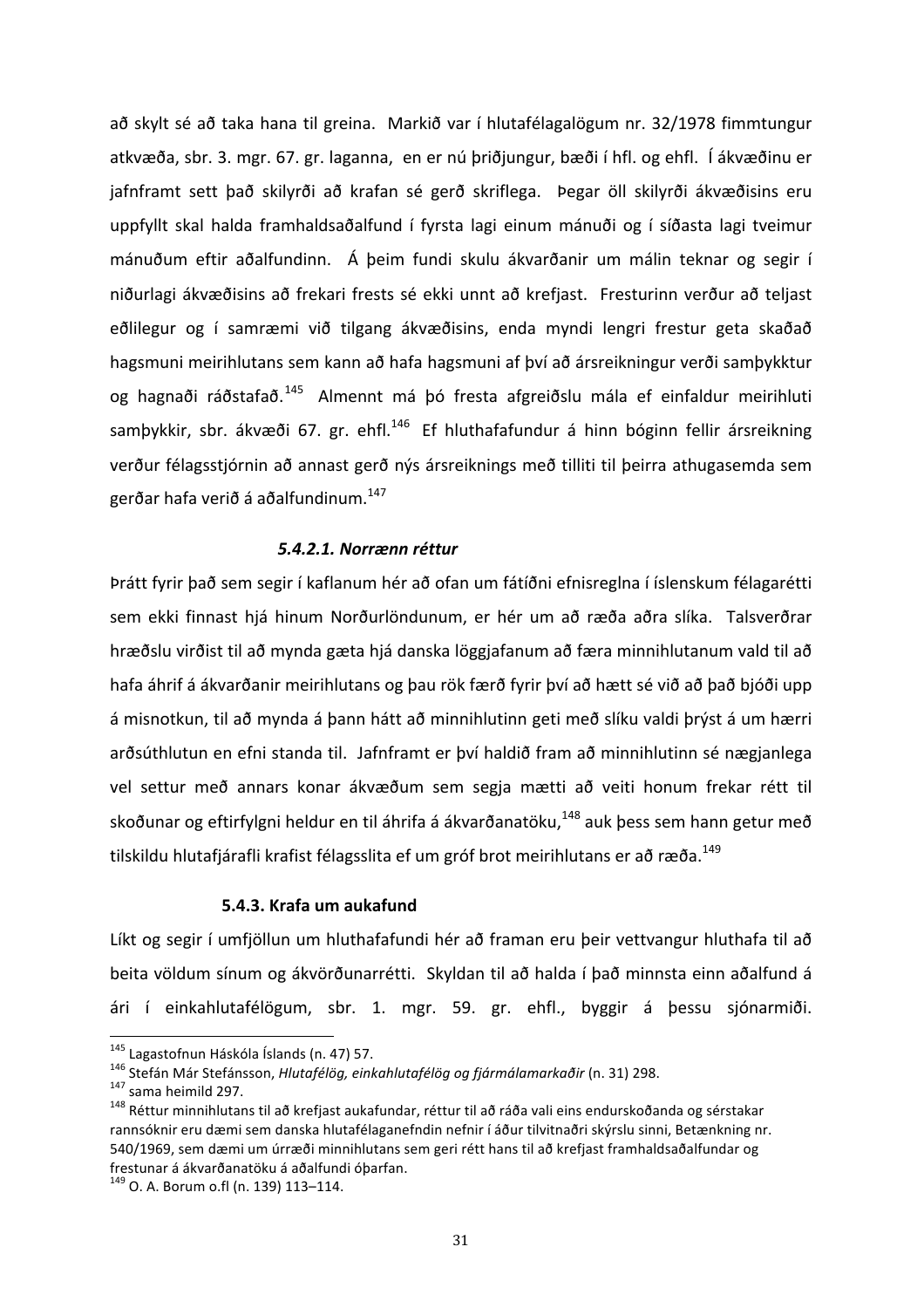Félagssamþykktir geta samkvæmt ákvæðinu kveðið á um að fleiri aðalfundir skuli haldnir. Þess fyrir utan má halda aukafundi þegar félagsstjórn telur þess þörf, sbr. 60. gr. ehfl. Í ákvæðinu er einnig kveðið á um mikilvæg minnihlutaréttindi, þ.e. rétt tiltekins hóps hluthafa til að krefjast þess að aukafundur verði haldinn. Við setningu ehfl. þurftu hluthafar sem réðu yfir 1/10 hlutafjárins að gera kröfuna, en hlutfallið var lækkað niður í 1/20 með setningu breytingalaga nr. 68/2010, sbr. 23. gr. þeirra. Í athugasemdum með frumvarpinu að breytingalögunum kemur fram að þrátt fyrir að ekki sé hefð fyrir því í íslenskri hlutafélagalöggjöf að svo hlutfallslega lítill hópur hluthafa hafi í sameiningu tiltekin réttindi sé hér um að ræða mikilsverð réttindi og að beiting þeirra sé félaginu almennt ekki þungbær. Heimilt er að tilgreina lægra mark í félagssamþykktum, sbr. niðurlag ákvæðisins. Ekki er heimilt að ákveða hærra mark í samþykktum, þar sem rétt minnihlutans má ekki rýra frá því sem kveðið er á um í lögunum.<sup>150</sup> Krafa um aukafund skal vera skrifleg og bera með sér hvert fundarefnið er. Félagsstjórn skal samkvæmt ákvæðinu senda út boð um fundinn eftir fyrirmælum 63. gr. ehfl. innan fjórtán daga frá því að krafan er gerð. Fyrir utan skylduna til að halda árlegan aðalfund eru engin takmörk sett í ehfl. fyrir því hversu marga hluthafafundi má halda.

Það er félagsstjórn sem annast boðun til hluthafafunda, sbr. 62. gr. ehfl., sbr. þó 2. mgr. sömu greinar. Það á einnig við um aukfundi, sbr. ummæli í Hrd. 476/2016<sup>151</sup> þar sem segir að "það sé í verkahring félagsstjórnar að boða til slíkra funda" og þar sem "hin lögmæta stjórn félagsins hafi ekki boðað til fundarins, hafi hann [...] verið ólögmætur".

Félagsstjórn ber skylda til að boða til hluthafafundar að kröfu hluthafa að skilyrðum greinarinnar uppfylltum um sérhvert félagsmálefni eða hagsmuni félagsins og má stjórnin ekki byggja höfnun kröfunnar á geðþóttaákvörðun.<sup>152</sup> Skyldan er óháð því hvort stjórnin telji boðun geta skaðað félagið á einhvern hátt, hvort hún telji efni fundarins óþarft eða hvort hún telji hugsanlega tillögu ólíklega til að fást samþykkt. Það er heldur ekki skilyrði fyrir fundarboði að tilgangur fundarins sé að taka ákvörðun í tilteknu máli. Það nægir að til standi að umræða um tiltekið mál fari fram.<sup>153</sup> Höfnun stjórnarinnar á að boða til aukafundar verður þrátt fyrir framansagt að teljast heimil ef tilgreint fundarefni er í lögum eða

<sup>&</sup>lt;sup>150</sup> Erik Werlauff, *Generalforsamling og beslutning: en aktieretlig studie i generalforsamlingsbeslutningers indhold, tilblivelse og anfægtelse* (FSR 1983) 261.<br><sup>151</sup> Svalbard music group ehf. g. Aðalbirni Tryggvasyni, Hrd. 29. ágúst 2016 í máli nr. 476/2016, kafli II í úrskurði

Héraðsdóms Reykjavíkur, mgr. 7.

<sup>&</sup>lt;sup>152</sup> Stefán Már Stefánsson, *Hlutafélög, einkahlutafélög og fjármálamarkaðir* (n. 31) 300.<br><sup>153</sup> Werlauff (n. 150) 266.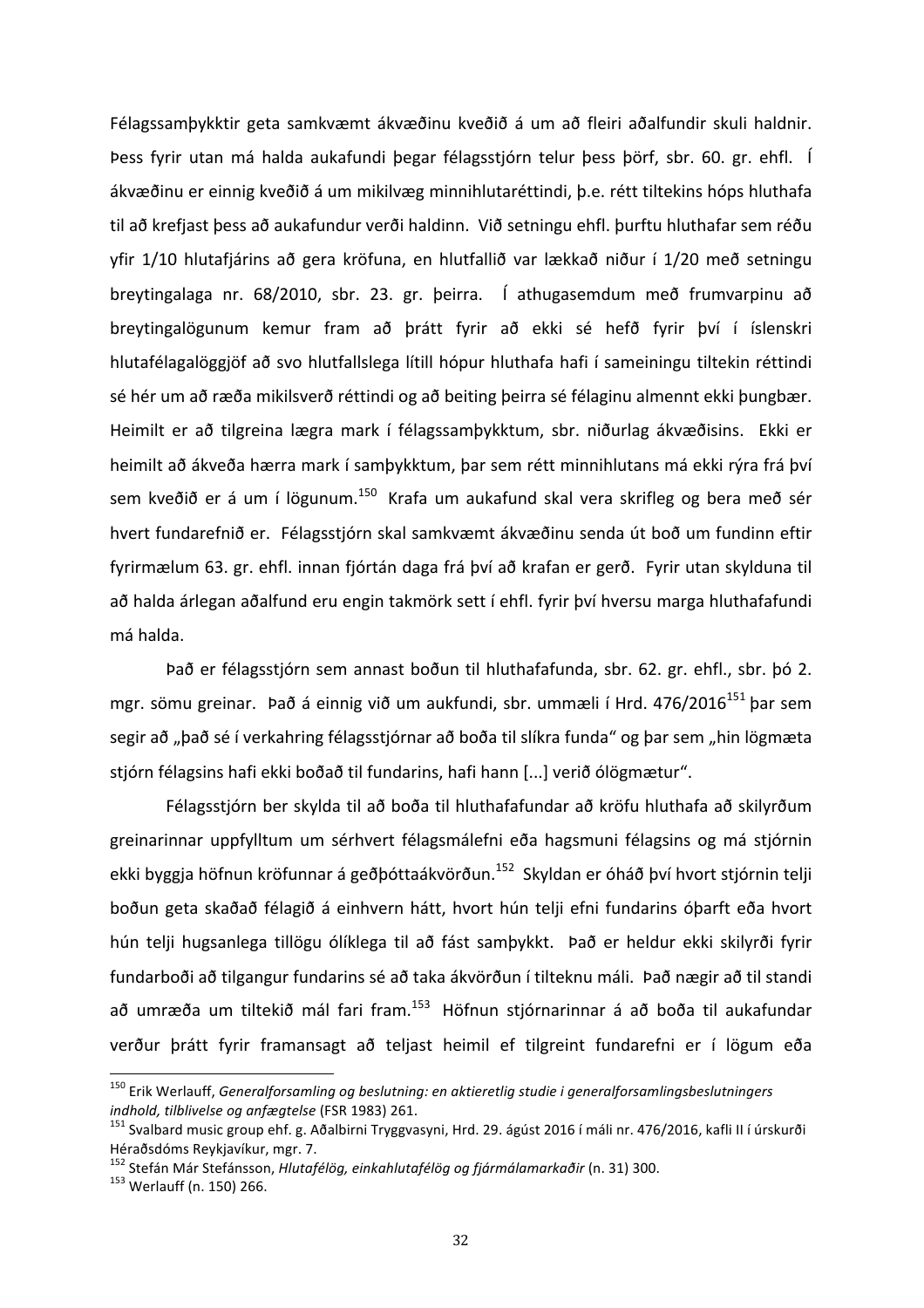félagssamþykktum sérstaklega dregið undan valdsviði hluthafafundar <sup>154</sup> eða fyrirhugað fundarefni snýst eingöngu um að kjósa um tillögu sem hluthafafundur hefur áður hafnað og forsendur málsins hafa ekki breyst.<sup>155</sup> Eins getur stjórn hafnað boðun ef krafan tilgreinir ekki hvert fundarefnið er eða lýsing þess er mjög óljós, enda uppfyllir krafan þá ekki skilyrði ákvæðisins. Dönsk dómaframkvæmd staðfestir þessa túlkun, sbr. UfR 1942, bls. 403Ø, þar sem stjórn félags var talið heimilt að hafna kröfu minnihluta hluthafa um aukafund á þeim grundvelli að krafan bæri ekki með sér áformað fundarefni og það þrátt fyrir að önnur skilyrði væru uppfyllt.

Vanræki félagsstjórn að boða til hluthafafundar sem henni er lögum samkvæmt, eftir ákvæðum félagssamþykkta eða ákvörðun hluthafafundar skylt að boða til skal ráðherra að kröfu einhvers þeirra sem getið er í ákvæðinu, m.a. hluthafa, boða til og láta umboðsmann sinn stýra hluthafafundinum, sbr. 2. mgr. 62. gr. ehfl. Þetta gildir jafnt um aðalfundi og aukafundi, líkt og kemur fram í athugasemdum með frumvarpi því sem varð að lögum nr. 32/1978, en þar segir um slíkt inngrip ráðherra að ekki sé einungis miðað við aukafundi samkvæmt kröfu minnihluta hluthafa heldur almennt um hluthafafundi sem halda skal samkvæmt lögum, félagssamþykktum eða ákvörðun hluthafafundar.<sup>156</sup>

Önnur hugsanleg afleiðing reglunnar um rétt minnihlutans til að krefjast aukafundar er að félagsstjórn kann að vera óheimilt að taka ákvörðun um mál sem er tilgreint sem fundarefni í slíkri kröfu og til stendur að taka ákvörðun um á umbeðnum hluthafafundi og þá sér í lagi ef ákvörðunin er til þess fallin að raska rétti hluthafa á milli eða afla þeim eða öðrum ótilhlýðilegra hagsmuna. Þetta er niðurstaðan í tveimur samkynja dómum, Hrd.  $315/1994^{157}$  og Hrd.  $325/1994$ ,  $^{158}$  sem féllu í gildistíð laga nr.  $32/1978$  um hlutfélög. Í málunum hafði stjórn Íslenska útvarpsfélagsins hf. (Í hf.) tekið ákvörðun um sölu á 20% hlutafé félagsins í Sýn hf. til tiltekinna hluthafa Í hf., án þess að gæta jafnræðisreglunnar á þann hátt að kaupin stóðu ekki öllum hluthöfum Í hf. til boða. Gengið var frá sölu hlutafjárins brátt fyrir að krafa um aukafund hefði komið fram þar sem til stóð að taka ákvörðun um söluna. Fyrir Hæstarétti var lagt fyrir sýslumanninn í Reykjavík að leggja lögbann við því að kaupendur umþrætts hlutafjár hagnýttu sér rétt samkvæmt hlutafjáreign

<sup>&</sup>lt;sup>154</sup> Paul Krüger Andersen, *Aktie- og anpartsselskabsret* (10. útg., Nota 2013) 364–365.<br><sup>155</sup> Werlauff (n. 150) 267.<br><sup>156</sup> Alþt. 1977-1978, A-deild, þskj. 51 - 49. mál, Um 67. gr.<br><sup>157</sup> Andri hf. o.fl g. Dekkjahúsinu hf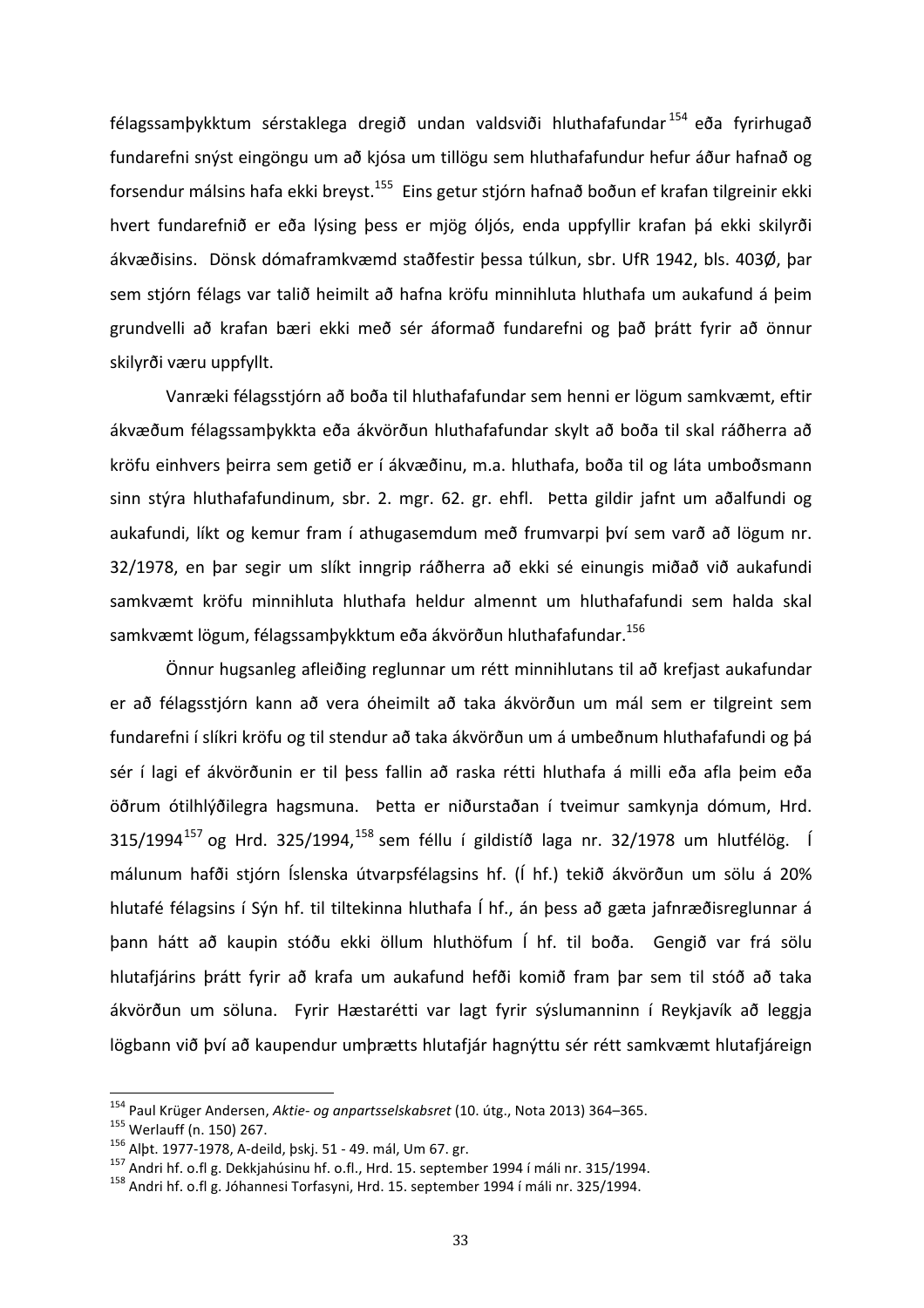sinni í Sýn hf. eða ráðstöfuðu henni til þriðja aðila. Krafan um aukafund í málunum kom frá hópi hluthafa sem samanlagt réðu yfir meirihluta hlutafjár Í hf. Dómarnir bera engu að síður vott um hvaða réttaráhrif framkomin krafa um aukafund getur haft varðandi ákvarðanir sem til stendur að taka á umbeðnum fundi. Síðar féll dómur í málinu Hrd. 256/2001<sup>159</sup> eftir núgildandi hlutafélagalögum þar sem reglan var staðfest. Í því máli tók stjórn Lyfjaverslunar Íslands hf. (LÍ hf.) ákvörðun um að kaupa hlutafé í Frumafli ehf. (F ehf.) af J og greiða kaupverðið með hlutafé í LÍ hf. Eigendur í minnihluta LÍ hf. kröfðust þess að aukafundur yrði haldinn þar sem afstaða yrði tekin til kaupanna. Stjórn LÍ hf. gekk frá kaupunum þrátt fyrir framkomna kröfu. Hæstiréttur taldi að stjórninni hefði verið það óheimilt áður en hluthafafundur hafði fengið tækifæri til að greiða atkvæði um málið á umbeðnum fundi sem löglega hafði verið krafist. Því var lagt fyrir sýslumanninn í Reykjavík að leggja lögbann við því að J nýtti sér réttinn sem fylgdi hlutafjáreign hans í LÍ hf. eða ráðstafaði henni til þriðja aðila. Í málinu var lögð áhersla á að ákvörðunin væri til þess fallin að raska rétti skv. 76. gr., en ákvæðið felur í sér bann við ótilhlýðilegum ákvörðunum. Dómarnir þrír sem hér eru nefndir fjalla um mál sem varða hlutafélög, en þar sem ákvæði 85. gr. hfl. og 68. gr. hlutafélagalaga nr. 32/1978 eru sambærileg við ákvæði 60. gr. ehfl. hvað minnihlutaréttinn varðar, má álykta að dómarnir hafi einnig fordæmisgildi varðandi einkahlutafélög.

### *5.4.3.1. Norrænn réttur*

Í löggjöf Svíþjóðar og Noregs hefur minnihluti hluthafa í einkahlutafélögum sambærilegan rétt og hérlendis til að krefjast aukafundar, en þar er þó markið 1/10 hlutafjár, sbr. 2. mgr. 13. gr. 7. kafla sænsku ehfl. og 2. mgr. 6. gr. 5. kafla norsku ehfl. Sá munur er á íslenskum og sænskum rétti annars vegar og hins vegar norskum að í Noregi er fresturinn til fundarboðunar mánuður í stað tveggja vikna. Í dönskum rétti getur sérhver hluthafi krafist aukafundar, sbr. 2. mgr. 89. gr. dönsku hlutafélagalaganna<sup>160</sup> og skal fundarboð sent út í síðasta lagi tveimur vikum eftir að krafan er gerð.

### **5.4.4. Sérstakar rannsóknir**

Réttur tiltekins minnihluta hluthafa til að krefjast sérstakra rannsókna var fyrst lögfestur í hlutafélagalögum nr. 32/1978 í því augnamiði að styrkja stöðu minnihlutans. Þetta kemur

<sup>&</sup>lt;sup>159</sup> Lárus L. Blöndal o.fl. g. Jóhanni Óla Guðmundssyni, Hrd. 10. júlí 2001 í máli nr. 256/2001.<br><sup>160</sup> Núgildandi hlutafélagalög í Danmörku gilda um bæði hlutafélög og einkahlutafélög.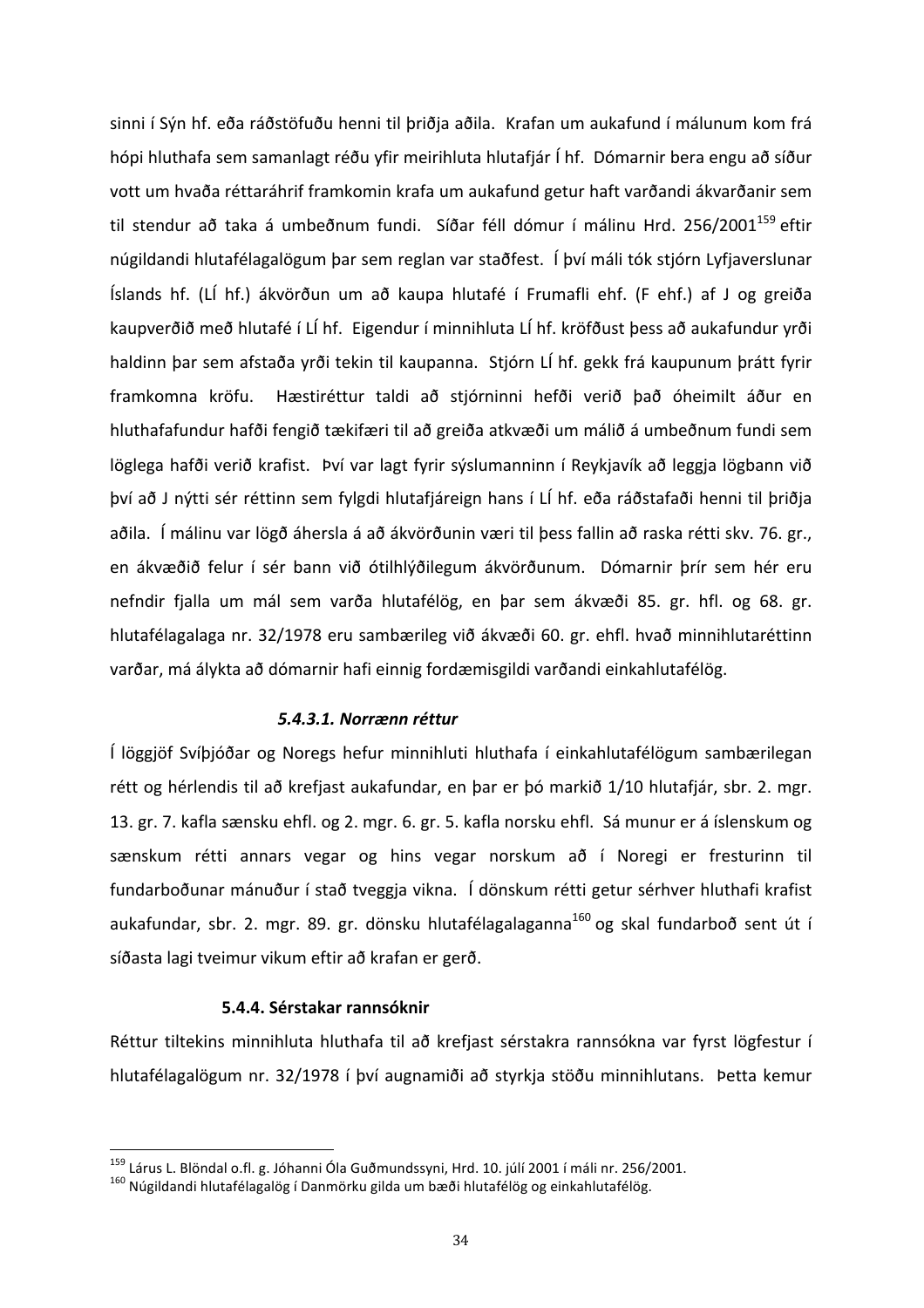skýrt fram í athugasemdum með frumvarpi laganna.<sup>161</sup> Ákvæðið var tekið nánast óbreytt í ehfl. og er þar að finna í 72. gr. Þar er kveðið á um að hluthafi geti komið fram með tillögu um að fram fari rannsókn á stofnun félags, tilgreindum atriðum varðandi starfsemi þess eða ákveðnum þáttum bókhalds eða ársreiknings. Hjóti tillagan fylgi hluthafahóps sem ræður yfir minnst 1/10 hlutafjár félagsins telst hún samþykkt. Það er skilyrði að tillaga um rannsókn komi fram annaðhvort á aðalfundi eða á öðrum hluthafafundi þar sem málið er á dagskrá. Fyrir aðalfundi þarf tillagan samkvæmt orðalagi ákvæðisins því ekki að vera á dagskrá til að skylt sé að taka hana til atkvæðagreiðslu.<sup>162</sup> Lögskýringagögn gefa ekki upp ástæðu þess. Hugsanleg rök gætu verið á þá leið að á aðalfundi er fjallað um ársreikning og aðrar skýrslur og hinn almenni hluthafi hafi því ekki haft ráðrúm til að meta þörfina á sérstakri rannsókn. Þrátt fyrir að gögn liggi frammi hjá félaginu í minnst viku fyrir fundinn skv. 4. mgr. 63. gr. ehfl. kunna hluthafar að vilja fá nánari útskýringar áður en tillaga um rannsókn er borin upp.<sup>163</sup> Á aukafundum má jafnframt taka tillöguna til atkvæðagreiðslu ef allir hluthafar félagsins eru því samþykkir, sbr. 64. gr. ehfl.

Samkvæmt orðalagi ákvæðis 1. mgr. 72. gr. ehfl. hafa þeir einir sem eru hluthafar í félagi því sem rannsókn er ætlað að beinast að heimild til að fara þess á leit við ráðherra að hann tilnefni rannsóknarmenn, sbr. Hrd. 81/2003.<sup>164</sup> Í því máli hafði starfsmanni einkahlutafélags verið neitað um rannsókn þar sem hann gat ekki sýnt fram á að hann væri hluthafi. Skuldheimtumenn og aðrir hagsmunaaðilar geta því ekki nýtt sér úrræðið, nema þeir séu jafnframt hluthafar. Það má gera ráð fyrir að miðað sé við hvort beiðandi sé hluthafi á þeim tímapunkti sem beiðni er komið á framfæri við ráðherra fremur en tímasetningu fundarins þar sem tillagan var samþykkt. Aftur á móti kann heimild eldri hluthafa að haldast ef rannsóknarefnið varðar ákvörðun sem fyrirgerði hlutafjáreign hans, til að mynda vegna innlausnar eða hlutafjárlækkunar.<sup>165</sup> Það má til dæmis hugsa sér að ákvörðunin hafi verið samþykkt á hluthafafundi og tillaga um sérstaka rannsókn hafi verið borin upp í kjölfarið eða áður, allt eftir atvikum. Eins getur hluthafi þegar svo ber undir hafa krafist aukafundar eftir tilkynningu stjórnar um innlausn eða hlutafjárlækkun. Í máli E-

<sup>&</sup>lt;sup>161</sup> Alþt. 1977-1978, A-deild, þskj. 51 - 49. mál, Um 90. gr.<br><sup>162</sup> Túlkunin er í samræmi við umfjöllun Jan Schans Christensen í bók hans Kapitalselskaber, sjá bls. 509.<br><sup>163</sup> Ályktun höfundar.<br><sup>164</sup> Kristján Sveinn Krist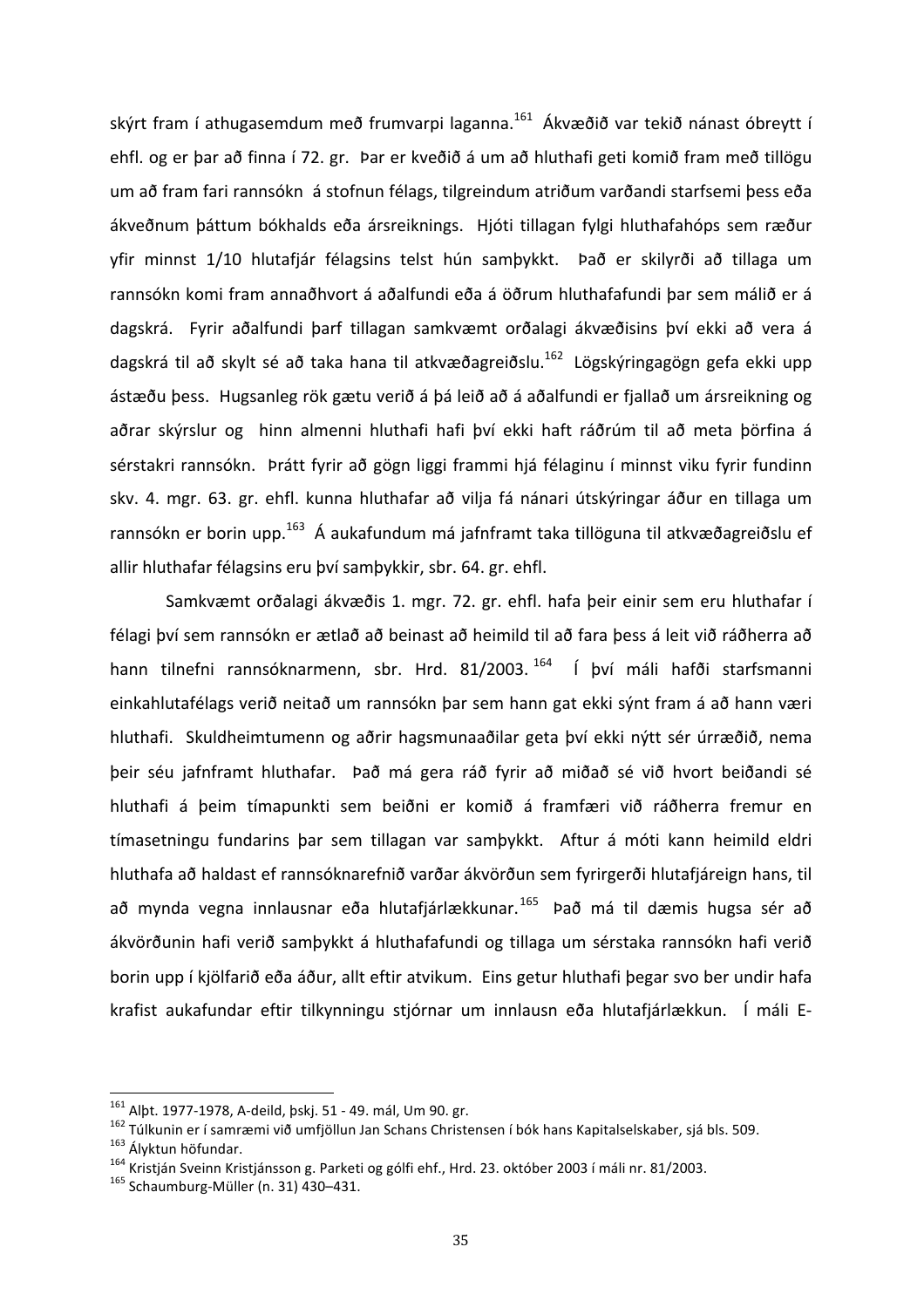$2807/2016^{166}$  var meðal annars gerð krafa um að ógilt yrði ákvörðun hluthafafundar um að rannsókn færi fram á vissum þáttum bókhalds HH ehf. og öðrum tilgreindum atriðum varðandi starfsemi félagsins. Tillagan var borin upp á aðalfundi félagsins þar sem ákveðið var að E, annar stefnenda, skyldi fara með 1% atkvæða á fundinum, í samræmi við meint hlutfall eignarhluta E. Hins vegar taldi E að það væri ekki í samræmi við samkomulag sem áður hafði verið gert. Málinu var vísað frá í heild sinni; hvað rannsóknina varðar af sjálfsdáðum á þeim grundvelli að ekki hefði náðst tilskilið fylgi fyrir tillögu um rannsókn, en öðrum kröfum í málinu á ólíkum grundvelli. Hér má velta því fyrir sér hvort að málið hefði náð fram að ganga ef rannsóknarefni tillögunnar hefði snúið að þeirri ákvörðun hluthafafundar að E færi einungis með 1% hlutafjárafls í félaginu, þ.e. ákvörðun þeirri sem fyrirgerði stærstum hluta hlutafjáreignar E.

Í krafti meirihlutaræðis getur einfaldur meirihluti atkvæða á hluthafafundi þar sem málið er á dagskrá eða á aðalfundi tekið ákvörðun um að rannsókn skuli fara fram á tilgreindum atriðum í starfsemi eða stofnun félags. Þegar þannig háttar til er almennt ekki þörf á inngripi ráðherra, líkt og þegar um sérstakar rannsóknir er að ræða og fjallað verður um hér að neðan. Hluthafafundur getur þá útnefnt og kosið skoðunarmenn án hans aðkomu.<sup>167</sup> Hluthafafundur getur enda fjallað um og tekið ákvarðanir um öll mál er varða félagið sem lög eða félagssamþykktir undanskilja ekki sérstaklega valdsviði hans,<sup>168</sup> sbr. 1. og 2. mgr. 55. gr. ehfl. Það er hins vegar sjaldnast þannig í raun að meirihlutinn vilji að rannsókn fari fram á atriðum sem geta jafnvel orðið undanfari skaðabótakröfu á hendur stjórnendum. Ástæða þess getur legið í því að stjórnin er einmitt kosin af meirihlutanum.<sup>169</sup> Þetta er þó ekki einhlítt. Sú staða getur komið upp að meirihlutinn veiti tillögu um rannsókn jáyrði sitt til að koma í veg fyrir að félagið fái slæmt orð á sig fyrir yfirhylmingu á misferli eða mistökum í rekstri. Það sjónarmið kann einnig að vera uppi hjá meirihlutanum að hann vilji sjálfur útnefna rannsóknarmenn. Hafa ber þó í huga að ákvæði 72. gr. ehfl. er sem minnihlutaréttindi ófrávíkjanlegt. Af því leiðir að meirihlutinn getur ekki gert að engu rétt minnihlutans til sérstakrar rannsóknar með þessum hætti, sitji hann fastur við sinn keip og

<sup>&</sup>lt;sup>166</sup> Ásbjörn Arnarsson og Erla Birgisdóttir g. HH byggingum ehf., dómur Héraðsdóms Reykjavíkur 10. febrúar 2016 í máli nr. E-2807/2016.<br><sup>167</sup> Christensen (n. 60) 509–510.<br><sup>168</sup> Gomard (n. 6) 241.<br><sup>169</sup> Christensen (n. 60) 510.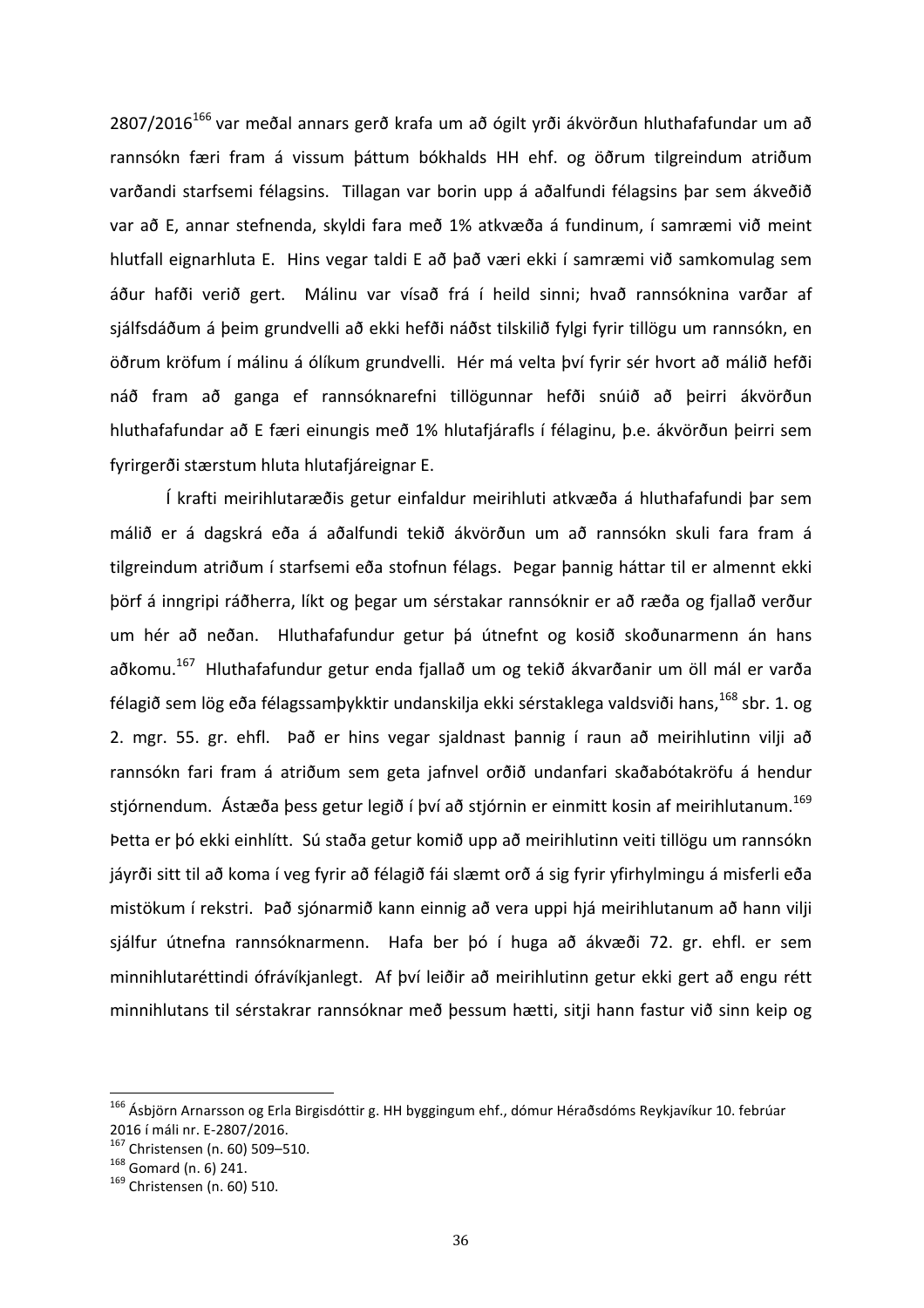krefjist þess að ráðherra útnefni rannsóknarmenn.<sup>170</sup> Hagsmunir minnihlutans geta krafist þess að sértök rannsókn fari fram og eru vegna þessa verndaðir með ákvæðinu um sérstakar rannsóknir.<sup>171</sup> Niðurstöður þeirra geta leitt í ljós ástæður fyrir neikvæðri þróun á stöðu félagsins. Eins geta þeir verið forsenda fyrir því að stofnendur félags eða stjórnendur séu dregnir til ábyrgðar með einhverjum móti fyrir stjórnhætti sína eða hugsanleg brot gagngvart hluthöfum eða félaginu.<sup>172</sup> Að vísu geta hluthafar ávallt höfðað dómsmál í eigin nafni og freistað þess á grundvelli upplýsingaskyldu stjórnar að ná fram upplýsingum og fá skjöl lögð fram eftir reglum X. kafla laga nr. 31/1991 um einkamál. Slíkt getur hins vegar verið kostnaðarsamt og tímafrekt fyrir hluthafa, auk þess sem það er ekki jafn vænlegt til árangurs í ljósi þess að upplýsingaréttur hluthafa er mun takmarkaðri en aðgangsheimildir rannsóknarmanna.173 

Þrátt fyrir framangreint ber að geta þess að 1. mgr. 72. gr. ehfl. setur ekki tiltekið hámarksfylgi sem skilyrði fyrir sérstakri rannsókn og eru sérstakar rannsóknir því einnig kostur þegar svo háttar að tillagan hefur hlotið yfir helmingsfylgi. Þetta verður að teljast eðlilegt í ljósi þess greinarmunar sem er gerður í ehfl. á milli atkvæðamagns og fylgis eftir hlutafjáreign. Sú staða getur komið upp að eigendur yfir helmingshlutafjár samþykki tillögu um sérstaka rannsókn, án þess að þeir ráði yfir helmingi atkvæðamagns.<sup>174</sup>

Það er sérstakt athugunarefni hvort hluthafar sem sitja í félags- eða framkvæmdastjórn geti talist vanhæfir á grundvelli 4. mgr. 57. gr. ehfl. til að kjósa um tillögu um sérstaka rannsókn, þegar rannsóknarefnið varðar mögulega refsi- eða skaðabótábyrgð stjórnenda félagsins.<sup>175</sup> Þrátt fyrir að ábyrgð sé ekki felld á þá með samþykkt slíkrar tillögu, er verið að leitast við að upplýsa hvort hún sé til staðar. Lögskýringagögn veita hins vegar ekki einhlítt svar hvað þetta varðar. Í 4. mgr. 57. gr. ehfl. er kveðið á um að hluthafa sé óheimilt að taka þátt í atkvæðagreiðslu á hluthafafundi um málsókn gegn sjálfum sér eða um ábyrgð sína gagnvart félaginu og tiltekið í síðari málslið greinarinnar að það sama gildi þegar kosið er um sömu atriði gagnvart öðrum ef viðkomandi hluthafi á verulegra hagsmuna að gæta sem kynnu að vera andstæðir hagsmunum félagsins. Svo fremi að nefndar aðstæður

<sup>&</sup>lt;sup>170</sup> Gomard (n. 6) 394.<br><sup>171</sup> Christensen (n. 60) 510.<br><sup>172</sup> Andersen (n. 154) 454; Stefán Már Stefánsson*, Hlutafélög, einkahlutafélög og fjármálamarkaðir* (n. 31) 335; Schaumburg-Müller (n. 31) 428.<br>
<sup>173</sup> Andersen (n. 154) 456.<br>
<sup>174</sup> Ályktun höfundar.<br>
<sup>175</sup> Schaumburg-Müller (n. 31) 429.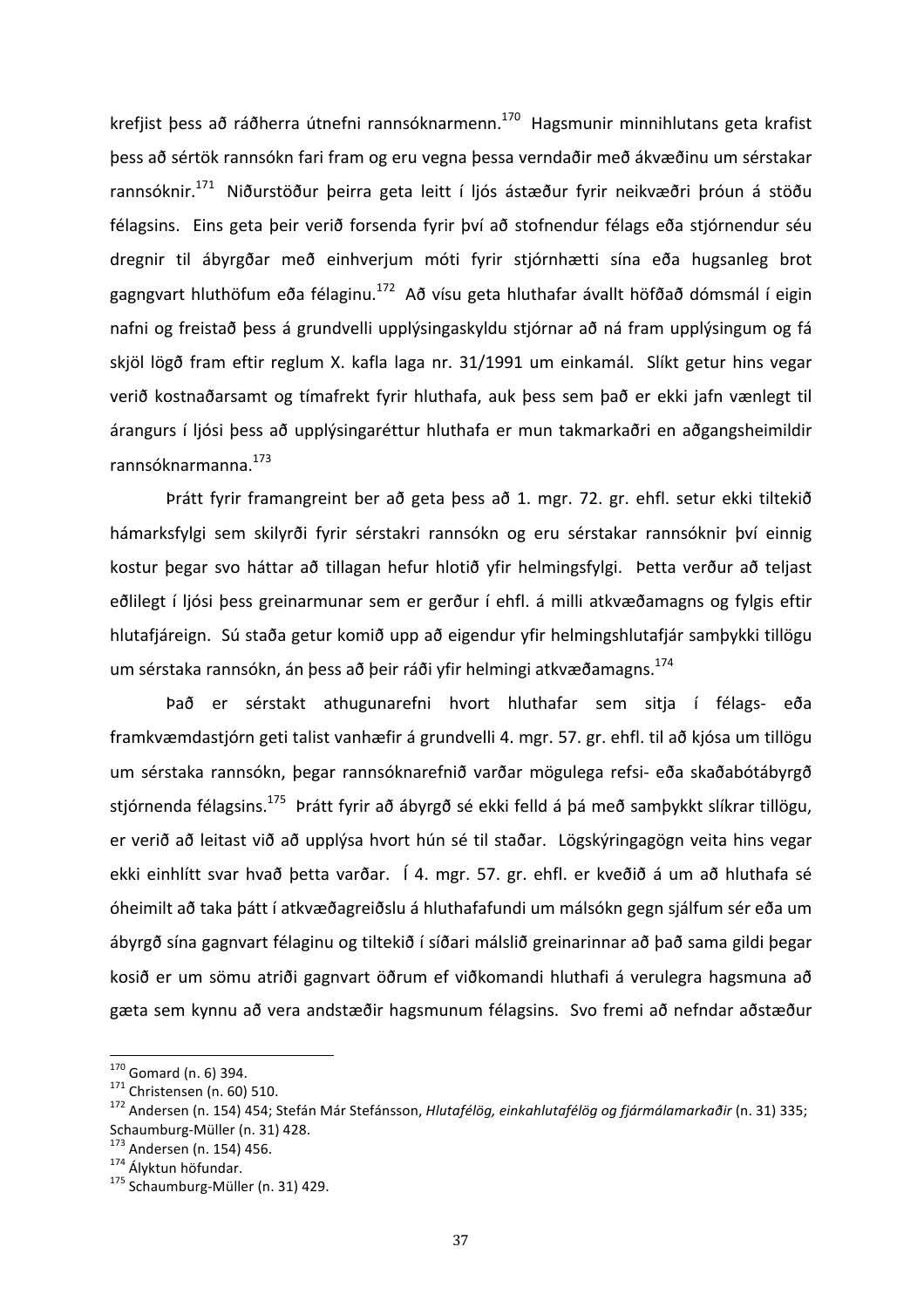verði felldar undir ákvæðið, má draga þá ályktun af niðurlagi þess að vanhæfi hluthafa sem situr í félags- eða framkvæmdastjórn sé til staðar þegar tillaga um rannsókn á ábyrgð stjórnenda er lögð til atkvæðagreiðslu, hvort heldur sem ábyrgðin virðist fyrirfram liggja hjá honum eða meðstjórnendum hans.<sup>176</sup> Að sama skapi verður dregin sú ályktun að sömu aðilar myndu í framhaldinu teljast vanhæfir til þess að kjósa um tilnefningu rannsóknarmanna ef meirihlutinn samþykkir rannsókn án þess að málið sé lagt fyrir ráðherra.<sup>177</sup> Samkvæmt ákvæðinu má hluthafi í þeirri stöðu sem þar er lýst ekki heldur láta umboðsmann sinn kjósa eða kjósa sem umboðsmaður annars hluthafa um þau mál sem falla undir ákvæðið. Þegar svo háttar að hluthafa er óheimilt að kjósa um tiltekið mál fellur hlutafjárafl eða atkvæði hans niður dautt og eykst þá hlutfallslegt vægi þess sem eftir stendur.<sup>178</sup>

Réttur minnihluta hluthafa til að krefjast sérstakra rannsókna hvílir meðal annars á stoðum upplýsingaskyldu stjórnar gagnvart hluthöfum.<sup>179</sup> Stjórninni ber skylda til að veita hluthöfum tilteknar upplýsingar, sbr. 66. gr. ehfl. og vísast til umfjöllunar um upplýsingarétt hluthafa hér að framan. Nauðsynlegt er að lögin veiti hluthöfum úrræði í tilfellum þar sem stjórnin neitar að veita umbeðnar upplýsingar eða hluthafi telur að veittar upplýsingar séu ekki réttar eða fullnægjandi.<sup>180</sup> Hafa ber þó í huga að upplýsingaskylda stjórnar er háð ýmsum takmörkunum. Skortur á upplýsingum leiðir af þeim sökum ekki sjálfkrafa til þess að nægur grundvöllur teljist til tilnefningar rannsóknarmanna, líkt og umboðsmaður Alþingis bendir á í áliti sínu í máli nr. 5617/2009 (UA-2009). $^{181}$ 

Helstu mótrök fyrir rétti minnihlutans til að krefjast sérstakra rannsókna eða fyrir því að eðlilegt sé að áskilið hlutafjárafl á bak við kröfuna sé tiltölulega hátt er að rannsóknir af þessu tagi geta valdið ólgu innan félagsins og skaðað ímynd þess, sem aftur getur haft neikvæð áhrif á fjármögnunarmöguleika. Þar að auki er það skv. 3. mgr. 72. gr. ehfl. félagið sjálft sem ber kostnaðinn af rannsóknunum. Það er því mikilvægt að ákvæðið sé ekki misnotað og hagsmunir minnihlutans af því að mál séu upplýst séu í eðlilegu samhengi við

<sup>&</sup>lt;sup>176</sup> Ályktun höfundar, sem byggir einnig á umfjöllun í Werlauff's kommenterede Aktieselskabslov, bls. 429. Þar er ekki gerður greinarmunur á vanhæfi eftir því hvort rannsóknarefnið varði störf viðkomandi hluthafa sem stjórnanda sérstaklega.

<sup>&</sup>lt;sup>177</sup> Schaumburg-Müller (n. 31) 429.<br><sup>178</sup> Stefán Már Stefánsson, *Hlutafélög, einkahlutafélög og fjármálamarkaðir* (n. 31) 293–294.<br><sup>179</sup> Andersen (n. 154) 455.<br><sup>180</sup> Christensen (n. 60) 509.<br><sup>181</sup> Álit umboðsmanns Albin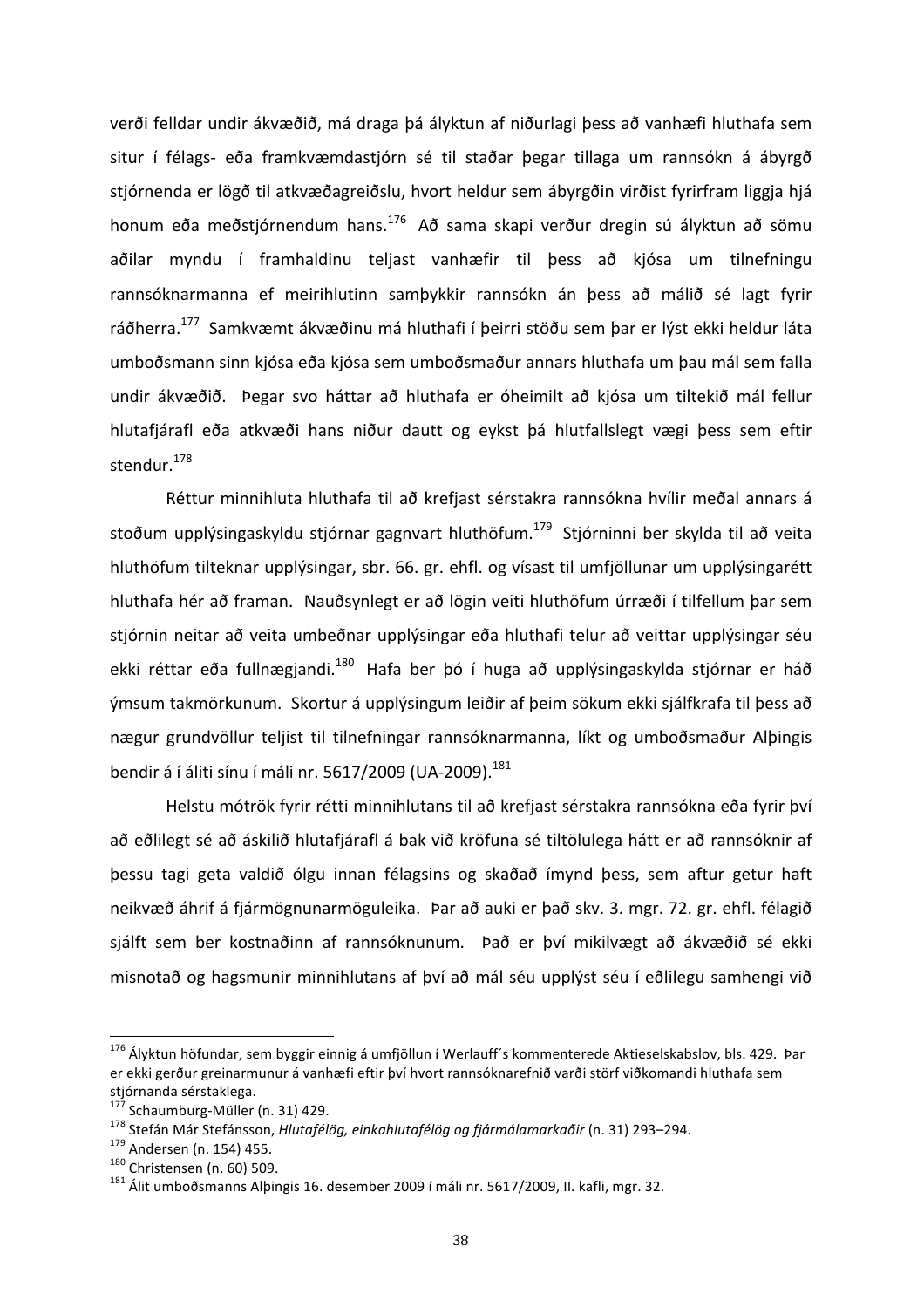þá röskun sem af rannsókninni leiðir.<sup>182</sup> Erik Werlauff telur að sú staða geti komið upp að hluthafi sem ber upp tillögu um tilhæfulausa rannsókn geti í undantekningartilfellum orðið skaðabótaskyldur vegna þessa. Til þess að þetta geti orðið þarf hann þó að hafa gert það gegn betri vitund og tillagan að hafa komist í gegnum nálarauga yfirvalds þess sem tilnefnir rannsóknarmenn, án þess að það hefði mátt ætlast til af því að það kæmi auga á haldleysið.<sup>183</sup>

Þrátt fyrir ofangreind mótrök og hugsanlegrar hættu á misnotkun á umræddum rétti við rúm skilvrði<sup>184</sup> var áskilið hlutafiárafl lækkað úr 1/4 í 1/10 með breytingalögum nr. 93/2006, sbr. 8. gr. Rétturinn felur enda í sér mikilsverða minnihlutavernd sem að sama skapi veitir ráðandi hluthöfum og stjórnendum virkt aðhald á fyrirbyggjandi hátt.<sup>185</sup> Yfirlýst markmið löggjafans með breytingunum var að styrkja þessa þætti.<sup>186</sup>

### *5.4.4.1. Andlag rannsóknar*

Líkt og segir í ákvæði 1. mgr. 72. gr. ehfl. getur hluthafi komið fram með tillögu um að fram fari rannsókn á stofnun félags, tilgreindum atriðum varðandi starfsemi þess eða ákveðnum þáttum bókhalds eða ársreiknings. Undir rannsóknarefni varðandi stofnun félags getur til að mynda fallið upplýsingagjöf um félag og rekstur þess við stofnun eða matsverð á greiðslu stofnhlutafjár í öðru en peningum. Hluthafi getur talið að stofnendur hafi á einhvern hátt haft rangt við eða að þessum atriðum sé ábótavant og getur hann þá lagt til á hluthafafundi að þau verði rannsökuð. Grunur getur til dæmis hafa vaknað um að sumum hluthöfum hafi verið gert hátt undir höfði við verðmætamat á greiðslu í öðru en peningum á kostnað annarra hluthafa.<sup>187</sup> Tilgreind atriði varðandi starfsemi félags er víðfeðmur liður og geta sem dæmi varðað viðskipti tengdra aðila eða óútskýrða versnandi afkomu félagsins. Beiðni sem fellur undir þriðja og síðasta liðinn, ákveðna þætti bókhalds eða ársreiknings, getur til dæmis byggt á grun hluthafa um að ársreikningur sé rangur eða jafnvel að bókhaldssvik hafi verið í frammi höfð. <sup>188</sup> Sérstök rannsókn getur varðað hvort heldur er málefni félagsins á

<sup>&</sup>lt;sup>182</sup> Christensen (n. 60) 511.<br><sup>183</sup> Schaumburg-Müller (n. 31) 433.<br><sup>184</sup> Alþt. 2009-2010, A-deild, þskj. 960 - 569. mál, Um 14. gr.<br><sup>185</sup> Andersen (n. 154) 455; Lagastofnun Háskóla Íslands (n. 47) 60.<br><sup>186</sup> Alþt. 2005-20 Háskóla Íslands (n. 47) 60-62.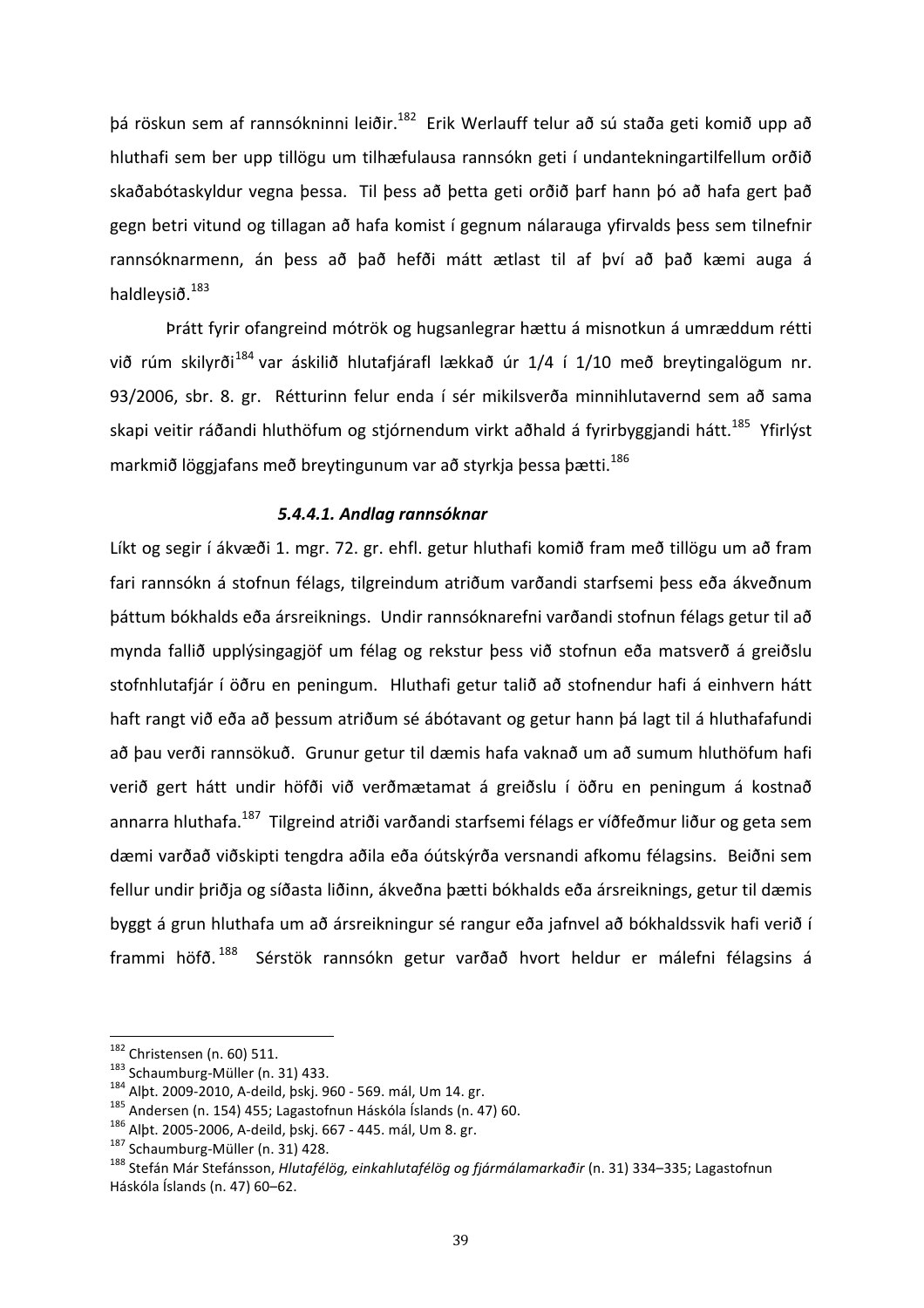yfirstandandi ári eða vegna fyrri ára,<sup>189</sup> sbr. UA-2010,<sup>190</sup> en í málinu hafði ráðherra samþykkt rannsókn sem tók til tímabils sem spannaði yfir fimm ár.

Hugtakið rannsókn gefur til kynna að beiðnin þurfi að snúa að atriðum sem ekki teljast þegar upplýst.<sup>191</sup> Sérstakar rannsóknir eru því ekki rétta úrræðið ef hluthafi vill til að mynda vekja umræðu um starfshætti stjórnenda félagsins í tilteknu máli sem telst upplýst í meginatriðum.<sup>192</sup> Önnur úrræði en sérstakar rannsóknir eru nærtækari þegar svo ber undir. Hluthafi hefur líkt og áður hefur verið fjallað um rétt til að fá tiltekið mál tekið til meðferðar á hluthafafundi, sbr. 61. gr. ehfl. Þegar mál telst upplýst og fyrirliggjandi upplýsingar sýna fram á að einhver þeirra sem nefndir eru í 1. mgr. 108. gr. ehfl. beri hugsanlega skaðbótaábyrgð gagnvart félaginu vegna starfa sinna getur næsta skref fyrir hluthafa verið að leggja fram tillögu um höfðun máls á grundvelli 109. gr. ehfl. og refsimál fara eftir ákvæðum XVIII. kafla laganna.<sup>193</sup>

Eftir danskri dómaframkvæmd má álykta að sönnunarbyrðin fyrir því að upplýsingar skorti eða rangar eða ófullnægjandi upplýsingar hafi verið veittar hvíli á hluthafa þeim sem leggur fram beiðnina. Þetta er niðurstaðan í U1989.647Ø, þar sem talið var að fyrirliggjandi upplýsingar væru fullnægjandi og sérstakrar rannsóknar væri því ekki þörf. Það ber þó að hafa í huga að danskir dómstólar hafa verið tregir að taka til greina beiðnir um sérstakar rannsóknir ef beiðandi hefur ekki sýnt ótvírætt fram á að nauðsynlegar upplýsingar skorti, sbr. framangreindan dóm og U1985.536H, þar sem rannsóknarbeiðnin var af sömu ástæðu aðeins tekin til greina að hluta.<sup>194</sup> Í báðum málunum settu danskir dómstólar að auki fram skilyrði um afmörkun rannsóknarandlags; að beiðnin verði að fela í sér ósk um að tilteknir og afmarkaðir þættir í starfsemi félags verði rannsakaðir. Ákvæðinu um sérstakar rannsóknir er enda ekki ætlað að gefa minnihlutanum færi á að ná fram heildarmati á stöðu félagsins.<sup>195</sup> Orðalag ákvæðisins gefur þetta einnig sterkt til kynna; "tilgreindum atriðum" og "ákveðnum báttum". Slík afmörkun í orðalagi er ekki notuð varðandi stofnun félags, enda mætti ef til vill segja að í henni felist afmörkun út af fyrir sig.

<sup>&</sup>lt;sup>189</sup> Gomard (n. 6) 394.<br><sup>190</sup> Álit umboðsmanns Alþingis 14. júlí 2011 í máli nr. 6182/2010, II. kafli, mgr. 1.<br><sup>191</sup> Schaumburg-Müller (n. 31) 431.<br><sup>192</sup> Christensen (n. 60) 511.<br><sup>193</sup> Andersen (n. 154) 454–456; Stefán Má 335.<br><sup>194</sup> Andersen (n. 154) 455.<br>1364 Andersen (n. 1546)

 $195$  Lagastofnun Háskóla Íslands (n. 47) 62.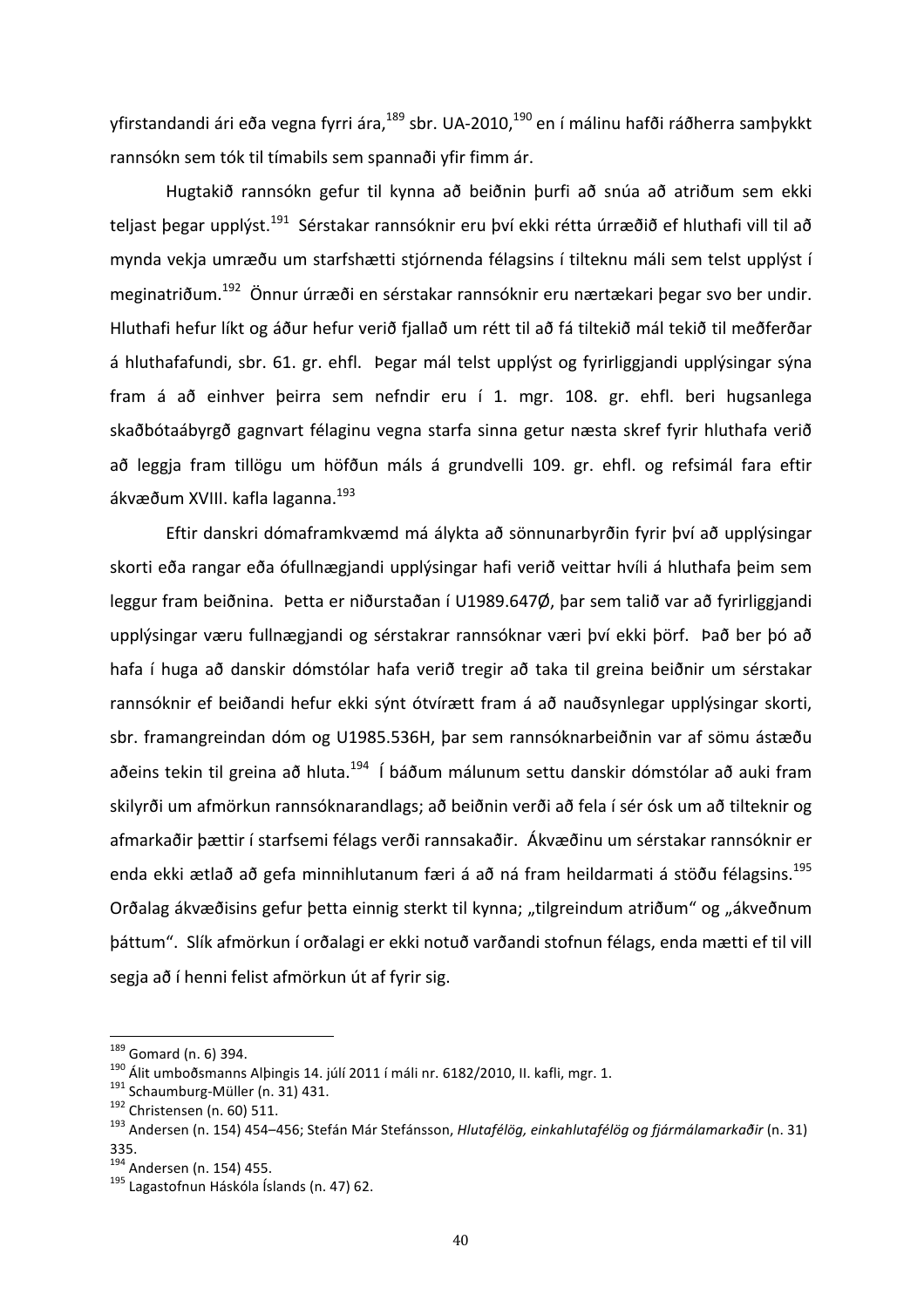Líkt og tæpt hefur verið á er það beiðandans að færa sönnur á að upplýsingar þær sem umbeðinni rannsókn er ætlað að ná fram liggi ekki þegar fyrir. Eftir danskri dómaframkvæmd má einnig álykta að hann þurfi auk þessa að sýna fram á að önnur og mildari úrræði séu ekki tiltæk eða að þau séu fullreynd, sbr. UfR 2007, bls. 1151Ø. Í málinu var beiðni hluthafa um sérstaka rannsókn hafnað á þeim forsendum að hann sjálfur réði yfir helmingshlut í félaginu og færi með úrslitaatkvæði ef atkvæði væru jöfn. Beiðanda væru því hæg heimatökin að afla sér umræddra upplýsinga hjá stjórn félagsins, enda hafði hann ekki sýnt fram á hið gagnstæða.<sup>196</sup> Þetta er í samræmi við ummæli umboðsmanns Alþingis UA-2009, þar sem hluthafi í hlutafélagi fór fram á útnefningu rannsóknarmanna vegna ýmissa meintra brota stjórnenda félagsins. Umboðsmaður nefnir þó að önnur úrræði sem gerð er krafa um að séu fullreynd verði að vera til þess fallin að nýtast minni hluthöfum í sambærilegum tilgangi og sérstakar rannsóknir:<sup>197, 198</sup>

Með skírskotun til þess hvernig 1. mgr. 97. gr. laga nr. 2/1995 er orðuð verður í því sambandi að játa ráðherra nokkurt svigrúm við mat á hvort tilmæli minni hluthafa séu þess efnis í ljósi allra atvika að fullnægt sé skilyrðum ákvæðisins, og þá þannig að hann geti horft til þess hvort önnur lögbundin úrræði eða málsmeðferð annarra stjórnvalda kunni að vera til þess fallin að geta nýst minni hluthöfum í sama eða sambærilegum tilgangi og liggur að baki því sértæka rannsóknarrúrræði sem mælt er fyrir um í 1. mgr. 97. gr. laga nr. 2/1995.

Krafan um að önnur tiltæk úrræði séu fullreynd má því ekki leiða til þess að minnihlutaverndin sem í sérstökum rannsóknum felst verði að engu höfð.

Rannsóknarefnið verður auk ofangreinds að beinast inn á við eða nánar tiltekið að atriðum sem eru á valdsviði félagsins sjálfs. Í fyrrnefndu máli U1989.647Ø, var höfnun meðal annarra atriða byggð á því að rannsóknarefnið varðaði hlutabréfaviðskipti á milli hluthafa, sem ekki gat talist á valdsviði félagsins.<sup>199</sup> Á hinn bóginn var talið að beiðnin hefði náð fram að ganga hefði hún byggt á íhlutun félagsstjórnar fyrir því að erlendur aðili yki hlutafjáreign sína umfram aðra hluthafa. <sup>200</sup> Þrátt fyrir framangreint er hugsanlegt að rannsókn geti einnig beinst að dótturfélagi, að því marki sem nauðsynlegt er.<sup>201</sup>

<sup>&</sup>lt;sup>196</sup> sama heimild.<br><sup>197</sup> Álit umboðsmanns Alþingis 16. desember 2009 í máli nr. 5617/2009, IV. kafli, 2. tölul., mgr. 25.<br><sup>198</sup> Ákvæði 97. gr. hfl. er samsvarandi ákvæði 72. gr. ehfl.<br><sup>199</sup> Christensen (n. 60) 511.<br><sup>200</sup>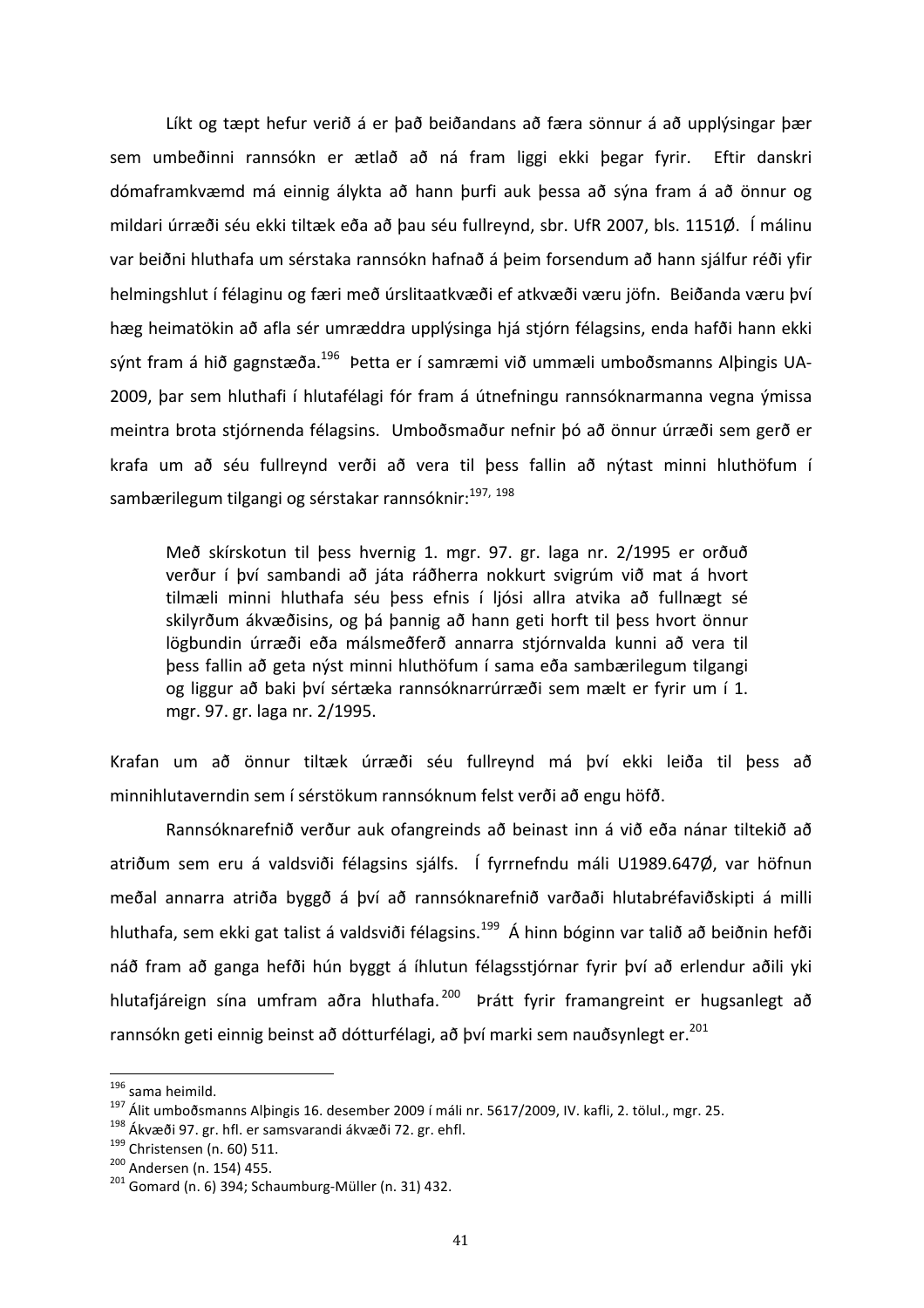Að baki beiðni um sérstaka rannsókn verða að liggja töluverðir hagsmunir minnihlutans af því að fá mál upplýst. Hér getur verið um að ræða vísbendingar um að brotið hafi verið á rétti minnihlutans eða að til staðar sé annar grundvöllur sem snertir minnihlutann sérstaklega.<sup>202</sup> Hér vegast á hagsmunir minnihlutans af því að rannsókn fari fram annars vegar og hins vegar hagsmunir meirihlutans og félagsins sjálfs af hinu gagnstæða, meðal annars með tilliti til kostnaðarins sem af rannsókn hlýst, hugsanlegum álitshnekki og röskun í rekstri. Mati á þessum atriðum er ætlað að koma í veg fyrir misnotkun á réttinum til að krefjast rannsóknar.<sup>203</sup> Aðkoma stjórnvalds að matinu gegnir út af fyrir sig þessu hlutverki líka, á sama tíma og það gerir úrræði raunhæft fyrir minnihlutann.204

### *5.4.4.2. Málsmeðferð*

Líkt og að ofan greinir er það skilyrði ekki að finna í 1. mgr. 72. gr. ehfl. fyrir því að tillaga um rannsókn sé sett undir atkvæði að hennar hafi verið getið í dagskrá fundar ef hún er borin upp á aðalfundi. Eins er það óþarft á aukafundi þar sem allir hluthafar félagsins eru samþykkir framlagningu hennar. Ef hluthafi leggur fram tillöguna á aukafundi, án þess allir hluthafar séu því samþykkir, er hins vegar nauðsynlegt að málið sé á dagskrá fundarins. Af því leiðir að hluthafinn verður að fylgja fyrirmælum 61. gr. ehfl. hvað formkröfur og fyrirvara varðar til að fá málsins getið í dagskránni og tekið til meðferðar.

Það er mikilvægt að í dagskrá aukafundar sé afmörkun rannsóknarandlagsins gerð nokkuð góð skil. Tvær ástæður liggja þar helst að baki; annars vegar er hluthöfum mikilvægt að fá ráðrúm til að kynna sér efni tillögunnar og geta á upplýstan hátt tekið afstöðu til hennar og hins vegar fer rannsókn fram í samræmi við samþykkta tillögu og getur lýsing hennar í dagskrá því orðið grunnur að rannsóknaráætlun sem lögð er fyrir ráðherra.<sup>205</sup> Rannsókn ber enda að hafna að svo miklu leyti sem beiðnin snýr að atriðum sem eru óviðkomandi tilgreindu rannsóknarandlagi í dagskrá eða sambykkt fundar.<sup>206</sup> Jafnframt er afmörkun rannsóknarandlags í dagskrá í samræmi við fyrirmæli 4. mgr. 63. gr. ehfl. um að endanlegar tillögur skuli liggja frammi viku fyrir fund. Þegar tillaga um sérstaka rannsókn er

<sup>&</sup>lt;sup>202</sup> Andersen (n. 154) 455; Christensen (n. 60) 511.<br><sup>203</sup> Andersen (n. 154) 454–455; Christensen (n. 60) 511; Stefán Már Stefánsson, *Hlutafélög, einkahlutafélög og*<br>*Íjármálamarkaðir* (n. 31) 335.<br><sup>204</sup> Lagastofnun Hásk

<sup>&</sup>lt;sup>205</sup> Stefán Már Stefánsson, *Hlutafélög, einkahlutafélög og fjármálamarkaðir* (n. 31) 335; Lagastofnun Háskóla Íslands (n. 47) 63.

 $206$  Gomard (n. 6) 394.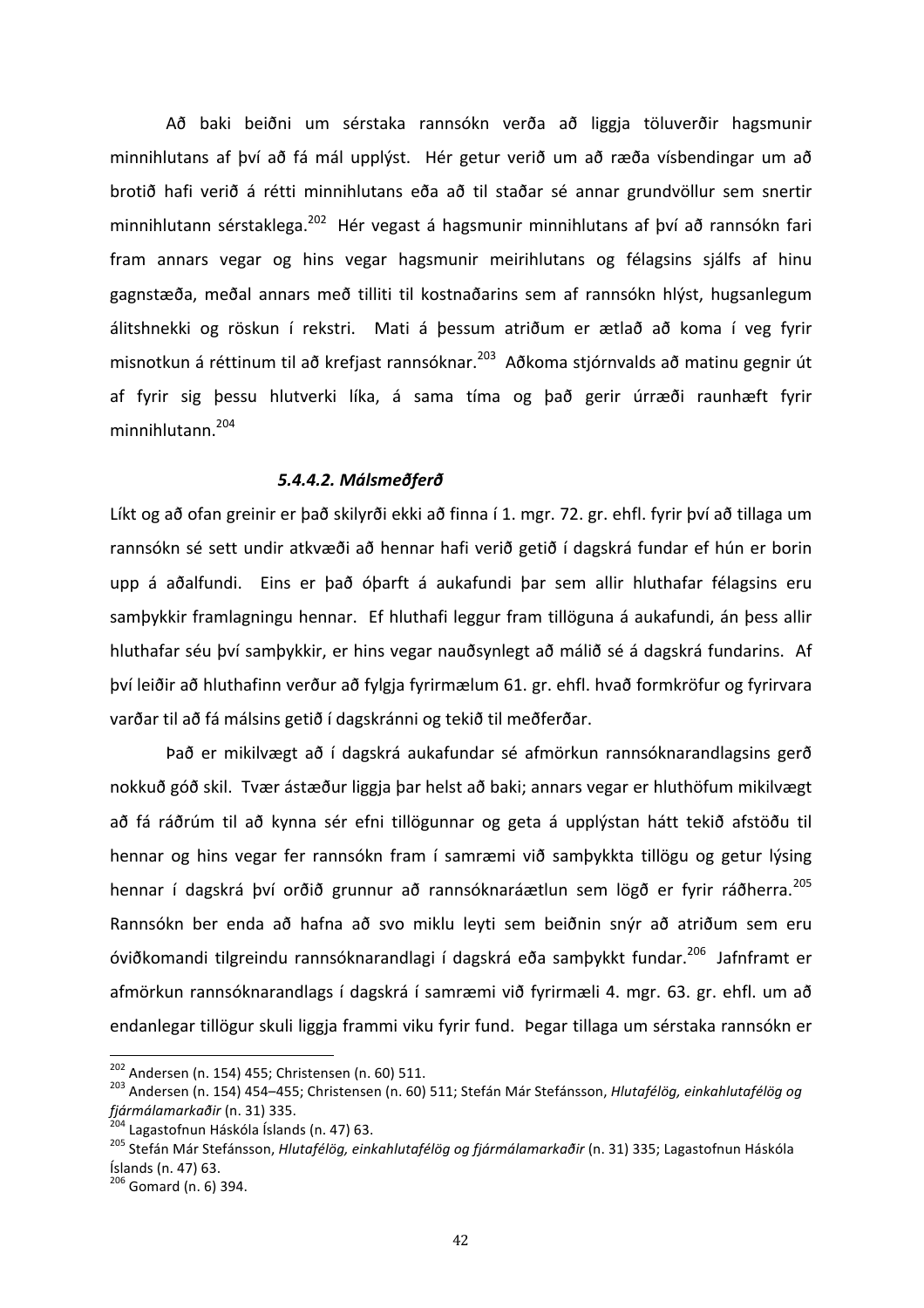borin upp á aðalfundi án þess að málið hafi verið í dagskrá er á sama hátt mikilvægt að tillagan og í framhaldinu samþykkt fundarins afmarki rannsóknarandlagið á greinargóðan hátt og geti orðið grunnur að rannsóknaráætlun.<sup>207</sup>

### 5.4.4.2.1. Hlutverk ráðherra

Að öðrum skilyrðum 1. mgr. 72. gr. ehf. uppfylltum getur hluthafi farið þess á leit við ráðherra að hann tilnefni rannsóknarmenn og þarf hann að koma þeirri beiðni á framfæri innan mánaðar frá lokum þess fundar þar sem tillagan var samþykkt. Í ákvæðinu segir að ráðherra skuli taka tilmælin til greina svo framarlega sem hann telji nægilegar ástæður til þeirra. Mat ráðherra byggir á fyrirliggjandi gögnum og hér getur vel framsett rannsóknaráætlun komið að notum, auk þess sem tilmælin sjálf þarf að rökstyðia. <sup>208</sup> Kröfurnar mega þó ekki vera það miklar hvað form og rökstuðning varðar að minnihlutaréttindi þessi séu að engu höfð.<sup>209</sup> Órökstuddur grunur getur hins vegar varla talist réttlæta slíkt inngrip í málefni félags sem sérstakar rannsóknir eru, sbr. sérfræðiálit í UfR 1959.506 H, sbr. einnig ummæli í UA-2009:

... er það álit mitt að eins og 1. mgr. 97. gr. laga nr. 2/1995, um hlutafélög, hljóðar nú, og að virtum lögskýringargögnum að baki 9. gr. laga nr. 89/2006, verði ekki gerðar athugasemdir við það að viðskiptaráðherra geri talsverðar kröfur til þess að sýnt sé fram á að fyrir liggi áþreifanlegar vísbendingar um að atvik eða aðstæður séu með beim hætti að grunur leiki á að stiórn, stjórnendur eða stærri hluthafar hafi misbeitt valdi sínu eða sinni ekki lögbundnum skyldum sínum, þegar hann leggur mat á hvort "nægilegar ástæður" séu til staðar til að fallast á tilmæli um tilnefningu rannsóknarmanna.

Beiðni sem er vel rökstudd og mögulega studd gögnum sem renna stoðum undir grun um misferli eða annað sem fallið getur undir andlag í sérstakri rannsókn, ber aftur á móti að taka til greina, að hluta eða í heild sinni eftir því sem ráðherra metur ástæðu til, að því gefnu að málið teljist ekki að fullu upplýst.<sup>210</sup> Ráðherra þarf þó einnig að taka mið af þeim hagsmunum sem um ræðir, líkt og nefnt var hér að ofan.

<sup>&</sup>lt;sup>207</sup> sama heimild 394–395; Andersen (n. 154) 454.<br><sup>208</sup> Stefán Már Stefánsson, *Hlutafélög, einkahlutafélög og fjármálamarkaðir* (n. 31) 335; Lagastofnun Háskóla Íslands (n. 47) 62.

 $^{209}$  Álit umboðsmanns Alþingis 16. desember 2009 í máli nr. 5617/2009, IV. kafli, 2. tölul., mgr. 22.  $^{210}$  Gomard (n. 6) 394–395.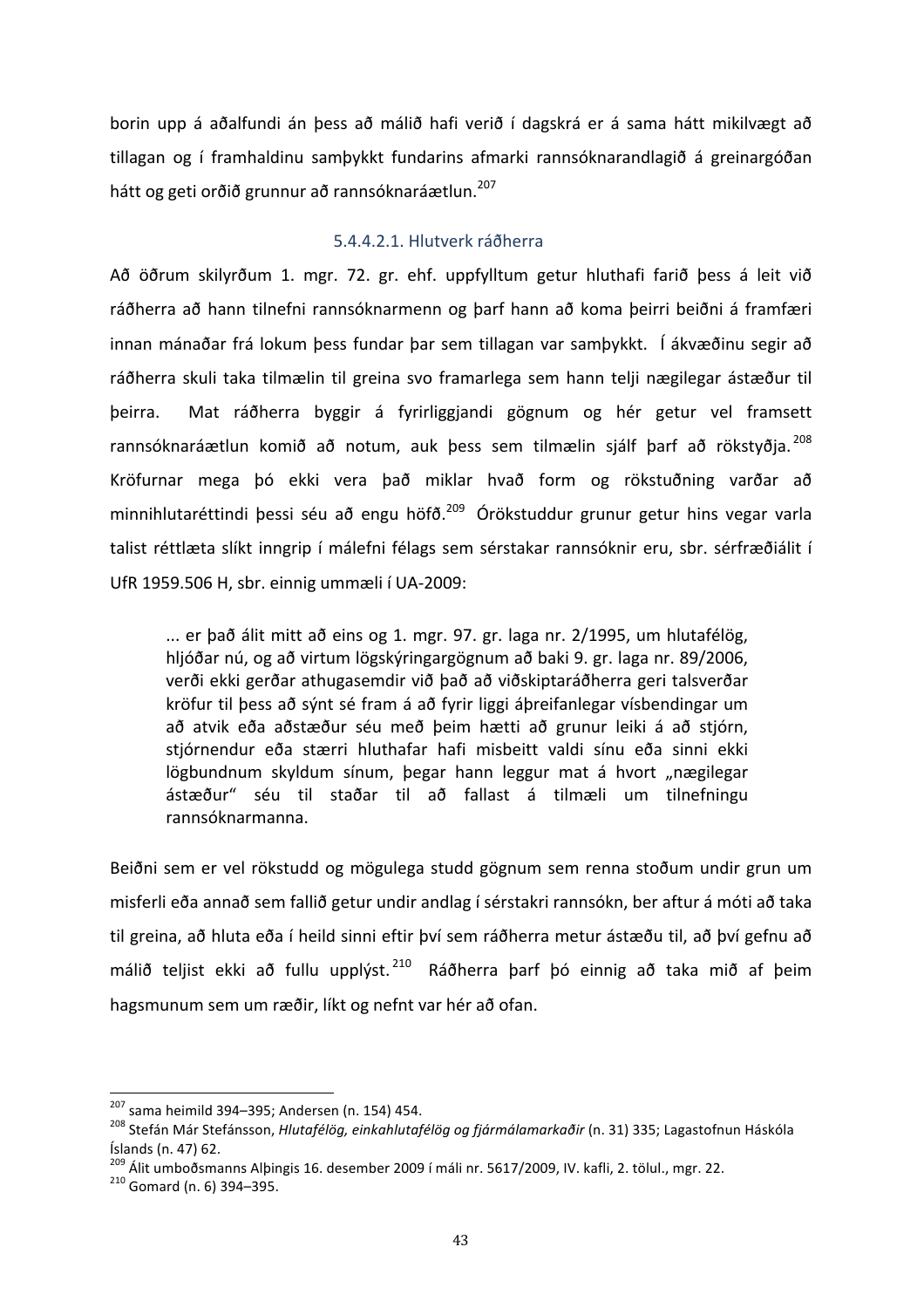Ákvörðun ráðherra um tilnefningu rannsóknarmanna er stjórnvaldsákvörðun í skilningi 2. mgr. 1. gr. stjórnsýslulaga nr. 37/1993<sup>211</sup> og ber honum því að fara eftir málsmeðferðarreglum þeirra laga hvað hana varðar. Aðilar máls sem fellur undir lögin njóta andmælaréttar skv. 13. gr. þeirra og er það í takt við fyrirmæli 1. mgr. 72. gr. ehfl. um að ráðherra skuli áður en hann tekur ákvörðun um hvort hann útnefni rannsóknarmenn í málinu gefa stjórn félagsins, endurskoðendum þess og öðrum sem málið kann að varða kost á að tjá sig um málið. Af framangreindu má ráða að komi viðbótarupplýsingar eða -gögn fram í andsvari, sem leiði til þess að málið teljist að fullu upplýst eða sýni fram á að ekki sé stoð í grun um misferli eða annað það sem umbeðinni rannsókn er ætlað að afhjúpa, beri að hafna beiðni hluthafa um tilnefningu rannsóknarmanna. Með fullnægjandi upplýsingagjöf getur félag því enn á þessu stigi málsins afstýrt umbeðinni rannsókn.<sup>212, 213</sup> Ráðherra mat stöðuna á þann hátt í UA-2009, að eftir andsvar félagsins sem rannsóknarbeiðnin beindist að, væri ekki sannreynt að enn skorti upplýsingar. Í UfR 1989.647 var það sama uppi á teningnum og rannsókn því ekki talin réttlætanleg, sem og í TOBYF-2011-113304 þar sem norskur héraðsdómur taldi mál upplýst eftir að félagið hafði í andsvari lagt fram gögn í málinu. Dómurinn tók ekki afstöðu til þess hvort lánveiting félagsins til ráðandi hluthafa hefði verið óheimil, líkt og beiðandi uppástóð.

Andmælaréttur stjórnsýsluréttar er hins vegar gagnkvæmur og stjórnvaldi ber því almennt að kynna mótaðila ný framkomin gögn og upplýsingar og veita honum færi á að tjá sig um þær áður en endanleg ákvörðun er tekin. Þetta á sérstaklega við ef gögnin og upplýsingarnar eru honum í óhag.<sup>214</sup> Í UA-2009 var þessa ekki gætt og setur umboðsmaður Alþingis ofan í við viðskiptaráðuneytið hvað það varðar. <sup>215</sup> Í samræmi við ólögfesta réttmætisreglu stjórnsýsluréttar verða enn fremur málefnaleg sjónarmið að liggja að baki ákvörðun ráðherra. <sup>216</sup> Ráðherra þarf í því skyni að fylgja rannsóknarreglu 10. gr. stjórnsýslulaga, sem segir að stjórnvald skuli sjá til þess að mál sé nægjanlega upplýst áður en ákvörðun er tekin í því. Í því felst ekki krafa um að hann taki efnislega ákvörðun um rannsóknarefnið eða leiði málið sjálft til lykta. Hlutverk hans er að athuga hvort nægjanlegur grundvöllur sé fyrir rannsókn og þá í framhaldinu um tilnefningu rannsóknarmanna, enda

<sup>&</sup>lt;sup>211</sup> Hér eftir nefnd stjórnsýslulög.<br><sup>212</sup> Schaumburg-Müller (n. 31) 431.<br><sup>213</sup> Álit umboðsmanns Alþingis 16. desember 2009 í máli nr. 5617/2009, III. kafli, mgr. 31.<br><sup>214</sup> sama heimild, IV. kafli, 4. tölul., mgr. 8.<br><sup>215</sup>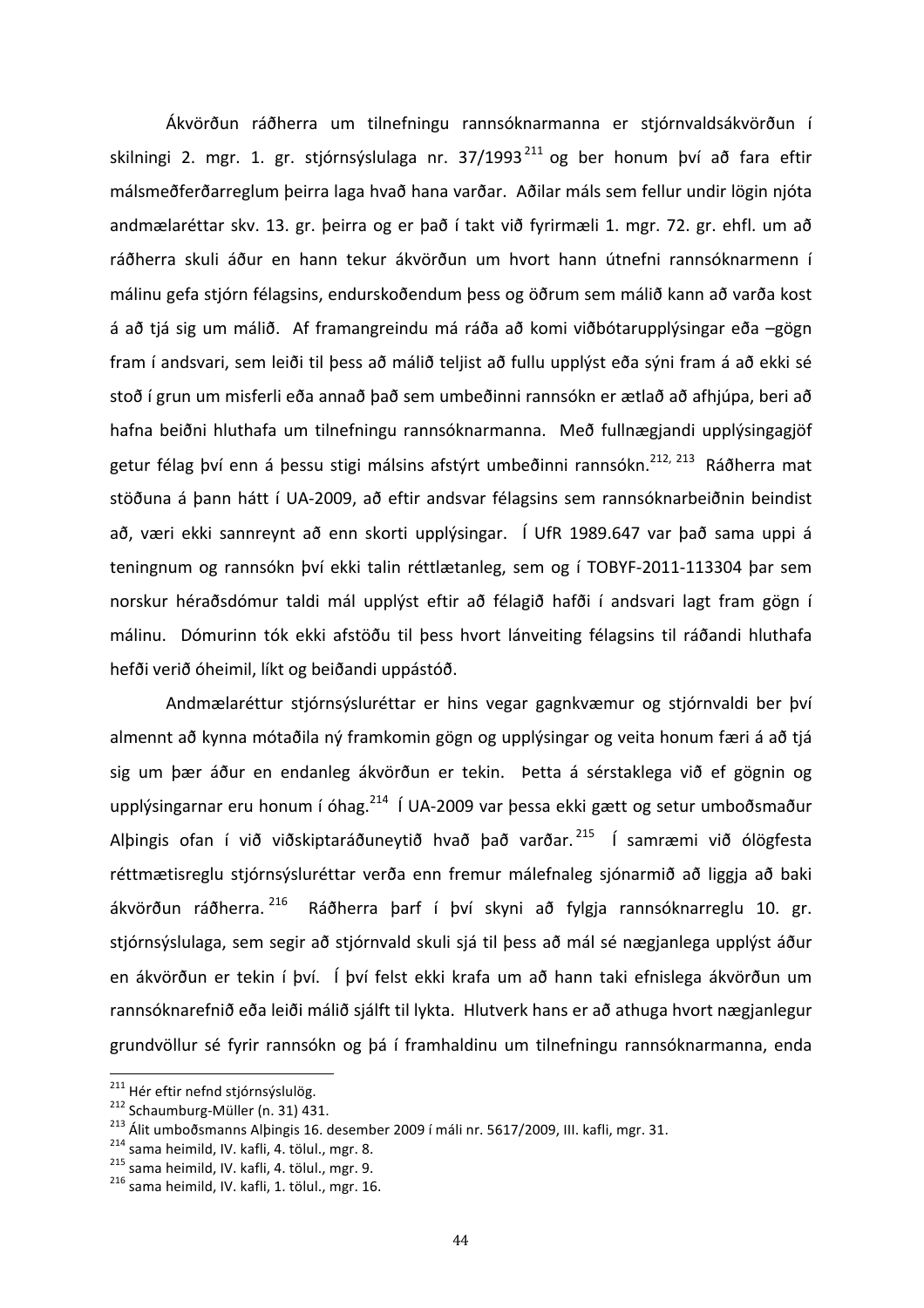segir það beinlínis í 1. mgr. 72. gr. ehfl.<sup>217</sup> Ummæli í UA-2009 lýsa vel umfangi rannsóknarskyldu ráðherra í þessum efnum:<sup>218</sup>

Ljóst er þó að umfang rannsóknarskyldu ráðherra tekur í ljósi efnis 1. mgr. 97. gr. laga nr. 2/1995 ekki til þess að afla allra nauðsynlegra upplýsinga og gagna um forsendur að baki beiðni, enda er það aðeins verkefni ráðuneytisins að leggja mat á hvort minni hluthafi hafi með tilmælum sínum fært fram nægilegar röksemdir fyrir því að ráðherra sé rétt að tilnefna rannsóknarmenn sem er þá falið að kanna málsatvik að baki tilmælum í þaula. Hvað sem þessu líður leiðir af 10. gr. stjórnsýslulaga að athugun viðskiptaráðherra á því hvort tilefni sé til að fallast á tilmæli verður a.m.k. að taka til þess að afla nægilegra upplýsinga svo honum sé yfirhöfuð fært að meta hvort fyrirliggjandi gögn og upplýsingar veiti áþreifanlegar vísbendingar um að atvik eða aðstæður í rekstri félags séu með þeim hætti að skilyrðum 1. mgr. 97. gr. laga nr. 2/1995 sé fullnægt.

Í niðurlagi 1. mgr. 72. gr. ehfl. kemur fram að ráðherra ákveði fjölda rannsóknarmanna og á meðal þeirra skuli vera bæði löggiltur endurskoðandi og lögfræðingur. Ráðherra ákveður þóknun þeirra og ber félagið kostnaðinn endanlega, sbr. 3. mgr. sömu greinar. Til ábyrgðar greiðslum til rannsóknarmanna er ráðherra skv. sömu málsgrein veitt heimild til að krefja beiðanda rannsóknarinnar um framlagða tryggingu, en hún fellur niður að þremur mánuðum liðnum hafi félagið ekki greitt reikning og á hluthafi þá kröfu á félagið. Heimild þessi var sett í lög með 27. gr. breytingalaga nr. 68/2010 og kemur fram í athugasemdum með frumvarpinu að með því móti sé auðveldara að fá menn til verksins, í það minnsta ef óljóst er um greiðslugetu félagsins.<sup>219</sup>

Til að minnihlutaverndin sem felst í sérstökum rannsóknum svari tilgangi sínum er nauðsynlegt að þær gangi hratt og vel fyrir sig.<sup>220</sup> Miklu getur varðað fyrir hagsmuni félags að upplýsa um og bregðast snarlega við óæskilegu ástandi í rekstri þess, sem mögulega hefur skapast vegna ákvarðana þeirra sem rannsóknin beinist að.<sup>221</sup> Ýmsar aðrar ástæður eru fyrir mikilvægi þess að óþarfa tafir verði ekki rannsókn, til að mynda hugsanlegir málshöfðunarfrestir í lögum og fjárbinding hluthafa vegna framlagðrar tryggingar.

Það er mat umboðsmanns Alþingis, með hliðsjón af lagagrundvelli tilnefningar rannsóknarmanna, að ráðherra skuli ekki einungis að taka fyrir beiðni um sérstaka rannsókn,

<sup>&</sup>lt;sup>217</sup> Stefán Már Stefánsson, *Hlutafélög, einkahlutafélög og fjármálamarkaðir* (n. 31) 335.<br><sup>218</sup> Álit umboðsmanns Alþingis 16. desember 2009 í máli nr. 5617/2009, IV. kafli, 2. tölul., mgr. 7.<br><sup>219</sup> Alþt. 2009-2010, A-de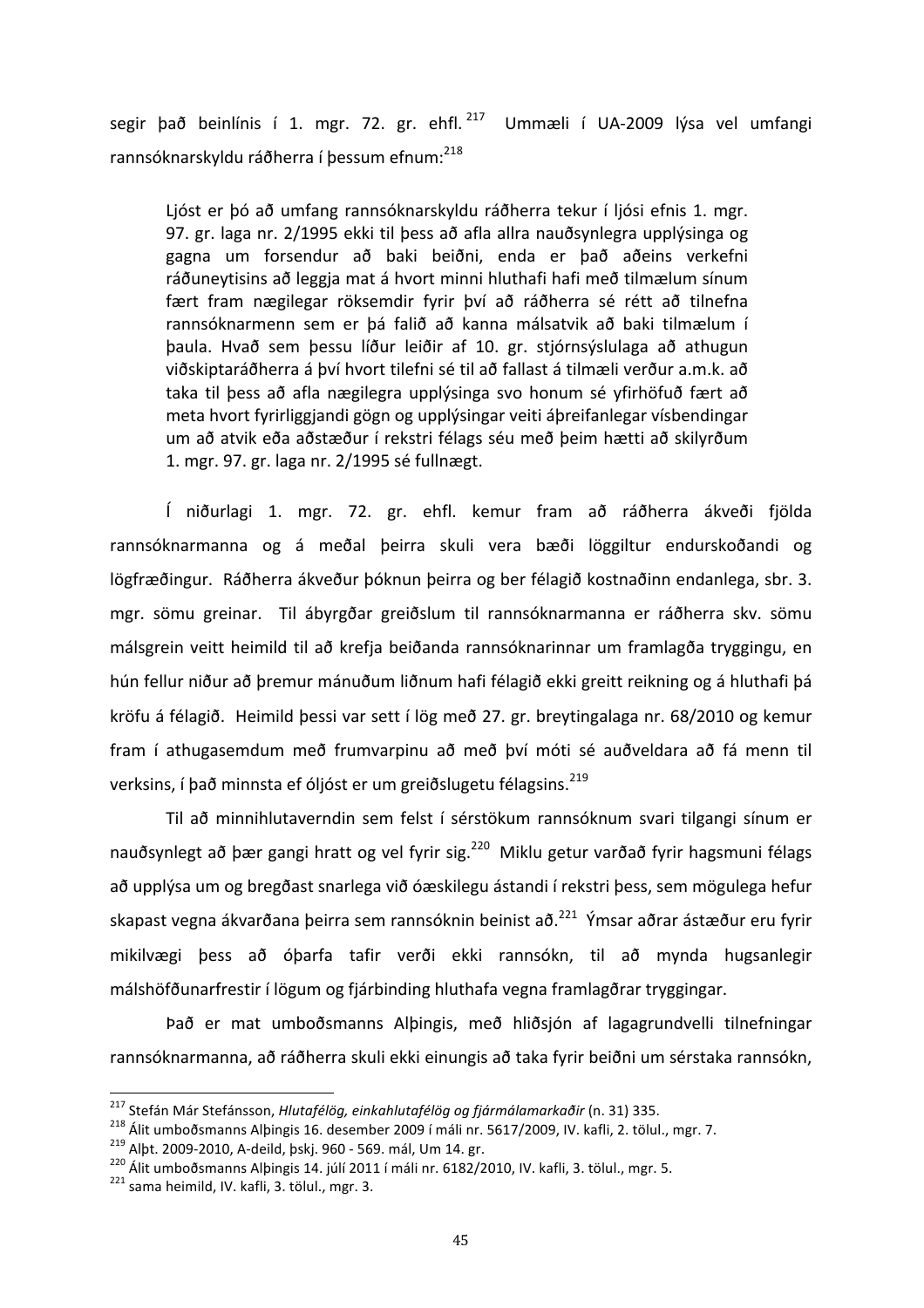meta grundvöll fyrir henni og eftir atvikum útnefna rannsóknarmenn, heldur beri hann þá einnig eftirlitsskyldu með framvindu verksins, sbr. UA-2010. Lagagrundvöllur stjórnvaldsákvörðunarinnar og starfa tilnefndra rannsóknarmanna er enda sá sami og ákvörðunin byggir á því að eðlileg framvinda verði á verkinu. Markmiði ákvæðisins verður heldur ekki ekki náð með öðrum hætti og telur umboðsmaður að ráðherra beri að líta til þess við beitingu ákvæðisins um sérstakar rannsóknir, sérstaklega í ljósi þess að minnihluti hluthafa getur ekki neytt réttar síns án aðkomu hans. Einnig beri að líta til þess að það er á valdi ráðherra að ákvarða fjölda rannsóknarmanna eftir umfangi verksins og velja hverjir eru tilnefndir.<sup>222</sup> Eftirlitsskylda ráðherra getur í ljósi óhæðis rannsóknarmannanna ekki beinst að efnislegri úrlausn verksins, heldur einungis að framgangi þess hvað tímalengd og skil skýrslu til hluthafafundar varðar.<sup>223</sup> Umboðsmaður telur jafnframt að forsendur fyrir tilnefningu rannsóknarmanna geti hafað brostið ef tafir eru óeðlilega miklar og ráðherra getur ekki tryggt breytingu þar á, þannig að í framhaldinu geti reynt á endurupptöku máls eða afturköllun ákvörðunar eftir 24. gr. og 25. gr. stjórnsýslulaga og óskráðum reglum stjórnsýsluréttarins.<sup>224</sup>

# 5.4.4.2.2. Hlutverk rannsóknarmanna

Sömu reglur gilda eftir því sem við á um rannsóknarmenn annars vegar og hins vegar endurskoðendur félags og skoðunarmenn, hvað hæfisskilyrði, aðstöðu, fundarsetu og upplýsingagjöf til þeirra varðar. Um þessi atriði fer skv. 2. mgr. 72. gr. ehfl. eftir ákvæðum laga nr. 3/2006 um ársreikninga. Af því leiðir að rannsóknarmenn þurfa allir að uppfylla tiltekin lágmarksskilyrði 2. mgr. 97. gr. þeirra laga. Þeir þurfa að vera lögráða, fjár síns ráðandi og hafa reynslu sem nýtist þeim við verkefnið, allt eftir umfangi og eðli. Ennfremur þurfa þeir skv. sömu málsgrein að uppfylla óhæðisskilyrði 19. gr. laga nr. 79/2008 um endurskoðendur, sem með staðfæringu kveður í megindráttum á um að þeir skuli vera óháðir félaginu sem til rannsóknar er og að þeim sé óheimilt að taka þátt í ákvarðanatöku í félaginu. Þar sem í það minnsta einn tilnefndra rannsóknarmanna skal vera endurskoðandi, þarf einn þeirra, eða fleiri ef svo ber undir, auk framangreinds að uppfylla hæfisskilyrði 2. gr. sömu laga, sbr. 1. mgr. 97. gr. laga nr. 3/2006 um ársreikninga, þ.e. hafa hlotið löggildingu.

<sup>&</sup>lt;sup>222</sup> sama heimild, IV. kafli, 3. tölul., mgr. 2-3; sama heimild, IV. kafli, 3. tölul., mgr. 5; sama heimild, IV. kafli, 2. tölul., mgr. 16.

<sup>&</sup>lt;sup>223</sup> Álit umboðsmanns Alþingis 14. júlí 2011 í máli nr. 6182/2010, IV. kafli, 3. tölul., mgr. 4.<br><sup>224</sup> sama heimild, IV. kafli, 3. tölul., mgr. 4; sama heimild, IV. kafli, 3. tölul., mgr. 1.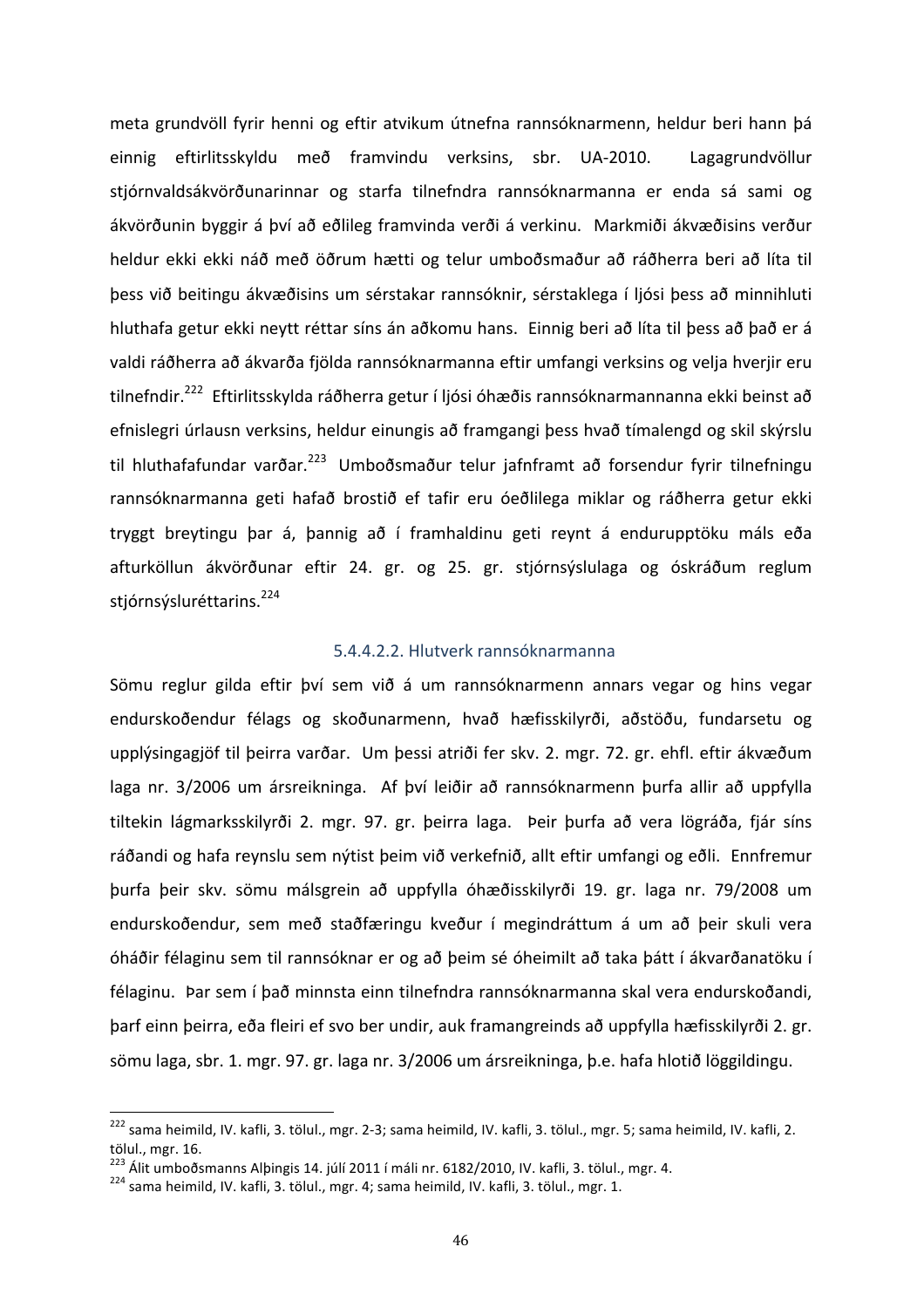Stjórnendum félags sem rannsókn beinist að ber skylda til að koma á framfæri við rannsóknarmenn þeim gögnum og upplýsingum sem þeir eða rannsóknarmennirnir telja skipta máli við rannsóknina, svo og aðstöðu og aðstoð sem rannsóknarmennirnir æskja, sbr. 1. mgr. og 2. mgr. 103. gr. laga nr. 3/2006 um ársreikninga, sbr. 2. mgr. 72. gr. ehf. Líkt og áður hefur komið fram er hugsanlegt að rannsókn nái til dótturfélags og eru þá stjórnendur dótturfélags samkvæmt greininni einnig bundnir slíkri upplýsingaskyldu. Þrátt fyrir tilvísun í framangreind ákvæði geta rannsóknir eftir ákvæðum 72. gr. ehfl. gengið lengra en almenn endurskoðun og eru þær ekki bundnar við ákvæði í lögum nr. 3/2006 um ársreikninga sem fela í sér endurskoðunarreglur.<sup>225</sup> Rannsóknarmenn þurfa þó að halda sig innan marka hinnar samþykktu tillögu um sérstaka rannsókn, sbr. UfR1985.536H. Það er því mikilvægt að hún sé vel útfærð og til þess fallin að ná fram þeim upplýsingum sem leitast er eftir, því rannsóknaráætlun sem samþykkt hefur verið af ráðherra verður ekki breytt á síðari stigum málsins.<sup>226</sup>

Rannsóknarmenn skulu gefa skriflega skýrslu til hluthafafundar um niðurstöður rannsóknarinnar, sbr. 3. mgr. 72. gr. ehfl. Tilvísun 2. mgr. sömu greinar vegna hæfisskilyrða og upplýsingagjafar í lög nr. 3/2006 um ársreikninga felur í sér að rannsóknarmenn eru bundnir trúnaðarskyldu eftir ákvæði 108. gr. laganna og er því óheimilt að veita einstökum félagsaðilum eða óviðkomandi aðilum upplýsingar um hag félagsins umfram það sem skýrslan fjallar um.<sup>227</sup> Þeir þurfa að haga skýrslugjöf sinni á þann hátt að upplýsandi sé fyrir hluthafa um rannsóknarefnið, án þess að hulunni sé svipt af viðskiptaleyndarmálum félagsins. <sup>228</sup> Komi til þess að dómsmál verði síðar höfðað á grundvelli niðurstaðna skýrslunnar er hugsanlegt að dómari aflétti þagnarskyldu rannsóknarmanna að einhverju eða öllu leyti ef hann telur hagsmuni aðila, hér hluthafar eða félagið sem stefnendur, vera mun meiri af því að upplýst verði um atriði sem hafa farið leynt heldur en hagsmuni félagsins eða annarra stefndu af því að leynd haldist, $^{229}$  sbr. 3. mgr. 53. gr. laga nr. 91/1991 um meðferð einkamála. Þetta gildir þó ekki ef svarið felur í sér frásögn af einkahögum manns sem á ekki aðild að málinu, sbr. sömu grein.

<sup>&</sup>lt;sup>225</sup> Alpt. 1977-1978, A-deild, pskj. 51 - 49. mál, Um 90. gr. <sup>226</sup> Schaumburg-Müller (n. 31) 432.<br><sup>227</sup> sama heimild; Gomard (n. 6) 395. <sup>228</sup> Gomard (n. 6) 395. <sup>228</sup> sama heimild.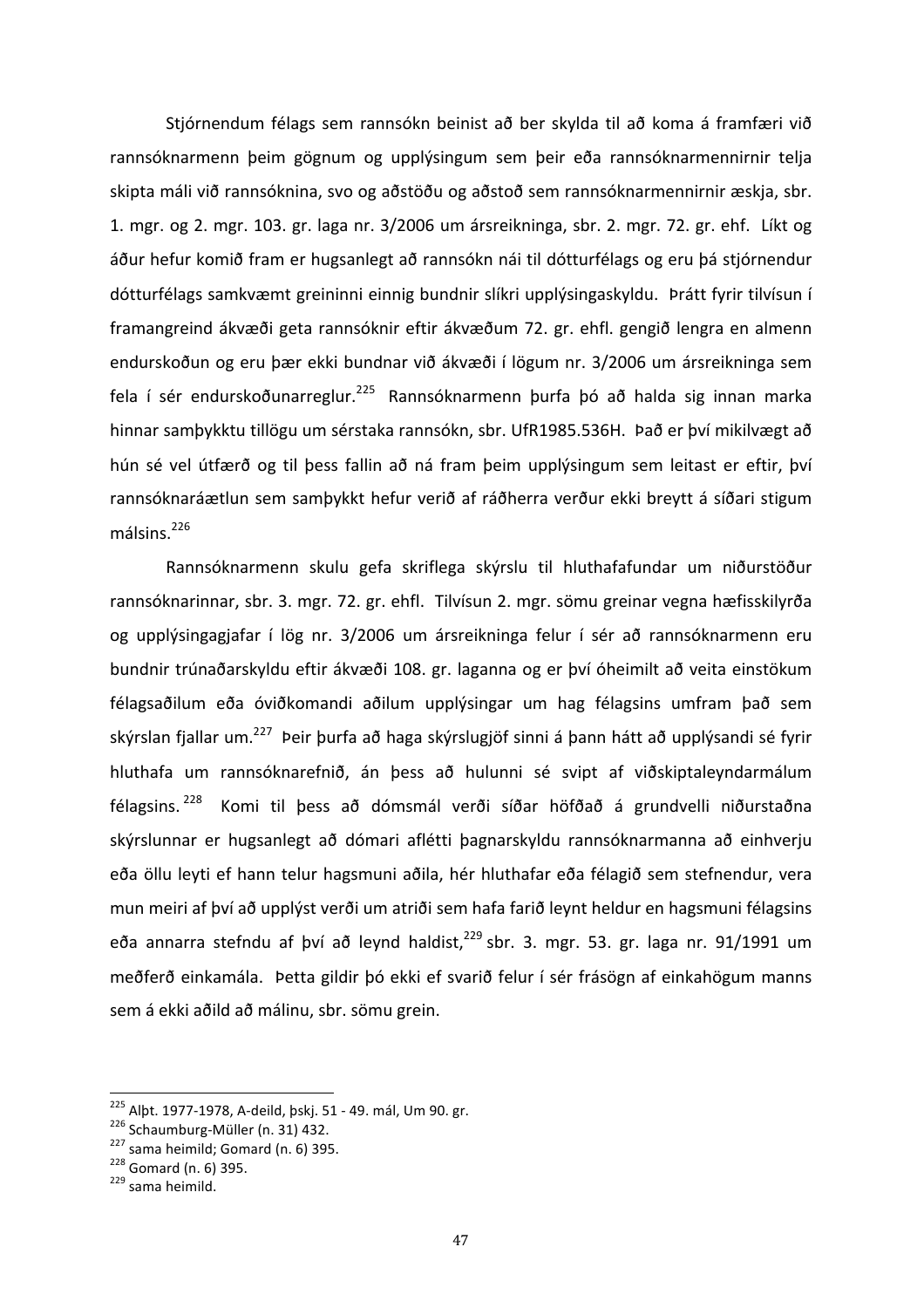# 5.4.4.2.3. Meðferð rannsóknarskýrslu

Þrátt fyrir að tiltekið sé í 3. mgr. 72. gr. ehfl. að rannsóknarmennirnir skuli gefa hluthafafundi skriflega skýrslu hlýtur félagsstjórnin að vera upphaflegur móttökuaðili hennar, í ljósi þess að skv. 4. mgr. sömu greinar skal skýrslan liggja frammi til sýnis fyrir hluthafa á skrifstofu félagsins í það minnsta í tvær vikur fyrir hluthafafund. Það virðist gengið út frá því stjórnin beri ábyrgð á að leggja skýrsluna fram á þennan hátt, enda er það í samræmi við hlutverk hennar í fundarboðun eftir ákvæðum 62. gr. og 63. gr. ehfl. Hvað aðgengi hluthafa að skýrslunni varðar hvílir hins vegar engin frekari skylda á félaginu sjálfu eða stjórnendum þess eftir að skýrslugjöf er lokið, að öðru óbreyttu. <sup>230</sup> Hluthafafundur tekur síðan út frá niðurstöðum skýrslunnar ákvörðun um hvort gripið skuli til einhverra aðgerða og þá hvaða. $^{231}$ 

Lágmarkstímabilið sem skýrslan á að liggja frammi var lengt úr einni í tvær vikur með breytingalögum nr. 68/2010, sbr. b-lið 27. gr. þeirra. Tiltekið er í athugasemdum með frumvarpinu að breytingin eigi að tryggja ákveðið samræmi milli ákvæðisins um sérstakar rannsóknir og reglur um boðun til hluthafafundar.<sup>232</sup> Hluthöfum gefst einnig með þessu aukið ráðrúm til leggja fram tillögu fyrir hluthafafundinn um aðgerðir eða viðbrögð út frá niðurstöðu skýrslunnar. Þeir verða enda að gæta þess að gera slíkt með nægilegum fyrirvara í samræmi við 61. gr. ehfl., nema um aðalfund sé að ræða og slíkar tillögur falli undir d-lið 2. mgr. 59. gr. ehfl. sem önnur mál sem heyra undir aðalfund samkvæmt félagssamþykktum. Að öðrum kosti er ekki hægt að taka tillögur um aðgerðir til endanlegrar ákvörðunar á fundinum, sbr. 64. gr. ehfl., en þá er samkvæmt greininni sá möguleiki fyrir hendi að boða til framhaldsfundar og taka málið fyrir þar.

Fræðimenn eru ekki á einu máli um hvort fyrirmælin um að rannsóknarskýrslan skuli liggja frammi í tiltekinn tíma fyrir hluthafafund leggi þá skyldu á félagsstjórn að boða til hluthafafundar fljótlega eftir útgáfu skýrslunnar. Íslenskir fræðimenn virðast hneigjast að því að þau geri það, en danskir fræðimenn eru aftur á móti ekki á einu máli bar um.<sup>233</sup> Erik Werlauff heldur því til að mynda staðfastlega fram að engin slík skylda hvíli á stjórninni og bendir á, máli sínu til stuðnings, að hópur hluthafa sem býr yfir tilskildu hlutafjárafli, sem sé

<sup>&</sup>lt;sup>230</sup> Schaumburg-Müller (n. 31) 433.<br><sup>231</sup> Stefán Már Stefánsson, *Hlutafélög, einkahlutafélög og fjármálamarkaðir* (n. 31) 335.<br><sup>232</sup> Alþt. 2009-2010, A-deild, þskj. 960 - 569. mál, Um 14. gr.<br><sup>233</sup> Sjá t.d.; Stefán Már S

umboðsmanns Alþingis 14. júlí 2011 í máli nr. 6182/2010, IV. kafli, 2. tölul. mgr. 14; Schaumburg-Müller (n. 31) 432-433; Gomard (n. 6) 395.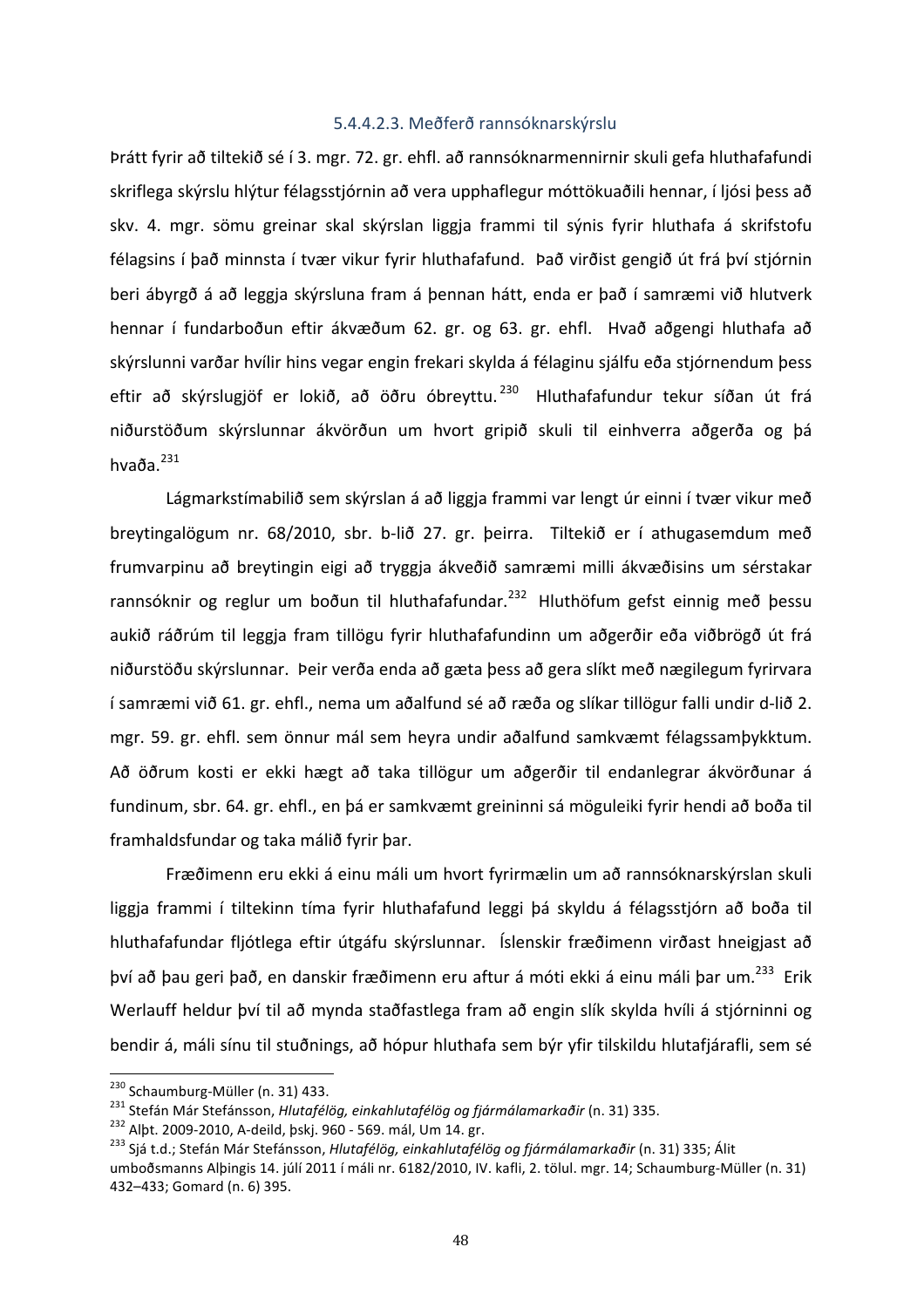minna en þarf til að ná fram rannsókninni sjálfri, geti á hvaða tímapunkti sem er krafist aukafundar. Þetta geti þeir til að mynda gert með því einu að skrifa stjórninni bréf þar sem segir að þess sé krafist að aukafundur verði haldinn eins fljótt og unnt er eftir að skýrslugerð sé lokið. 

### *5.4.4.3. Norrænn réttur*

Hvað sérstakar rannsóknir varðar eru reglur og túlkun þeirra að mörgu leyti svipaðar á milli Norðurlandanna. <sup>234</sup> Það á til að mynda við um rannsóknarandlagið og skilyrðið um að tillaga sé borin upp á aðalfundi eða á aukafundi þar sem málið er á dagskrá til að teljast tæk til atkvæðagreiðslu. Aðrir þættir reglunnar eru talsvert ólíkir á milli landanna. Málsmeðferðin er talsvert mismunandi og einnig það fylgi sem tillaga um rannsókn þarf að hljóta til að hún nái fram að ganga. Þröskuldurinn er hæstur í Danmörku eða 1/4 af heildarhlutafénu, sbr. 2. mgr. 150. gr. dönsku hlutafélagalaganna, en lægstur í Noregi þar sem tillagan þarf einungis að vera studd af 1/10 þess hlutafjár sem mætt er fyrir á hluthafafundinum, sbr. 2. mgr. 25. gr. 5. kafla norsku ehfl. Sú staða getur því komið upp í Noregi að eigendur minna en 1/10 heildarhlutafjár nái fram samþykkt á tillögu um sérstaka rannsókn, allt eftir fundarsókn.<sup>235</sup> Í Svíþjóð þarf tillagan að hljóta fylgi hóps sem ræður yfir 1/10 heildarhlutfjárins eða 30% þess hlutafjár sem á fulltrúa á hluthafafundinum, sbr. 1. mgr. 22. gr. 10. kafla sænsku ehfl. Danskir fræðimenn hafa gagnrýnt hið háa fylgi sem þarf til að ná fram sérstakri rannsókn.<sup>236</sup> Í Danmörku hafa á undanförnum áratugum komið fram tillögur um lækkun hlutfallsins af hálfu dönsku hlutafélaganefndarinnar og ríkisstjórnarinnar. Það virðist hins vegar gæta umtalsverðrar hræðslu þar í landi við að samkeppnisaðilar komist yfir viðskiptaleyndarmál og nálgist innherjaupplýsingar sem minnihlutaeigendur. Tillagan var því felld á danska þinginu, þrátt fyrir að héraðsdómi beri að hafna rannsóknarbeiðni að svo miklu leyti sem hún telst óréttmæt og ákvörðun hans sé áfrýjanleg til æðra dómstigs, auk þess sem rannsóknarmenn eru bundnir trúnaði um slík atriði.<sup>237</sup>

<sup>&</sup>lt;sup>234</sup> Í norku ehfl. er ákvæði um sérstakar rannsóknir að finna í 25.-28. gr. 5. kafla, í dönsku hlutafélagalögunum í<br>150.-152. gr. og í sænsku ehfl. í 21.-23. gr. 10. kafla.<br><sup>235</sup> Lagastofnun Háskóla Íslands (n. 47) 65–66

 $^{236}$  Sia t.d. í Aktieselskaber & anpartsselskaber e. Bernhard Gomard, bls. 396, og Kapitalselskaber e. Jan Schans Christensen, bls. 510. Sjá einnig í Aktie- og anpartsselskabsret e. Paul Krüger Andersen, en þar segir að krafan um fylgi 25% heildarhlutafjár sé ein af ástæðum þess að úrræðið sé lítið notað í Danmörku. Andersen segir að svo hátt hlutfall eignar- eða yfirráðaréttar heildarhlutafjár sé nærri þeim mörkum þar sem hluthafi eða hópur hluthafa getur talist hafa raunveruleg yfirráð í félagi og hinn hái þröskuldur útiloki því almennt beitingu úrræðisins í félögum með dreifða eignaraðild.

 $237$  Gomard (n. 6) 396.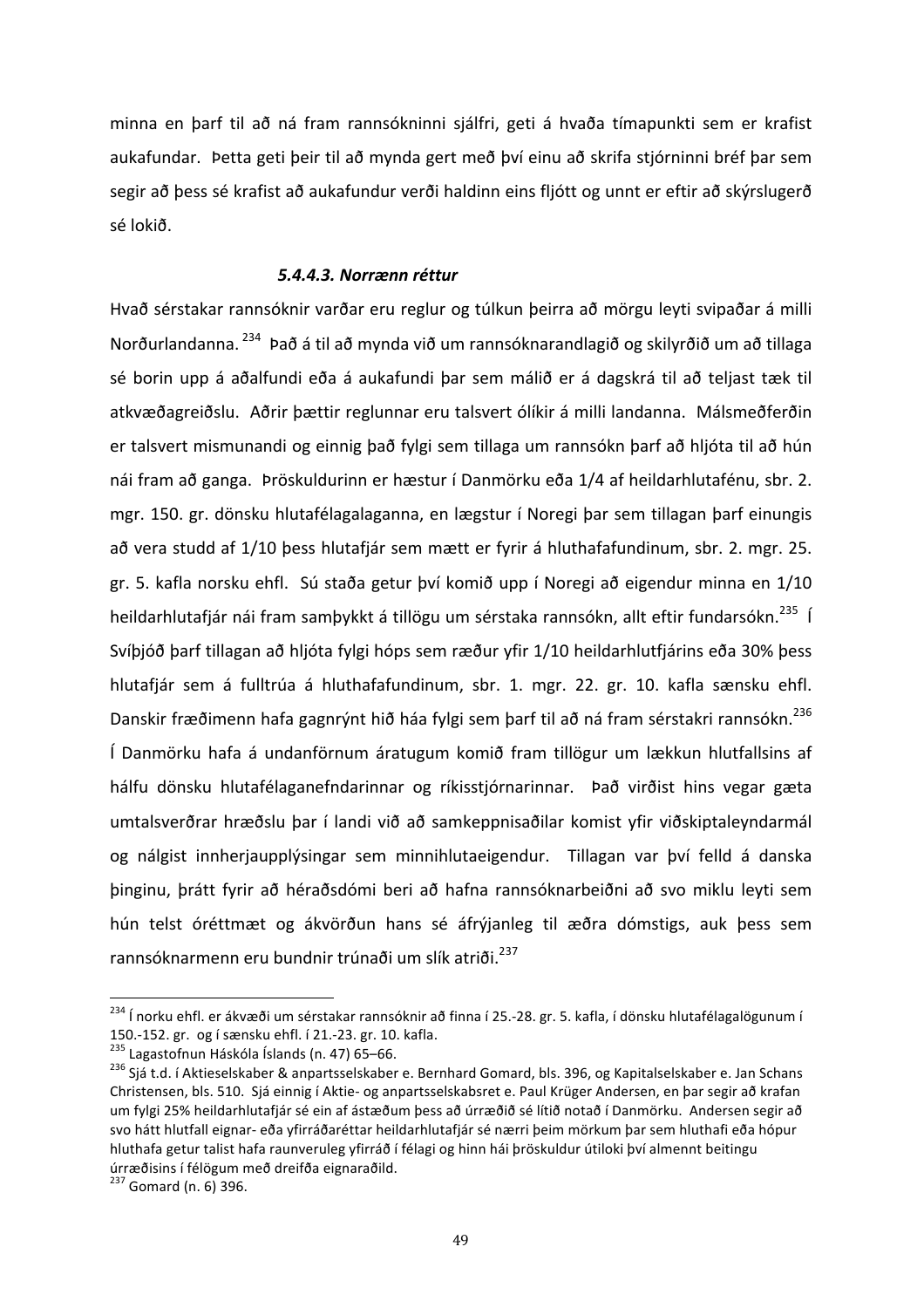# 5.4.4.3.1. Andlag rannsóknar

Það háttar nokkuð svipað til í ákvæðum hinna Norðurlandanna um sérstakar rannsóknir hvað andlag rannsóknar varðar. Ákvæði 1. mgr. 159. gr. dönsku hlutafélagalaganna er efnislega samhljóða 1. mgr. 72. gr. ehfl. að þessu leyti. Norsku og sænsku ákvæðin eru eilítið frábrugðin þeim íslensku og dönsku.<sup>238</sup> Norska ákvæðið er á sömu leið og þau síðarnefndu hvað andlaginu viðvíkur, að því viðbættu að það opnar fyrir möguleika á rannsókn á rekstri félags almennt, líkt og orðalagið " ... rekstur félags eða nánar tilgreinda þætti rekstursins ... "<sup>239</sup> gefur til kynna, sbr. 1. mgr. 25. gr. 5. kafla norsku ehfl. Í sænska ákvæðinu er rannsókn hvað rekstur og bókhald varðar ekki bundin tilteknum þáttum þessara atriða heldur tilteknum tímabilum, <sup>240</sup> sbr. 21. gr. 10. kafla sænsku ehfl. Ákvæðið tiltekur ekki stofnun félags, en á móti kemur að undir rannsóknarefni er nokkuð opinn liður; tilteknar ráðstafanir eða aðstæður í félagi.<sup>241</sup> Líklegt er að stofnun félags félli undir þann lið.<sup>242</sup>

# 5.4.4.3.2. Málsmeðferð

Sem fyrr segir er nokkur munur á málsmeðferðinni á milli Norðurlandanna. Fyrir það fyrsta er beiðni um rannsókn tekin fyrir hjá héraðsdómstóli í Danmörku og Noregi, <sup>243</sup> sem jafnframt tilnefnir rannsóknarmenn. Gera má ráð fyrir því að málsmeðferðin sé vandaðri þar sem dómsvaldið hefur málið til meðferðar og er til að mynda sérstaklega tekið fram í dönsku hlutafélagalögunum að ákvörðun dómara um skipan rannsóknarmanna sé áfrýjanleg til æðra dómstigs. Aftur á móti er líklegt að fyrirtaka rannsóknarbeiðni sé þyngri í vöfum og ferlið seinvirkara en þar sem stjórnvald gegnir hlutverki tilnefningaraðila, líkt og í Svíþjóð og einnig hérlendis.<sup>244</sup> Í Svíþjóð er fyrirtaka rannsóknarbeiðni og tilnefning rannsóknarmanna í höndum hlutafélagaskrár.<sup>245</sup> Þess ber að geta að í Danmörku er ekki gert ráð fyrir tilhlutan yfirvalds ef tillaga um sérstaka rannsókn hlýtur fylgi meirihluta heildarhlutafjár og velur þá hluthafafundur rannsóknarmenn. Önnur atriði ákvæða um sérstakar rannsóknir en varða tilnefningu og ákvörðun þóknunar rannsóknarmanna gilda eftir sem áður.

<sup>&</sup>lt;sup>238</sup> Lagastofnun Háskóla Íslands (n. 47) 65.<br><sup>239</sup> n. forvaltning eller nærmere angitte forhold ved forvaltningen.<br><sup>240</sup> s. bolagets förvaltning och räkenskaper under en viss förfluten tid.<br><sup>241</sup> s. vissa åtgärder eller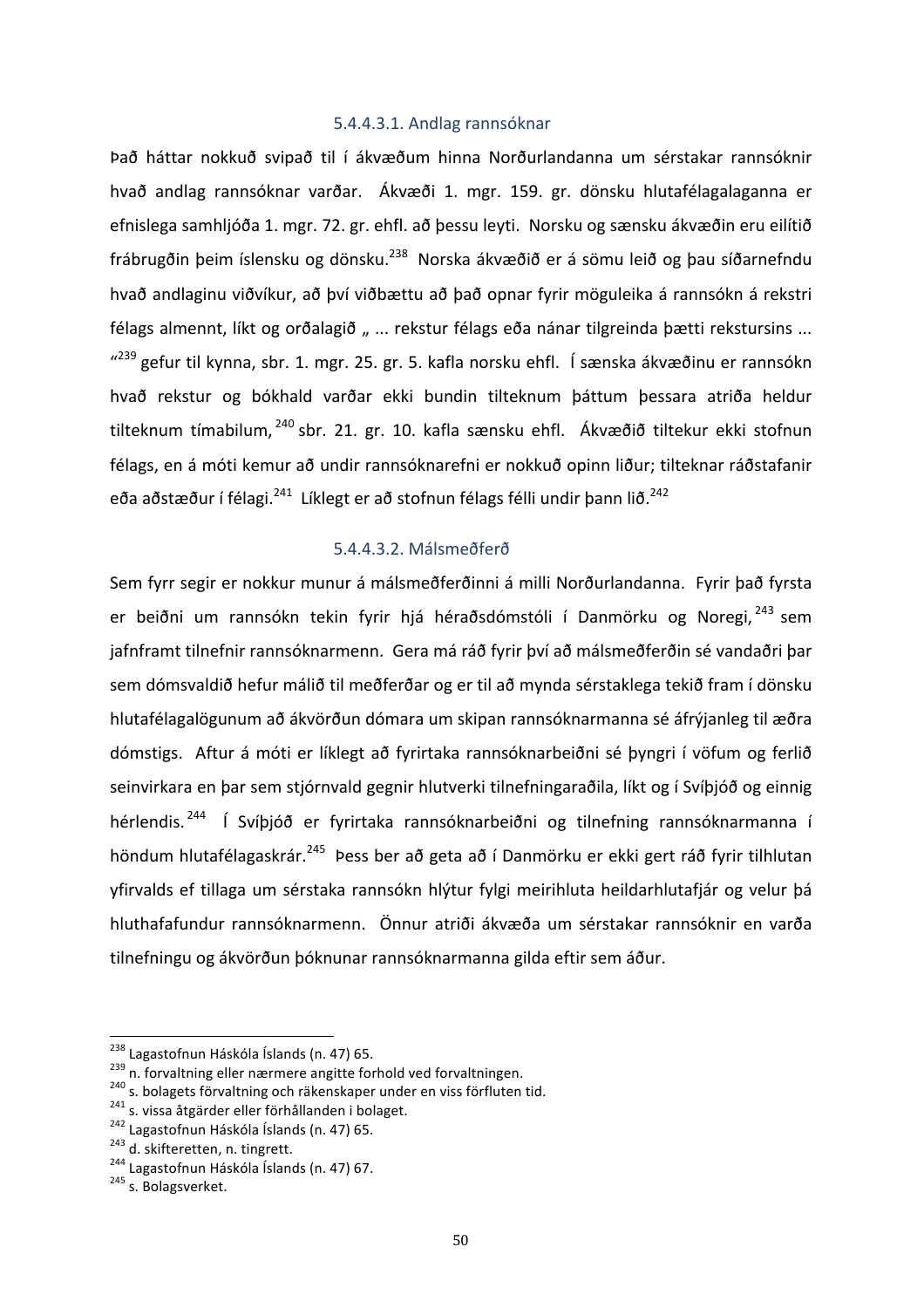Það gildir einnig á hinum Norðurlöndunum að tilnefningaraðili skuli aðeins taka beiðni til greina ef hún er nægjanlega rökstudd og hann telur ástæðu til rannsóknarinnar. Þetta er að vísu ekki tiltekið í sænsku ehfl., en gefa á félagsstjórninni færi á að tjá sig um málið áður en rannsóknarmenn eru skipaðir og því má ætla að andmælaréttur sá þjóni einhverjum tilgangi. Þar er heldur ekki tilgreindur frestur sem hluthafi hefur til að leggja inn beiðnina. Í Noregi er hann mánuður líkt og hér en í Danmörku fjórar vikur. Andmælarétturinn virðist vera víðtækastur hér á landi, þar sem gefa á stjórn, endurskoðendum og þeim sem málið kann að varða færi á að tjá sig um framkomna beiðni. Í Svíþjóð takmarkast rétturinn sem fyrr segir við stjórn félagsins og í Danmörku við stjórnendur og kjörna endurskoðendur, á meðan hann er opnari í Noregi þar sem hann tilheyrir félaginu og öðrum sem málið kann að varða.

Fjöldi rannsóknarmanna sem skal tilnefndur í Noregi og Svíþjóð er einn eða fleiri, en í dönsku hlutafélagalögunum er fjöldinn ekki tilgreindur. Reglur um óhæði, hæfisskilyrði og trúnaðarskyldu rannsóknarmanna eru svipaðar í öllum löndunum fjórum, þó að einungis á Íslandi sé það skilyrði að einn þeirra sé lögfræðingur. Upplýsingaskylda stjórnenda félagins gagnvart rannsóknarmönnum er svipuð í grunninn á hinum Norðurlöndunum, en þó er tiltekið sérstaklega í dönsku hlutafélagalögunum að hún nái einnig til dótturfélaga og stjórnenda þeirra og í þeim norsku er kveðið sérstaklega á um upplýsingaskyldu endurskoðenda félagsins og að þeir sem áður hafi gegnt þeirri stöðu eða verið stjórnendur hjá félaginu beri samsvarandi upplýsingaskyldu. Í Noregi er þó gerð krafa um að rannsóknarmenn komi beiðni um upplýsingar og gögn skriflega til félagsins og því gefinn vikufrestur til að afhenda þau. Upplýsingaréttur rannsóknarmanna eftir norsku ehfl. er þó mun ítarlegar útlistaður en á hinum Norðurlöndunum. Þar er bankaleynd gagnvart félaginu aflétt og ber bankastofnunum að láta rannsóknarmönnum í té upplýsingar um bankaviðskipti félagsins og upplýsingar og gögn sem félagið á lögum samkvæmt að útbúa og varðveita eru aðfararhæf. 

Hlutverk tilnefningaraðila er nokkuð svipað í öllum löndunum að Noregi undanskildum, en þar er það talsvert veigameira. Þar í landi er móttökuaðili skýrslunnar héraðsdómur og sér hann um að boða til hluthafafundar þar sem fjalla skal um niðurstöður hennar og eru norsku lögin þau einu sem taka af allan vafa um hvort skylt sé að boða til fundar í kjölfar útgáfu skýrslunnar. Skýrslan er jafnframt send öllum hluthöfum póstleiðis með þekkt heimilisfang í það minnsta viku fyrir fundinn. Í Danmörku og Svíþjóð er það

51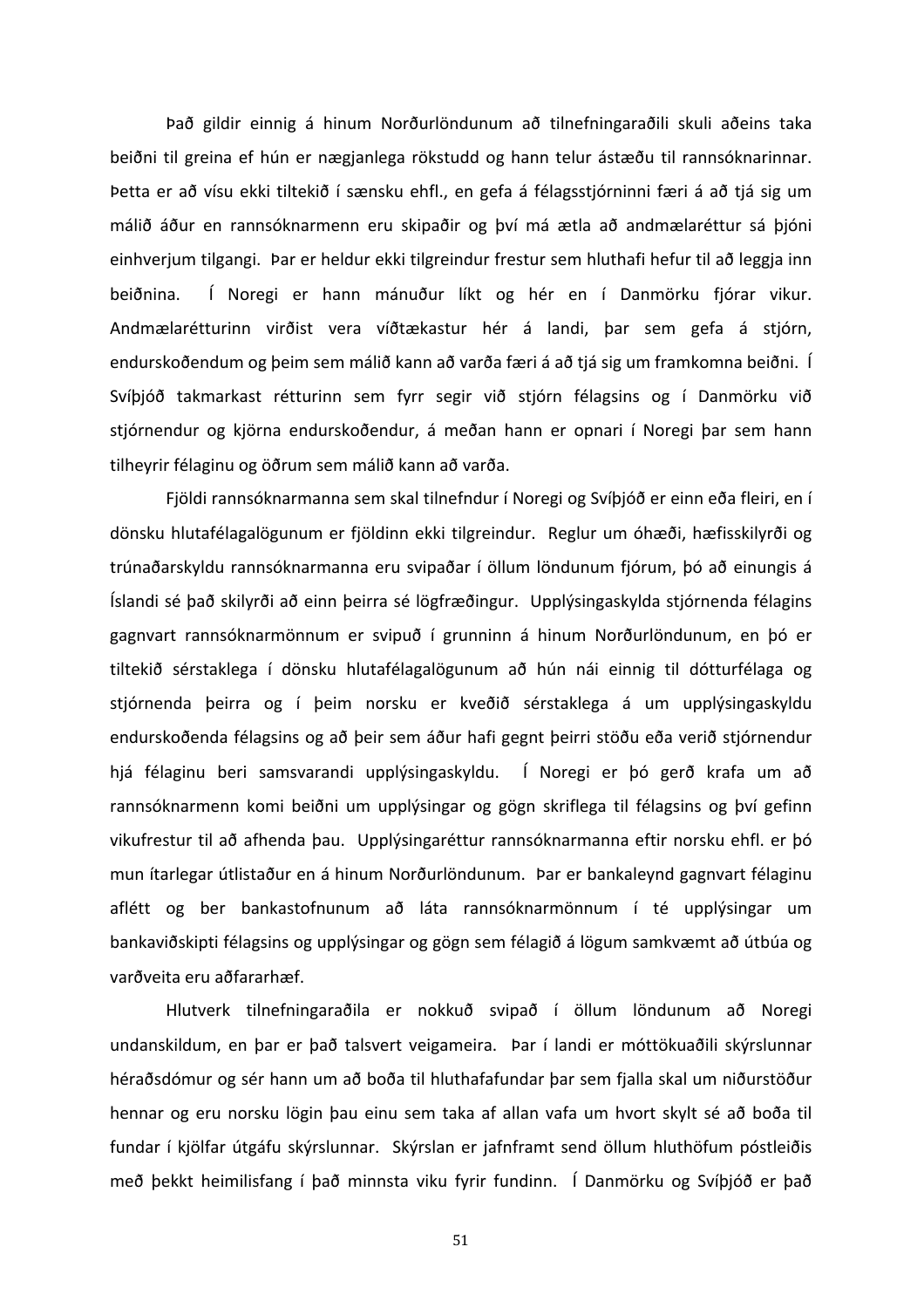hluthafafundur sem er tilgreindur móttökuaðili í lögunum, en líklega er það stjórnin sem upphaflega veitir henni móttöku og vísast til umfjöllunar hér að ofan hvað það varðar. Skýrslan skal samkvæmt sænskum rétti liggja frammi hluthöfum til sýnis í minnst tvær vikur fyrir hluthafafund og jafnframt send póstleiðis þeim hluthöfum sem þess óska, en í Danmörku skal hún vera aðgengileg hluthöfum í minnst átta daga fyrir hluthafafund.

Sænsku ákvæðin um sérstakar rannsóknir eru um margt mun einfaldari en samsvarandi ákvæði hinna Norðurlandanna og svara ekki ávallt spurningum um hvernig útfærslu skuli háttað og má benda í þessum efnum á reglur um hver beri kostnaðinn af sérstakri rannsókn. Eina reglu er þó að finna í ákvæðunum sem ekki eru til staðar á Íslandi, Danmörku og Noregi. Í sænsku ehfl. segir í 2. mgr. 23. gr. að fyrrum hluthafar sem voru skráðir í hlutaskrá þegar hluthafafundurinn fór fram þar sem ákvörðun um rannsókn var tekin hafi sama rétt og aðrir hluthafar til að nýta sér skýrslu rannsóknarmanna.

Í öllum löndunum er það félagið sjálft sem ber kostnaðinn af rannsókninni. Það er ekki sagt berum orðum í sænsku ákvæðunum, en það virðist vera gengið út frá því. Jafnframt er í ákvæðum allra landanna tiltekið að tilnefningaraðilinn ákvarði þóknun til rannsóknarmanna, að þeim sænsku undanskildum, sem segja ekkert til um þetta atriði. Í Noregi er dómstólnum veitt heimild til að úrskurða um innáborgun til rannsóknarmanna og er þá félaginu gert að reiða hana fram.

#### **5.4.5. Krafa um sérstaka arðsúthlutun**

Hin almenna regla er að hluthafafundur tekur ákvörðun um úthlutun arðs, sbr. 1. mgr. 76. gr. ehfl. Óheimilt er að framselja þetta ákvörðunarvald og því má ekki fela félagsstjórn það í hendur. Það er hins vegar félagsstjórn sem samkvæmt ákvæðinu leggur fram tillögu um arðgreiðslur og segir þar jafnframt að ekki megi ákveða að greiða út meiri arð en stjórnin leggur til eða samþykkir. Takmörkunarheimild félagsstjórnar á arðgreiðslum kom fyrst inn í íslenska hlutafélagalöggjöf með lögum nr. 32/1978 um hlutafélög. Í athugasemdum með frumvarpinu segir að ástæður þess að lagt sé til að félagsstjórn geti takmarkað arðgreiðslur með þessum hætti séu að hún hafi yfirsýn yfir rekstur félagsins og geti best metið fjárhagsstöðu þess. Jafnframt er tiltekið að það komi þá í hlut stjórnarinnar að gæta framtíðarhagsmuna félagsins og verja það gegn kröfum hluthafa um háar útgreiðslur arðs.

52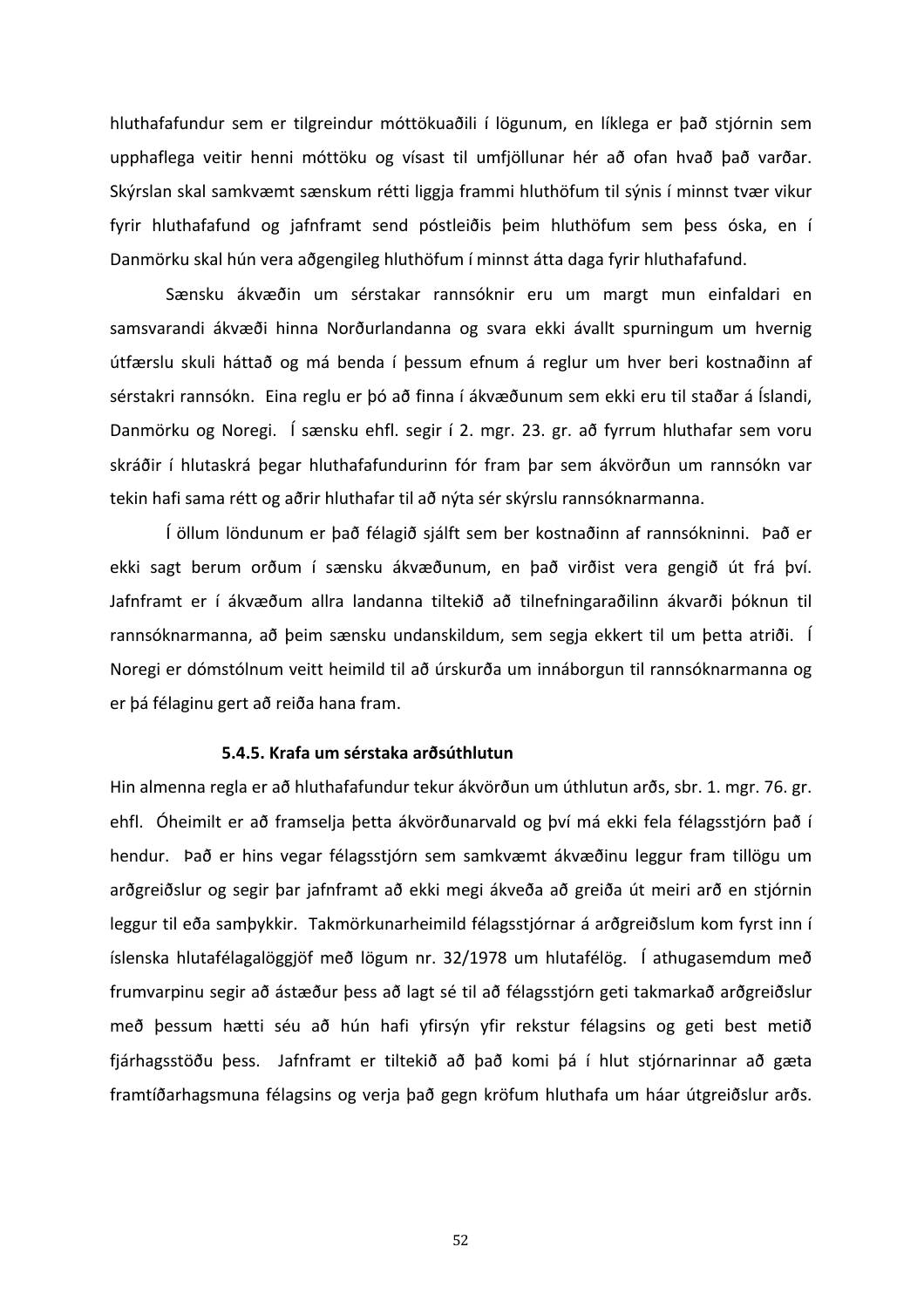Jafnframt segir í athugasemdunum að óásættanlegur ágreiningur hvað þetta varðar geti hæglega leitt til stjórnarskipta.<sup>246</sup>

Ákvæði 2. mgr. 76. gr. ehfl. kveður á um undantekningu frá þeirri reglu að ekki megi úthluta meiri arði en félagsstjórn leggur til eða samþykkir og hluthafafundur samþykkir. Í ákvæðinu segir að hluthafar sem eigi samtals minnst 1/10 hlutafjárins geti gert kröfu um sérstaka arðsúthlutun; að hluthafafundur taki ákvörðun um að úthluta tiltekinni fjárhæð arðs til hluthafa. Hluthafafundi ber þá skylda til að verða við kröfunni og verður aðild stjórnarinnar engin í ákvarðanaferlinu. Uppfylli hluthafafundur ekki skyldu sína hvað þetta varðar er hugsanlegt að hluthafi geti höfðað mál á grundvelli 71. gr. ehfl.<sup>247</sup> Úthlutun arðs fellur undir ráðstöfun hagnaðar félagsins og heyrir því undir málefni aðalfundar, sbr. b-lið 2. mgr. 59. gr. ehfl. Það er því óheimilt að taka ákvörðun um arðgreiðslur á aukafundum og það þrátt fyrir að staðfestur ársreikningur sýni að skilyrðin séu uppfyllt að öðru leyti.<sup>248</sup> Af þeim sökum er það skilyrði að finna í 2. mgr. 76. ehfl. fyrir beitingu ákvæðisins að krafan sé gerð fyrir aðalfund og gætt sé ákvæða 61. gr. ehfl., til að geta megi hennar í dagskrá fundarins. 

Það getur talist valdníðsla ráðandi hluthafa og þar með brot gegn minnihlutanum að halda aftur af arðgreiðslum, þannig að þær séu ekki í samræmi við það sem eðlilegt og sanngjarnt getur talist miðað við stöðu félagsins og það sem venja er til í félögum sem geta talist sambærileg í eiginfjárstyrk og vexti.<sup>249</sup> Heimild minnihlutans til að krefjast arðgreiðslna er ætlað að koma í veg fyrir að meirihluti hluthafa geti gengið á rétt minnihlutans með þessum hætti.<sup>250</sup> Ef slíkt ástand varir til margra ára getur grundvöllur minnihlutans fyrir eignarhaldi í hlutabréfum félagsins brostið, þar sem hann hefur þá hvorki stjórnunarlegra- né efnahagslegra hagsmuna að gæta.<sup>251</sup> Ráðandi hluthafar kunna að hafa hag af því að halda arðgreiðslum í lágmarki eða jafnvel að koma alfarið í veg fyrir þær. Þeir vilja ef til vill ná verðmætum út úr félaginu á annan máta, til að mynda með því að þiggja launagreiðslur sem starfsmenn eða njóta annarra fyrirgreiðslna. Eins getur meirihlutinn haft uppi ráðagerðir um að þvinga fram sölu á hlutum minnihlutans á undirverði. Á meðan haldið er aftur af

<sup>&</sup>lt;sup>246</sup> Alþt. 1977-1978, A-deild, þskj. 51 - 49. mál, Um 107. gr.<br><sup>247</sup> Stefán Már Stefánsson, *Hlutafélög, einkahlutafélög og fjármálamarkaðir* (n. 31) 359; Lagastofnun Háskóla Íslands (n. 47) 69.

<sup>&</sup>lt;sup>248</sup> Stefán Már Stefánsson, *Hlutafélög, einkahlutafélög og fjármálamarkaðir* (n. 31) 353.<br><sup>249</sup> Gomard (n. 6) 314.<br><sup>250</sup> Alþt. 1977-1978, A-deild, þskj. 51 - 49. mál, Um 107. gr.<br><sup>251</sup> Gomard (n. 6) 314.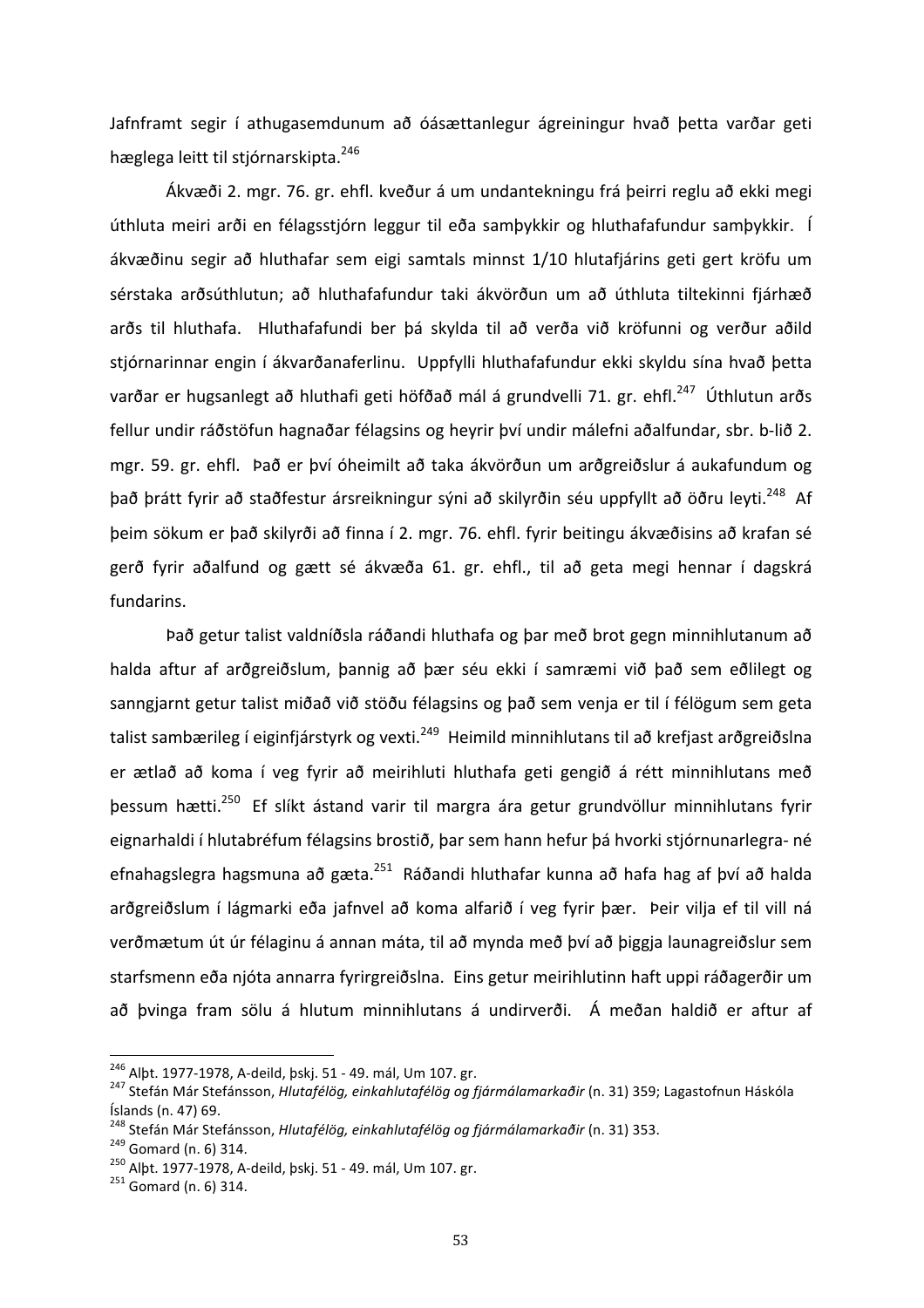arðgreiðslum þrátt fyrir að skilyrði til þeirra séu uppfyllt hækkar eigið fé félagsins, sem hugsanlegir kaupendur hlutanna geta mögulega útleyst í formi arðs síðar.<sup>252</sup>

Tálmun meirihlutans á arðgreiðslum getur talist til ótilhlýðilegra ákvarðana, enda er sérstaklega tekið fram í athugasemdum með frumvarpi að lögum nr. 32/1978 um hlutafélög að auk umræddrar reglu verndi ákvæðið um bann við ótilhlýðilegum ákvörðunum rétt minnihluta hluthafa að þessu leyti, þannig að leitt geti til félagsslita að kröfu minnihlutans.<sup>253</sup> Oft getur þó verið erfitt að henda reiður á og fella þess háttar misnotkun ráðandi hluthafa á valdi sínu undir brot á jafnræðisreglunni og banni við ótilhlýðilegum ákvörðunum. Hæstiréttur Danmerkur hefur til að mynda sagt að afturhaldssöm arðgreiðslupólitík félags, sem hefur viðgengist í áraraðir og hluthafar í minnihluta hafa verið meðvitaðir um þegar þeir fjárfestu í hlutum í því geti ekki talist brot á banni við ótilhlýðilegum ákvörðunum, sbr. U1985.183H. Ýmsar ákvarðanir stjórnar og hluthafafundar geta jafnframt verið til þess fallnar að draga úr bókfærðum hagnaði og þar með leyfilegri útgreiðslu arðs, án þess að sýnt sé að þær afli tilteknum hópi hluthafa hagsmuna á kostnað annarra hluthafa. Hér getur til dæmis verið um að ræða ákvörðun stjórnar, sem aftur sækir vald sitt til hluthafafundar, um að hámarka afskriftir.<sup>254</sup>

### *5.4.5.1. Hámark sérstakrar arðsúthlutunar*

Löggjafinn taldi við innleiðingu reglunnar um sérstaka arðsúthlutun að skilyrði fyrir beitingu undantekningarreglunnar þyrftu að vera nokkuð ströng til að skapa ekki hættu á að rekstrargrundvelli félags yrði kippt undan því með inngripi minnihlutans í fjármálastjórn þess. <sup>255</sup> Ætla má að hér sé átt við reiknigrundvöll hámarks arðgreiðslna að kröfu minnihlutans.<sup>256</sup> Þrátt fyrir að löggjafinn hafi í þá daga talið það vera lágt sett hefur það verið lækkað til muna síðan þá í íslenskri hlutafélagalöggjöf,<sup>257</sup> með eftirfarandi rökum:<sup>258</sup>

<sup>&</sup>lt;sup>252</sup> Stefán Már Stefánsson, *Hlutafélög, einkahlutafélög og fjármálamarkaðir* (n. 31) 358.<br><sup>253</sup> Alþt. 1977-1978, A-deild, þskj. 51 - 49. mál, Um 107. gr.<br><sup>254</sup> Lagastofnun Háskóla Íslands (n. 47) 68.<br><sup>255</sup> Alþt. 1977-19 32/1978 um hlutafélög breytt úr "fjárhæð, sem minnst svarar til helmings þess, sem eftir stendur af árságóða ..." og að ekki væri unnt að krefjast þess að meiru væri úthlutað en fimm hundraðshlutum af eigin fé félagsins í "fjárhæð sem nemur allt að fjórðungi þess sem eftir stendur af árshagnaði ..." og að ekki væri unnt að krefjast þess að meiru væri úthlutað en tveimur hundraðshlutum af eigin fé félagsins.

<sup>&</sup>lt;sup>258</sup> Albt. 1988-1989, A-deild, þskj. 121 - 115. mál, Um 48. gr.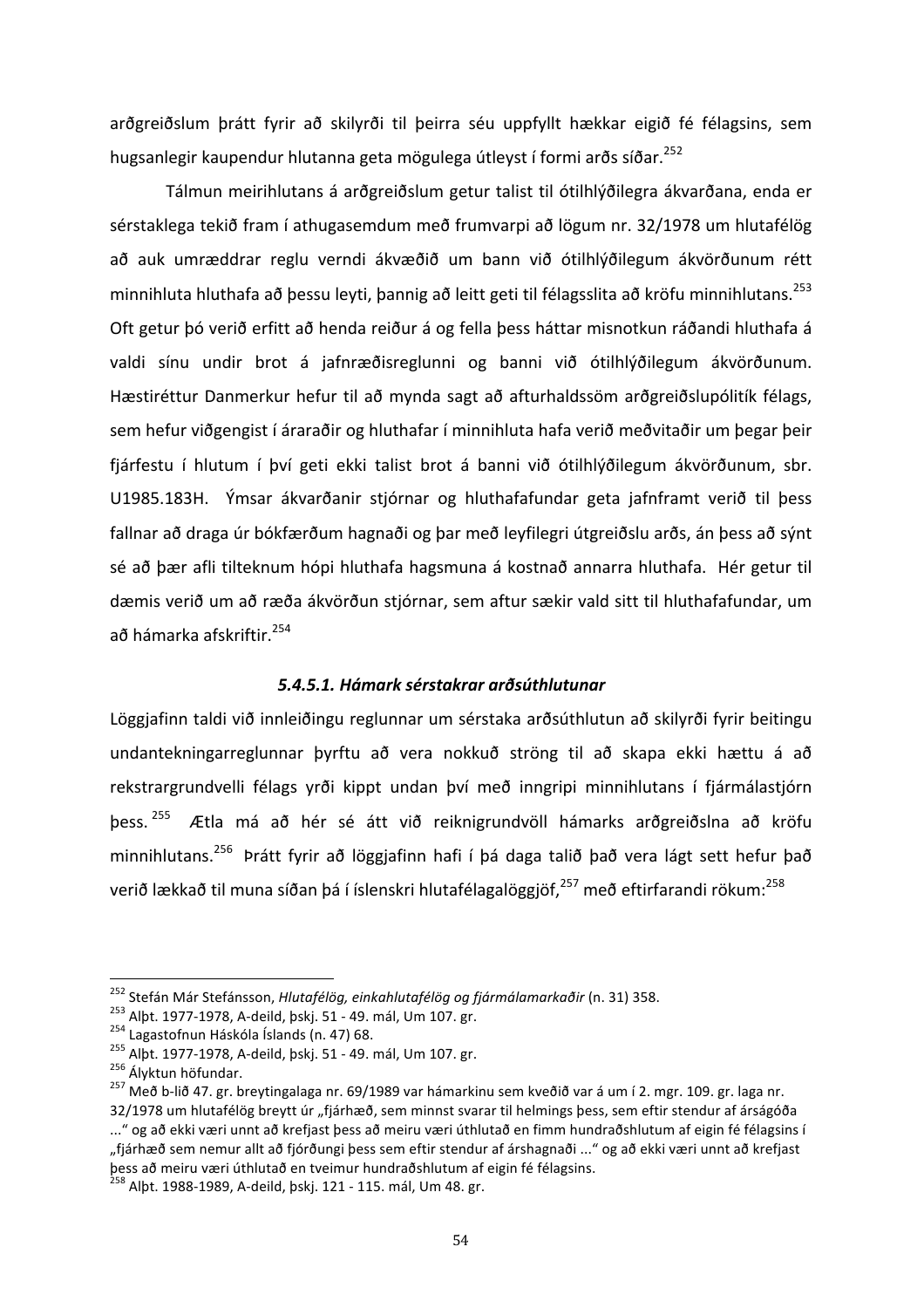Óeðlilegt þykir, að lítill minnihluti geti á þennan hátt gert slíkan usla í fjármálum fyrirtækis. Ákvörðun um arðsúthlutun er í flokki mikilvægustu ákvarðana, sem teknar eru í hlutafélagi. Náið samhengi er gjarnan á milli afkomu og fyrirætlana um fjáröflun til fjárfestinga í rekstrarfjármunum. Óvænt ákvörðun um arð, sem knúin er fram á þann hátt, sem lýst er í lagagreininni, getur kippt grundvellinum undan heilbrigðri fjármálastjórnun.

Breyting þessi var gerð nokkru fyrir setningu ehfl. og kemur því ekki til frekari umfjöllunar hér. Sérstakar arðsúthlutanir eru ekki til þess fallnar að hafa afgerandi áhrif á fjárhagsstöðu félags eins og reiknigrundvöllurinn er í dag, þar sem hámark þeirra er nokkuð lágt sett.<sup>259</sup>

Ákvæði 2. mgr. 76. gr. ehfl. kveður á um að tilskilinn minnihluti geti krafið hluthafafund um að fjárhæð sem nemur allt að fjórðungi af ráðstafanlegum hagnaði verði ákvarðaður í útgreiðslu arðs. Ráðstafanlegur hagnaður er það sem eftir stendur af árshagnaði þegar tap fyrri ára hefur verið jafnað og það dregið frá sem samkvæmt lögum eða félagssamþykktum skuli lagt í varasjóð eða sem af öðrum ástæðum er ekki unnt að úthluta sem arði. Auk þess eru tveir hundraðshlutar af eigin fé félagsins tilgreindir sem hámark fjárhæðar sem er ákvörðuð með þessum hætti. Í athugasemdum með frumvarpi laga nr. 32/1978 segir að varasjóði og óbundna sjóði eigi þó að draga frá tapi fyrri ára áður en útreikningur hámarks er gerður.<sup>260</sup> Hér er þá væntanlega átt við sjóði sem ekki eru lögbundnir eða sem samþykktir kveða á um að fé skuli lagt í. Það er íhugunarvert hvort hér sé að finna mótspil við beitingu bókhaldsreglna sem auka bókfært tap og eigið fé, en kunna á sama tíma að lækka fjárhæðir seinni ára sem minnihlutinn getur gert kröfu um í sérstakri arðsúthlutun. <sup>261</sup>

Skilyrðið um jöfnun á tapi og frádrátt fjár sem skuli lagt í varasjóði er í samræmi við skilyrði 1. mgr. 74. gr. ehfl. fyrir úthlutun arðs. Fyrir almennri arðsúthlutun eru fleiri skilyrði sem snúa að leyfilegu hámarki. <sup>262</sup> 2. mgr. 76. gr. ehfl. kveður hins vegar á um rétt minnihlutans til arðgreiðslna sem er innan marka þess að þau komi til álita hvað sérstaka arðsúthlutun varðar.

Þegar litið er til þess að reiknigrundvöllur hámarkskröfu samkvæmt ákvæði 2. mgr. 76. gr. ehfl. byggir meðal annars á því að fjárhæðir sem samþykktir kveða á um að skuli

<sup>&</sup>lt;sup>259</sup> Stefán Már Stefánsson, *Hlutafélög, einkahlutafélög og fjármálamarkaðir* (n. 31) 359.<br><sup>260</sup> Alþt. 1977-1978, A-deild, þskj. 51 - 49. mál, Um 107. gr.<br><sup>261</sup> Ályktun höfundar.<br><sup>262</sup> Sjá nánar um skilyrði fyrir almennri fjármálamarkaðir e. Stefán Má Stefánsson.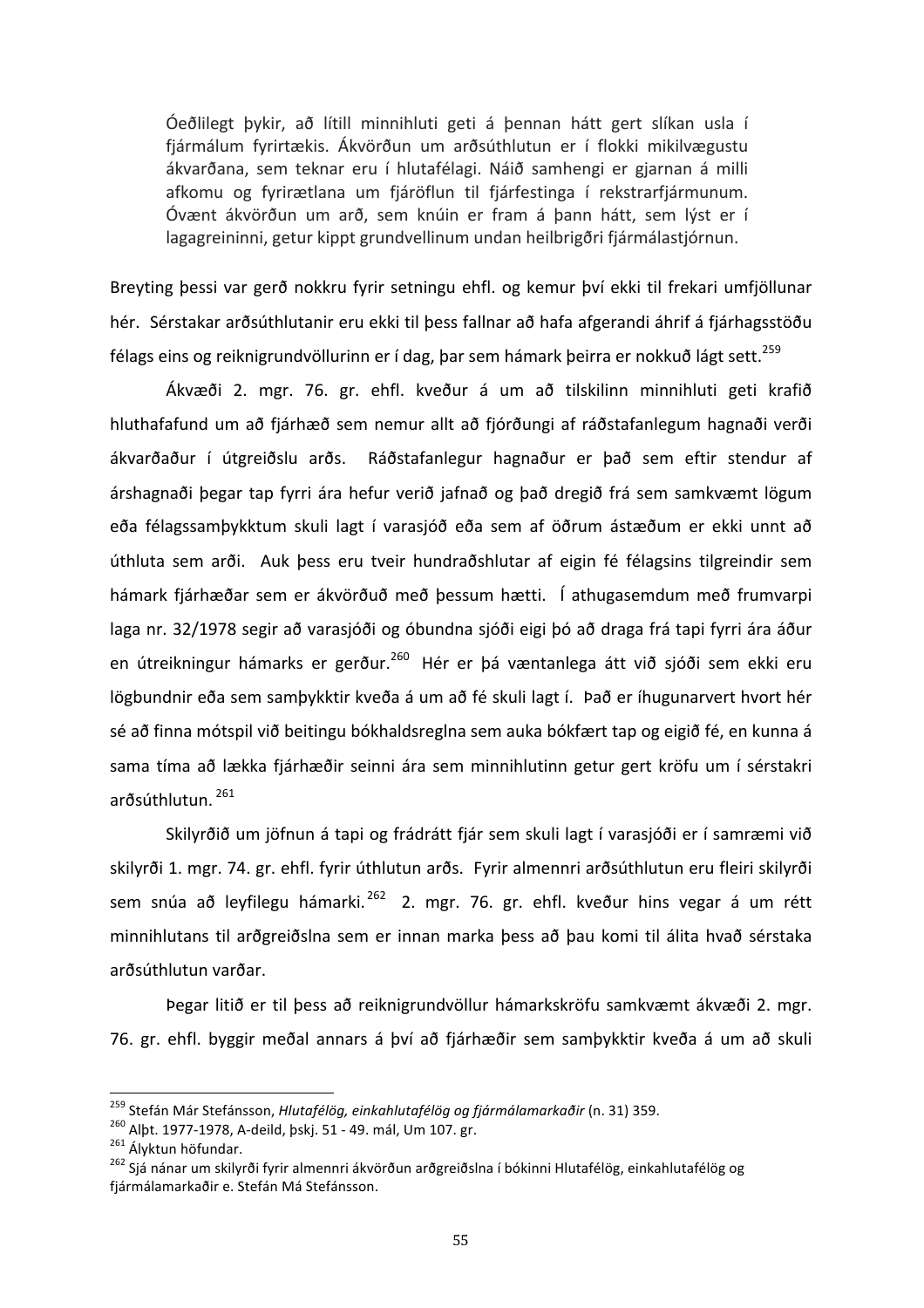lagðar í varasjóði skuli dregnar frá árshagnaði, má ætla að kveði samþykktir á um að þannig skuli farið með allan hagnað, verði þessi réttur minnihlutans að engu.<sup>263</sup> Til þess ber þó að líta að slíkar breytingar á samþykktum, sem á óbeinan hátt skerða rétt hluthafa til arðs, þurfa samþykki hluthafa sem ráða yfir meira en 9/10 hluta þess hlutafjár sem farið er með atkvæði fyrir á hluthafafundi þeim sem breytingin er tekin til atkvæðagreiðslu á, sbr. 2. mgr. 69. gr. ehfl. Ef samstaða minnihluta sem ræður yfir 1/10 hlutafjárins er góð getur hann því spornað við slíkum breytingum. Hafi ákvæði þessa efnis verið í samþykktum þegar aðili gerðist hluthafi mátti honum vera það ljóst, enda eru þær honum aðgengilegar hjá fyrirtækjaskrá, sbr. 1. mgr. 8. gr. laga nr. 17/2003 um fyrirtækjaskrá.

# *5.4.5.2. Norrænn réttur*

Réttur minnihlutans til að krefjast arðgreiðslna var fyrst lögfestur hér á landi við setningu laga nr. 32/1978 um hlutafélög. Í athugasemdum frumvarpsins segir að sérstakar arðgreiðslur að kröfu minnihlutans séu í samræmi við það sem tíðkist í löggjöf ýmissa ríkia.<sup>264</sup> Regluna er að finna í einkahlutafélagalögum í Svíþjóð og Noregi. Danir hafa hins vegar ekki séð ástæðu til að innleiða hana, enda eru deildar meiningar um réttmæti hennar vegna þeirrar íhlutunar í ákvörðunarvald hluthafafundar og rekstraráætlanir félagsstjórnar sem felst í beitingu hennar.<sup>265</sup> Ný hlutafélagalög voru sett í Danmörku árið 2015 og var ekki gerð tillaga um lögfestingu reglunnar í frumvarpi að þeim lögum.<sup>266</sup>

Í Svíþjóð og Noregi<sup>267</sup> þarf, líkt og hérlendis, fylgi 1/10 heildarhlutafjár að standa að baki kröfu um sérstakar arðgreiðslur. Í báðum löndunum er ákvörðunarvald um arðgreiðslur í höndum hluthafafundar, en stjórnin hefur takmörkunarheimild fyrir útgreiðslu arðs, sbr. 1. mgr. 2. gr. 8. kafla norsku ehfl. og 2. mgr. 1. gr. 18. kafla sænsku ehfl.<sup>268</sup> Umræddur réttur minnihlutans er því undantekning frá hinni almennu reglu. Í sænsku ehfl. er tiltekið að í samþykktum megi kveða á um að minnihlutinn geti gert kröfu um hærra hlutfall arðgreiðslna annars vegar og hins vegar um lægra hlutafjárafl sem standa þarf að baki kröfunni. Í ljósi þess að í samþykktum má almennt rýmka rétt minnihlutans frá því sem

<sup>&</sup>lt;sup>263</sup> Ályktun höfundar.<br><sup>264</sup> Alþt. 1977-1978, A-deild, þskj. 51 - 49. mál, Um 107. gr.<br><sup>265</sup> Lagastofnun Háskóla Íslands (n. 47) 68–69.<br><sup>266</sup> sama heimild 70; Sjá frumvarpið í Betænkning nr. 1498/2008, en þar eru tillögur arðgreiðslur í 179. gr. – 184. gr. á bls. 669-671 og umfjöllun um þær á bls. 985-998.<br><sup>267</sup> Í norsku ehfl. er ákvæði um kröfu um sérstakar arðgreiðslur að finna í 4. gr. 8. kafla og í þeim sænsku í 11. gr.

<sup>18.</sup> kafla.

<sup>&</sup>lt;sup>268</sup> Heimilt er þó eftir þeim sænsku að tilgreina í samþykktum að stjórnin geti ekki tekið fram fyrir hendur hluthafafundar hvað ákvörðun útgreiðslu arðs varðar.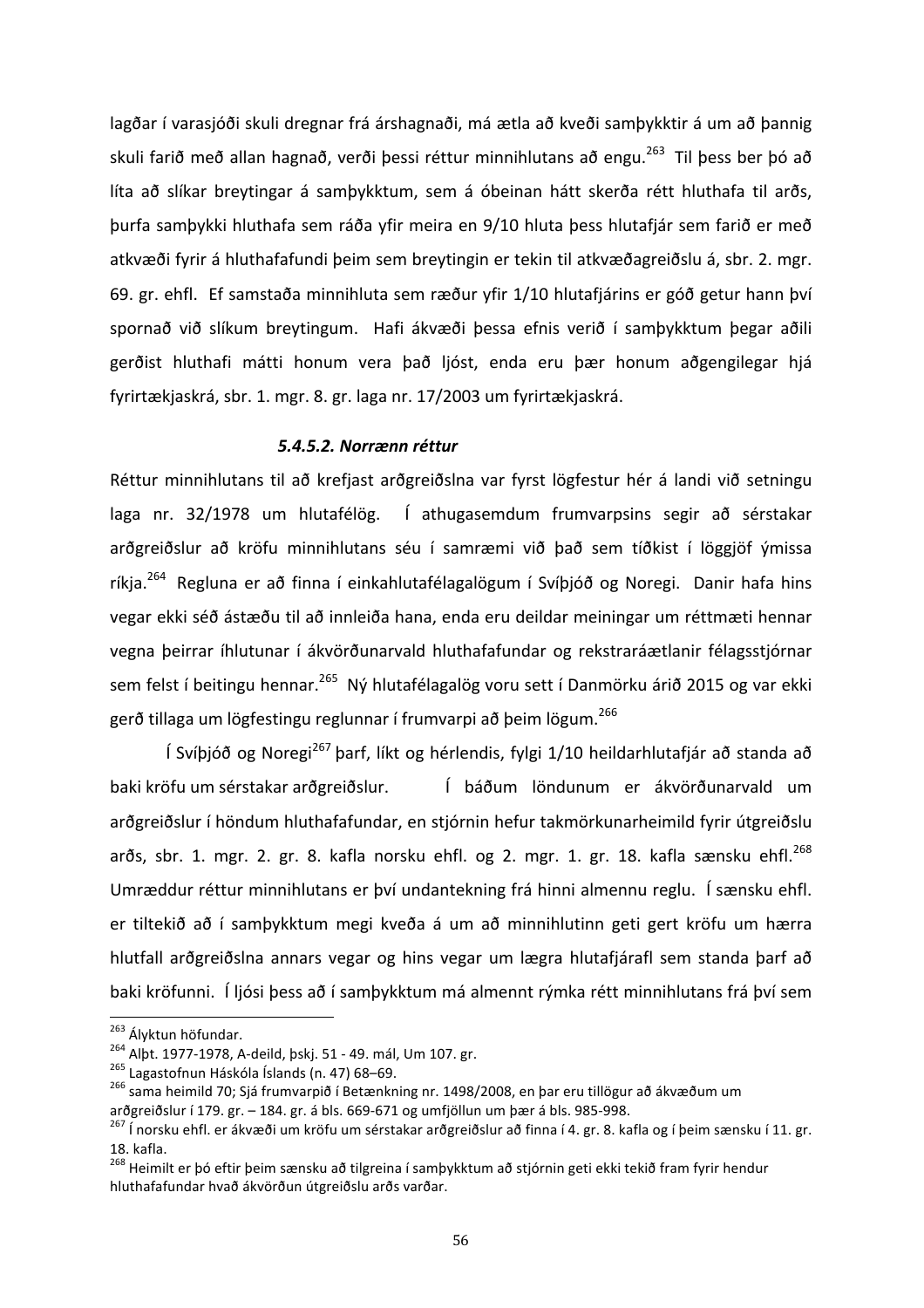kveðið er á um í lögum, má draga þá ályktun að slíkt sé einnig heimilt hérlendis, þó ekki sé það tilgreint sérstaklega í ákvæði 2. mgr. 76. gr. ehfl.<sup>269</sup>

Í Noregi er það héraðsdómstóll sem að kröfu hluthafa úrskurðar um hærri arðgreiðslur en hluthafafundur hefur ákveðið, telji hann þær óeðlilegar lágar með tilliti til lausafjár- og rekstrarstöðu félagsins. Úrskurðurinn er áfrýjanlegur til æðra dómstigs, sbr. HR-2003-266-1-Rt-2003-335, en í niðurstöðum dómsins segir að heimild héraðsdóms til ákvörðunar hærri arðs takmarkist ekki við tilfelli þar sem hluthafar hafi búið við algjöran skort á arðgreiðslum. Dómurinn getur þó hafnað beiðninni ef sýnt er að beiðendur hafi ekki áður gert heiðarlega tilraun til að fá stjórn félagsins og eftir atvikum hluthafafund til að ákvarða hærri útgreiðslu arðs. Norsku ehfl. gera þó ekki sérstaka kröfu um að tillaga þar um sé lögð fram fyrir stjórn eða hluthafafund áður en ákvörðun um arðgreiðslur er tekin á aðalfundi,<sup>270</sup> líkt og gert er í sænskum og íslenskum rétti. Í Svíþjóð er málum eins háttað og hérlendis hvað þetta varðar; að skyldan til ákvörðunar hærri arðgreiðslna að kröfu minnihlutans og að skilyrðum uppfylltum beinist að hluthafafundi. Í sænsku ehfl. er hins vegar ekki að finna skilyrði um að kröfunnar sé getið í dagskrá fundarins. Trúlegt er að atbeini dómsvalds renni styrkari stoðum undir minnihlutaverndina sem í umræddri reglu felst, fremur en að hluthafar þurfi að reiða sig á að hluthafafundur uppfylli skyldu sína um ákvörðun hærri arðs. Þó er líklegt að ferlið sé tímafrekara.<sup>271</sup> Í því sambandi er vert að nefna að þeir hluthafar sem eiga rétt til arðgreiðslna eftir úrskurði héraðsdóms eru þeir sömu og skráðir voru í hlutaskrá á þeim fundi þar sem arður var upphaflega ákvarðaður, sbr. HR-2005-662-A-Rt-2005-539.

### 5.4.5.2.1. Hámark sérstakrar arðsúthlutunar

Samkvæmt sænska ákvæðinu um sérstaka arðsúthlutun getur krafa minnihlutans hljóðað upp á helming af árshagnaði eftir að frá hefur verið dregið; tap fyrri ára sem er umfram inneign í frjálsum sjóðum, framlag í lögbundna sjóði eða sjóði sem samþykktir kveða á um að fé skuli lagt í og fjárhæðir sem af öðrum ástæðum er ekki unnt að úthluta sem arði. Í Noregi og Svíþjóð getur minnihlutinn gert kröfu um umtalsvert hærra hlutfall af eigin fé félags í arðgreiðslur en hérlendis eða 5% og er miðað við stöðu eigin fjár samkvæmt síðasta samþykkta ársreikningi. Hluthafafundur er þó samkvæmt sænska ákvæðinu ekki bundinn

<sup>&</sup>lt;sup>269</sup> Ályktun höfundar.<br><sup>270</sup> Mögulega felst það í orðunum að gera heiðarlega tilraun til að fá hærri arðgreiðslur ákvarðaðar.<br><sup>271</sup> Lagastofnun Háskóla Íslands (n. 47) 63–64.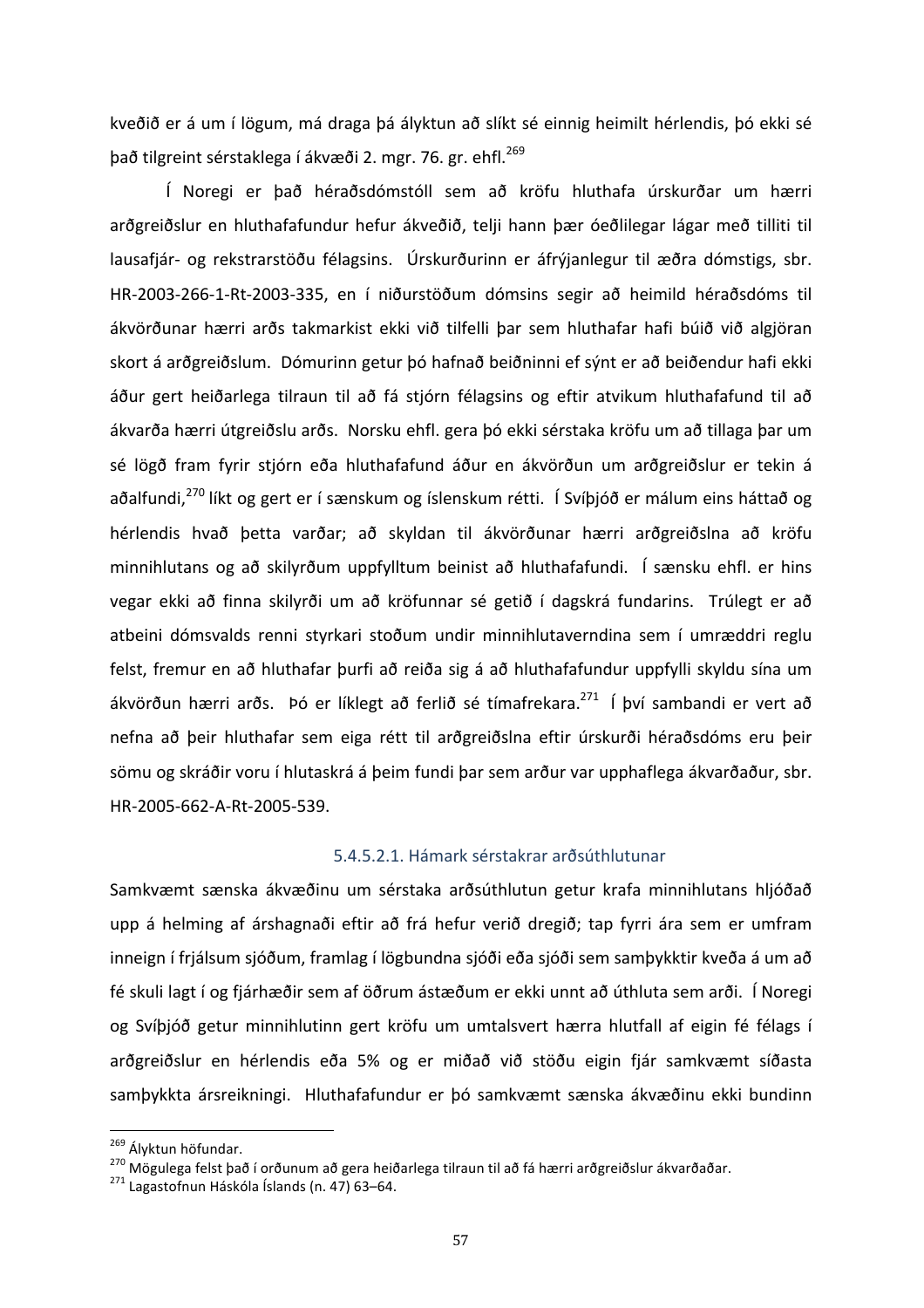við það hlutfall, en þarf aftur á móti að taka tillit til lausafjárstöðu félagsins og stöðu þess almennt. Hann getur því ákveðið hærri úthlutun og það þrátt fyrir að hér kunni að vera farið fram hjá takmörkunarheimild stjórnarinnar. Í Noregi eru ekki aðrar reiknireglur fyrir hámarkinu en 5% þakið, en þó er tiltekið að það geti ekki orðið hærra en heimilar arðgreiðslur eftir öðrum ákvæðum laganna eða ákvæðum félagssamþykkta. Einfaldleiki norska ákvæðisins hvað útreikninga varðar byggir mögulega á þeim öryggisventli sem atbeini dómstólsins er.<sup>272</sup>

# **5.4.6. Réttur minnihlutans við kjör endurskoðenda félags**

Í lögum nr. 3/2006 um ársreikninga<sup>273</sup> er að finna tvö ákvæði sem snúa að kjöri eða tilnefningu endurskoðenda og fela í sér minnihlutaréttindi. Lögin gilda meðal annars um einkahlutafélög, sbr. 1. tölul. 1. mgr. 1. gr. laganna.

Fyrst ber þó að nefna að í 1. mgr. 96. gr. árl. er fjallað um skyldu hluthafafundar til að kjósa endurskoðendur í samræmi við ákvæði laganna, en lögin kveða á um ýmsar undantekningar hvað þetta atriði varðar. Í 1. mgr. 98. árl. eru tilgreind stærðarmörk félaga sem eru undanþegin þeirri skyldu að kjósa sér endurskoðendur. Undanþágan gildir hafi stærð félags á tveimur næstliðnum reikningsárum, hvort árið um sig, haldist undir tveimur af þremur þeirra viðmiða. Þau eru að niðurstöðutala efnahagsreiknings sé undir 200 milljónum króna, hrein velta undir 400 milljónum króna og að meðalfjöldi ársverka á fjárhagsárinu sé undir fimmtíu. Þetta gildir þó ekki skv. 3. mgr. sömu greinar um félög sem ekki leggja hömlur á viðskipti með eignarhluta og skv. 6. mgr. um móðurfélag ef samstæðan í heild fer fram úr stærðarmörkum lítillar samstæðu skv. a-lið 33. tölul. 2. gr. laganna.<sup>274</sup> Þessar takmarkanir á undanþágu 1. mgr. 98. gr. árl. gilda einnig um einkahlutafélög, þar sem orðalag ákvæðanna gefur ekki til kynna að þau séu sérstaklega undanskilin.<sup>275</sup> sbr. umfiöllun dómsins í máli nr. E-11642/2008<sup>276</sup> um hvað þýðingu það hefur gagnvart skyldu félags til að kjósa endurskoðanda að engar hömlur séu lagðar á viðskipti með hluti.

<sup>&</sup>lt;sup>272</sup> Ályktun höfundar.<br><sup>273</sup> Hér eftir nefnd árl.<br><sup>274</sup> Það eru fleiri takmarkanir á undanþágu 1. mgr. 98. gr. árl, en þær varða önnur félagaform en einkahlutfélög eða tegundir rekstrar sem ekki geta nýtt sér einkahlutafélagaformið.<br><sup>275</sup> Stefán Már Stefánsson, *Hlutafélagaréttur* (n. 10) 340.

<sup>&</sup>lt;sup>276</sup> PriceWaterhouseCoopers hf. g. ND á Íslandi ehf., Dómur Héraðsdóms Reykjavíkur 27. nóvember í máli nr. E-11642/2008, V, mgr. 10.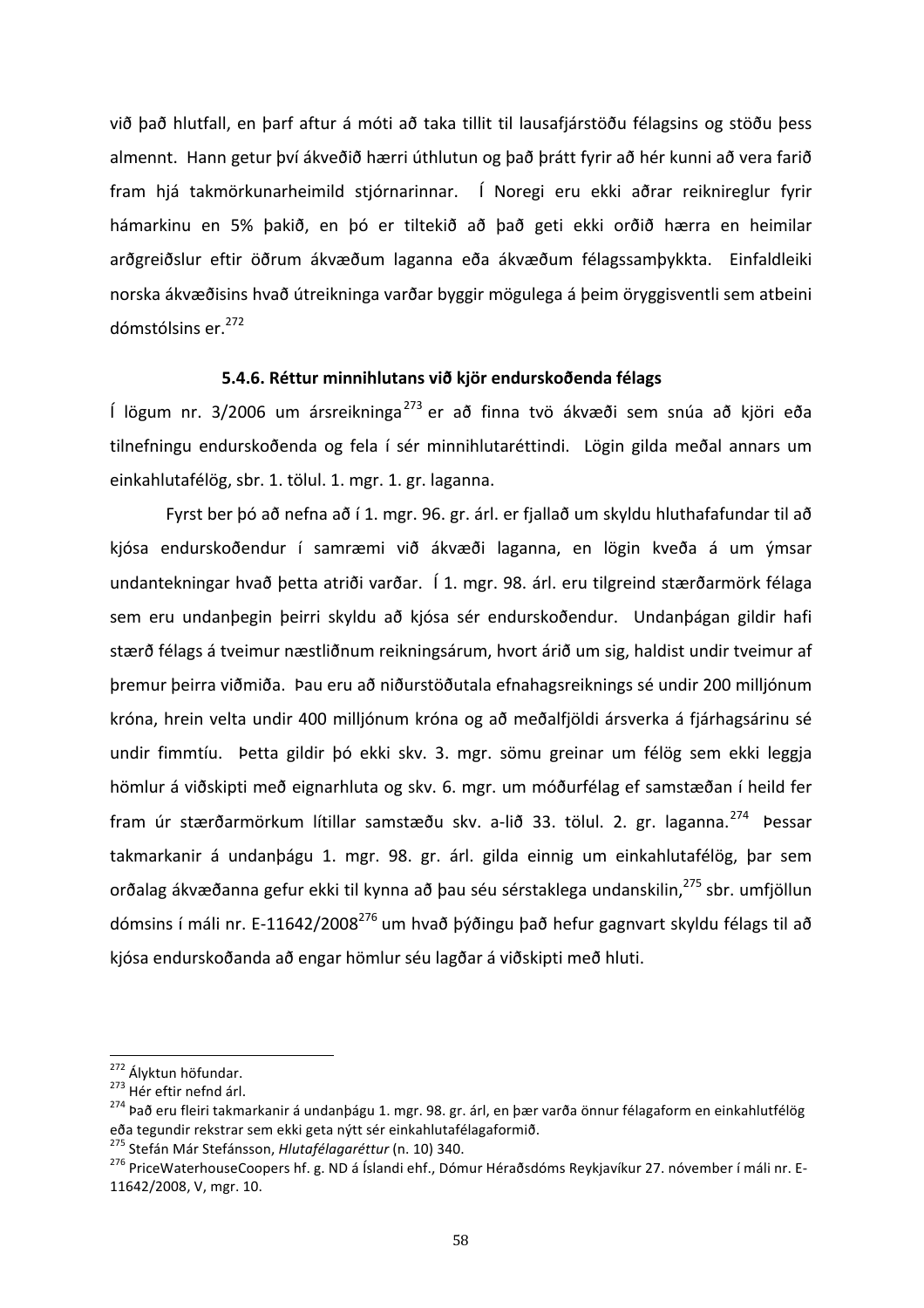Fyrra ákvæði árl. sem felur í sér minnihlutavernd<sup>277</sup> er að finna í 2. mgr. 96. gr. laganna. Þar segir að félagsmenn, sem fari með minnst 1/10 hluta atkvæða á aðalfundi þar sem kjósa skuli endurskoðendur eða endurskoðunarfyrirtæki, geti krafist þess að stjórn félagsins beini þeim tilmælum til ársreikningaskrár að hún tilnefni endurskoðanda til að taka þátt í endurskoðunarstörfum með þeim sem kjörnir eru fram til næsta aðalfundar. Þá segir að ársreikningaskráin skuli verða við þeirri ósk telji hún ástæðu til þess og að þóknun endurskoðandans skuli félagið greiða. Endurskoðandi sem er tilnefndur með þessum hætti hefur sama starfssvið og ber sömu ábyrgð og þeir sem kjörnir eru af hluthafafundi. Það er því talið óheimilt að fela honum afmörkuð verkefni sem kunna að draga úr yfirsýn hans yfir reikningshald félagsins.<sup>278</sup>

Kjör endurskoðenda er skv. 1. mgr. 96. gr. árl. ekki bundið við aðalfund. Í því ljósi verður að skýra ákvæði 2. mgr. sömu greinar eftirfarandi hátt: Ef kjör hefur ekki farið fram á aðalfundi félags en muni þess í stað fara fram á aukafundi, geti tilskilinn minnihluti einnig beitt reglunni þar, þrátt fyrir áskilnað ákvæðisins um að krafan um tilnefningu endurskoðanda sé gerð fyrir aðalfundi. Að öðrum kosti myndi reglan ekki þjóna tilgangi sínum sem minnihlutavernd.<sup>279</sup>

Ljóst er eftir stærðarflokkun félaga samkvæmt 11. tölul. 2. gr. árl., að svokölluðum örfélögum og litlum félögum upp að stærðarmörkunum sem tilgreind eru í 1. mgr. 98. gr. árl., ber ekki skylda til að kjósa sér endurskoðanda. Það er hins vegar ekki lagt bann við því og er þeim því í sjálfsvald sett hvort þau geri það, sbr. úrskurð kærunefndar útboðsmála í máli nr. 22/2011,<sup>280</sup> þar sem niðurstaðan byggði á því að öllum félögum sé heimilt að láta endurskoða ársreikning sinn. Félög sem falla undir undanþágu vegna smæðar sinnar geta látið nægja að kjósa skoðunarmann eða –menn, sbr. 3. mgr. 96. gr. árl. og örfélögum nægir að skila rekstrar- og efnahagsyfirliti byggðu á skattframtali félagsins, sbr. 4. mgr. sömu greinar. Fari kjör endurskoðenda engu að síður fram í slíkum félögum, getur tilskilinn minnihluti hluthafa beirra einnig krafist bess að félagsstjórn beri erindi upp við ársreikningaskrá um útnefningu endurskoðanda.

Fram til ársins 2010 var tilskilið fylgi á bak við kröfu skv. 2. mgr. 98. gr. árl. 1/5 af atkvæðum aðalfundar, en var þá lækkað niður í 1/10 með 29. gr. breytingalaga nr. 68/2010.

<sup>&</sup>lt;sup>277</sup> Alþt. 2009-2010, A-deild, þskj. 960 - 569. mál, Um 28. gr.<br><sup>278</sup> sama heimild, Um 28. gr.<br><sup>279</sup> Stefán Már Stefánsson, *Hlutafélagaréttur* (n. 10) 340.<br><sup>280</sup> Logaland ehf. g. Ríkiskaupum, úrskurður kærunefndar útboðs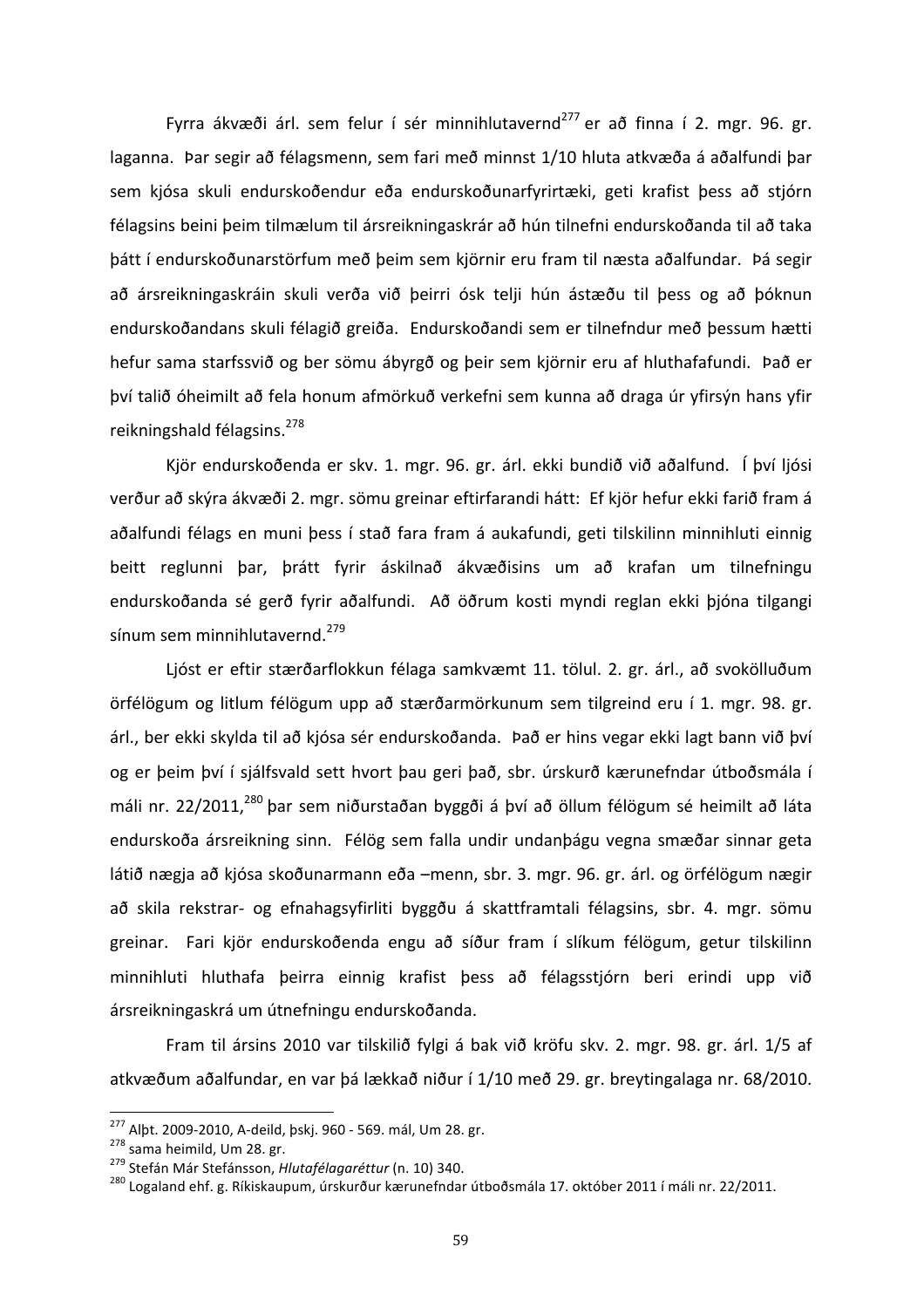Talið var að kröfur íslenska ákvæðisins væru mun strangari en kröfur sambærilegra ákvæða annarra Norðulanda. Breytingunni var einnig ætlað að efla minnihlutavernd og auka samræmi á milli lagaákvæða sem kveða á um minnihlutaréttindi.<sup>281</sup>

Seinna ákvæði árl. sem felur í sér minnihlutavernd er í 5. mgr. 98. gr. laganna, en þar segir að félagsmenn sem fara með minnst 1/10 hluta atkvæða á fundi félags sem ekki er skylt að kjósa endurskoðanda, geti á fundi krafist þess að kosinn verði a.m.k einn endurskoðandi. Ákvæðið felur minnihlutanum í raun afgerandi vald til þess að ákveða að kosinn skuli endurskoðandi.<sup>282</sup> Hér er ekki sett það skilyrði að krafa komi fram á aðalfundi, líkt og í 2. mgr. 96. gr. árl. Við beitingu þessa ákvæðis í einkahlutafélagi er endurskoðandi ekki tilnefndur af ársreikningaskrá, heldur kosinn á hluthafafundi. Uppfylli hluthafafundur hins vegar ekki skyldu sínu hvað þetta varðar ber ársreikningaskrá að tilnefna endurskoðanda að ósk hluthafa ef hún berst skránni innan mánaðar frá fundinum og gildir tilnefningin þá þar til kjör endurskoðanda fer fram, sbr. 2. og 3. mgr. 101. gr. árl. Til ársins 2013 var tilskilið fylgi á bak við kröfu skv. 5. mgr. 98. gr. árl. 1/5, en þá var því breytt með dlið 12. gr. breytingalaga nr. 14/2013,  $^{283}$  með beim athugasemdum í frumvarpinu að breytingin sé lögð til vegna breytinga sem sem lúta að minnihlutavernd og gerðar voru með lögum nr. 68/2010. Hér virðist því eingöngu vera um samræmingu milli ákvæða að ræða.<sup>284,</sup> 285 

Við setningu ehfl. giltu lög nr. 144/1994 um ársreikninga. Í þeim voru nánast samhljóða ákvæði og í gildandi lögum, nánar tiltekið í 2. mgr. 57. gr. og 5. mgr. 59. gr. þeirra laga. Hlutfall tilskilins fylgis á bak við beitingu þeirra hefur að vísu breyst, líkt og nefnt var hér að ofan.

Minnihlutaréttindi sem ákvæði 2. mgr. 96. gr. árl. og 5. mgr. 98. gr. árl. fela í sér verða að teljast mikilsverð þegar tilgangur og mikilvægi reglna um endurskoðun ársreikninga eru höfð í huga. Hluthafar og þá ekki síst þeir sem eru í minnihluta, hafa hagsmuni af því að reikningsskil félagsins sýni rétta mynd af stöðu og rekstri félagsins. Það er til að mynda forsenda þess að hluthafar geti beitt atkvæðarétti sínum á hluthafafundum á grundvelli réttra forsendna. Niðurstöður ársreikninga hafa enn fremur áhrif á söluverð hluta og því

<sup>&</sup>lt;sup>281</sup> Alþt. 2009-2010, A-deild, þskj. 960 - 569. mál, Um 28. gr.<br><sup>282</sup> Stefán Már Stefánsson, *Hlutafélagaréttur* (n. 10) 341.<br><sup>283</sup> Lög nr. 14/2013 um breytingu á lögum nr. 3/2006, um ársreikninga.<br><sup>284</sup> Alþt. 2012-2013, ákvæði við breytingarnar sem gerðar voru með breytingalögum nr. 68/2010.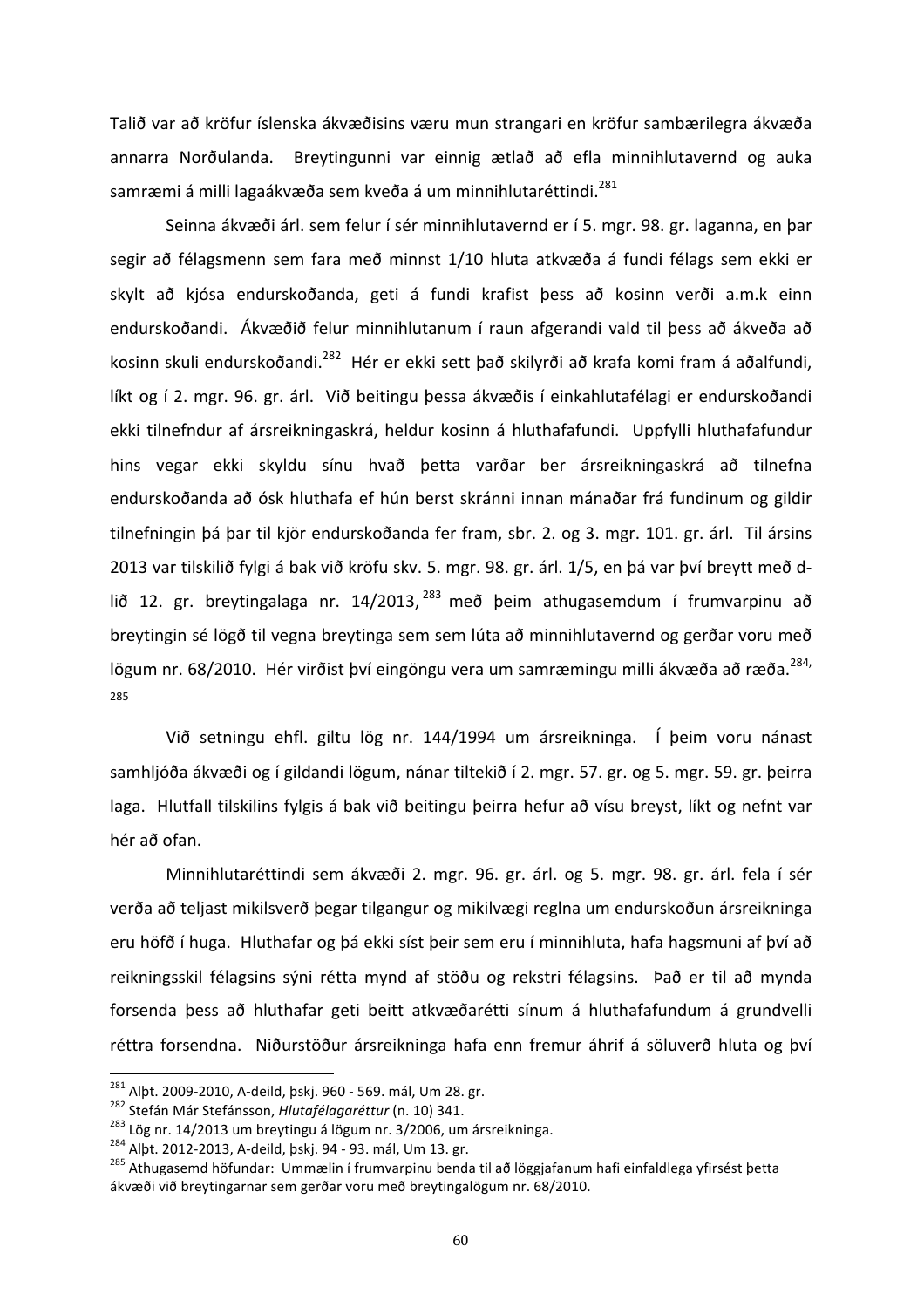varðar miklu að kaupendur og seljendur hluta geti treyst á áreiðanleika þeirra. Við beitingu fyrrnefnda ákvæðisins getur tilnefning óháðs endurskoðanda veitt minnihlutanum ákveðna fullvissu fyrir að endurskoðun félags sé hlutlæg, með því að tryggja óhæði minnst eins endurskoðanda gagnvart félaginu og ráðandi hluthöfum.<sup>286</sup> Endurskoðanda ber að vísu ávallt að vera óháður viðskiptavinum sínum, bæði í reynd og ásýnd, sbr. 1. mgr. 19. gr. laga nr. 79/2008 um endurskoðendur. Hann á í rauninni að vera eins og sjálfstæð eining utan félagsins og ber ekki að taka fyrirmælum frá stjórnendum þess varðandi starfshætti sína.<sup>287</sup> Það hlýtur þó að felast í því meiri áhætta hvað það varðar þegar hluthafar kjósa endurskoðanda sjálfir til verksins og hann starfar í þeirra umboði, heldur en þegar óháður aðili tilnefnir hann. 288

#### *5.4.6.1. Norrænn réttur*

Ákvæði sem stuðla að því að minnihluti hluthafa geti gert kröfu um að óháður aðili skipi endurskoðanda hjá félagi er einnig að finna í rétti hinna Norðurlandanna. Þau eru þó í ýmsu frábrugðin þeim íslensku. Ólíkt því sem hér er hefur löggjafi landanna til að mynda fundið þeim stað í hlutafélagalöggjöfinni sjálfri. Skipan mála hérlendis hvað þetta varðar hefur þó ekki áhrif á gildi minnihlutaréttindanna sem í reglunum felst.<sup>289</sup> Það getur einnig falist hægðarauki í þeirri tilhögun þegar að lagabreytingum kemur, en þó mætti telja heppilegt ef í ehfl. væri vísað með beinum hætti í umrædd ákvæði, með vísan í minnihlutavernd.<sup>290</sup>

Í sænsku ehfl. ber yfirskrift ákvæðisins sem svipar til 2. mgr. 96. gr. árl. "endurskoðandi minnihlutans" og er að finna í 9. gr. 9. kafla laganna. Þar segir að hluhafi geti lagt til að hlutafélagaskrá tilnefni einn endurskoðanda fyrir félagið og þarf tillagan að koma fram á hluthafafundi þar sem kjör endurskoðenda fer fram eða þar sem tillagan sjálf er á dagskrá. Jafnframt segir að hljóti tillagan fylgi þeirra sem ráða yfir minnst 1/10 heildarhlutafjár eða 1/3 af því hlutafé sem mætt er fyrir á fundinn, skuli hlutafélagaskrá tilnefna endurskoðanda ef einhver hluthafanna leggur inn beiðni þess efnis. Þrátt fyrir að í sænska ákvæðinu sé ekki sá huglægi áskilnaður fyrir tilnefningu að beiðnin sé byggð á réttmætum grunni eða hlutafélagaskráin telji ástæður til að verða að ósk beiðanda, segir í ákvæðinu að skráin skuli gefa félagsstjórn tækifæri að tjá sig um framkomna beiðni áður en

<sup>&</sup>lt;sup>286</sup> Stefán Már Stefánsson, *Hlutafélagaréttur* (n. 10) 337–338.<br><sup>287</sup> Andersen (n. 154) 443.<br><sup>288</sup> Gomard (n. 6) 378.<br><sup>289</sup> Stefán Már Stefánsson, *Hlutafélagaréttur* (n. 10) 71–73.<br><sup>290</sup> Ályktun höfundar.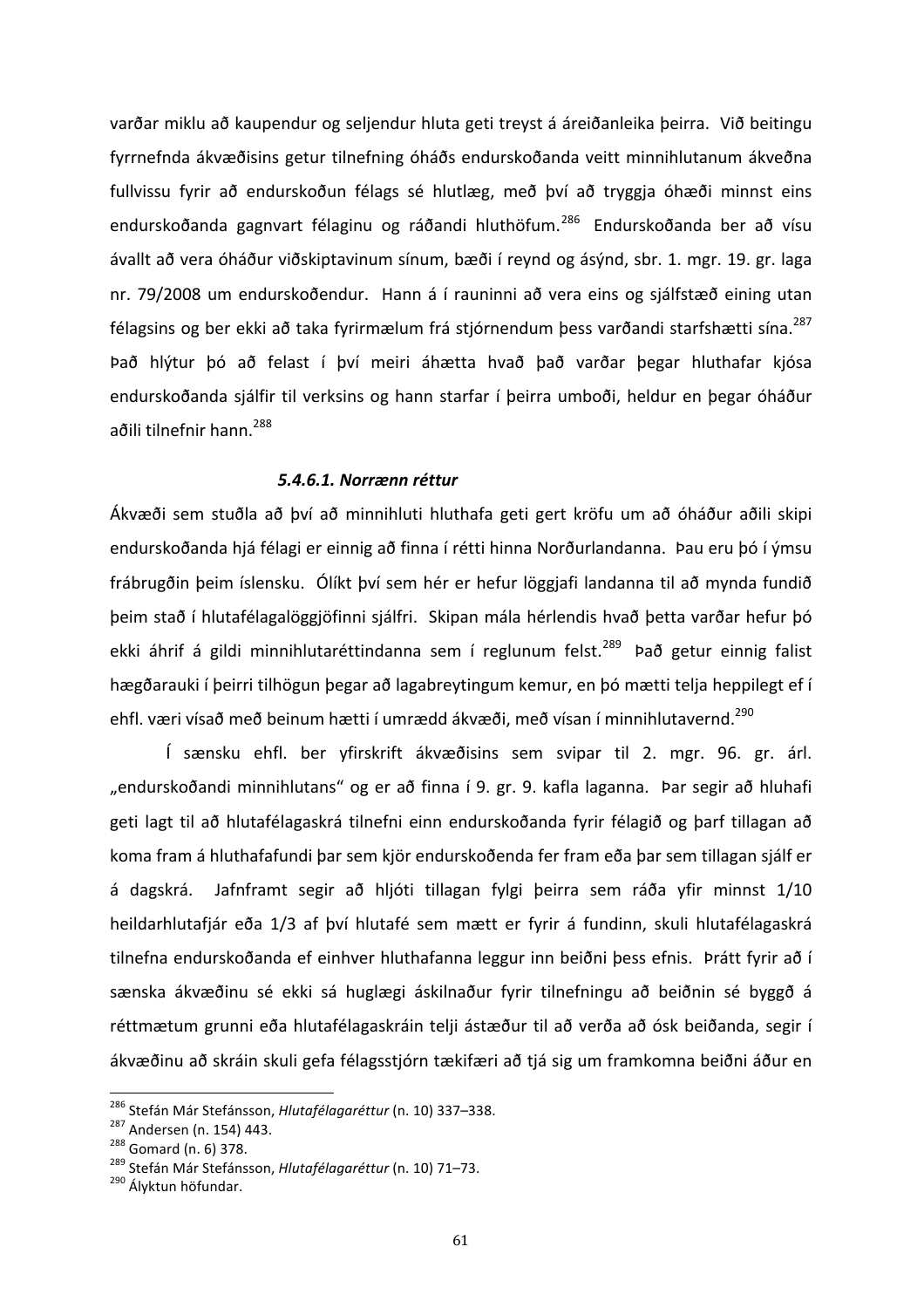orðið er við henni. Skipunartími endurskoðanda sem útnefndur er af sænsku hlutafélagaskránni er fram að næsta aðalfundi. Í 9. gr. a 9. kafla sænsku ehfl. er viðmóta ákvæði og í 5. mgr. 98. gr. árl. Þar segir að hafi félag nýtt sér heimild vegna smæðar sinnar, með vísan í 2. mgr. 1. gr. 9. kafla, til að kveða á um það í samþykktum að ekki skuli kjósa því endurskoðanda, geti hluthafi lagt inn beiðni til hlutafélagaskrár um að skráin tilnefni engu að síður endurskoðanda. Við beitingu þessa ákvæðis gilda skilyrði 9. gr. 9. kafla laganna, meðal annars hvað málsmeðferð varðar, tilskilið fylgi og rétt stjórnar til að tjá sig um beiðnina.

Í dönsku hlutafélagalögunum fjallar 144. gr. um útnefningu endurskoðanda að kröfu minnihlutans. Þar segir að hafi hluthafar sem ráða yfir minnst 1/10 af heildarhlutafé varið atkvæði sínu á þann veg að fleiri en einn endurskoðandi skyldu skipaðir geti hluthafi farið þess á leit við verslunarskrána<sup>291</sup> að félaginu verði útnefndur endurskoðandi. Beiðnin þarf að berst verslunarskránni innan tveggja vikna frá lokum fundarins þar sem kjörið fór fram og er skipunartími fram að næsta hluthafafundi. Skráin ákvarðar þóknun til útnefnds endurskoðanda og leggur ríkissjóður út fyrir henni, en á þá kröfu á félagið sjálft.

Líkt og með ýmis önnur minnihlutaréttindi í norskum rétti fer málsmeðferð hvað tilnefningu endurskoðanda minnihlutans fram fyrir héraðsdómstól. Í 2. mgr. 3. gr. 7. kafla norsku ehfl. segir að hafi hluthafafundur hafnað tillögu um kjör endurskoðanda, geti hluthafar sem ráði yfir minnst 1/10 af heildarhlutafénu óskað eftir því við dóminn að hann úrskurði um tilnefningu endurskoðanda félagsins, sem starfar þá með öðrum endurskoðendum. Eftir orðanna hljóðan má álykta að áður en beiðnin er lögð fram fyrir dóminn, þurfi minnihlutinn að hafa gert tilraun til að fá tiltekinn endurskoðanda kosinn.<sup>292</sup> Áskilnaður er gerður í ákvæðinu um að beiðnin sé byggð á réttmætum grunni og er dómstóllinn því ekki bundinn af því að samþykkja útnefningu, telji hann ekki ástæðu til hennar. Í 3. mgr. 3. gr. 7. kafla segir að dómurinn ákvarði þóknun til útnefnds endurskoðanda og skipunartíma hans.

Í Noregi, líkt og í Svíþjóð og á Íslandi, hafa félög undir ákveðnum stærðarmörkum heimild til að undanskilja sig þeirri skyldu að kjósa endurskoðanda, sbr. 1. mgr. 6. gr. 7. kafla norsku ehfl. Það þarf að gerast annað hvort á hluthafafundi með sama aukna meirihluta og þarf til að gera breytingar á samþykktum eða þá að tiltekið sé í samþykktum þegar við stofnun félagsins. Tvö ákvæði vernda minnihlutann þegar slík ákvörðun hefur verið tekin.

 $^{291}$  d. Erhvervsstyrelsen.<br> $^{292}$  Gomard (n. 6) 378.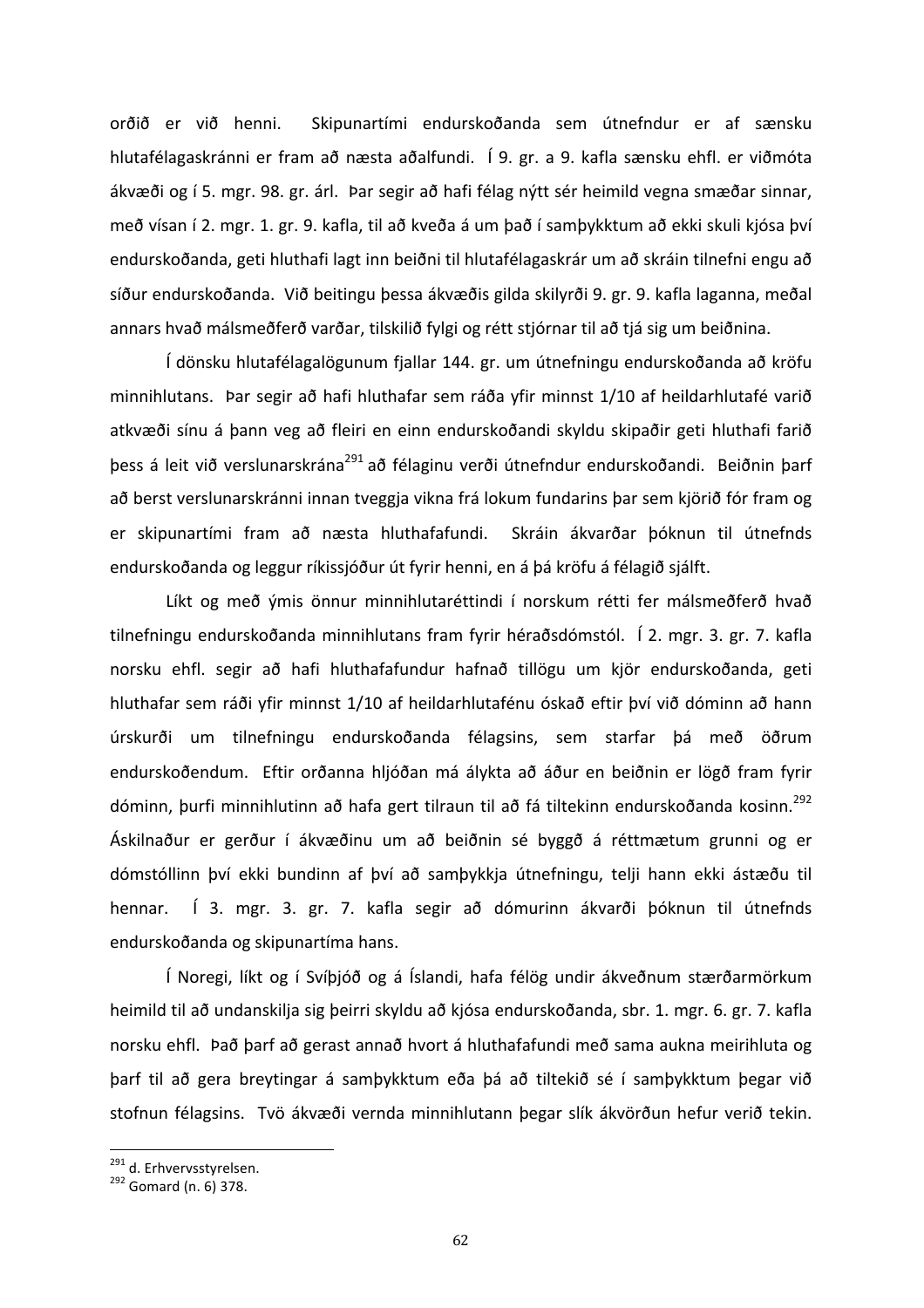Annars vegar er hægt að afturkalla ákvörðunina á síðari hluthafafundi ef tillaga um slíkt hlýtur fylgi þeirra sem ráða yfir meira en 1/3 af heildarhlutafé eða sama hlutfall atkvæða á fundinum, sbr. 4. mgr. sömu greinar. Hins vegar getur hluthafi, á aðalfundi eða aukafundi þar sem málið er á dagskrá, komið fram með tillögu um að fram fari einföld endurskoðun vegna næstliðins reikningsárs. Tillagan þarf fylgi 1/10 hlutafjáraflsins. Beiðnina skal leggja fyrir héraðsdómstól og útnefnir hann endurskoðanda í verkið. Hvað þessa tilnefningu varðar beitir dómstóllinn ekki huglægum mælikvörðum. Félagið greiðir kostnaðinn af rannsókninni. Regluna um einfalda rannsókn er að finna í 7. gr. 7. kafla norsku ehfl.

Í rétti annarra Norðurlanda en Íslands er ekki áskilnaður um að krafa minnihlutans um tilnefningu sé gerð á aðalfundi. Það gildir hins vegar á öllum Norðurlöndunum að endurskoðandi sem eru tilnefndur á grundvelli umræddra ákvæða ber sömu skyldur og nýtur sömu réttinda og þeir sem kosnir eru á hluthafafundi. Honum ber engin skylda til að einbeita sér að verkefnum sem minnihlutinn hefur sérstakar áhyggjur af, þó það sé vissulega gott að hann sé meðvitaður um ástæður þess að beiðni um tilnefningu var lögð fram.<sup>293</sup>

# **5.4.7. Réttur til ákvarðanatöku um samruna**

Ýmsar ástæður geta legið að baki því að stjórnendur félags eða hluthafafundur ákveði að sameina það öðru eða eftir atvikum öðrum félögum. Tilgangurinn getur til að mynda verið að bæta samkeppnishæfni félagsins með samlegðaráhrifum eða aukinni markaðshlutdeild eða að skapa ný tækifæri með því að sameina þekkingu og markaði. Eins getur samruni nýst sem úrræði til þess einfaldlega að koma félagi úr greiðsluerfiðleikum og forða því frá gjaldþroti.<sup>294</sup> Ákvæði XIV. kafla ehfl. gilda skv. 1. mgr. 94. gr. laganna um samruna þegar einkahlutafélagi er slitið án skuldaskila og algerlega sameinað öðru slíku eða þegar tvö eða fleiri einkahlutafélög renna saman í nýtt einkahlutafélag. Þó gilda ákvæði kaflans einnig þegar hlutafélag yfirtekur einkahlutafélag, hvað slit þess síðarnefnda varðar, sbr. 2. mgr. 119. gr. hfl., en þó skal það verðmetið eftir ákvæðum hfl.<sup>295</sup> Að sama skapi má lesa úr 1. og 2. mgr. 94. gr. ehfl. að ákvæði XIV. kafla ehfl. gildi um yfirtökufélagið þegar einkahlutafélag yfirtekur hlutafélag. Vernd minnihlutans er nokkuð mismunandi í ehfl. eftir því hvort félag telst vera yfirtökufélag eða yfirtekið félag, enda telst staða hluthafa í yfirtökufélagi vera

<sup>&</sup>lt;sup>293</sup> Andersen (n. 154) 415.<br><sup>294</sup> Stefán Már Stefánsson*, Hlutafélagaréttur* (n. 10) 431.<br><sup>295</sup> Albt. 1994-1995, A-deild, þskj. 99 - 96. mál, Um 94. gr.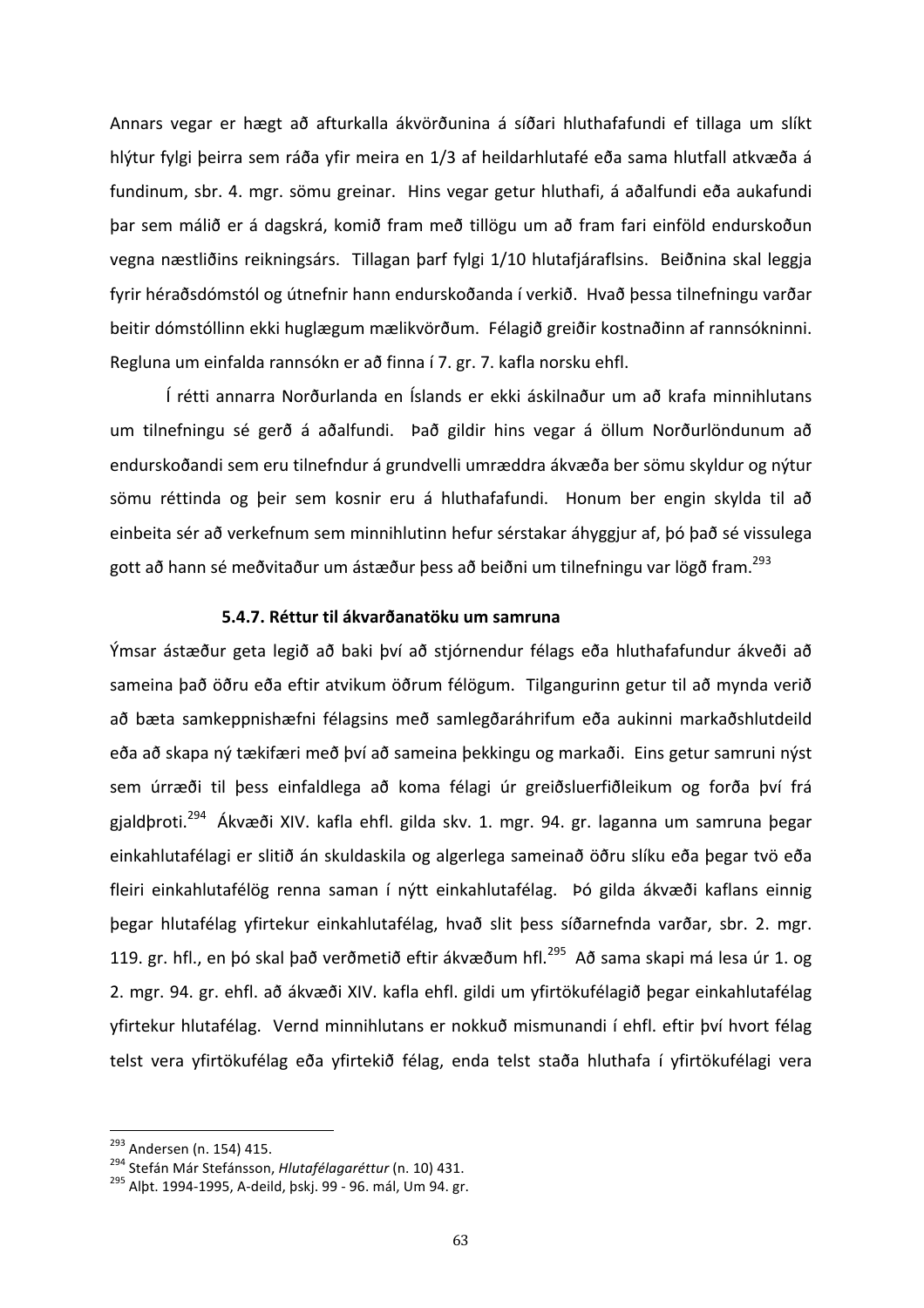sterkari en hluthafa í yfirteknu félagi.<sup>296</sup> Þetta á sérstaklega við þegar kemur að innlausn til handa þeim hluthöfum sem greiddu atkvæði gegn samruna eða skaðabótum vegna of lágs endurgjalds vegna hlutanna. Það gildir þó um bæði yfirtökufélag og yfirtekið félag að tiltekinn minnihluti getur komið í veg fyrir samruna, þó aðdragandinn að því sé ólíkur. Hér er því um að ræða minnihlutavernd sem byggir á því að tiltekið fylgi getur staðið í vegi fyrir ákvörðun.297 

#### *5.4.7.1. Réttur minnihlutans í yfirteknu félagi*

Teljist einkahlutafélag vera yfirtekið félag við samruna tekur hluthafafundur ákvörðun um hann, sbr. 1. mgr. 99. gr. ehfl. Ákvörðunin þarf að hljóta sama fylgi og við breytingar á félagssamþykktum eftir 1. mgr. 68. gr. ehfl. Hópur hluthafa sem ræður yfir meira en 1/3 greiddra atkvæða eða meira en 1/3 þess hlutafjár sem farið er með atkvæði fyrir á fundinum getur því komið í veg fyrir ráðagerðina.

## *5.4.7.2. Réttur minnihlutans í yfirtökufélagi*

Í yfirtökufélagi getur félagsstjórn tekið ákvörðun um samruna ef ekki þarf að gera breytingar á samþykktum að öðru leyti en viðkemur heiti félagsins, sbr. 2. mgr. 99. gr. ehfl. Ef gera þarf breytingar á samþykktum gildir 1. mgr. 68. gr. hvað þær varðar. Ef hluthafar sem ráða yfir 1/4 eða meira af heildarhlutafénu krefjast þess skal hluthafafundur hins vegar taka ákvörðun um samruna, sbr. 2. mgr. 99. gr. efhl. Kröfuna þurfa þeir að gera skrifleg innan tveggja vikna frá því að móttaka á samrunaáætlun er auglýst. Þegar svo háttar gildir sama regla um tilskilið fylgi til ákvarðanatökunnar og í yfirteknum félögum. Minnihluti sem ræður yfir meira en 1/3 greiddra atkvæða eða meira en 1/3 þess hlutafjár sem farið er með atkvæði fyrir á hluthafafundi þar sem samrunaáætlunin er tekin til atkvæðagreiðslu, getur því komið í veg fyrir að ákvörðun um samruna sé tekin svo gild sé.

#### *5.4.7.1. Norrænn réttur*

Reglur dönsku hlutafélagalaganna um ákvarðanatöku varðandi samruna eru nokkurn veginn samhljóma með þeim íslensku. Þar segir í 1. mgr. 246. gr. að í yfirteknu félagi skuli hluthafafundur taka ákvörðun um samruna og þarf tillagan skv. 5. mgr. sömu greinar sama fylgi og þarf til að gera breytingar á samþykktum. Í yfirtökufélagi er það skv. 1. mgr. 247. gr.

<sup>&</sup>lt;sup>296</sup> Lagastofnun Háskóla Íslands (n. 47) 21.<br><sup>297</sup> Stefán Már Stefánsson, *Hlutafélagaréttur* (n. 10) 261.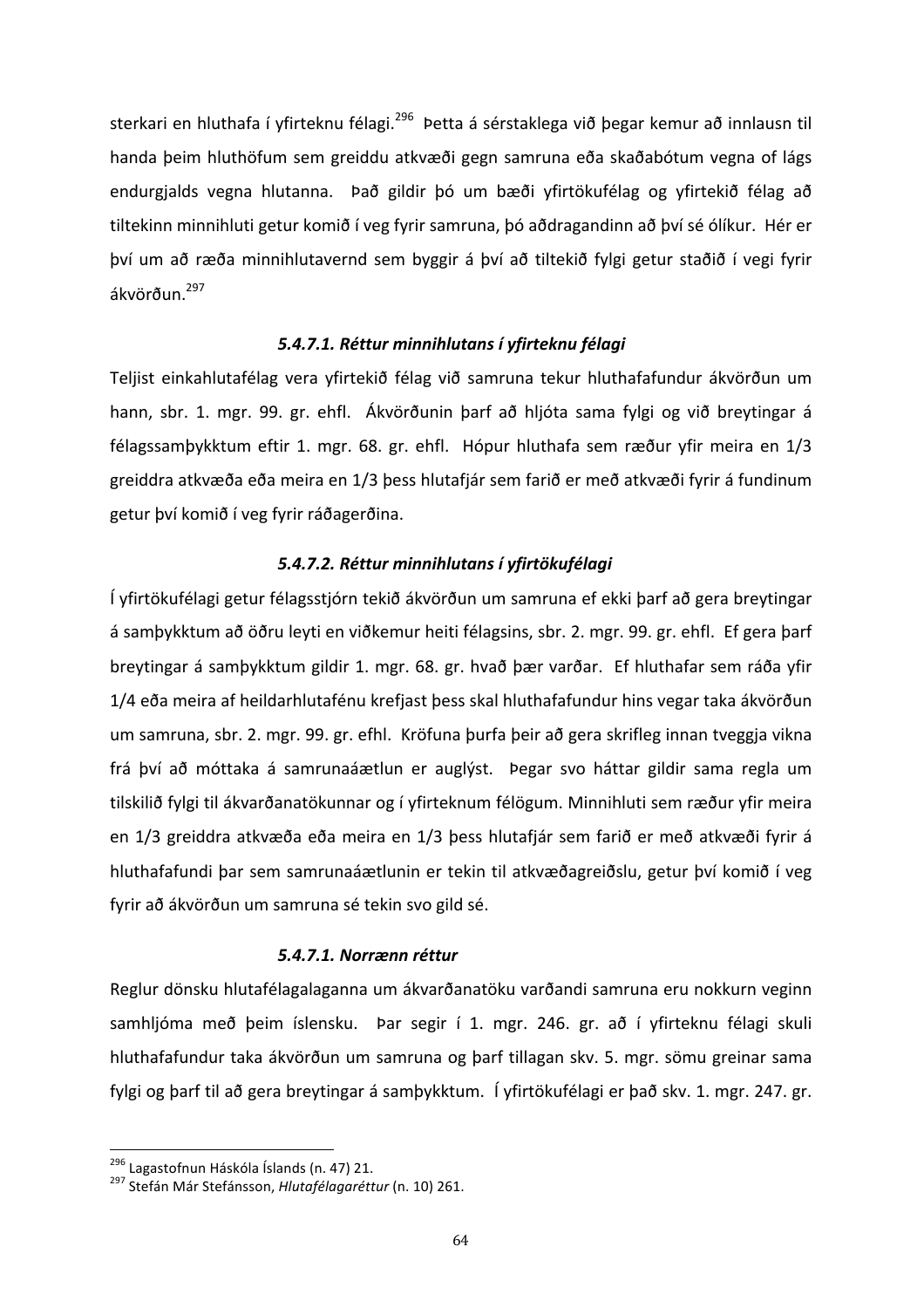dönsku ehfl. stjórn þess félags sem tekur ákvörðunina, svo framarlega að ekki þurfi að gera aðrar breytingar á samþykktum en á heiti félagsins. Krafan um að hluthafafundur kjósi um samrunaáætlun þarf heldur minna hlutafjárafl á bak við sig en hérlendis eða 1/20, sbr. 2. mgr. sömu greinar. Í þeim tilfellum þarf tillagan einnig sama fylgi og þegar hluthafafundur í yfirteknu félagi tekur ákvörðun um samruna, sbr. 4. mgr. sömu greinar.

Samruni einkahlutafélaga þarf skv. 2. mgr. 3. gr. 13. kafla norsku ehfl. sama fylgi og breytingar á samþykktum og tekur hluthafafundur ákvörðun þar um. Það gildir hvort heldur sem er í yfirtökufélagi eða yfirteknu. Það eru undantekningar á þeirri reglu. Hafi hluthafafundur veitt félagsstjórn umboð til hlutafjárhækkunar eftir ákvæðum 14. til 19. gr. 10. kafla laganna, gildir það einnig sem umboð til að taka ákvörðun um samruna, sbr. 1. mgr. 5. gr. 13. kafla laganna. Veiting slíks umboðs þarf hins vegar sama fylgi og til breytinga á félagssamþykktum, sbr. 1. mgr. 14. gr. 10. kafla laganna.

Í Svíþjóð gildir sambærileg regla og í Noregi hvað ákvarðanatöku um samruna varðar. Hvort sem er í yfirtökufélagi eða því yfirtekna þarf samþykki hluthafafundar fyrir samrunanum, með auknum meirihluta greiddra atkvæða fundarins eða 2/3, sbr. 1. mgr. 17. gr. sænsku ehfl. Í 2. mgr. sömu greinar er sérstaklega kveðið á um að sama fylgi þurfi innan hvers hlutaflokks, ef um slíkt er að ræða.

## **5.5. Hugsanleg misnotkun á minnihlutavernd og minnihlutaréttindum**

Þegar misnotkun á hluthafavaldi á sér stað hjá ráðandi hluthöfum felst hún almennt í broti á banni við ótilhlýðilegum ákvörðunum, en misnotkun hjá minnihlutanum getur til að mynda falist í að hindra framgang eðlilegra og jafnvel nauðsynlegra ákvarðana. <sup>298</sup> Markmið hluthafa eða hóps hluthafa sem gerist sekur um misnotkun á minnihlutavernd gæti til dæmis verið að beita þrýstingi til að fá sínum málum á öðrum sviðum framgengt. Eins gæti hugsanleg misnotkun falist í að hluthafi eða tiltekinn hópur hluthafa nýtti sér ákvæði sem fela í sér minnihlutavernd gagngert í því augnamiði að skaða félagið. Karsten Schmidt nefnir í bók sinni Gesellschaftsrecht sem dæmi um slíka misnotkun að ákveðinn hópur minnihluta hluthafa trufli rekstur félags með því að vera stanslaust að biðja um allskyns upplýsingar eða að standa í vegi fyrir nauðsynlegum breytingum, sem jafnvel fela í sér að lögboðnar skyldur séu uppfylltar.<sup>299</sup>

 $^{298}$  Gomard (n. 6) 313.<br> $^{299}$  Schmidt (n. 90) 593.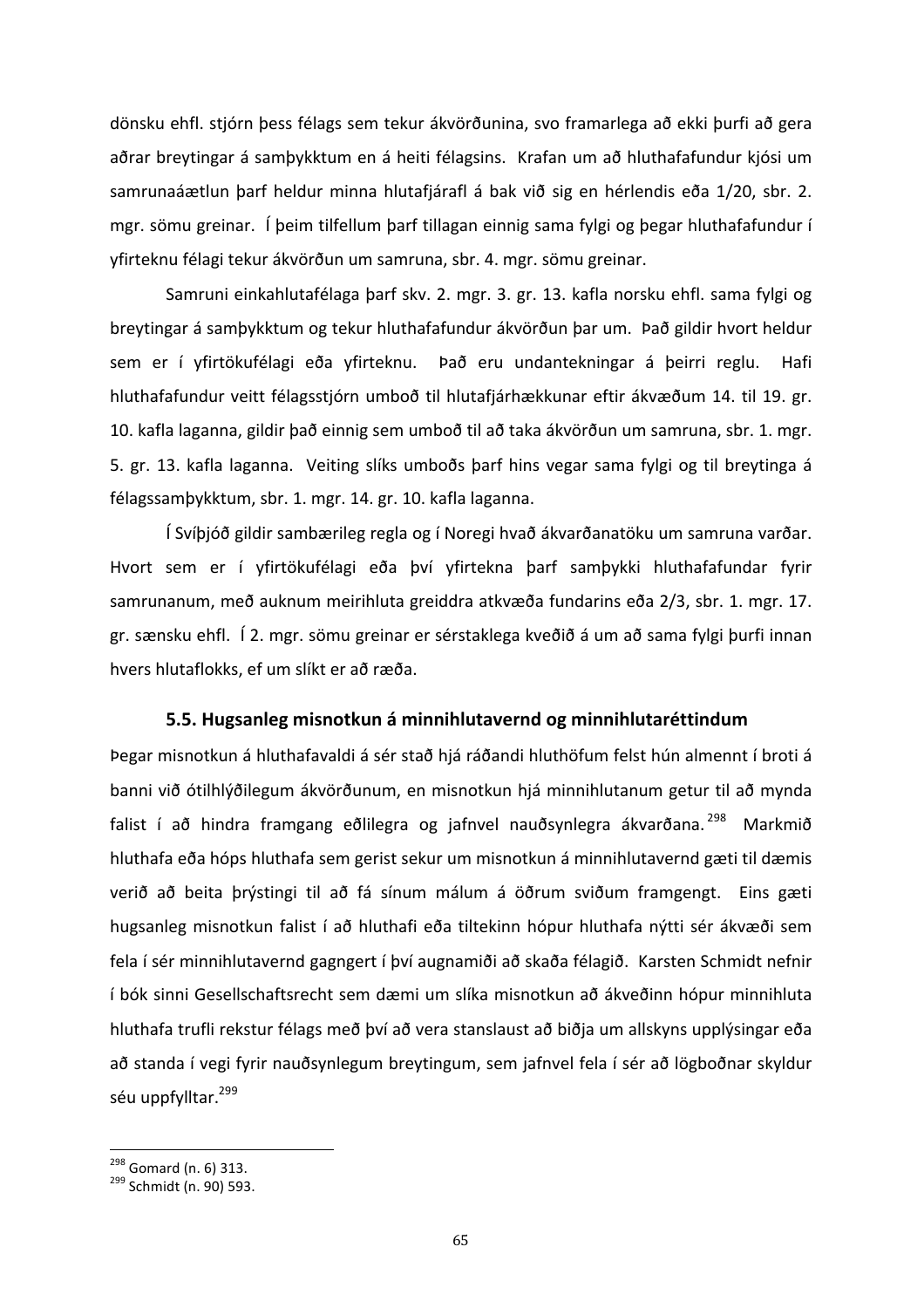Minnihlutavernd er ekki ætlað að stuðla að því að tilteknir hluthafar geti gengið á rétt hinna, heldur má í raun segja að minnihlutavernd sé ætlað að veita meirihlutavaldinu ákveðið mótvægi og að tryggja framfylgni jafnræðisreglunnar.<sup>300</sup> Af beirri ástæðu verður að gæta þess að ákvæði um minnihlutavernd gangi ekki það langt að þau bjóði um of upp á misnotkun og íþyngi á þann hátt félagi meira en réttlætanlegt getur talist. Auk þess ber að virða rétt meirihlutans til ákvarðanatöku í félagi, í eðlilegu samhengi við fjárhagslega skuldbindingu þeirra aðila sem hann mynda.<sup>301</sup>

# **6. Niðurstöður**

Hvað stöðu minnihlutaverndar í íslenskum einkafélögum varðar virðist helst vera þörf á styrkingu hennar þegar kemur að smáum einkahlutafélögum með fáa hluthafa. Af umfjöllun ritgerðarinnar má þó draga þá ályktun að staðan sé almennt nokkuð góð, þó án þess að mikil hætta sé á misnotkun, enda ber dómaframkvæmd þess ekki vitni að svo sé. Það er hins vegar ógerlegt að koma algerlega í veg fyrir misnotkun á réttindum og lagalegum úrræðum. Það hefur sýnt sig í gegnum tíðina að menn ganga ansi langt til að skýra lög sér í hag og finna veika bletti sem hægt er að nýta sér í því skyni. Það er hins vegar hugsanlegt að með frekari styrkingu minnihlutaverndar, mætti að sama skapi veita ráðandi hluthöfum og stjórnendum félaga úrræði til að bregðast við slíkri misnotkun. Þá mætti hugsa sér að óháður aðili á vegum hins opinbera gæti sett sig inn í málið og úrskurðað um hvort sannarlega hafi átt sér stað mistnotkun á minnihlutavernd og lagt sekt á þann seka. Það þyrfti að semja slíkar reglur með varfærni, með tilliti til jafnræðis hluthafa og tilgangs minnihlutaverndar. Það eru fordæmi fyrir því erlendis að dómur hafi úrskurðað að minnihlutavernd hafi í raun verið misnotuð. Þrátt fyrir að sýnt hafi verið fram á mikilvægi minnihlutaverndar í rannsóknum og fræðiskrifum virðist ekki hafa verið lögð mikil áhersa á minnihlutavernd í íslensku viðskiptaog lagaumhverfi fyrr en mögulega á allra síðustu árum. Hún var meira í orði en á borði. Sýnir að við erum ekki mikið formsins menn hér á landi. Formið skiptir svo miklu máli þegar kemur að hlutafélögum, einkum vegna takmörkuðu ábyrgðarinnar og jafnræði hluthafa. Það er varla ofsagt að það hafi hamlað þróun atvinnulífs og þar með verðmætasköpun að ráðandi hluthafar gátu hyglað sjálfum sér á kostnað minnihlutans.

<sup>&</sup>lt;sup>300</sup> Gomard (n. 6) 313; Lagastofnun Háskóla Íslands (n. 47) 5.<br><sup>301</sup> Stefán Már Stefánsson, *Hlutafélagaréttur* (n. 10) 260.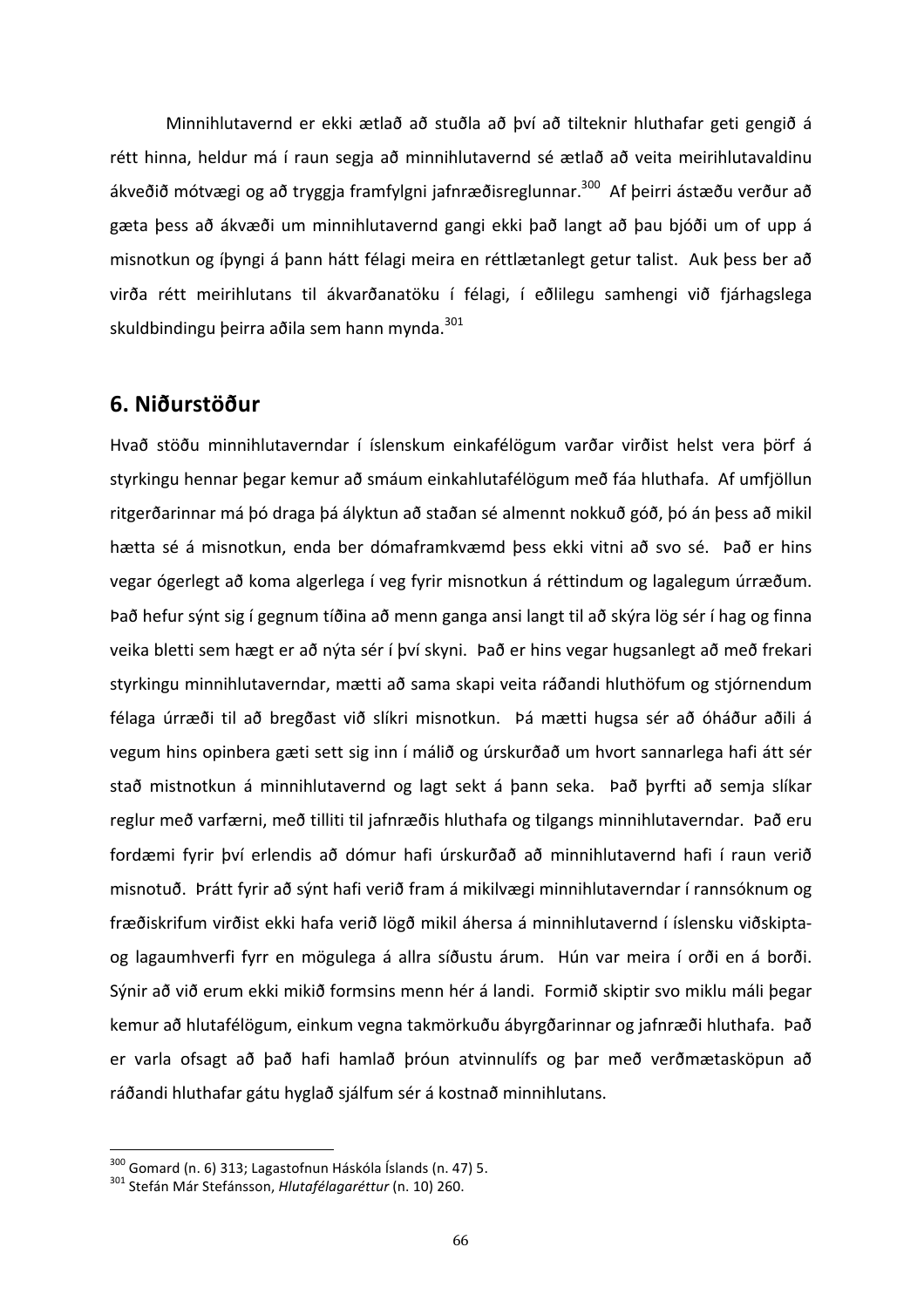# **Heimildaskrá**

Árni Böðvarsson, Mörður Árnason og Halldóra Jónsdóttir, *Íslensk orðabók* (3. útg., Edda 2002)

Áslaug Björgvinsdóttir, "Stjórnhættir fyrirtækja og fyrstu viðmiðin á Íslandi" (2004) 1 (1) Tímarit Lögréttu 

Barbara Björnsdóttir og Hulda Guðný Kjartansdóttir, *Lögfræðiorðabók: með skýringum* (Páll Sigurðsson ritsti., Bókaútgáfan Codex : Lagastofnun Háskóla Íslands 2008)

Berle, Adolf A. o.fl., *The Modern Corporation and Private Property* (2. útg., Transaction Publishers 1991)

Gomard,Bernhard, *Aktieselskaber og anpartsselskaber* (5. útg., Jurist- og Økonomforbundets Forlag 2006)

Eva Dís Pálmadóttir og Tómas Eiríksson, "Minnihlutavernd í hlutafélögum" (2001) 54 (4) Úlfljótur 

Fjármála- og efnahagsráðuneytið, "Greinargerð starfshóps um skattívilnanir til einstaklinga vegna kaupa á hlutabréfum í litlum fyrirtækjum í vexti" (desember 2013)

Gylfi Magnússon o.fl, "Íslenskt viðskiptaumhverfi - nefndarskýrsla" (Iðnaðar- og viðskiptaráðuneytið september 2004) ISBN 9979-871-48-2 26.

http://vi.is/files/Fjarmal%20hins%20opinbera\_240079415.pdf.

https://www.fjarmalaraduneyti.is/media/utgafa/Greinargerd\_starfshops\_um\_skattaivilnanir \_des\_2013.pdf. 

Jan Andersson, "Förmögenhetsrätten och bolagsrätten : några reflektioner kring juridisk analys, argumentation, rättsutveckling och politik", Nybrott og odling : festskrift til Nils *Nygaard på 70-årsdagen* (Fagbokforlaget 2002) 

Jan Schans Christensen, *Kapitalsselskaber: aktie- og anpartsselskabsret* (2., Thomson 2007)

Karsten Schmidt, Gesellschaftsrecht (4. útg., Carl Heymanns Verlag 2002)

Lagastofnun Háskóla Íslands, "Skýrsla lagastofnunar um minnihlutavernd í hlutafélögum og einkahlutafélögum" (30. september 2009)

OECD Publishing, "G20/OECD Principles of Corporate Governance" (2015) ISBN: 978-92-64-23688-2 46 <http://dx.doi.org/10.1787/9789264236882-en